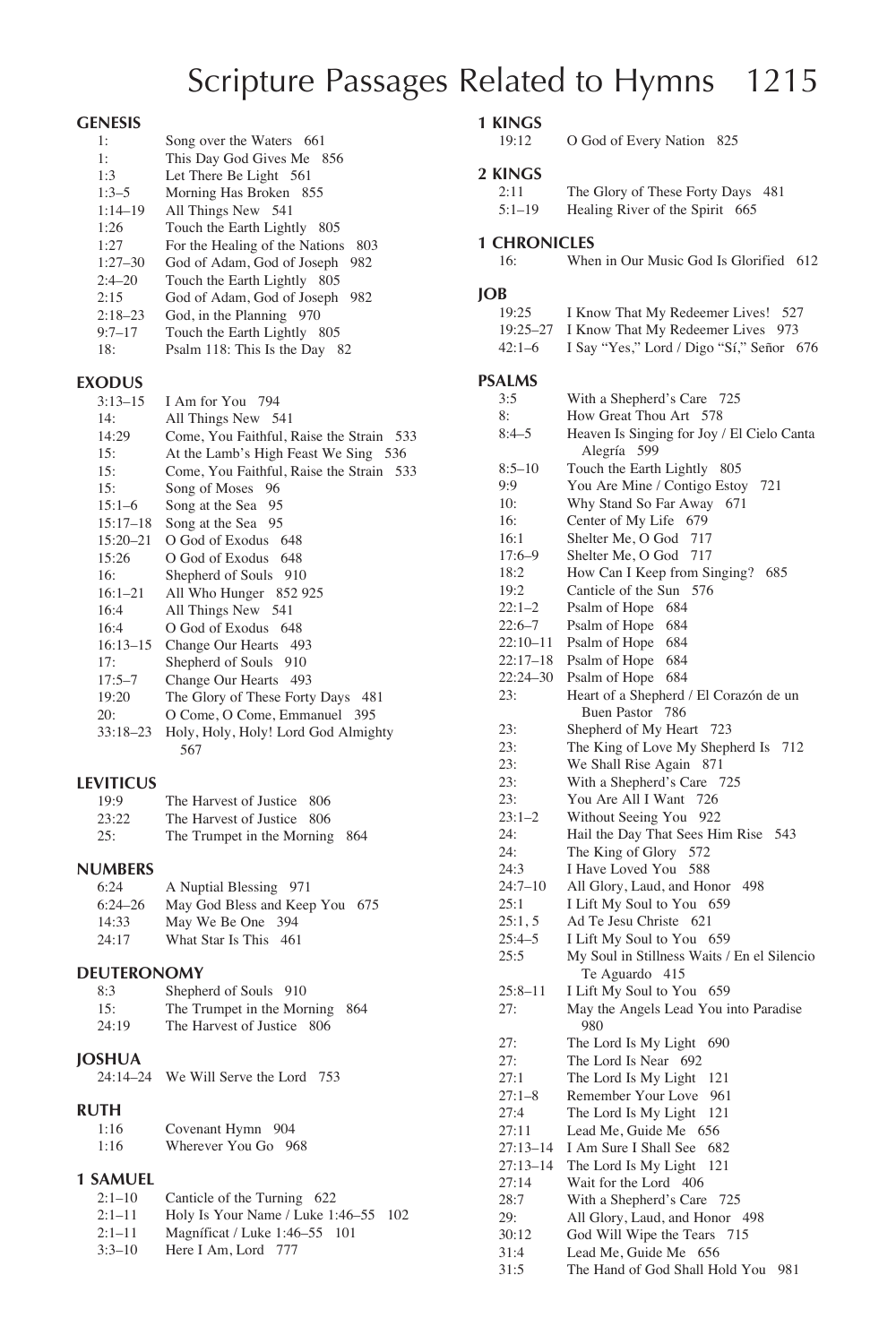| 31:6        | In Manus Tuas, Pater<br>513                 |
|-------------|---------------------------------------------|
| 31:6        | You Are All We Have 586                     |
| 31:15       | The Hand of God Shall Hold You 981          |
| 33:         | Rain Down 582                               |
|             |                                             |
| 33:         | There's a Wideness in God's Mercy 644       |
| 33:6        | God Is Love 699                             |
| 34:         | Jesus, Heal Us 952                          |
| 34:         | Taste and See<br>930                        |
| 34:         | The Lord Will Heal the Broken Heart         |
|             | 730                                         |
| $34:2 - 7$  | Come, My Children<br>112                    |
| $34:2 - 9$  | Gusten y Vean / Taste and See 915           |
| 34:9        | All Who Hunger 925                          |
|             |                                             |
| 36:         | Lift Up Your Hearts 624                     |
| 37:34       | Wait for the Lord 406                       |
| 39:8        | My Soul in Stillness Waits / En el Silencio |
|             | Te Aguardo 415                              |
| $40:8 - 9$  | I Say "Yes," Lord / Digo "Sí," Señor 676    |
| $45:3 - 4$  | Come Now, Almighty King 562                 |
| 46:         | A Mighty Fortress Is Our God 687            |
| 46:         | How Firm a Foundation 694                   |
| 46:9        | Crown Him with Many Crowns 574              |
| 46:10       |                                             |
|             | You Are Mine / Contigo Estoy 721            |
| $51:3-6$    | Parce Dómine 473                            |
| 51:4        | Lord Jesus Christ 477                       |
| 51:11–13    | Lord Jesus Christ 477                       |
| 51:12       | Parce Dómine 473                            |
| 51:12-13    | Come Now, Almighty King 562                 |
| $56:4 - 5$  | Nothing Can Ever 697                        |
| 56:10-14    | Nothing Can Ever 697                        |
| 61:5        | Shelter Me, O God<br>717                    |
| 62:6        | My Soul in Stillness Waits / En el Silencio |
|             | Te Aguardo 415                              |
| 62:6        | You Are All We Have<br>586                  |
|             |                                             |
| 63:         | Jesus, Your Spirit in Us 752                |
| $63:1-4$    | Jesus, Your Spirit in Us<br>752             |
| $63:2-6$    | Psalm 63: As Morning Breaks<br>4            |
| $63:7-8$    | Jesus, Your Spirit in Us<br>752             |
| $63:7-9$    | Psalm 63: As Morning Breaks<br>3            |
| 65:         | Glory and Praise to Our God<br>- 606        |
| $65:5-13$   | America the Beautiful 984                   |
| 66:         | Glory and Praise to Our God 606             |
| 66:         | Lift Up Your Hearts 624                     |
| $67:6 - 7$  | Come, You Thankful People, Come 634         |
| 72:         | To Jesus Christ, Our Sovereign King<br>573  |
|             | Crown Him with Many Crowns 574              |
| $72:5 - 17$ |                                             |
| 72:12–13    | The Church of Christ 765                    |
| $80:4 - 8$  | You Are All We Have<br>- 586                |
| $80:9 - 16$ | We Praise You 617                           |
| $90:1 - 4$  | In Every Age 716                            |
| $90:1 - 5$  | O God, Our Help in Ages Past 688            |
| 90:12       | In Every Age 716                            |
| 90:2        | Remember Your Love 961                      |
| 91:         | Blest Be the Lord 686                       |
| 91:         | On Eagle's Wings 691                        |
| 91:11–12    | Saints of God<br>163                        |
| 95:         | My Soul in Stillness Waits / En el Silencio |
|             |                                             |
|             | Te Aguardo 415                              |
| 95:         | Rejoice, the Lord Is King!<br>568           |
| 96:         | Sing a New Song 607                         |
| 96:13–14    | The King Shall Come When Morning            |
|             | Dawns 414                                   |
| 97:1        | Lord, Today 464                             |
| 98:         | All the Ends of the Earth 604               |
| 98:         | Sing a New Song to the Lord 627             |
| 98:1        | Sing a New Song 607                         |
| 98:9        | The King Shall Come When Morning            |
|             | Dawns 414                                   |
|             |                                             |

| 98:4–9      | Joy to the World 437                                                    |
|-------------|-------------------------------------------------------------------------|
| 100:        | All People That on Earth Do Dwell 853                                   |
| 100:        | Lift Up Your Hearts 624                                                 |
| 100:        | Praise to the Lord, the Almighty 616                                    |
| 100:        | Sing of the Lord's Goodness 610                                         |
| $100:1-2$   | Jubiláte, Sérvite 618                                                   |
| 102:2       | O Lord, Hear My Prayer 666                                              |
| 103:        | Bless the Lord 620                                                      |
| 103:        | Jesus, Heal Us<br>952                                                   |
| 103:        | Praise to the Lord, the Almighty 616                                    |
| 103:        | Praise, My Soul, the King of Heaven<br>613                              |
| 104:        | Joyful, Joyful, We Adore You<br>614                                     |
| 104:        |                                                                         |
|             | Praise and Thanksgiving<br>861                                          |
| 104:        | Spirit Blowing through Creation<br>555                                  |
| 104:        | Spirit Wind<br>560                                                      |
| 104:        | This Day God Gives Me<br>856                                            |
| 104:        | You Are the Voice 609                                                   |
| 104:24      | We Praise You 617                                                       |
|             | 104:29-30 O Breathe on Me, O Breath of God 902                          |
| 104:30      | Send Down the Fire<br>557                                               |
| 104:30      | Send Us Your Spirit 552                                                 |
| 105:        | All Creatures of Our God and King<br>611                                |
| 105:        | For the Beauty of the Earth<br>633                                      |
|             | 105:40-41 Shepherd of Souls 910                                         |
| 106:4       | Love Divine, All Loves Excelling 641                                    |
| 115:        | Jesus, Heal Us 952                                                      |
| 117:        | Laudáte Dóminum 623                                                     |
| 117:        | Sing of the Lord's Goodness<br>610                                      |
| 117:1       | Laudáte, Laudáte Dóminum<br>601                                         |
| 118:        | Sing to the Mountains<br>519                                            |
| 118:        | Surréxit Christus<br>529                                                |
| 118:22      | The Church's One Foundation 742                                         |
| 118:22      | Christ Is Made the Sure Foundation<br>745                               |
|             |                                                                         |
|             |                                                                         |
|             | 118:25-27 All Glory, Laud, and Honor<br>498                             |
| 118:26      | Palm Sunday Processional 496                                            |
| 119:        | Jesus, Heal Us 952                                                      |
| 119:151     | You Are All We Have<br>586                                              |
| 121:        | Jerusalem, My Destiny 492                                               |
| 122:        | Jerusalem, My Destiny 492                                               |
| 127:        | Peace Is Flowing Like a River<br>819                                    |
| 128:        | We Praise You<br>617                                                    |
| $130:3 - 4$ | Remember Your Love 961                                                  |
| 133:        | Oh, Look and Wonder / Miren Qué Bueno<br>831                            |
|             | 135:15-18 We Praise You 617                                             |
| 136:        |                                                                         |
|             | Confitémini Dómino / Come and Fill Our<br>Hearts 637                    |
|             | 597                                                                     |
| 136:        | Praise Our God and Savior<br>617                                        |
| 136:7-9     | We Praise You                                                           |
| 137:        | By the Waters of Babylon 672                                            |
| 137:        | My Soul in Stillness Waits / En el Silencio                             |
|             | Te Aguardo<br>415                                                       |
| 139:        | Lord Jesus Christ / Jésus le Christ<br>589                              |
| 139:        | O God, You Search Me 581                                                |
| 139:        | You Are Near 695                                                        |
| 139:9-10    | The Hand of God Shall Hold You 981                                      |
| 139:10      | Precious Lord, Take My Hand<br>955                                      |
| 141:        | Psalm 141/Incense Psalm<br>14                                           |
| 142:5       | Amazing Grace<br>645                                                    |
| 145:        | Let All Things Now Living 635                                           |
| 145:        | To Jesus Christ, Our Sovereign King<br>573                              |
| 145:10      | Joyful, Joyful, We Adore You 614                                        |
| 145:18      | The Lord Is Near 692                                                    |
| 145:18      | You Are All We Have<br>586                                              |
| 146:        | Sing Praise to God<br>600                                               |
| 148:        | All Creatures of Our God and King<br>611                                |
| 148:        | All People That on Earth Do Dwell<br>853<br>All You Works of God<br>575 |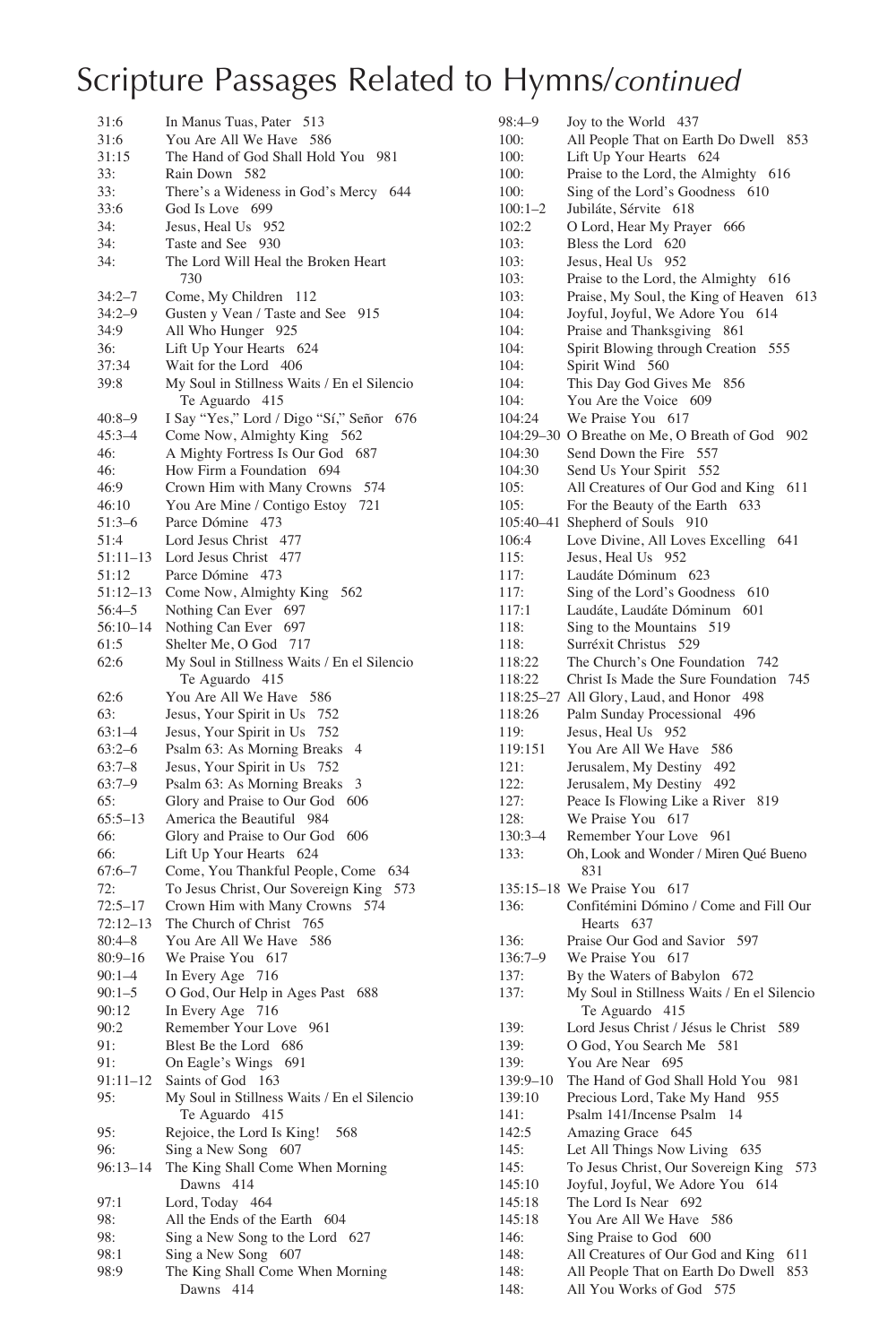- 148: For the Beauty of the Earth 633<br>150: All People That on Earth Do Dwe
- 150: All People That on Earth Do Dwell 853<br>150: Praise to the Lord, the Almighty 616
- Praise to the Lord, the Almighty 616
- 150: Sing of the Lord's Goodness 610<br>150: When in Our Music God Is Glorific When in Our Music God Is Glorified 612

#### **PROVERBS**

| 8:22        | O Come, O Come, Emmanuel 395    |
|-------------|---------------------------------|
| $8:22 - 30$ | I Danced in the Morning 796     |
| 8:24        | Savior of the Nations, Come 421 |
| $9:1 - 5$   | Like a Bird 408                 |

# **SONG OF SONGS**

| $2:10-12$ | Wherever You Go 968                   |  |
|-----------|---------------------------------------|--|
| $7:6 - 7$ | Wherever You Go 968                   |  |
| $8:6 - 7$ | Love Has Brought Us Here Together 969 |  |

### **WISDOM**

| 1:7          | O Spirit All-Embracing 553        |
|--------------|-----------------------------------|
| $3:1-9$      | Dwellers in the Holy City 976     |
| $18:14 - 15$ | Creator of the Stars of Night 420 |

# **SIRACH (ECCLESIASTICUS)**<br>50:22 Now Thank We All

Now Thank We All Our God 636

| <b>ISAIAH</b> |                                                                              |
|---------------|------------------------------------------------------------------------------|
| $2:2-3$       | Holy, Holy, Holy! Lord God Almighty<br>567                                   |
| $2:3-4$       | Gather Your People 837                                                       |
| 2:4           | O God of Every Nation 825                                                    |
| $6:2-3$       | All Hail the Power of Jesus' Name! 570                                       |
| $6:2-3$       | Holy God, We Praise Thy Name 615                                             |
| $6:2-3$       | Holy, Holy, Holy! Lord God Almighty<br>567                                   |
| $6:2-3$       | Let All Mortal Flesh Keep Silence<br>619                                     |
| 6:3           | Sing to the Mountains 519                                                    |
| 6:8           | Here I Am, Lord 777                                                          |
| 7:14          | O Come, O Come, Emmanuel<br>395                                              |
| 7:14          | Praise We the Lord This Day<br>875                                           |
| 7:14          | The King of Glory 572                                                        |
| $9:1 - 2$     | City of God 766                                                              |
| $9:1-3$       | Goodness Is Stronger than Evil 528                                           |
| $9:1 - 5$     | Lord, Today 464                                                              |
| $9:1 - 6$     | The People Who Walked in Darkness<br>444                                     |
| $9:2 - 11$    | Child of Mercy 431                                                           |
| $9:5 - 7$     | O God of Every Nation<br>825                                                 |
| 9:7           | Hark! The Herald Angels Sing 424                                             |
| 11:1          | All Hail the Power of Jesus' Name! 570                                       |
| 11:1          | Lo, How a Rose E'er Blooming<br>451                                          |
| 11:1          | O Come, O Come, Emmanuel<br>395                                              |
| $11:1-5$      | Lord, Today<br>464                                                           |
| 11:9          | Gather Your People 837                                                       |
| $12:2-3$      | Isaiah 12: With Joy You Shall Draw<br>Water 97                               |
| $12:2-3$      | Isaiah 12: You Will Draw Water Joyfully /<br>Sacarán Aguas con Alegría<br>98 |
| 12:3          | In the Lord I'll Be Ever Thankful<br>639                                     |
| $12:2 - 3$    | Isaiah 12: You Will Draw Water Joyfully /<br>Sacarán Aguas con Alegría<br>98 |
| 12:4bcd       | Isaiah 12: With Joy You Shall Draw<br>Water 97                               |
| $12:5-6$      | Isaiah 12: You Will Draw Water Joyfully /<br>Sacarán Aguas con Alegría<br>98 |
| 22:22         | O Come, O Come, Emmanuel<br>395                                              |
| $25:6 - 9$    | Dwellers in the Holy City<br>976                                             |
| 25:8          | God Will Wipe the Tears<br>715                                               |
| 35:1          | Lo, How a Rose E'er Blooming<br>451                                          |

| $35:1 - 10$  | Awake! Awake, and Greet the New Morn<br>423                      |
|--------------|------------------------------------------------------------------|
| $35:1 - 10$  | When the King Shall Come Again 404                               |
| $40:1 - 8$   | Comfort, Comfort, O My People 413                                |
| $40:1 - 11$  | A Voice Cries Out 416                                            |
| 40:3         | Wait for the Lord<br>406                                         |
| $40:3 - 4$   | Awake to the Day<br>399                                          |
| $40:3 - 4$   | Prepare! Prepare!<br>398                                         |
| $40:3 - 5$   | On Jordan's Bank<br>-418                                         |
| 40:4         | People, Look East<br>409                                         |
| 40:9         | Like a Shepherd 402                                              |
| 40:10        | How Firm a Foundation 694                                        |
| $40:31 - 32$ | Though the Mountains May Fall<br>-689                            |
| 41:13        | Precious Lord, Take My Hand 955                                  |
| $42:1 - 4$   | The Church of Christ<br>765                                      |
| $43:1 - 2$   | Precious Lord, Take My Hand<br>955                               |
| $43:2 - 3$   | Be Not Afraid 683                                                |
| 49:          | In Christ There Is No East or West 832                           |
| 49:15        | Though the Mountains May Fall 689                                |
| 49:16        | You Are Mine / Contigo Estoy<br>721                              |
| 52:7         | Come, O Long-Expected Jesus<br>403                               |
| $53:1 - 5$   | Wherever You Go 968                                              |
| 53:4         | Behold the Wood<br>514                                           |
| 53:4         | We Cannot Measure How You Heal 657                               |
| $54:6 - 10$  | Though the Mountains May Fall<br>689                             |
| 55:          | Come to the Feast 585                                            |
| 55:1         | Take and Eat this Bread 928                                      |
| $55:1 - 2$   | Come to the Water 584                                            |
| $55:1 - 3$   | Come to Us<br>842                                                |
| $55:1 - 3$   | We Come to Your Feast 938                                        |
| $58:9 - 14$  | Return to God / Volvamos Hoy a Nuestro<br>Dios 478               |
| 61:1         | Hold Us in Your Mercy: Penitential Litany<br>494                 |
| 61:1         | Song of the Body of Christ / Canción del<br>Cuerpo de Cristo 924 |
| $61:1-2$     | Come, O Long-Expected Jesus 403                                  |
| $61:1-2$     | Heaven Is Singing for Joy / El Cielo Canta<br>Alegría 599        |
| $61:1-2$     | You Have Anointed Me 773                                         |
| $61:1 - 4$   | God Has Chosen Me 761                                            |
| $61:1 - 4$   | Good News 768                                                    |
| 62:3         | All Hail the Power of Jesus' Name! 570                           |
| 63:3         | Mine Eyes Have Seen the Glory<br>985                             |
| 66:1         | Mine Eyes Have Seen the Glory<br>985                             |
| 67:7         | Easter Alleluia 537                                              |
| JEREMIAH     |                                                                  |
| 8:22         | There Is a Balm in Gilead 640                                    |
| $22.1$ Q     | $\overline{1}$ ika a $\overline{D}$ ind $\overline{408}$         |

- 23:1–8 Like a Bird 408
- 31:3 I Have Loved You 588
- 31:33 Deep Within 486

#### **EZEKIEL**

| 11:19 | Here I Am. Lord 777 |  |
|-------|---------------------|--|
|-------|---------------------|--|

- 21:14–15 Mine Eyes Have Seen the Glory 985
- 34:11 Like a Shepherd 402
- 36:24–28 Like a Bird 408
- 36:26–28 Deep Within 486
- 47:1–12 Healing River 643

### **DANIEL**

| 3:          | Surréxit Christus 529                      |
|-------------|--------------------------------------------|
| $3:57 - 85$ | All You Works of God 575                   |
| $3:57 - 88$ | Daniel 3:57-88: Canticle of Daniel 99      |
|             | 6:1-7:28 The Glory of These Forty Days 481 |
| 7:9         | Come Now, Almighty King 562                |
| 7:22        | Come Now, Almighty King 562                |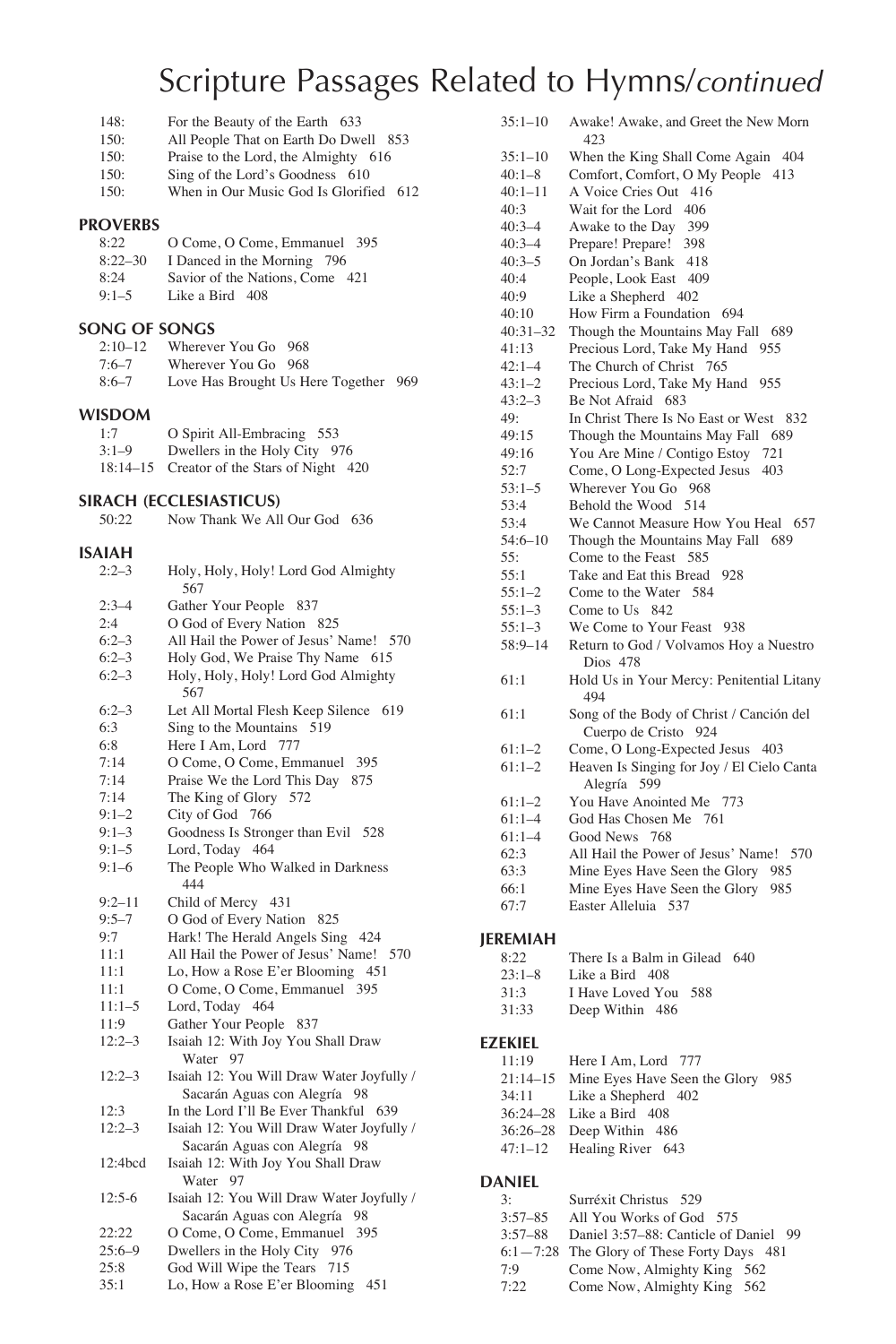# **HOSEA**

| 2:16 | Hosea 484                         |  |
|------|-----------------------------------|--|
| 2:21 | Hosea 484                         |  |
| 3:3  | Hosea 484                         |  |
| 6:1  | Hosea 484                         |  |
| 6:3  | Mine Eyes Have Seen the Glory 985 |  |
| 14:2 | Deep Within 486                   |  |
| 21:  | Hosea 484                         |  |
|      |                                   |  |

### **JOEL**

| 2:          | The Trumpet in the Morning<br>864      |
|-------------|----------------------------------------|
| 2:1         | Return to the Lord 471                 |
| 2:12        | Deep Within 486                        |
| 2:12        | Hosea 484                              |
| 2:12        | Return to God / Volvamos Hoy a Nuestro |
|             | Dios 478                               |
| $2.12 - 14$ | Let Justice Roll Like a River 810      |
| $2:12 - 18$ | Again We Keep This Solemn Fast 487     |
| $2.12 - 18$ | Merciful God 489                       |
| $2:12 - 18$ | Remember You Are Dust 469              |
| $2:12 - 18$ | Return to the Lord 471                 |
| 2:17        | Parce Dómine 473                       |
| 2:26        | Return to the Lord 471                 |
| 3:1         | Sing a New Church 743                  |
| 3:1         | Song over the Waters 661               |
|             |                                        |

### **AMOS**

| $5:21-24$ | Let Justice Roll Like a River 810 |  |
|-----------|-----------------------------------|--|
| 8.4       | Let Justice Roll Like a River 810 |  |

### **MICAH**

| $4.3 - 4$ | Let Justice Roll Like a River 810    |
|-----------|--------------------------------------|
| 5.2       | O Little Town of Bethlehem 446       |
| 6:8       | Let Justice Roll Like a River 810    |
| 6:8       | Lord, Today 464                      |
| 6:8       | We Are Called 807                    |
| 7:18      | Love Divine, All Loves Excelling 641 |
|           |                                      |

# **HABAKKUK**

| 2:20 |  |  |  |  | Let All Mortal Flesh Keep Silence 619 |  |
|------|--|--|--|--|---------------------------------------|--|
|------|--|--|--|--|---------------------------------------|--|

# **HAGGAI**

| 2:7 | Angels, from the Realms of Glory 438 |  |
|-----|--------------------------------------|--|
| 2:7 | Come, O Long-Expected Jesus 403      |  |
| 2:7 | O Come, O Come, Emmanuel 395         |  |

### **MALACHI**

| 3:1 | Love Divine, All Loves Excelling 641 |
|-----|--------------------------------------|
| 3:1 | On Jordan's Bank 418                 |
| 4:2 | Hark! The Herald Angels Sing 424     |

### **MATTHEW**

| $1:18 - 24$ | God of Adam, God of Joseph<br>982     |
|-------------|---------------------------------------|
| 1:23        | 875<br>Praise We the Lord This Day    |
| 2:          | Night of Silence 442                  |
| $2:1-2$     | O Little Town of Bethlehem 446        |
| $2:1-11$    | Good Christian Friends, Rejoice 440   |
| $2:1-11$    | The Virgin Mary Had a Baby Boy<br>454 |
| $2:1-12$    | Angels, from the Realms of Glory 438  |
| $2:1-12$    | As with Gladness Men of Old 465       |
| $2:1-12$    | Songs of Thankfulness and Praise 459  |
| $2:1-12$    | The First Nowell 460                  |
| $2:1-12$    | We Three Kings of Orient Are 463      |
| 2:2         | Star-Child 449                        |
| $2:2 - 10$  | What Star Is This 461                 |

2:10–11 O Come, All Ye Faithful / Venid, Fieles Todos / Adéste Fidéles 439

| 2:11                 | What Child Is This 466                                       |
|----------------------|--------------------------------------------------------------|
|                      |                                                              |
| $2:12 - 18$          | Mary, First among Believers 893                              |
| $2:13 - 23$          | God of Adam, God of Joseph 982                               |
|                      |                                                              |
| 3:3                  | On Jordan's Bank 418                                         |
| $3:13 - 17$          | Songs of Thankfulness and Praise 459                         |
|                      |                                                              |
| $3:13 - 17$          | When John Baptized by Jordan's River                         |
|                      | 467                                                          |
| $4:1-2$              | Forty Days and Forty Nights<br>483                           |
|                      |                                                              |
| $4:1 - 2$            | The Glory of These Forty Days 481                            |
| $4:1 - 11$           | Lord, Who throughout These Forty Days                        |
|                      | 479                                                          |
|                      |                                                              |
| $4:1 - 11$           | Tree of Life 475                                             |
| 4:4                  | Shepherd of Souls<br>910                                     |
|                      |                                                              |
| $4:12 - 23$          | Two Fishermen<br>798                                         |
| 4:16                 | Child of Mercy<br>431                                        |
|                      |                                                              |
| 4:16                 | Comfort, Comfort, O My People 413                            |
| $4:18 - 22$          | Lord, When You Came / Pescador de                            |
|                      |                                                              |
|                      | Hombres 781                                                  |
| 4:24                 | The King of Glory 572                                        |
|                      |                                                              |
| $5:1-6$              | Jerusalem, My Destiny 492                                    |
| 5:3                  | O Breathe on Me, O Breath of God 902                         |
| $5:3 - 11$           | We Are the Light of the World 592                            |
|                      |                                                              |
| $5:3 - 12$           | Blest Are They / Benditos los Pobres 735                     |
| 5:6                  | Called by Christ 767                                         |
|                      |                                                              |
| 5:6                  | We Are Called<br>807                                         |
| 5:13-14              | Gather Us In<br>848                                          |
| $5:13 - 16$          | Bring Forth the Kingdom 734                                  |
|                      |                                                              |
| $5:13 - 16$          | Go Make a Difference 775                                     |
| 5:14                 | We Are Called 807                                            |
|                      |                                                              |
| $5:14 - 16$          | As a Fire Is Meant for Burning<br>744                        |
| $5:14 - 16$          | This Little Light of Mine<br>591                             |
|                      |                                                              |
| 5:14-16              | We Are the Light of the World<br>592                         |
| $5:21 - 24$          | Forgive Our Sins<br>965                                      |
| 5:38-48              | Lord of All Nations, Grant Me Grace                          |
|                      |                                                              |
|                      | 703                                                          |
| $6:1 - 6$            | Again We Keep This Solemn Fast 487                           |
|                      | 986                                                          |
| $6:9-13$             | This Is My Song                                              |
| $6:9 - 15$           | Forgive Our Sins 965                                         |
| $6:16 - 18$          | Again We Keep This Solemn Fast 487                           |
|                      |                                                              |
| $6:25 - 34$          | Lord of All Hopefulness<br>663                               |
| $6:25 - 34$          | Peace, Be Not Anxious<br>830                                 |
| $6:25 - 34$          |                                                              |
|                      | Praise and Thanksgiving<br>861                               |
| 6:33                 | Seek Ye First 658                                            |
| 6:33                 | Wait for the Lord 406                                        |
|                      |                                                              |
|                      |                                                              |
| 7:7                  | Seek Ye First 658                                            |
|                      |                                                              |
| 7:7                  | Wait for the Lord 406                                        |
| $7:15 - 29$          | Deliver Us, O Lord of Truth 750                              |
| 7:24                 |                                                              |
|                      | How Can I Keep from Singing? 685                             |
| 7:24–27              | Called by Christ 767                                         |
| $9:1 - 2$            | I Danced in the Morning<br>796                               |
|                      |                                                              |
| $9:9 - 13$           | For the Faithful Who Have Answered                           |
|                      | 883                                                          |
| $9:11 - 13$          | The Master Came to Bring Good News                           |
|                      |                                                              |
|                      | 964                                                          |
| 10:34                | God, Whose Purpose Is to Kindle 813                          |
|                      |                                                              |
| 10:34                | You, Lord, Are Both Lamb and Shepherd                        |
|                      | 628                                                          |
| 10:37-39             | The Summons<br>790                                           |
|                      |                                                              |
| 10:37-42             | Take Up Your Cross<br>801                                    |
| 11:23-30             | Rest Now in Me 711                                           |
|                      |                                                              |
| 11:25-30             | I Heard the Voice of Jesus Say 724                           |
| 11:28                | Come to Me<br>720                                            |
|                      | Come to Us<br>842                                            |
| 11:28                |                                                              |
| 11:28                | Like a Shepherd 402                                          |
| 11:28–30             | Come to Me 731                                               |
|                      |                                                              |
| 11:28-30<br>11:28-30 | Come to Me, O Weary Traveler<br>727<br>Come to the Water 584 |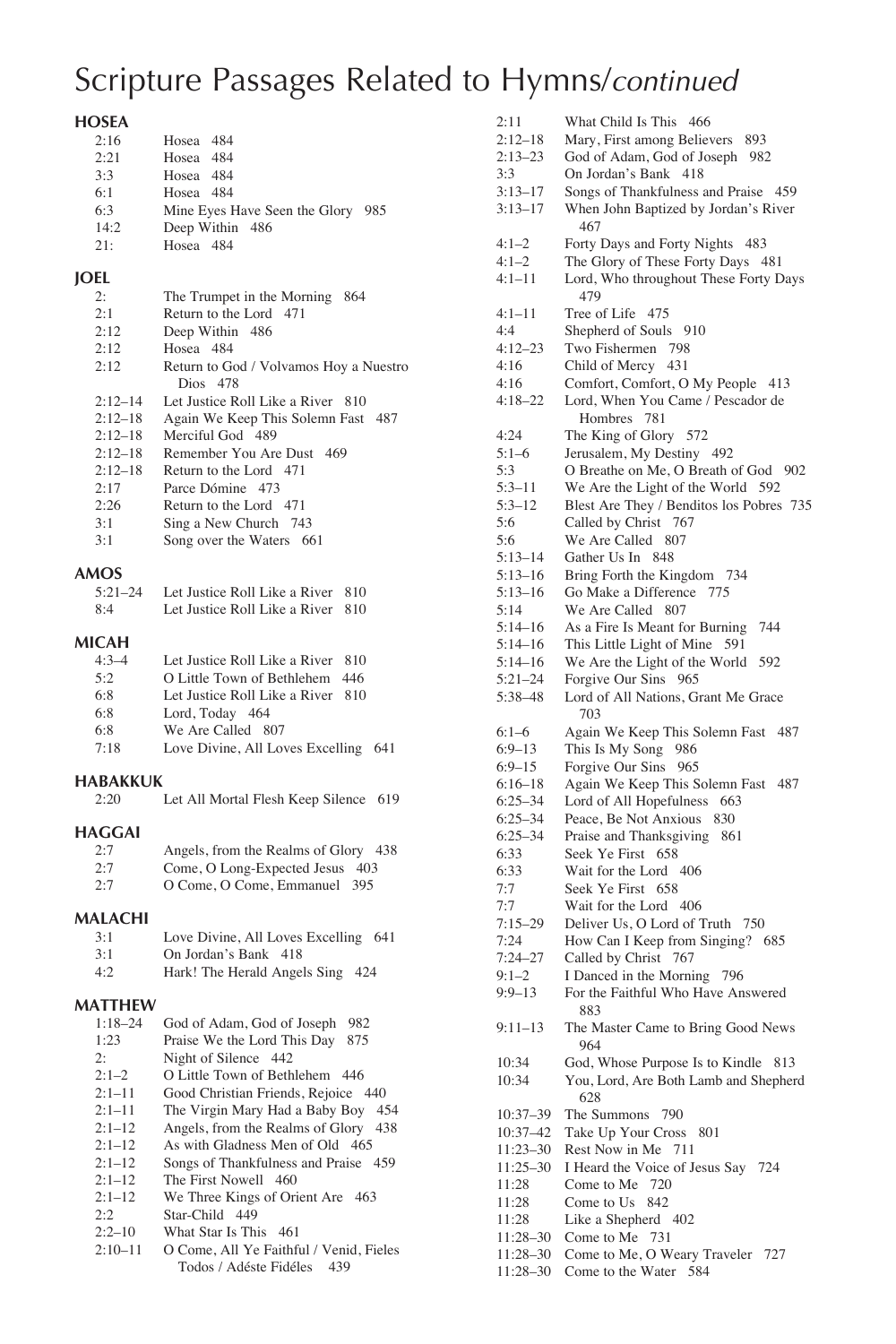| 11:28–30     | Take and Eat, This Is My Body<br>908             |
|--------------|--------------------------------------------------|
| 11:29–30     | We Shall Rise Again 871                          |
| 13:4–23      | Bring Forth the Kingdom<br>-734                  |
| 13:4-30      | Anthem 778                                       |
| 13:21-43     | Come, You Thankful People, Come 634              |
| 13:24-33     | The Reign of God<br>738                          |
| 13:44-49     | The Reign of God 738                             |
| 14:14        | Love Divine, All Loves Excelling<br>641          |
| 14:22-33     | How Can I Keep from Singing?<br>685              |
| 14:22-33     | How Firm a Foundation 694                        |
| 14:22-33     | Precious Lord, Take My Hand<br>955               |
| 16:24-25     | Take Up Your Cross 801                           |
| $17:1 - 9$   | How Good, Lord, to Be Here!<br>877               |
| $17:1 - 9$   | Transform Us 878                                 |
| 17:2         | From Ashes to the Living Font 474                |
| 17:2         | You, Lord, Are Both Lamb and Shepherd<br>628     |
| 18:10–14     | The King of Love My Shepherd Is<br>712           |
| $18:15 - 20$ | Christ Has Promised to Be Present<br>851         |
| 18:20        | Alleluia! Give the Glory<br>844                  |
| 18:20        | The God of All Eternity<br>989                   |
| 18:20        | Where Two or Three Are Gathered 907              |
| $20:25 - 28$ | Lord, Whose Love in Humble Service<br>764        |
| $21:1 - 17$  | All Glory, Laud, and Honor 498                   |
| $21:8 - 10$  | Palm Sunday Processional 496                     |
| 21:33-43     | Christ Is Made the Sure Foundation<br>745        |
| $22:1 - 10$  | The Kingdom of God 736                           |
| $22:1 - 14$  | As We Gather at Your Table<br>839                |
| $23:11 - 12$ | Where Two or Three Are Gathered<br>907           |
| $24:30 - 31$ | The King Shall Come When Morning<br>Dawns<br>414 |
| 25:24-41     | What You Have Done for Me<br>816                 |
| 25:31-40     | Lord, Whose Love in Humble Service               |
|              | 764                                              |
| 25:31-46     | As We Gather at Your Table<br>839                |
| 25:31-46     | On the Journey to Emmaus<br>538                  |
| 25:35-44     | A Nuptial Blessing<br>971                        |
| 25:37-40     | We Are Called<br>807                             |
| 25:39-40     | God of Day and God of Darkness<br>859            |
| 25:40        | Amén. El Cuerpo de Cristo 912                    |
| 26:26        | Take and Eat<br>950                              |
| 26:26        | Take and Eat This Bread 928                      |
| $26:26 - 27$ | Take and Eat, This Is My Body 908                |
| 26:30        | When in Our Music God Is Glorified 612           |
| 26:36-46     | Stay Here and Keep Watch 502                     |
| 26:38        | Nada Te Turbe / Nothing Can Trouble<br>733       |
| 26:38-40     | Stay Here and Keep Watch<br>502                  |
| 26:39        | O Breathe on Me, O Breath of God<br>902          |
| $27:1 - 66$  | Stations of the Cross 495                        |
| 28:1–10      | Christ Has Risen<br>530                          |
| $28:5 - 6$   | Be Not Afraid 516                                |
| $28:5 - 6$   | Now the Green Blade Rises<br>534                 |
| 28:5–6       | Surréxit Christus 529                            |
| $28:6 - 9$   | Christ the Lord Is Risen Today 523               |
| $28:6 - 9$   | Jesus Christ Is Risen Today 540                  |
| 28:16-20     | Hail the Day That Sees Him Rise<br>543           |
| 28:18        | Lord, You Give the Great Commission<br>544       |
| $28:18 - 20$ | Alleluia! Sing to Jesus!<br>949                  |
| 28:18-20     | Halleluya! We Sing Your Praises<br>626           |
| $28:18 - 20$ | Go to the World! 546                             |
| $28:19 - 20$ | Go Make of All Disciples<br>769                  |
| $28:19 - 20$ | I Am for You<br>794                              |
| $28:19 - 20$ | I Send You Out<br>758                            |
| 28:19-20     | The Church of Christ 765                         |
|              |                                                  |

# **MARK**

| $1:1-8$      | Comfort, Comfort, O My People 413                            |
|--------------|--------------------------------------------------------------|
| 1:3          | Awake to the Day 399                                         |
| 1:3          | On Jordan's Bank<br>418                                      |
| 1:3          | Prepare! Prepare!<br>398                                     |
| $1:7 - 11$   | When John Baptized by Jordan's River<br>467                  |
| $1:12-13$    | The Glory of These Forty Days 481                            |
| $1:12 - 15$  | Lord, Who throughout These Forty Days<br>479                 |
| $1:14 - 20$  | Anthem<br>778                                                |
| $1:14 - 20$  | I Danced in the Morning<br>796                               |
| $1:14 - 20$  | Two Fishermen 798                                            |
| $1:14 - 20$  | You Walk along Our Shoreline<br>797                          |
| $1:16 - 20$  | Lord, When You Came / Pescador de<br>781<br>Hombres          |
| 1:34         | We Cannot Measure How You Heal 657                           |
| $2:1-12$     | I Danced in the Morning 796                                  |
| $2:1-12$     | Now in This Banquet 937                                      |
| $2:1-12$     | Songs of Thankfulness and Praise 459                         |
| 2:21         | You Are Mine / Contigo Estoy<br>721                          |
| $3:1-6$      | I Danced in the Morning<br>796                               |
| 4:26–34      | The Kingdom of God<br>736                                    |
| $4:26 - 34$  | The Reign of God<br>738                                      |
| $4:35 - 41$  | How Firm a Foundation<br>694                                 |
| 5:23         | We Cannot Measure How You Heal<br>657                        |
| 6:30–34      | I Heard the Voice of Jesus Say 724                           |
| $6:30 - 34$  | There's a Wideness in God's Mercy<br>644                     |
| $6:30 - 34$  | The Church of Christ<br>765                                  |
| $6:45 - 52$  | 794<br>I Am for You                                          |
| $8:22 - 25$  | Open My Eyes 651                                             |
| 8:34-35      | Take Up Your Cross<br>801                                    |
| 9:2          | From Ashes to the Living Font 474                            |
| $9:2 - 8$    | Tree of Life 475                                             |
| $9:2 - 10$   | How Good, Lord, to Be Here!<br>877                           |
| $9:2 - 10$   | <b>Transform Us</b><br>878                                   |
| 9:24         | We Cannot Measure How You Heal 657                           |
| $9:30 - 37$  | The Church of Christ 765                                     |
| $9:30 - 39$  | Lord, Whose Love in Humble Service<br>764                    |
| 10:32        | Jesus, Lead the Way<br>732                                   |
| 10:35-45     | The Church of Christ<br>765                                  |
| 10:39        | I Receive the Living God 916                                 |
| 10:42-45     | Lord, Whose Love in Humble Service<br>764                    |
| $11:1 - 10$  | All Glory, Laud, and Honor<br>498                            |
| 11:8–10      | Palm Sunday Processional<br>496                              |
| 11:9         | Ride On, Jesus, Ride<br>497                                  |
| 12:28-34     | The Call Is Clear and Simple 707                             |
| $13:5 - 13$  | Go Make of All Disciples 769                                 |
| 13:26        | The King Shall Come When Morning<br>Dawns 414                |
| 14:22-25     | Hail Our Savior's Glorious Body / Pange<br>Lingua<br>509     |
| 14:26        | When in Our Music God Is Glorified 612                       |
| 14:32-42     | Stay Here and Keep Watch 502                                 |
| 14:35        | Nada Te Turbe / Nothing Can Trouble<br>733                   |
| $15:1 - 47$  | Stations of the Cross 495                                    |
| $15:17 - 18$ | O Sacred Head Surrounded / Oh Rostro<br>Ensangrentado<br>512 |
| $16:1 - 8$   | Christ Has Risen<br>530                                      |
| $16:3 - 4$   | Were You There<br>511                                        |
| $16:5 - 6$   | Surréxit Christus<br>529                                     |
| 16:6         | I Danced in the Morning<br>796                               |
| 16:15–20     | Go Make of All Disciples<br>769                              |
|              |                                                              |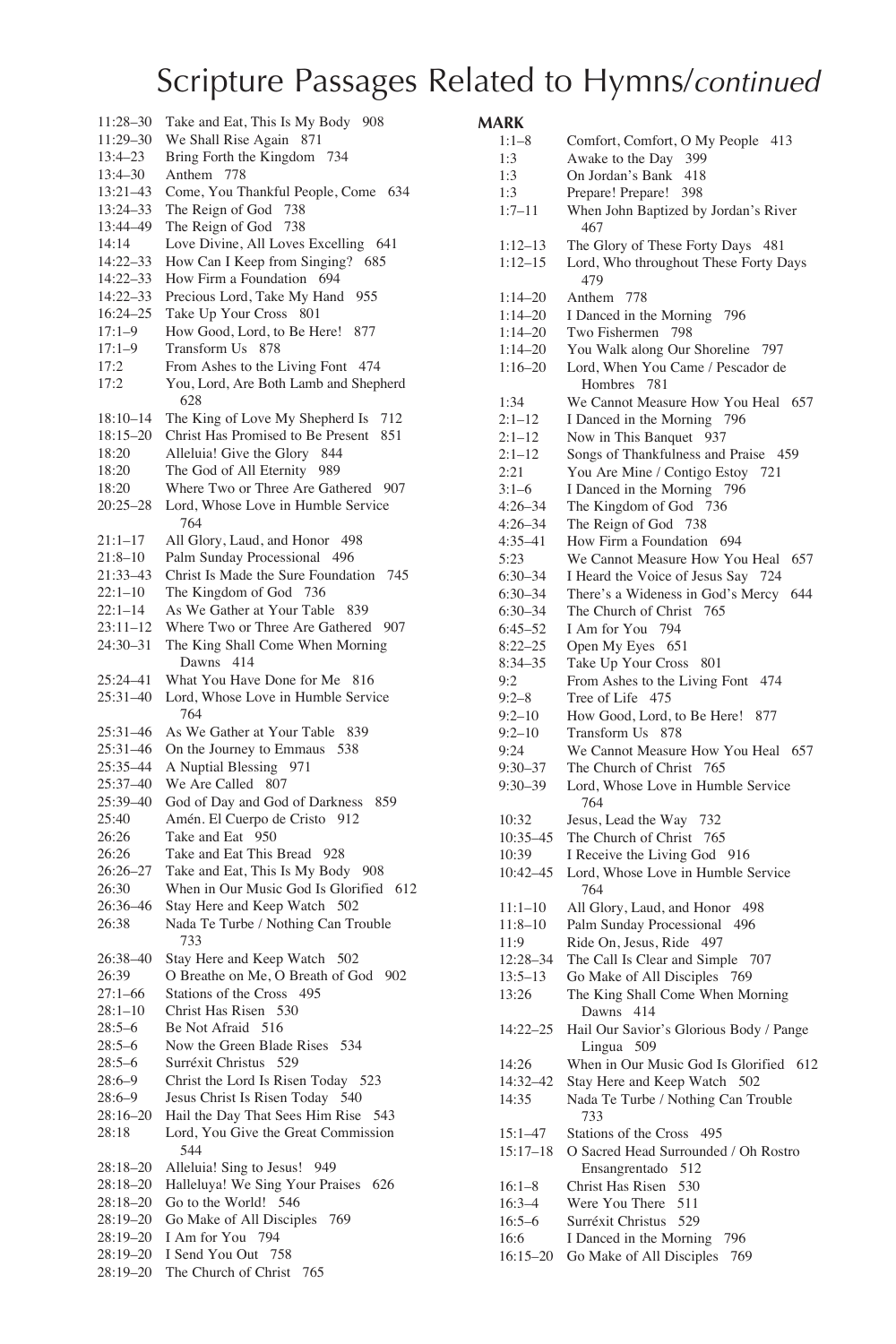**LUKE** 

| $1:1 - 4$   | Good News 768                            |
|-------------|------------------------------------------|
| 1:26–31     | Hail Our Savior's Glorious Body / Pange  |
|             | Lingua 509                               |
| $1:26 - 33$ | Mary, First among Believers<br>893       |
| $1:26 - 37$ | Ave María<br>891                         |
| 1:26–37     | Ave María 887                            |
| 1:26–38     | Hail Mary: Gentle Woman<br>889           |
| 1:26-38     | I Am for You 794                         |
| 1:26-38     | I Say "Yes," Lord / Digo "Sí," Señor 676 |
| 1:26-38     | I Sing a Maid 458                        |
| 1:26–38     | Immaculate Mary 886                      |
| 1:26-38     | No Wind at the Window 876                |
| 1:26-38     | Praise We the Lord This Day<br>875       |
| 1:26–45     | Savior of the Nations, Come 421          |
| 1:38        | Mary, First among Believers<br>893       |
|             | Hail, Queen of Heaven / Salve Regina     |
| 1:40–42     | 880                                      |
|             |                                          |
| 1:46        | Magníficat 630                           |
| 1:46–55     | Gospel Canticle 16                       |
| 1:46–55     | Holy Is Your Name<br>102                 |
| 1:46–55     | Magníficat / Luke 1:46-55<br>-101        |
| 1:46–55     | Magníficat 892                           |
| 1:46–58     | Canticle of the Turning 622              |
| 1:68-79     | Gospel Canticle 6                        |
| 1:68–79     | Now Bless the God of Israel 103          |
| 1:68–79     | Praise Our God and Savior 597            |
| $1:78 - 79$ | O Come, Divine Messiah! 401              |
| $1:78 - 79$ | O Come, O Come, Emmanuel<br>395          |
| 2:          | Carol at the Manger 443                  |
| 2:          | Night of Silence<br>442                  |
| $2:1 - 10$  | The First Nowell 460                     |
| $2:6 - 7$   | Savior of the Nations, Come 421          |
| $2:6 - 14$  | Awake! Awake, and Greet the New Morn     |
|             | 423                                      |
| $2:6 - 14$  | Silent Night / Noche de Paz 441          |
| 2:6–18      | Angels, from the Realms of Glory<br>438  |
| $2:6 - 18$  | Go Tell It on the Mountain 428           |
| $2:6 - 18$  | God Rest You Merry, Gentlemen<br>435     |
| $2:6 - 18$  | Infant Holy, Infant Lowly<br>445         |
| $2:6 - 18$  | What Child Is This 466                   |
| $2:6 - 19$  | Song of the Stable 452                   |
| 2:7         | Away in a Manger 448                     |
| 2:7         | Good Christian Friends, Rejoice<br>440   |
| 2:7         | Lo, How a Rose E'er Blooming<br>451      |
| 2:7         | Once in Royal David's City 455           |
| 2:7         | Sing of Mary, Pure and Lowly 457         |
| $2:7 - 14$  | The Aye Carol 456                        |
| $2:7 - 21$  | The Virgin Mary Had a Baby Boy 454       |
| 2:10–11     | Good Christian Friends, Rejoice 440      |
| $2:10 - 11$ | It Came upon the Midnight Clear 433      |
| $2:10-11$   | O Come, All Ye Faithful / Venid, Fieles  |
|             | Todos / Adéste Fidéles 439               |
| $2:10 - 14$ | Immaculate Mary<br>886                   |
| 2:11–14     | Child of Mercy 431                       |
| 2:11–14     | Nativity Carol 432                       |
| 2:11–14     | Rise Up, Shepherd, and Follow 453        |
| $2:13 - 15$ | O Come, All Ye Faithful / Venid, Fieles  |
|             | Todos / Adéste Fidéles 439               |
| $2:13 - 18$ | Angels We Have Heard on High<br>430      |
| 2:14        | Glória, Glória<br>426                    |
| 2:14        | Star-Child 449                           |
| $2:15 - 19$ | Mary, First among Believers<br>893       |
| 2:29–34     | Luke 2:29-34: Nunc Dimittis<br>104       |
| 2:29–35     | Now Let Your Servant Go in Peace<br>874  |
| $2:34 - 35$ | At the Cross Her Station Keeping<br>-488 |
| 2:40        | Sing of Mary, Pure and Lowly 457         |
|             |                                          |

| $2:41 - 51$      | Mary, First among Believers<br>893          |
|------------------|---------------------------------------------|
|                  |                                             |
| $3:4 - 5$        | Awake to the Day 399                        |
| $3:4 - 5$        | Prepare! Prepare!<br>398                    |
|                  |                                             |
| $3:4-6$          | On Jordan's Bank 418                        |
| $3:4 - 6$        | Prepare the Way of the Lord 400             |
| $3:15 - 16$      |                                             |
|                  | When John Baptized by Jordan's River        |
|                  | 467                                         |
| $3:21 - 22$      | Songs of Thankfulness and Praise<br>459     |
|                  |                                             |
| $3:21 - 22$      | When John Baptized by Jordan's River        |
|                  | 467                                         |
|                  |                                             |
| $4:1 - 2$        | Lord, Who throughout These Forty Days       |
|                  | 479                                         |
|                  |                                             |
| $4:1 - 2$        | The Glory of These Forty Days 481           |
| $4:1-13$         | Forty Days and Forty Nights<br>- 483        |
| $4:14 - 21$      | Good News 768                               |
|                  |                                             |
| 4:18             | Hold Us in Your Mercy: Penitential Litany   |
|                  | 494                                         |
| 4:18             | Song of the Body of Christ / Canción del    |
|                  |                                             |
|                  | Cuerpo de Cristo<br>924                     |
| $4:18-19$        | God Has Chosen Me 761                       |
|                  |                                             |
| $4:18 - 19$      | You Have Anointed Me 773                    |
| 4:19             | Heaven Is Singing for Joy / El Cielo Canta  |
|                  |                                             |
|                  | 599<br>Alegría                              |
| 4:41             | We Cannot Measure How You Heal 657          |
| $5:1 - 11$       | Lord, When You Came / Pescador de           |
|                  |                                             |
|                  | Hombres<br>781                              |
| 5:1–11           | Two Fishermen<br>798                        |
|                  |                                             |
| 5:27             | Two Fishermen<br>798                        |
| 6:20             | Be Not Afraid 683                           |
| $6:27 - 38$      | Lord of All Nations, Grant Me Grace         |
|                  |                                             |
|                  | 703                                         |
| $6:39-45$        | Deliver Us, O Lord of Truth<br>750          |
| $8:22 - 25$      | How Firm a Foundation<br>694                |
|                  |                                             |
| $9:11 - 17$      | We Come with Joy<br>808                     |
| $9:23 - 24$      | Take Up Your Cross<br>801                   |
|                  |                                             |
| 9:25             | The Love of the Lord 792                    |
| $9:28 - 36$      | How Good, Lord, to Be Here!<br>877          |
| $9:28 - 36$      | Transform Us 878                            |
|                  |                                             |
| 9:62             | Called by Christ<br>767                     |
|                  |                                             |
|                  |                                             |
| $11:1-13$        | Increase Our Faith<br>655                   |
| 11:1–13          | Seek Ye First 658                           |
| 11:2             | Song of the Body of Christ / Canción del    |
|                  |                                             |
|                  | Cuerpo de Cristo<br>924                     |
| $11:2-4$         | This Is My Song<br>986                      |
| 11:9–13          | If You Believe and I Believe<br>818         |
|                  | 746                                         |
| 12:2–3           | All That Is Hidden                          |
| 12:22–28         | Peace, Be Not Anxious 830                   |
| 12:22-34         | Where Your Treasure Is<br>749               |
|                  |                                             |
| 12:32            | This Is My Song<br>986                      |
| 12:49-50         | God, Whose Purpose Is to Kindle<br>813      |
| 13:3             | From Ashes to the Living Font<br>474        |
|                  |                                             |
| 13:34            | Shelter Me, O God 717                       |
| $14:7 - 24$      | Coming Together for Wine and for Bread      |
|                  | 836                                         |
| 14:21–24         | As We Gather at Your Table<br>839           |
| 14:23            | Sing a New Church<br>743                    |
|                  |                                             |
| 14:25-33         | Take Up Your Cross<br>801                   |
| $15:1 - 3$       | Our Father, We Have Wandered 956            |
|                  |                                             |
| $15:3 - 7$       | The King of Love My Shepherd Is 712         |
| 15:7             | Heaven Is Singing for Joy / El Cielo Canta  |
|                  | Alegría<br>599                              |
| 15:11–31         | Our Father, We Have Wandered<br>956         |
|                  |                                             |
| 15:20-24         | From Ashes to the Living Font<br>474        |
| 17:5             | Increase Our Faith<br>655                   |
|                  |                                             |
| $17:5 - 10$      | The Church of Christ 765                    |
| 18:9–14<br>18:22 | Gather Us In<br>848<br>Two Fishermen<br>798 |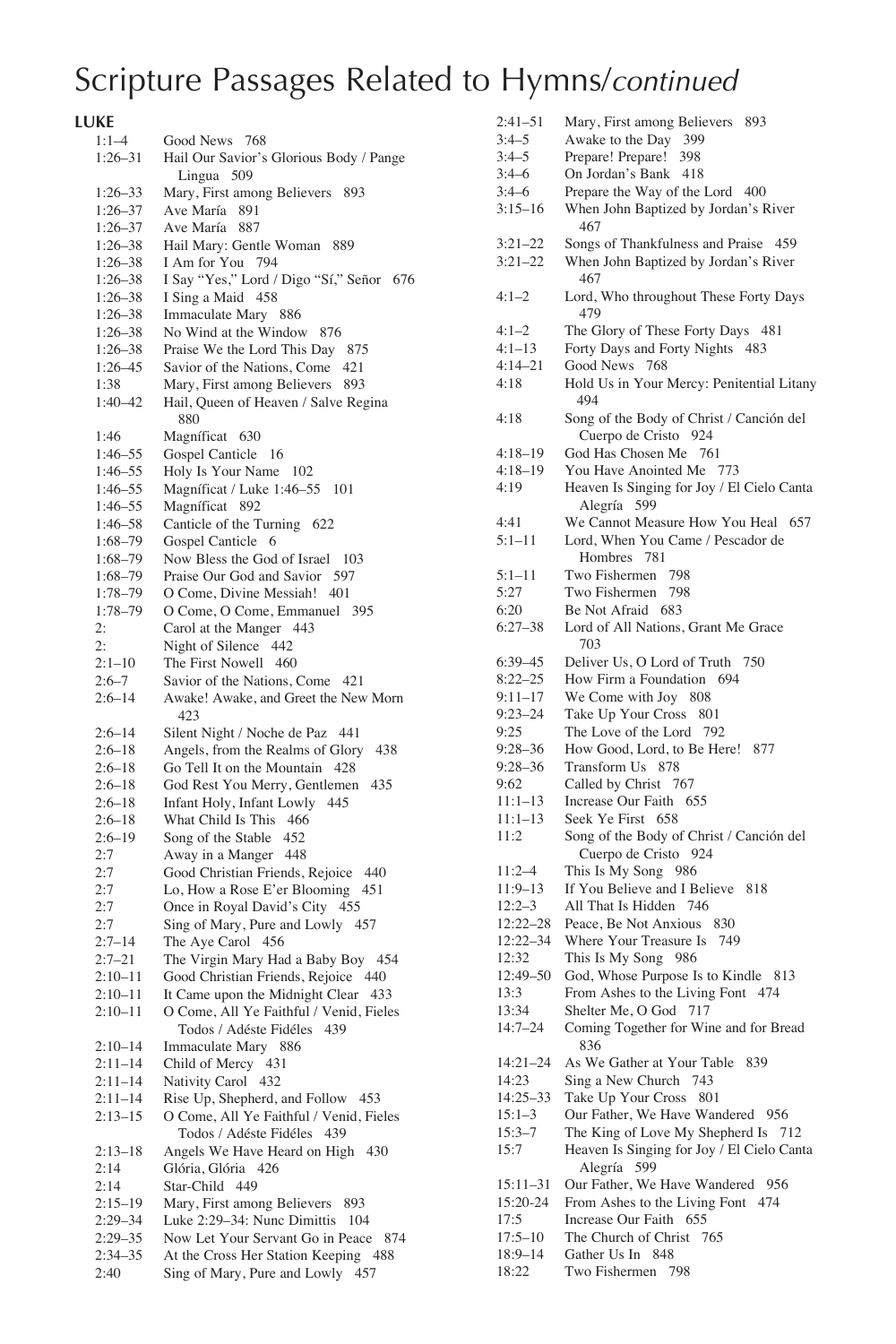| 19:36–38     | Palm Sunday Processional 496                 |
|--------------|----------------------------------------------|
| 19:37-38     | All Glory, Laud, and Honor 498               |
| 21:25        | Awake to the Day 399                         |
| $21:25 - 28$ | The King Shall Come When Morning             |
|              | Dawns 414                                    |
| $22:1 - 71$  | Stations of the Cross 495                    |
| $22:7 - 20$  | Prepare a Room for Me 504                    |
| 22:40-46     | Stay Here and Keep Watch 502                 |
| 22:69        | You, Lord, Are Both Lamb and Shepherd<br>628 |
| $23:1 - 56$  | Stations of the Cross 495                    |
| 23:33        | Were You There 511                           |
| 23:42        | Jesus, Remember Me 510                       |
| 23:44        | Were You There 511                           |
| 23:46        | In Manus Tuas, Pater 513                     |
| $23:50 - 53$ | Were You There 511                           |
| $24:1 - 12$  | O Sons and Daughters 532                     |
| $24:5-6$     | Surréxit Christus 529                        |
| $24:13 - 15$ | In the Breaking of the Bread / Cuando        |
|              | Partimos el Pan del Señor 918                |
| $24:13-29$   | Christ Has Risen 530                         |
| $24:13-35$   | Emmaus 906                                   |
| $24:13 - 35$ | On the Journey to Emmaus 538                 |
| $24:28 - 35$ | Shepherd of Souls 910                        |
| $24:30 - 31$ | Coming Together for Wine and for Bread       |
|              | 836                                          |
| 24:33        | I Danced in the Morning 796                  |
| 24:46-48     | Go Make of All Disciples 769                 |
| 24:46-53     | Hail the Day That Sees Him Rise 543          |
| $24:50 - 53$ | Alleluia! Sing to Jesus!<br>949              |
| $24:51 - 53$ | Love Divine, All Loves Excelling<br>641      |

#### **JOHN**

| O Come, All Ye Faithful / Venid, Fieles           |
|---------------------------------------------------|
| Todos / Adéste Fidéles 439                        |
| God Is Love 699                                   |
| I Heard the Voice of Jesus Say 724                |
| For God So Loved the World 580                    |
| He Came Down 429                                  |
| I Danced in the Morning 796                       |
| O Come, All Ye Faithful / Venid, Fieles           |
| Todos / Adéste Fidéles 439                        |
| Of the Father's Love Begotten 427                 |
| On Jordan's Bank 418                              |
| Lord, When You Came / Pescador de                 |
| Hombres 781                                       |
| The Summons 790                                   |
| God, in the Planning 970                          |
| Songs of Thankfulness and Praise 459              |
| May We Be One 394                                 |
| From Ashes to the Living Font<br>474              |
| Hark! The Herald Angels Sing<br>424               |
| The Church's One Foundation<br>742                |
| From Ashes to the Living Font<br>474              |
| $3:14-17.21$<br>For God So Loved the World<br>580 |
| What Wondrous Love Is This 642                    |
| From Ashes to the Living Font<br>474              |
| Tree of Life 475                                  |
| The Thirsty Cry for Water, Lord<br>815            |
| I Heard the Voice of Jesus Say 724                |
| Song of the Body of Christ / Canción del          |
| Cuerpo de Cristo 924                              |
| Dust and Ashes 468                                |
| Merciful God 489                                  |
| Jerusalem, My Destiny 492                         |
| Jesus, Your Spirit in Us 752                      |
| Wade in the Water 898                             |
| Healing River 643                                 |
|                                                   |

| 6:           | Behold the Lamb 939                       |
|--------------|-------------------------------------------|
|              |                                           |
| 6:           | Bread of Life from Heaven / Pan de Vida   |
|              | 943<br>Eterna                             |
| 6:           | Eat This Bread 941                        |
| 6:           | Father, We Thank You, Who Have            |
|              | Planted 632                               |
|              |                                           |
| 6:           | I Am the Bread of Life / Yo Soy el Pan de |
|              | Vida 945                                  |
| $6:1-15$     | We Come with Joy 808                      |
| 6:32         | Come to the Banquet 931                   |
| 6:32         | Draw Near 935                             |
| 6:35         | All Who Hunger 852 925                    |
|              |                                           |
| 6:35         | Let All Mortal Flesh Keep Silence 619     |
| $6:41 - 58$  | Alleluia! Sing to Jesus! 949              |
| 6:50         | Take and Eat This Bread 928               |
| 6:51         | All Who Hunger 852 925                    |
| 6:51         | For the Life of the World<br>- 901        |
| 6:51         |                                           |
|              | I Receive the Living God 916              |
| 6:51         | Let All Mortal Flesh Keep Silence 619     |
| 6:51         | Shepherd of Souls<br>910                  |
| 6:51         | Take and Eat 950                          |
| $6:51 - 58$  | Halleluya! We Sing Your Praises<br>626    |
| $6:54 - 56$  | Come to the Banquet 931                   |
| $6:54 - 56$  | Draw Near 935                             |
|              |                                           |
| $6:68 - 69$  | Come to the Banquet<br>931                |
| 6:68-69      | Draw Near 935                             |
| $7:37 - 39$  | Jesus, Your Spirit in Us<br>752           |
| 7:37-39      | O Spirit All-Embracing<br>553             |
| 7:38         | How Can I Keep from Singing? 685          |
| 7:38         | Peace Is Flowing Like a River<br>-819     |
| $8:1 - 11$   | From Ashes to the Living Font<br>474      |
|              | I Heard the Voice of Jesus Say<br>724     |
| 8:12         |                                           |
| 8:12         | I Receive the Living God 916              |
| 8:31         | A Living Faith<br>677                     |
| 8:32         | I Receive the Living God<br>916           |
| 9:1–41       | Amazing Grace 645                         |
| $9:1 - 41$   | From Ashes to the Living Font 474         |
| $9:1 - 41$   | He Healed the Darkness of My Mind<br>953  |
| $9:1 - 41$   | Tree of Life<br>475                       |
| $9:14 - 15$  | We Have Been Told 784                     |
| 10:          | The King of Love My Shepherd Is<br>712    |
|              |                                           |
| $10:1-6$     | You Satisfy the Hungry Heart 940          |
| 10:10        | Abundant Life 811                         |
| 10:10        | Bread of Life, Cup of Blessing<br>947     |
| 10:11        | Easter Alleluia 537                       |
| $10:13 - 15$ | Bread of Life, Cup of Blessing<br>947     |
| $10:14 - 16$ | You, Lord, Are Both Lamb and Shepherd     |
|              | 628                                       |
| 11:          | We Shall Rise Again 871                   |
| 11:1–44      | Tree of Life 475                          |
|              |                                           |
| $11:25 - 27$ | I Am the Bread of Life / Yo Soy el Pan de |
|              | Vida 945                                  |
| 11:26        | O Breathe on Me, O Breath of God<br>902   |
| 12:          | Behold the Wood 514                       |
| $12:12 - 13$ | Palm Sunday Processional 496              |
| $12:12 - 16$ | All Glory, Laud, and Honor<br>498         |
| 12:13        | Ride On, Jesus, Ride 497                  |
|              |                                           |
| 12:24        | From Ashes to the Living Font 474         |
| $12:20 - 33$ | O God beyond All Praising<br>598          |
| 12:24-25     | Now the Green Blade Rises<br>534          |
| $12:24 - 26$ | Unless a Grain of Wheat<br>783            |
| 12:32        | This Is My Song<br>986                    |
| 12:46        | I Want to Walk as a Child of the Light    |
|              | 593                                       |
| $13:1 - 15$  | So You Must Do 507                        |
| $13:1 - 15$  | Song of the Lord's Command<br>506         |
|              |                                           |
| $13:3 - 5$   | Stand Up, Friends! 565                    |

13:3–15 Jesu, Jesu 505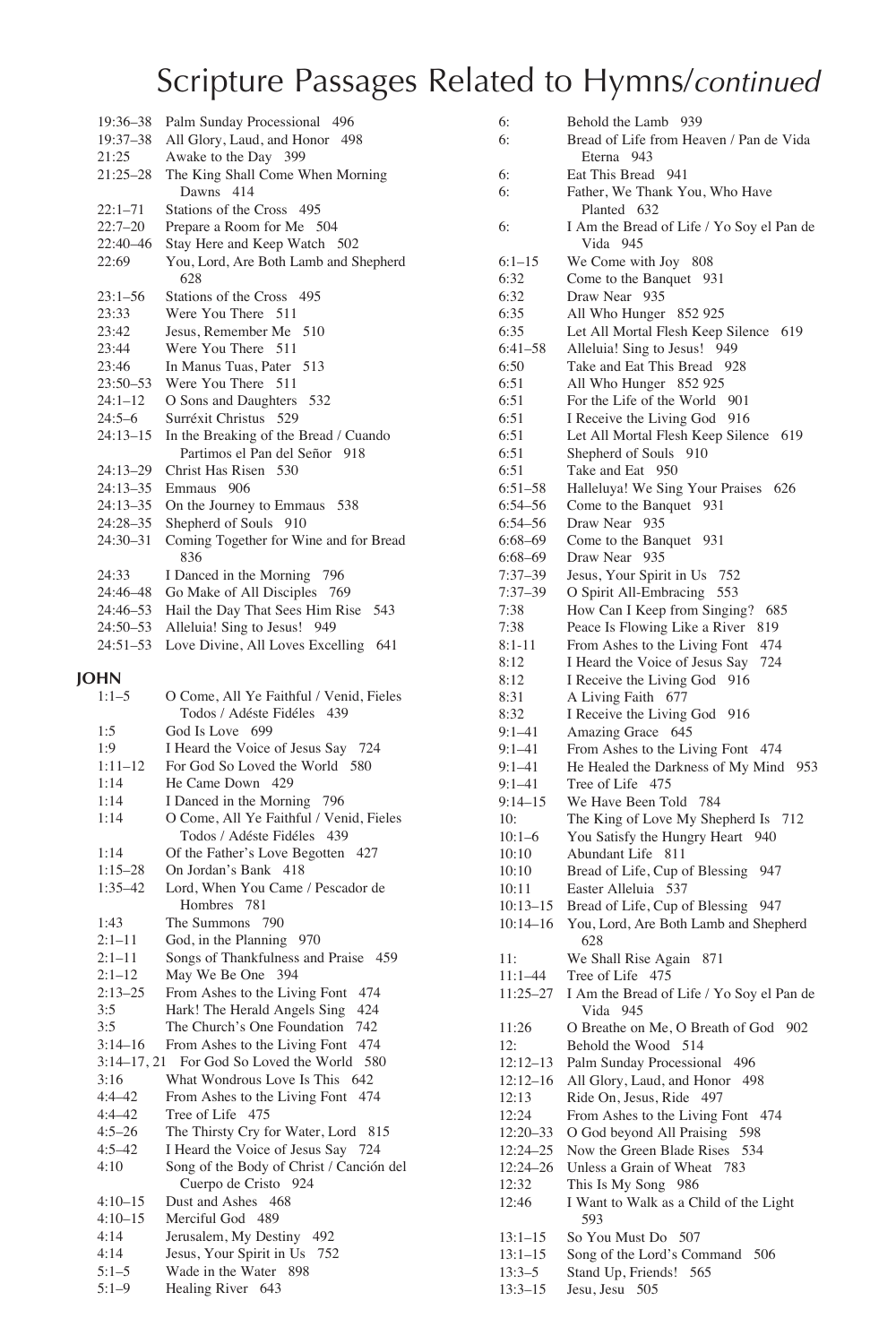| $13:13 - 14$ | Pan de Vida 920                                                     |
|--------------|---------------------------------------------------------------------|
| 13:14-15     | Where Two or Three Are Gathered<br>907                              |
| 13:34-35     | Where Two or Three Are Gathered<br>907                              |
| 13:35        | Holy Spirit, Come to Us 547                                         |
| 13:35        | They'll Know We Are Christians 835                                  |
| 14:          | There Are Many Rooms 867                                            |
|              | Do Not Let Your Hearts Be Troubled                                  |
| $14:1-3$     | 869                                                                 |
|              | Peace, Be Not Anxious 830                                           |
| 14:1–3       |                                                                     |
| $14:1 - 12$  | I Know That My Redeemer Lives<br>527                                |
| 14:6         | I Receive the Living God 916                                        |
| 14:6         | Jesus Christ, Yesterday, Today, and                                 |
| $14:6 - 7$   | Forever / Jesucristo Ayer 847<br>Do Not Let Your Hearts Be Troubled |
|              | 869                                                                 |
| $14:10 - 14$ | Do Not Let Your Hearts Be Troubled                                  |
|              | 869                                                                 |
| 14:15–21     | Come Down, O Love Divine<br>556                                     |
| 14:18        | Alleluia! Sing to Jesus! 949                                        |
| 14:23-27     | Unless a Grain of Wheat<br>783                                      |
| 14:24-26     | Come, Holy Ghost 559                                                |
| 14:24-26     | Veni Creátor Spíritus 558                                           |
| 14:25-27     | Peace, Be Not Anxious<br>830                                        |
| 14:27        | Dona Nobis Pacem 822                                                |
| 14:27        | Healing River of the Spirit 665                                     |
| 14:27        | I Receive the Living God 916                                        |
| 14:27        | Let There Be Peace on Earth 829                                     |
|              | Make Me a Channel of Your Peace                                     |
| 14:27        | 828                                                                 |
| 14:27        | Take and Eat 950                                                    |
| 14:27        | World Peace Prayer<br>827                                           |
| 14:27        | You Are Mine / Contigo Estoy 721                                    |
| 15:          | Lord of All Nations, Grant Me Grace<br>703                          |
| 15:4         | I Danced in the Morning<br>796                                      |
| 15:4         | Now We Remain<br>785                                                |
| 15:4–5       | Unless a Grain of Wheat<br>783                                      |
| $15:4 - 5$   | We Have Been Told 784                                               |
| 15:5         | Alleluia! Give the Glory<br>844                                     |
| 15:5         | I Receive the Living God<br>916                                     |
| 15:5-14      | I Will Be the Vine 872                                              |
| $15:7 - 8$   | Unless a Grain of Wheat<br>783                                      |
| 15:9         | I Receive the Living God 916                                        |
| 15:9         | Let Us Be Bread<br>946                                              |
| $15:9 - 17$  | No Greater Love<br>701                                              |
|              |                                                                     |
| $15:9 - 17$  | The Master Came to Bring Good News<br>964                           |
| 15:12–13     | Holy Spirit, Come to Us 547                                         |
| 15:12–14     | Song of the Lord's Command<br>506                                   |
| 15:14        | Let Us Be Bread 946                                                 |
| $15:14 - 15$ | Christ Is Risen! Shout Hosanna!<br>521                              |
| 15:15        | Stand Up, Friends! 565                                              |
| 15:16        | Song of the Lord's Command 506                                      |
| 15:17        | We Are Called<br>807                                                |
| 16:13        | Come Now, Almighty King 562                                         |
| 17:20-26     | Lord, Who at Your First Eucharist 914                               |
| 17:20-23     | For the Healing of the Nations<br>803                               |
| $17:21 - 23$ | Christ Is the King!<br>571                                          |
| $17:21 - 23$ | O God of Every Nation<br>825                                        |
| 19:          | O Sacred Head Surrounded 512                                        |
| 19:          | What Wondrous Love Is This<br>642                                   |
| 19:25        | At the Cross Her Station Keeping 488                                |
| 19:25        | Immaculate Mary 886                                                 |
|              | O Sanctíssima / O Most Holy One                                     |
| 19:25-27     | 895                                                                 |
|              | 19:25b-27 Mary, First among Believers 893                           |
| 19:34        | Were You There 511                                                  |
| 19:36-42     | I Danced in the Morning<br>796                                      |
| 20:          | O Sons and Daughters<br>532                                         |

| 20:   | That Easter Day with Joy Was Bright<br>542      |  |
|-------|-------------------------------------------------|--|
|       | 20:19–23 Christ Has Risen 530                   |  |
| 20.22 | O Breathe on Me, O Breath of God 902            |  |
|       | 20:27-29 We Walk by Faith 680                   |  |
|       | 21:15–17 Heart of a Shepherd / El Corazón de un |  |
|       | Buen Pastor 786                                 |  |
| ACTS  |                                                 |  |

# **ACTS**

| $1:1 - 11$    | A Hymn of Glory Let Us Sing! 545            |
|---------------|---------------------------------------------|
| 1:8           | Come Down, O Love Divine 556                |
| 1:8           | Come, Holy Ghost 559                        |
| 1:8           | O Holy Spirit, by Whose Breath 551          |
| 1:8           | Veni Creátor Spíritus 558                   |
| 1:9           | Alleluia! Sing to Jesus!<br>949             |
| $1:9 - 11$    | Hail the Day That Sees Him Rise<br>543      |
| 2:            | O Spirit All-Embracing 553                  |
| $2:1-2$       | Song over the Waters 661                    |
| $2:1 - 11$    | Diverse in Culture, Nation, Race<br>833     |
| $2:1 - 11$    | Veni Sancte Spíritus 482                    |
| 2:3           | God, Whose Purpose Is to Kindle 813         |
| 2:24          | Christ the Lord Is Risen Today 523          |
| 3:6           | The Love of the Lord 792                    |
| 4:11          | The Church's One Foundation 742             |
| 10:37         | On Jordan's Bank 418                        |
| 17:28         | Jesus, the Lord 491                         |
|               |                                             |
| <b>ROMANS</b> |                                             |
| $5:2 - 11$    | Amazing Grace 645                           |
| $6:1-4$       | Baptized in Water 903                       |
| $6:3 - 11$    | I Know That My Redeemer Lives<br>527        |
| $6:5 - 8$     | This Is a Day of New Beginnings<br>522      |
| $8:11-19$     | Neither Death nor Life 647                  |
| $8:14 - 17$   | In Christ There Is No East or West<br>832   |
| 8:15          | All Things New 541                          |
| $8:18 - 23$   | On Holy Ground 809                          |
| $8:18-39$     | There's a Wideness in God's Mercy 644       |
| $8:22 - 25$   | Neither Death nor Life<br>647               |
| $8:28 - 35$   | Neither Death nor Life<br>647               |
| 8:35, 38      | <b>Shall Tribulation or Distress</b><br>649 |
| 8:38          | Neither Death nor Life 647                  |
| $8:38-39$     | God Will Wipe the Tears 715                 |
| 8:39          | Nothing Can Ever 697                        |
| 11:33–35      | There's a Wideness in God's Mercy<br>644    |
| 11:33-36      | All Glory Is Yours<br>605                   |

- 12:15 The Servant Song 751
- 
- 14:7–8 Resucitó 535 Pues Si Vivimos / When We Are Living 756<br>14:17 The Ki
- The Kingdom of God 736

# **1 CORINTHIANS**

| 1:18         | Lift High the Cross 881                |
|--------------|----------------------------------------|
| $2:9 - 10$   | Eye Has Not Seen 728                   |
| 3:11         | Christ Is Made the Sure Foundation 745 |
| 3:11         | The Church's One Foundation 742        |
| $3:13-15$    | Come, You Thankful People, Come<br>634 |
| $5:6 - 8$    | Steal Away to Jesus 868                |
| $9:24 - 26$  | Guide My Feet 780                      |
| 10:16        | Take and Eat, This Is My Body<br>908   |
| $10:16 - 17$ | One Bread, One Body 932                |
| $10:16 - 17$ | You Satisfy the Hungry Heart 940       |
| $11:23 - 26$ | I Come with Joy 919                    |
| $11:23 - 26$ | Life-Giving Bread, Saving Cup 926      |
| $11:23 - 26$ | Now We Remain 785                      |
| $11:23 - 26$ | Song of the Lord's Supper 508          |
| 11:24        | Take and Eat this Bread 928            |
|              |                                        |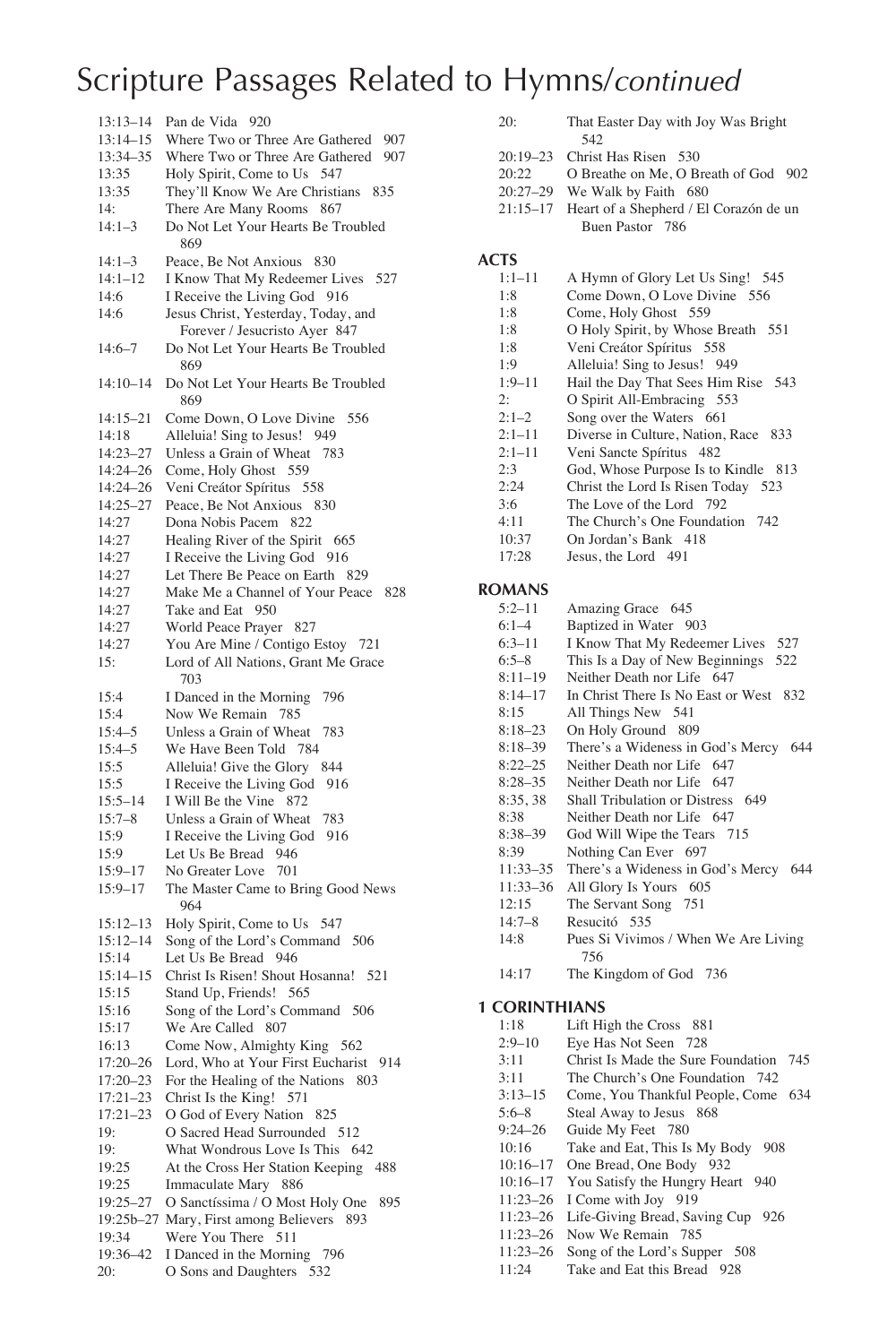| 11:26<br>11:26       | May We Be One 394<br>The Living Bread of God 921                                                                                       |
|----------------------|----------------------------------------------------------------------------------------------------------------------------------------|
|                      |                                                                                                                                        |
|                      |                                                                                                                                        |
|                      | Gather Your People 837                                                                                                                 |
| 12:                  | In Christ There Is No East or West 832                                                                                                 |
|                      | Sing a New Church 743                                                                                                                  |
|                      | There Is One Lord 905                                                                                                                  |
|                      | We Are Many Parts / Muchos Miembros                                                                                                    |
|                      | Hay 834                                                                                                                                |
| 12:                  | When Love Is Found 966                                                                                                                 |
| 12:4                 | One Bread, One Body 932                                                                                                                |
| $12:4 - 11$          | Come, Holy Ghost 559                                                                                                                   |
| $12:4 - 11$          | Veni Creátor Spíritus 558                                                                                                              |
| $12:7 - 10$          | We Cannot Measure How You Heal 657                                                                                                     |
| $12:27 - 31$         | God Is Here! As We His People<br>843                                                                                                   |
|                      | 12:31-13:1 You Are Called to Tell the Story 774                                                                                        |
|                      | 12:31-13:13 Set Your Heart on the Higher Gifts<br>708                                                                                  |
| 13:                  | We Are Many Parts / Muchos Miembros<br>Hay 834                                                                                         |
|                      | Faith, Hope and Love 702                                                                                                               |
|                      | Love Endures All Things 698                                                                                                            |
|                      | Not for Tongues of Heaven's Angels 709                                                                                                 |
| $13:2 - 8$           | Ubi Cáritas 500                                                                                                                        |
| $13:2 - 8$           | Where True Love and Charity Are Found /<br>Ubi Cáritas 705                                                                             |
|                      |                                                                                                                                        |
|                      | Love Has Brought Us Here Together 969<br>Faith, Hope and Love 702                                                                      |
|                      |                                                                                                                                        |
|                      | Love Divine, All Loves Excelling 641                                                                                                   |
|                      | Faith, Hope and Love 702<br>You Are Called to Tell the Story 774                                                                       |
|                      |                                                                                                                                        |
|                      | Amazing Grace 645                                                                                                                      |
|                      | Sing with All the Saints in Glory / Canten<br>con Gloriosos Fieles 539                                                                 |
| $15:20 - 28$         | Come, You Faithful, Raise the Strain 533                                                                                               |
| $15:51 - 54$         | The Strife Is O'er 525                                                                                                                 |
| 15:54                | Goodness Is Stronger than Evil 528                                                                                                     |
| 15:54-56             | Resucitó 535                                                                                                                           |
| 15:55-56             | Dwellers in the Holy City 976                                                                                                          |
| 15:55                | Christ the Lord Is Risen Today 523                                                                                                     |
| <b>2 CORINTHIANS</b> | $\mathbf{r}$<br>111<br><b>A 11 Y</b>                                                                                                   |
|                      | 12:<br>12:<br>12:<br>12:<br>$13:1 - 2$<br>$13:1 - 3$<br>$13:1 - 13$<br>$13:4 - 8$<br>13:8<br>13:12<br>13:13<br>13:13<br>15:10<br>15:20 |

#### 3:18 Love Divine, All Loves Excelling 641<br>4:5 God Is Here! As We His People 843 4:5 God Is Here! As We His People 843<br>4:7 As a Fire Is Meant for Burning 744 4:7 As a Fire Is Meant for Burning 744<br>5:7 We Walk by Faith 680 5:7 We Walk by Faith 680<br>5:14–17 How Can I Keep from S How Can I Keep from Singing? 685 5:17 Living Spirit, Holy Fire 549 5:17 Love Divine, All Loves Excelling 641<br>5:17 The Church's One Foundation 742 5:17 The Church's One Foundation 742<br>5:17 This Is a Dav of New Beginnings 5 This Is a Day of New Beginnings 522 5:17–21 Healing River of the Spirit 665 5:20—6:2 Merciful God 489 5:20 - 6:2 Remember You Are Dust 469<br>6:2 Return to God / Volvamos Hov Return to God / Volvamos Hoy a Nuestro Dios 478 9:10–14 Come, You Thankful People, Come 634 9:14 Amazing Grace 645 10:16 Bread of Life, Cup of Blessing 947<br>12:9 Amazing Grace 645 Amazing Grace 645

### **GALATIANS**

| 2:19        | Alleluia No. 1 524                     |
|-------------|----------------------------------------|
| 2:20        | I Heard the Voice of Jesus Say<br>724  |
| $3:26 - 28$ | Sing a New Church 743                  |
| 3:28        | God Is Love 699                        |
| 3:28        | In Christ There Is No East or West 832 |
| 3:28        | One Bread, One Body 932                |

| $3:28 - 29$      | Pan de Vida<br>920                            |
|------------------|-----------------------------------------------|
| 4:4              | Hark! The Herald Angels Sing 424              |
| 6:14             | Glory in the Cross<br>501                     |
| 6:14             | In the Cross of Christ 515                    |
| <b>EPHESIANS</b> |                                               |
| 1:2              | Dwelling Place 678                            |
| $1:3-14$         | Amazing Grace 645                             |
| $1:18 - 19$      | The Church of Christ 765                      |
| $1:19-23$        | Holy God, We Praise Thy Name 615              |
| 1:20             | You, Lord, Are Both Lamb and Shepherd<br>628  |
| $1:22 - 23$      | The Church's One Foundation 742               |
| 2:8              | Amazing Grace 645                             |
| $2:8 - 10$       | All Hail the Power of Jesus' Name 570         |
| $2:19 - 22$      | Sing a New Church 743                         |
| $2:11 - 22$      | Build Us a Table 754                          |
| $2:11 - 22$      | Diverse in Culture, Nation, Race 833          |
| $2:12-13$        | In the Cross of Christ 515                    |
| $2:14 - 17$      | As We Gather at Your Table<br>839             |
| $2:14 - 18$      | You, Lord, Are Both Lamb and Shepherd<br>628  |
| $2:20 - 22$      | Christ Is Made the Sure Foundation<br>745     |
| 2:20             | The Church's One Foundation 742               |
| $3:14 - 17$      | Dwelling Place 678                            |
| $3:14 - 19$      | You Are Called to Tell the Story 774          |
| 4:               | There Is One Lord 905                         |
| $4:1-6$          | In Christ There Is No East or West 832        |
| $4:1 - 24$       | One Lord 770                                  |
| $4:4-6$          | Let Us Be Bread 946                           |
| $4:4-6$          | The Church's One Foundation 742               |
| $4:4-6$          | We Are One 913                                |
| $4:11 - 16$      | Sing a New Church 743                         |
| 4:32             | As We Gather at Your Table 839                |
| 5:8              | Morning Hymn 3                                |
| 5:8              | We Are Marching / Siyahamba 594               |
| $5:8 - 10$       | I Want to Walk as a Child of the Light<br>593 |
| $5:19 - 20$      | When in Our Music God Is Glorified 612        |
| $5:25 - 27$      | The Church's One Foundation<br>742            |
| 5:27             | Love Divine, All Loves Excelling<br>641       |
|                  |                                               |

# **PHILIPPIANS**

| PHILIPPIANS |                                              |  |
|-------------|----------------------------------------------|--|
| 1:11        | The Harvest of Justice 806                   |  |
| $2:1 - 18$  | Lord of All Nations, Grant Me Grace          |  |
|             | 703                                          |  |
| $2:5 - 7$   | Stand Up, Friends! 565                       |  |
| $2:5-8$     | In the Cross of Christ 515                   |  |
| $2:5 - 11$  | Jesus, the Lord 491                          |  |
| $2:6 - 8$   | You, Lord, Are Both Lamb and Shepherd<br>628 |  |
| 2:8         | Hark! The Herald Angels Sing 424             |  |
| $2:9 - 10$  | All Hail the Power of Jesus' Name! 570       |  |
| $2:10-11$   | At the Name of Jesus 569                     |  |
| $2:10-11$   | Creator of the Stars of Night 420            |  |
| 2:11        | For the Life of the World 901                |  |
| 2:11        | Where Two or Three Are Gathered 907          |  |
| 2:15        | Only This I Want 782                         |  |
| 2:18        | Only This I Want 782                         |  |
| $3:7-11$    | The Love of the Lord 792                     |  |
| $3:7-16$    | Only This I Want 782                         |  |
| $3:10-11$   | Christ the Lord Is Risen Today 523           |  |
| $3:12 - 14$ | Guide My Feet 780                            |  |
| $3:12 - 14$ | This Is a Day of New Beginnings 522          |  |
| $4:4-5$     | Rejoice, the Lord Is King! 568               |  |
| $4:4-5$     | Wait for the Lord 406                        |  |
| $4:4-9$     | The Peace of God 823                         |  |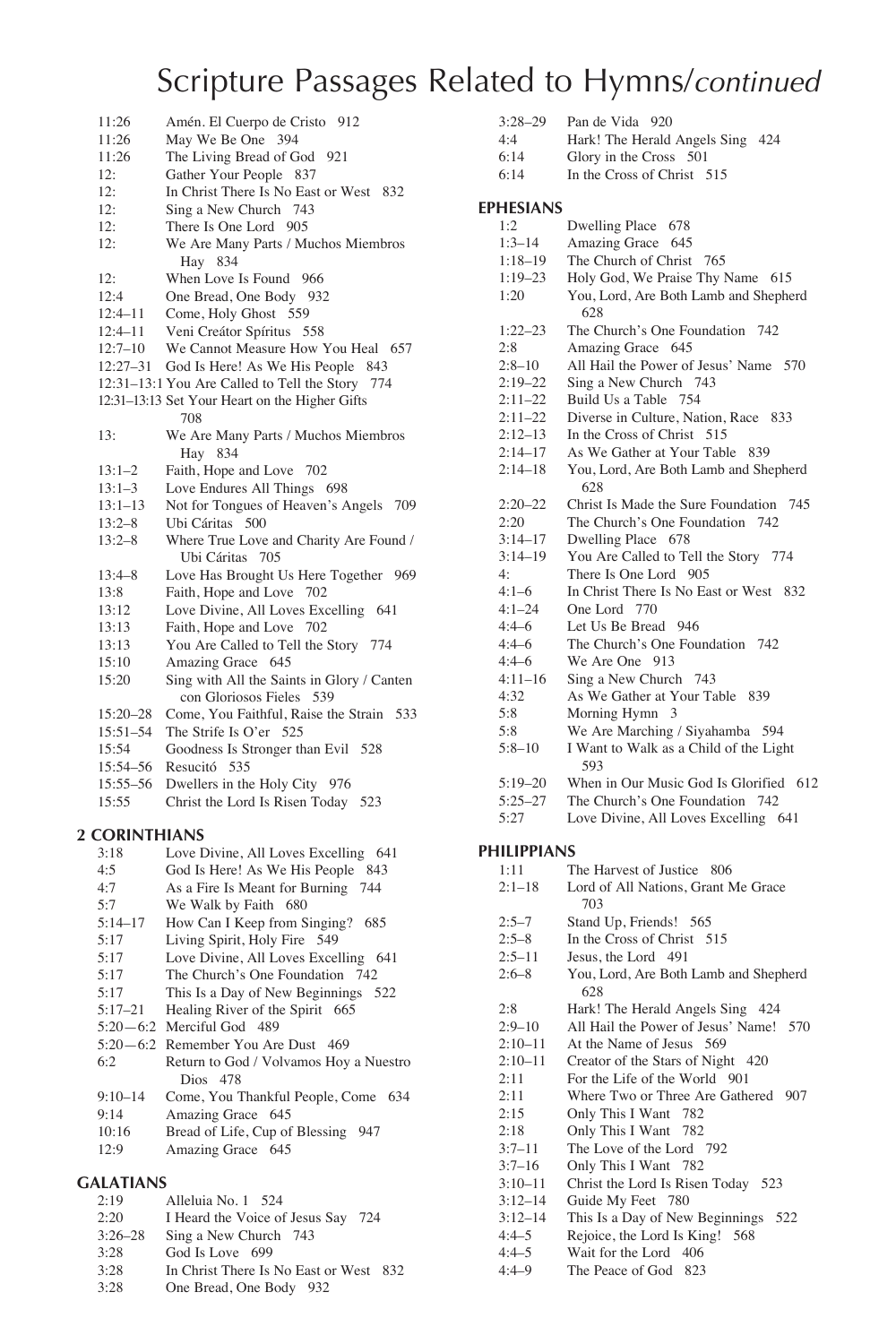# **COLOSSIANS**

| 1:16      | Ye Watchers and Ye Holy Ones 882       |
|-----------|----------------------------------------|
| 1:18      | The Church's One Foundation 742        |
| 3:1       | You, Lord, Are Both Lamb and Shepherd  |
|           | 628                                    |
| $3.3 - 4$ | God Remembers 669                      |
| $3:13-14$ | Forgive Our Sins 965                   |
| 3:16      | When in Our Music God Is Glorified 612 |

### **1 THESSALONIANS**

| 3:13      | Saints of God 163             |
|-----------|-------------------------------|
| $4:16-18$ | How Great Thou Art 578        |
| 5.5       | For the Life of the World 901 |

# **2 THESSALONIANS**<br>2:15 God Is He

God Is Here! As We His People 843

### **1 TIMOTHY**

| 2:5  | Star-Child 449     |  |
|------|--------------------|--|
| 6:12 | A Living Faith 677 |  |

### **2 TIMOTHY**

| 2:        | Now We Remain 785       |
|-----------|-------------------------|
| 2:        | We Shall Rise Again 871 |
| $2:8-12$  | Keep In Mind 646        |
| $4:3 - 7$ | A Living Faith 677      |

# $TITUS$ <sub>2:14</sub>

|  | 2:14 | God Is Here! As We His People 843 |  |  |
|--|------|-----------------------------------|--|--|
|--|------|-----------------------------------|--|--|

### **HEBREWS**

| 1:3         | Rejoice, the Lord Is King! 568         |
|-------------|----------------------------------------|
| 3:3         | You, Lord, Are Both Lamb and Shepherd  |
|             | 628                                    |
| 4:12        | God, Whose Purpose Is to Kindle 813    |
| 4:16        | Come to the Banquet 931                |
| 4:16        | Draw Near 935                          |
| 9:          | The King of Glory 572                  |
| $9:11 - 14$ | Alleluia! Sing to Jesus! 949           |
| 10:         | The King of Glory 572                  |
| 10:20       | Alleluia! Sing to Jesus! 949           |
|             | 10:23-25 Making Their Way 845          |
| 11:         | A Living Faith 677                     |
| 11:1        | We Cannot Measure How You Heal 657     |
| 12:1        | For All the Saints 884                 |
| 12:1        | I Want to Walk as a Child of the Light |
|             | 593                                    |
| $12:1-2$    | Making Their Way 845                   |
| $12:1-3$    | Holy God, We Praise Thy Name<br>615    |
| $12:1-3$    | Take Up Your Cross 801                 |
| $12:2-3$    | How Great Thou Art 578                 |
| 13:1        | Making Their Way 845                   |
| 13:2        | Called by Christ 767                   |
| 13:8        | Christ Is the King! 571                |
| 13:8        | I Know That My Redeemer Lives 527      |
| 13:8        | Jesus Christ, Yesterday, Today, and    |
|             | Forever / Jesucristo Ayer 847          |
|             |                                        |

### **JAMES**

| 1.17      | America the Beautiful 984          |
|-----------|------------------------------------|
| 1:17      | For the Beauty of the Earth 633    |
| 2.9       | For the Healing of the Nations 803 |
| $3:17-18$ | Called by Christ 767               |

### **1 PETER**

| 1:4     | How Firm a Foundation 694              |  |
|---------|----------------------------------------|--|
| 1:8     | Without Seeing You 922                 |  |
| $2:4-6$ | Christ Is Made the Sure Foundation 745 |  |

| 2:5          | Take and Eat 950             |  |
|--------------|------------------------------|--|
| $2.0 \pm 10$ | $C = 1$ L. II, $A = W$ . II. |  |

- 2:9–10 God Is Here! As We His People 843
- 2:9–10 Sing a New Church 743
- 5:6–11 A Mighty Fortress Is Our God 687

# **2 PETER**

| .         |                     |  |
|-----------|---------------------|--|
| $1:16-18$ | Transform Us 878    |  |
| 1.19      | People of the Night |  |

- 1:19 People of the Night 407<br>1:19 Take and Eat 950
- Take and Eat 950
- 1:19 The King Shall Come When Morning Dawns 414

# **1 JOHN**

| 1:                | Now We Remain 785                          |  |  |
|-------------------|--------------------------------------------|--|--|
| 1:5               | Evening Hymn 13                            |  |  |
| 1:5               | God Is Love 699                            |  |  |
| 1:5               | I Want to Walk as a Child of the Light     |  |  |
|                   | 593                                        |  |  |
| 1:7               | Morning Hymn 3                             |  |  |
| 2:27              | Come, Holy Ghost 557                       |  |  |
| 2:27              | Veni Creátor Spíritus 558                  |  |  |
| 3:2               | God Is Love 699                            |  |  |
| 3:16              | Holy Spirit, Come to Us 547                |  |  |
| 3:17              | God, Whose Purpose Is to Kindle 813        |  |  |
| 3:18              | A Living Faith 677                         |  |  |
| $4\cdot$          | God Is Love 699                            |  |  |
| 4:                | Ubi Cáritas 500                            |  |  |
| 4:                | Where Charity and Love Prevail 706         |  |  |
| $4:7 - 17$        | Love Divine, All Loves Excelling 641       |  |  |
| $4:9 - 10$        | O God of Every Nation 825                  |  |  |
| $4:9 - 10$        | What Wondrous Love Is This 642             |  |  |
| 4:10              | Holy Spirit, Come to Us 547                |  |  |
| 4:10, 19          | I Will Sing a Song of Love 603             |  |  |
| $4:10-16$         | Where True Love and Charity Are Found /    |  |  |
|                   | Ubi Cáritas 705                            |  |  |
| 4:12              | Heaven Is Singing for Joy / El Cielo Canta |  |  |
|                   | Alegría 599                                |  |  |
| 4:12              | Ubi Cáritas 500                            |  |  |
| 4:15              | God Is Love 699                            |  |  |
| 4:16              | Holy Spirit, Come to Us 547                |  |  |
| 4:16              | Ubi Cáritas 500                            |  |  |
| $9:12-16$         | Easter Alleluia 537                        |  |  |
| <b>REVELATION</b> |                                            |  |  |
| 1:8               | Of the Father's Love Begotten<br>427       |  |  |
|                   |                                            |  |  |

# **R**

| 1:8         | Of the Father's Love Begotten $427$     |
|-------------|-----------------------------------------|
| 1:18        | Rejoice, the Lord Is King! 568          |
| 1:18        | The Strife Is O'er 525                  |
| 2:10        | For All the Saints<br>884               |
| 3:20        | Somebody's Knockin' at Your Door 470    |
| 4:          | Holy God, We Praise Thy Name 615        |
| 4:          | Holy, Holy, Holy! Lord God Almighty     |
|             | 567                                     |
| 4:6         | Alleluia! Sing to Jesus! 949            |
| 4:8         | Come Now, Almighty King 562             |
| 4:8         | Of the Father's Love Begotten 427       |
| 4:10        | Love Divine, All Loves Excelling 641    |
| 4:11        | You, Lord, Are Both Lamb and Shepherd   |
|             | 628                                     |
| 5:          | This Is the Feast of Victory 520        |
| 5:9         | Alleluia! Sing to Jesus! 949            |
| 5:9         | At the Lamb's High Feast We Sing 536    |
| 5:9         | Crown Him with Many Crowns 574          |
| 5:9         | To Jesus Christ, Our Sovereign King 573 |
| $5:11 - 14$ | All Hail the Power of Jesus' Name! 570  |
| 5:13        | All Glory, Laud, and Honor 498          |
| 5:13        | Palm Sunday Processional 496            |
| 6:2         | Ride On, Jesus, Ride 497                |
| $6:9 - 11$  | All Hail the Power of Jesus' Name 570   |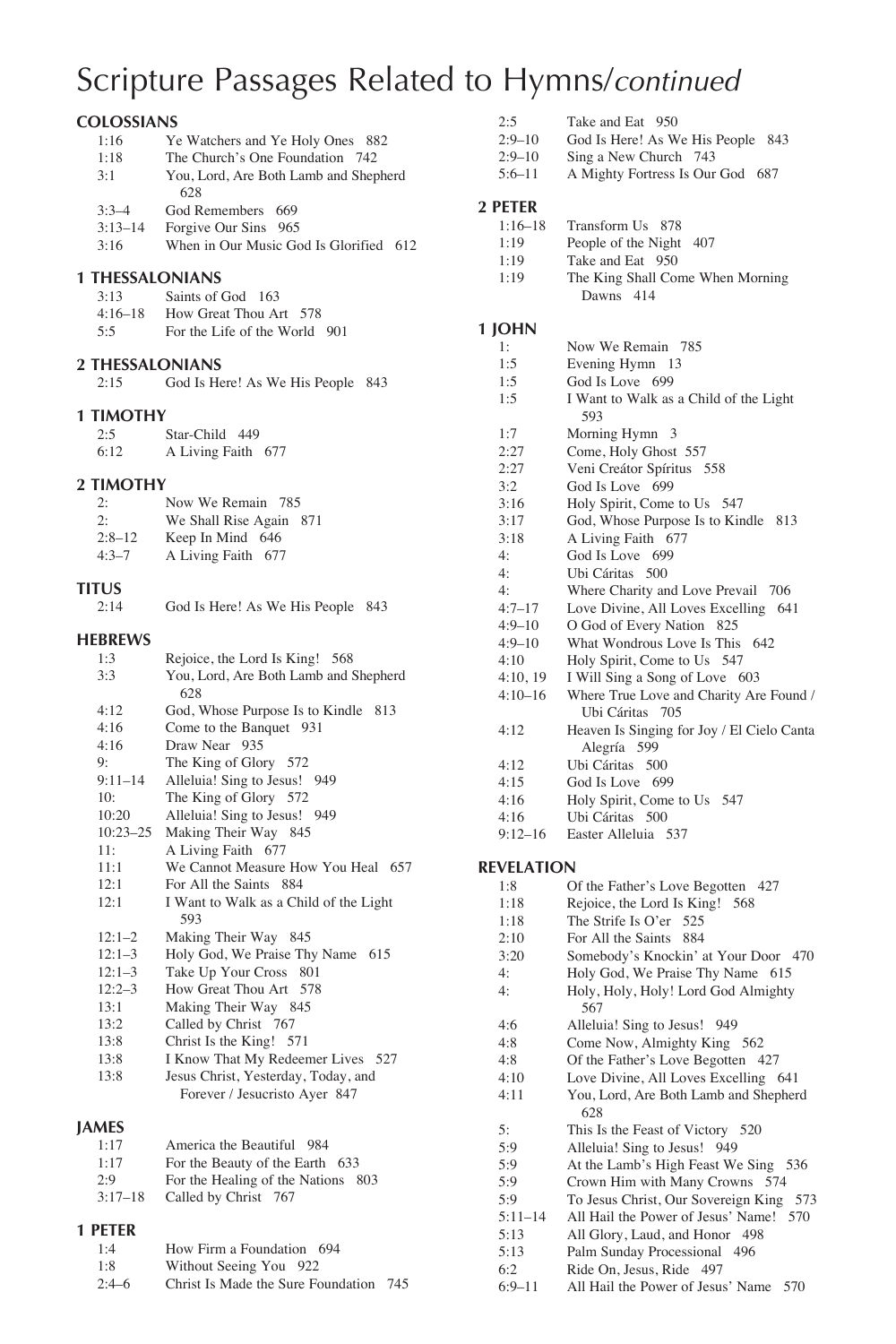| $6:9 - 11$   | Holy God, We Praise Thy Name 615               | 21:6  | Jesus Christ, Yesterday, Today, and for |
|--------------|------------------------------------------------|-------|-----------------------------------------|
| $7:2 - 4$    | For All the Saints 884                         |       | Ever / Jesucristo Ayer 847              |
| $7:9 - 14$   | For All the Saints 884                         | 21:23 | Evening Hymn 13                         |
| $14:17 - 20$ | Mine Eyes Have Seen the Glory 985              | 21:23 | I Want to Walk as a Child of the Light  |
| 15:4         | Holy, Holy, Holy! Lord God Almighty            |       | 593                                     |
|              | 567                                            | 21:27 | For the Healing of the Nations 803      |
| 18:23        | Evening Hymn 13                                | 22:   | Jerusalem, My Happy Home 870            |
| $19:11 - 16$ | Come Now, Almighty King 562                    | 22:   | O Holy City, Seen of John 863           |
|              | 19:11-16 Let All Mortal Flesh Keep Silence 619 | 22:1  | Shall We Gather at the River 873        |
| 19:12        | Crown Him with Many Crowns 574                 | 22:17 | I Heard the Voice of Jesus Say 724      |
| $21:1-4$     | Jerusalem, My Happy Home 870                   | 22:20 | Each Winter As the Year Grows Older     |
| $21:1-4$     | O Holy City, Seen of John 863                  |       | 419                                     |
| 21:5         | All Things New 541                             | 22:20 | God of All People 412                   |
| 21:5         | Living Spirit, Holy Fire 549                   | 22:20 | Soon and Very Soon 865                  |
| 21:5         | This Is a Day of New Beginnings 522            | 22:20 | The King Shall Come When Morning        |
| $21:5-6$     | Christ Is Risen! Shout Hosanna! 521            |       | Dawns 414                               |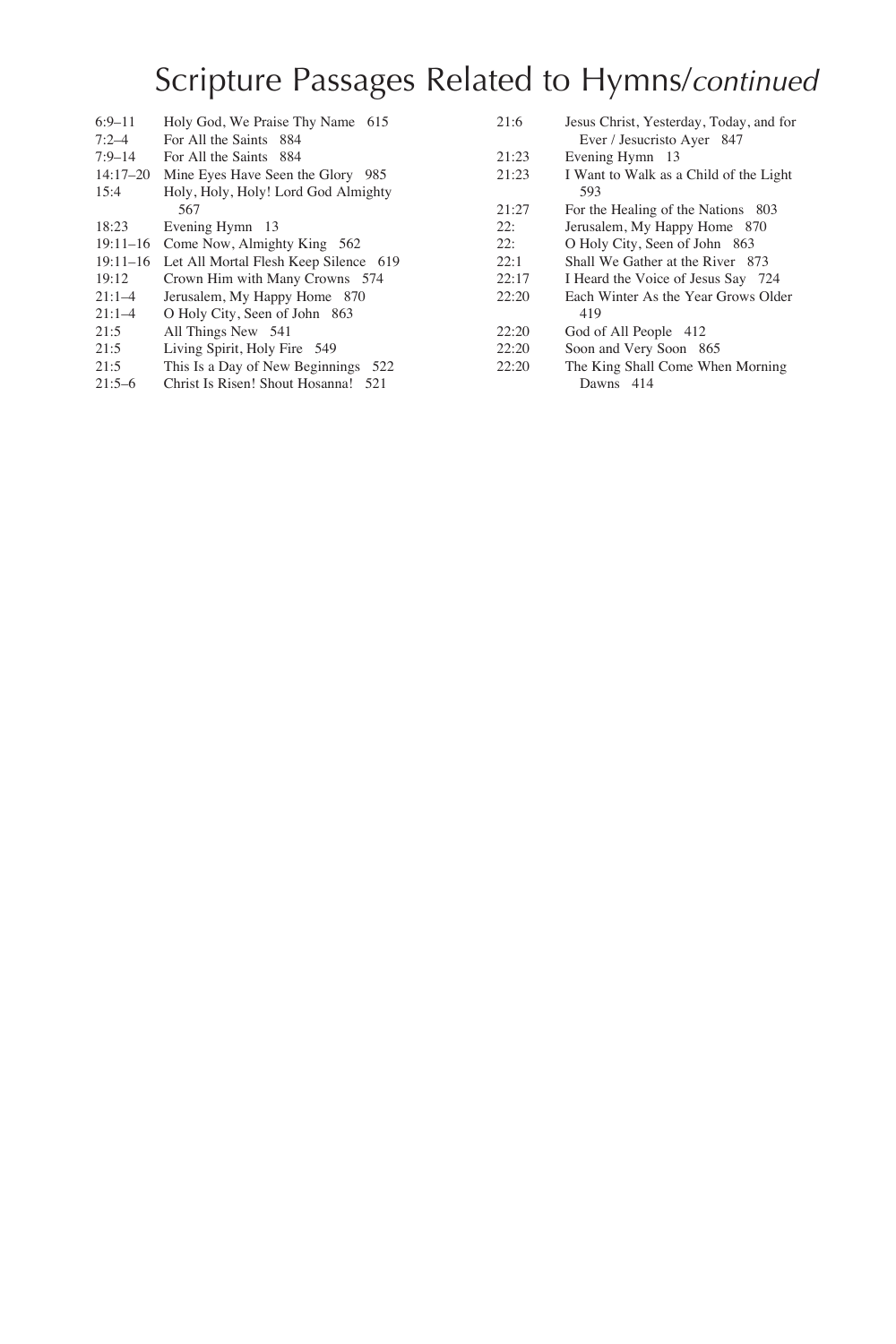### **SEASONS AND FEASTS**

#### **ADVENT SEASON**

- A Voice Cries Out
- Advent Alleluia
- Advent Gathering Song
- Awake to the Day
- Awake! Awake, and Greet the New Morn
- Come, O Long-Expected Jesus
- Comfort, Comfort, O My People
- Comfort, My People
- Creator of the Stars of Night Each Winter As the Year
- Grows Older Gift of God
- God of All People
- I Lift My Soul to You
- I Want to Walk as a Child of
- the Light Isaiah 12: With Joy You Shall Draw Water
- Jesus, Hope of the World
- Like a Bird
- Like a Shepherd
- Lo, How a Rose E'er Blooming
- Love Divine, All Loves Excelling
- Luke 1:46–55: Holy Is Your Name
- Luke 1:46–55: Magníficat
- Magníficat
- Maranatha, Come
- Maranatha, Lord Messiah
- My Soul in Stillness Waits / En el Silencio Te Aguardo
- Now in This Banquet
- O Come, Divine Messiah!
- O Come, O Come, Emmanuel
- On Jordan's Bank People of the Night
- People, Look East
- Praise We the Lord This Day
- 400 Prepare the Way of the Lord
- Prepare! Prepare!
- Psalm 25: Remember Your Mercies
- Psalm 25: To You, O Lord (Haugen)
- Psalm 25: To You, O Lord (Pishner)
- Psalm 85: Lord, Let Us See Your Kindness
- Savior of the Nations, Come
- Soon and Very Soon
- The King of Glory
- The King Shall Come When Morning Dawns
- Wait for the Lord
- Warm the Time of Winter
- When the King Shall Come Again
- Where the Promise Shines

#### **CHRISTMAS SEASON**

 Angels We Have Heard on High

- Angels, from the Realms of **Glory**
- Awake! Awake, and Greet the New Morn
- Away in a Manger
- Carol at the Manger
- Child of Mercy
- Dream a Dream
- Gift of God
- Glória, Glória
- Go Tell It on the Mountain God Rest You Merry, Gentlemen
- Good Christian Friends, Rejoice
- Hark! The Herald Angels Sing
- He Came Down
- Infant Holy, Infant Lowly
- It Came upon the Midnight Clear
- Jesus Comes
- Joy to the World
- Lo, How a Rose E'er Blooming
- Lord, Today
- Nativity Carol
- Night of Silence
- O Come, All Ye Faithful / Venid, Fieles Todos / Adéste Fidéles
- O Little Town of Bethlehem
- Of the Father's Love Begotten
- Once in Royal David's City Psalm 96: Proclaim to All the
- Nations
- Psalm 96: Today Is Born Our Savior
- Psalm 96: Today Is Born Our Savior / Hoy Nos Ha Nacido un Salvador
- Psalm 98: All the Ends of the Earth
- Rise Up, Shepherd, and Follow
- Savior of the Nations, Come
- Silent Night / Noche de Paz
- Sing Alleluia
- Song of the Stable
- Star-Child
- The Aye Carol
- The First Nowell
- The People Who Walked in Darkness
- The Virgin Mary Had a Baby Boy
- What Child Is This
- What Star Is This
- Where the Promise Shines Wood of the Cradle
- 

#### **HOLY FAMILY**

- Once in Royal David's City
- The Aye Carol
- The Virgin Mary Had a Baby Boy
- What Child Is This

### **MARY, MOTHER OF GOD**

 Angels We Have Heard on High

 God Rest You Merry, Gentlemen

 Lo, How a Rose E'er Blooming Of the Father's Love Begotten Once in Royal David's City Sing of Mary, Pure and Lowly

The Virgin Mary Had a Baby

As with Gladness Men of Old

 O Little Town of Bethlehem Psalm 72: Every Nation on

I Sing a Maid

The Aye Carol

Boy What Child Is This  *Also Blessed Virgin Mary* **EPIPHANY OF THE LORD** Angels, from the Realms of

Glory

 City of God Epiphany Carol Lord, Today

Earth Songs of Thankfulness and Praise The First Nowell The People Who Walked in Darkness We Three Kings of Orient Are What Child Is This What Star Is This Where the Promise Shines Wood of the Cradle *Also Christmas Season* **BAPTISM OF THE LORD** On Jordan's Bank Songs of Thankfulness and Praise Sweet Refreshment When John Baptized by Jordan's River **ASH WEDNESDAY** Ashes Dust and Ashes Forty Days and Forty Nights Lord, Who throughout These Forty Days Make Us Turn to You Merciful God Parce Dómine Psalm 51: Be Merciful, O Lord (Haugen) Psalm 51: Be Merciful, O Lord (Pishner) Psalm 51: Have Mercy, Lord Psalm 51: Misericordia, Señor / Be Merciful, O Lord Remember You Are Dust Return to God / Volvamos Hoy a Nuestro Dios Return to the Lord Somebody's Knockin' at Your

Door The Glory of These Forty Days Turn to the Living God

Liturgical Index 1216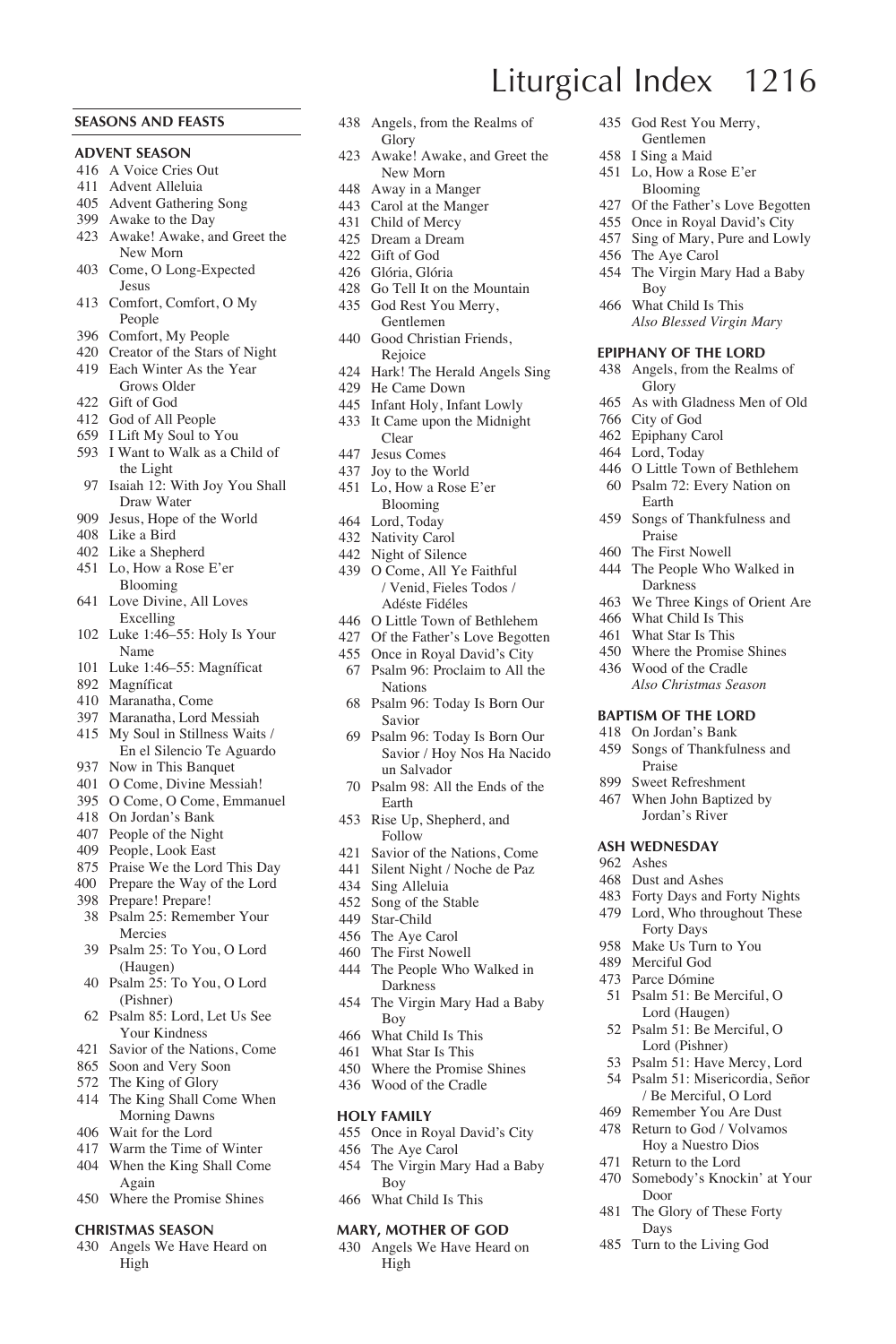# Liturgical Index/*continued*

#### **LENTEN SEASON**

- Adorámus Te Christe
- Again We Keep This Solemn
- Fast
- Ashes
- At the Cross Her Station Keeping
- By the Waters of Babylon
- Change Our Hearts
- Come to the Water
- Deep Within
- Dust and Ashes
- For God So Loved the World
- Forgive Our Sins
- Forty Days and Forty Nights
- From Ashes to the Living Font
- Healer of Our Every Ill
- Healing River of the Spirit
- 494 Hold Us in Your Mercy: Penitential Litany
- Hold Us, Jesus
- Hosea
- I Have Loved You
- If I Have Been the Source
- of Pain / Si Fui Motivo de Dolor
- Jerusalem, My Destiny
- Jesus, Heal Us
- Jesus, Remember Me
- Jesus, the Lord
- Kýrie (Browning)
- Kýrie (Haugen)
- Lead Me, Guide Me
- Lord Jesus Christ
- Lord, Who throughout These Forty Days
- Make Us Turn to You
- Merciful God
- Mercy, O God
- Now in This Banquet
- Only This I Want
- Our Father, We Have Wandered
- Parce Dómine
- Psalm 25: Remember Your Mercies
- Psalm 30: I Will Praise You, Lord
- Psalm 51: Be Merciful, O Lord (Haugen)
- Psalm 51: Be Merciful, O Lord (Pishner)
- Psalm 51: Have Mercy, Lord
- Psalm 51: Misericordia, Señor / Be Merciful, O Lord
- Psalm 91: Be with Me
- Psalm 95: If Today You Hear God's Voice
- Psalm 130: Out of the Depths
- Psalm 130: With the Lord There Is Mercy
- Quietly, Peacefully
- Remember You Are Dust
- Remember Your Love
- Return to God / Volvamos Hoy a Nuestro Dios
- Return to the Lord
- Somebody's Knockin' at Your Door
- Stations of the Cross

Stay Here and Keep Watch

 Table Song This Is My Example Ubi Cáritas (Hurd) Ubi Cáritas (Taizé) We Have Been Told Where Charity and Love Prevail

Ashes

Parce Dómine

**EASTER VIGIL**

God

Words Psalm 19: Words of

Lord

**EASTER SEASON**

 A Hymn of Glory Let Us Sing! All Things New

 Where True Love and Charity Are Found / Ubi Cáritas Where Two or Three Are Gathered **GOOD FRIDAY** Adorámus Te Christe

 At the Cross Her Station Keeping At the Name of Jesus Behold the Wood Glory in the Cross In Manus Tuas, Pater In the Cross of Christ O Sacred Head Surrounded / Oh Rostro Ensangrentado

 Psalm 31: Father, into Your Hands / Padre, a Tus Manos

 Exodus 15: Song at the Sea Exodus 15: Song of Moses Isaiah 12: With Joy You Shall Draw Water Isaiah 12: You Will Draw Water Joyfully / Sacarán Aguas con Alegría Litany of the Saints O God of Exodus Psalm 16: Keep Me Safe, O

 Psalm 16: You Will Show Me the Path of Life Psalm 19: Lord, You Have the

Everlasting Life / Palabras de Vida Eterna Psalm 30: I Will Praise You,

 Psalm 33: Let Your Mercy Be on Us / Señor, Que Tu Misericordia Psalm 51: Be Merciful, O Lord

 Psalm 51: Have Mercy, Lord Psalm 104: Lord, Send Out Your Spirit (Lisicky) Psalm 104: Lord, Send Out Your Spirit (Proulx) Psalm 136: Love Is Never Ending  *Also Easter Season*

 Stations of the Cross Tree of Life Were You There What Wondrous Love Is This

- The Cross of Jesus
- The Glory of These Forty Days
- The Harvest of Justice
- This Little Light of Mine
- Tree of Life
- Turn My Heart, O God
- Turn to the Living God
- We Will Serve the Lord
- What Wondrous Love Is This
- When in Our Music God Is Glorified
- Without Seeing You

#### **PALM SUNDAY OF THE PASSION OF THE LORD**

- Adorámus Te Christe
- All Glory, Laud, and Honor
- Crown Him with Many
- Crowns Hosanna
- Jesus, Remember Me
- Jesus, the Lord
- O Sacred Head Surrounded /
- Oh Rostro Ensangrentado Palm Sunday Processional
- Philippians 2:6–11: Jesus Christ Is Lord!
- Psalm 22: My God, My God
- Ride On, Jesus, Ride
- The King of Glory
- Tree of Life

#### **CHRISM MASS**

- Go Make of All Disciples
- Lord, Whose Love in Humble Service
- Lord, You Give the Great Commission
- O God beyond All Praising
- Psalm 89: For Ever I Will Sing

### **PASCHAL TRIDUUM**

#### **THURSDAY OF THE LORD'S SUPPER**

- Adorámus Te Christe Bread of Life, Cup of
- Blessing Glory in the Cross
- Hail Our Savior's Glorious Body / Pange Lingua
- In the Cross of Christ
- Jesu, Jesu
- Lift High the Cross / Alcen la Cruz
- Lord, Who at Your First Eucharist

 Prepare a Room for Me Psalm 116: Our Blessing-Cup Psalm 116: Our Blessing-Cup / El Cáliz que Bendecimos Psalm 116: The Name of God

- No Greater Love
- Now We Remain Pan de Vida

 So You Must Do Song of the Lord's Command Song of the Lord's Supper Stay Here and Keep Watch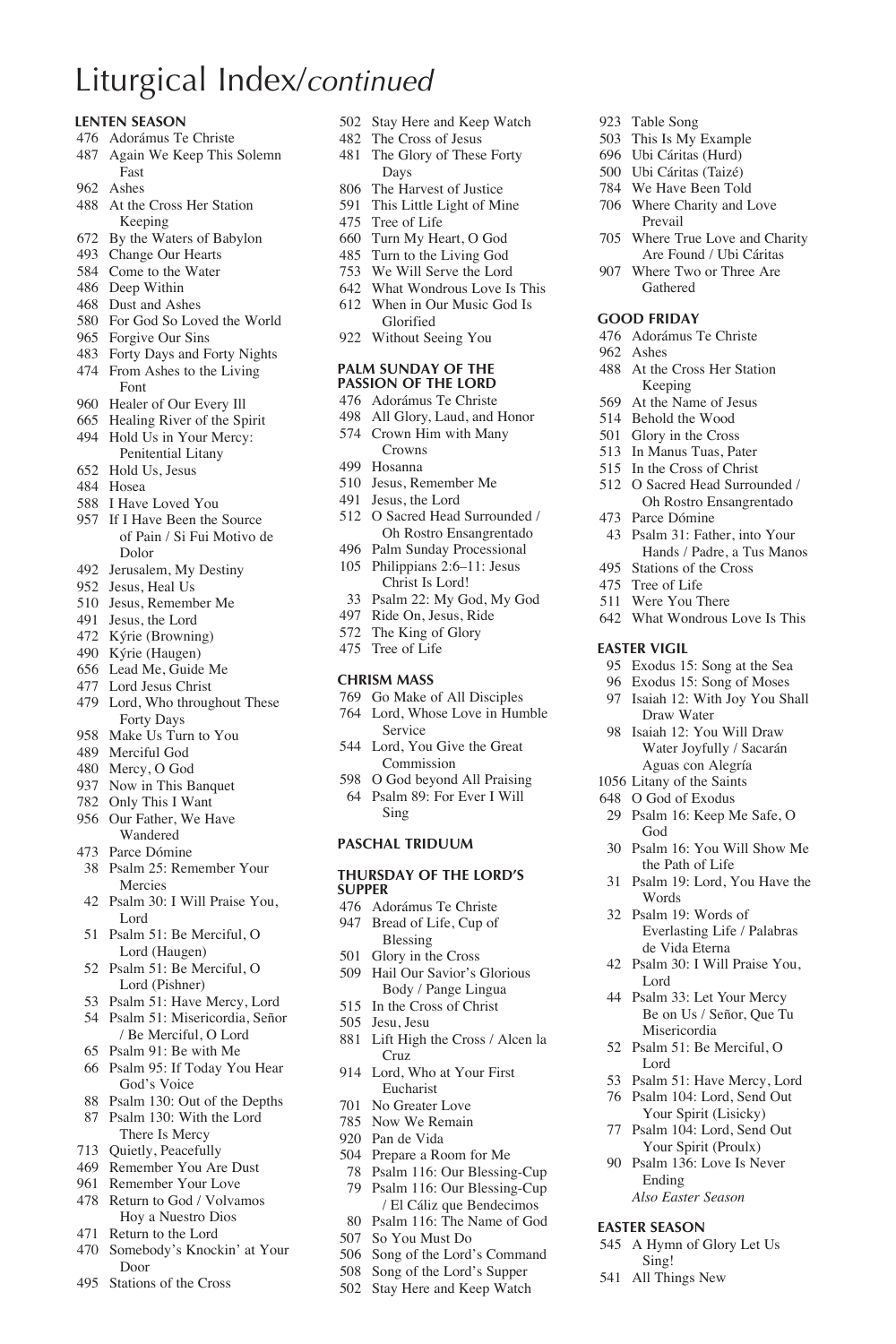- Alleluia No. 1
- Alleluia, Christ Is Risen
- Alleluia! Sing to Jesus!
- At the Lamb's High Feast We Sing
- Be Joyful, Mary
- Christ Has Risen
- Christ Is Risen! Shout Hosanna!
- Christ the Lord Is Risen Today
- Come to the Feast / Ven al **Banquete**
- Come, You Faithful, Raise the Strain
- Crown Him with Many Crowns
- Earth, Earth, Awake!
- Easter Alleluia
- Emmaus
- For God So Loved the World Goodness Is Stronger than
- Evil
- Hail the Day That Sees Him Rise
- Heaven Is Singing for Joy / El Cielo Canta Alegría
- I Know That My Redeemer Lives!
- In the Breaking of the Bread / Cuando Partimos el Pan del Señor
- Jesus Christ Is Risen Today
- Jesus Is the Resurrection
- Joyous Cup
- Lift High the Cross / Alcen la Cruz
- Lift Up Your Hearts
- Now the Green Blade Rises
- O Sons and Daughters
- Praise Our God and Savior
- Psalm 118: Let Us Rejoice
- Psalm 118: This Is the Day
- Resucitó
- Sequence for Easter
- Sing to the Mountains
- Sing with All the Saints in Glory / Canten con Gloriosos Fieles
- Surréxit Christus
- That Easter Day with Joy Was Bright
- The Strife Is O'er
- This Is a Day of New Beginnings
- This Is the Feast of Victory
- We Have Been Told
- We Walk by Faith
- We Walk His Way / Ewe, Thina

#### **ASCENSION OF THE LORD**

- A Hymn of Glory Let Us Sing!
- 949 Alleluia! Sing to Jesus!
- Crown Him with Many Crowns
- Go to the World!
- Hail the Day That Sees Him Rise
- Heart of a Shepherd / El Corazón de un Buen Pastor
- I Send You Out Lord, You Give the Great
- Commission Psalm 47: God Mounts His
- Throne
- Rejoice, the Lord Is King! Ye Watchers and Ye Holy
	- Ones

#### **PENTECOST SUNDAY**

- All Things New
- Called by Christ
- Come Down, O Love Divine
- Come, Holy Ghost
- Gospel Acclamation
- Holy Spirit, Come to Us
- Living Spirit, Holy Fire
- O Breathe on Me, O Breath of God
- O Holy Spirit, by Whose Breath
- O Spirit All-Embracing Psalm 104: Lord, Send Out Your Spirit (Lisicky)
- Psalm 104: Lord, Send Out Your Spirit (Proulx)
- Send Down the Fire
- Send Us Your Spirit
- Sequence for Pentecost
- Spirit Blowing through Creation
- Spirit of God
- Spirit Wind
- This Is a Day of New Beginnings
- Veni Creátor Spíritus
- Veni Sancte Spíritus
- You Have Anointed Me

#### **SOLEMNITIES OF THE LORD**

#### **MOST HOLY TRINITY**

- Holy, Holy, Holy! Lord God Almighty!
- How Shall We Name God?
- How Wonderful the Three-in-One
- Let There Be Light
- O God, Almighty Father
- Stand Up, Friends!
- The Play of the Godhead

#### **BODY AND BLOOD OF CHRIST**

- All Who Hunger
- All Who Hunger, Gather Gladly
- Amén. El Cuerpo de Cristo Benediction (Come Adore / Tantum Ergo)
- Come to the Banquet
- Draw Near
- Exposition (O Saving Victim / O Salutáris)
- Father, We Thank You, Who Have Planted
- Hail Our Savior's Glorious Body / Pange Lingua
- Let All Mortal Flesh Keep Silence
- Let Us Be Bread

Liturgical Index/*continued*

- Lord, Who at Your First Eucharist
- Now We Remain

 Shepherd of Souls Song of the Lord's Supper

Take and Eat

Sing Come to Me (Bell) Come to Me (Joncas) Come to Me, O Weary Traveler Heart of a Shepherd / El Corazón de un Buen Pastor I Heard the Voice of Jesus

Say Rest Now in Me The King of Love My Shepherd Is The Love of the Lord With a Shepherd's Care **CHRIST THE KING**

 All Hail the Power of Jesus' Name! 949 Alleluia! Sing to Jesus! At the Name of Jesus Baptized in Water Christ Is the King! Come Now, Almighty King Crown Him with Many Crowns For All the Saints Glory in the Cross Philippians 2:6–11: Jesus Christ Is Lord! Praise, My Soul, the King of Heaven Psalm 47: God Mounts His Throne

Psalm 96: Proclaim to All the

Psalm 145: I Will Praise Your

Nations

Name Rejoice, the Lord Is King! Soon and Very Soon The King of Glory The King Shall Come When Morning Dawns This Is the Feast of Victory To Jesus Christ, Our Sovereign King You, Lord, Are Both Lamb and Shepherd

- Prepare a Room for Me
- Psalm 116: Our Blessing-Cup Psalm 116: Our Blessing-Cup / El Cáliz que Bendecimos Psalm 116: The Name of God

 You Satisfy the Hungry Heart  *Also Eucharist* **SACRED HEART OF JESUS** At the Lamb's High Feast We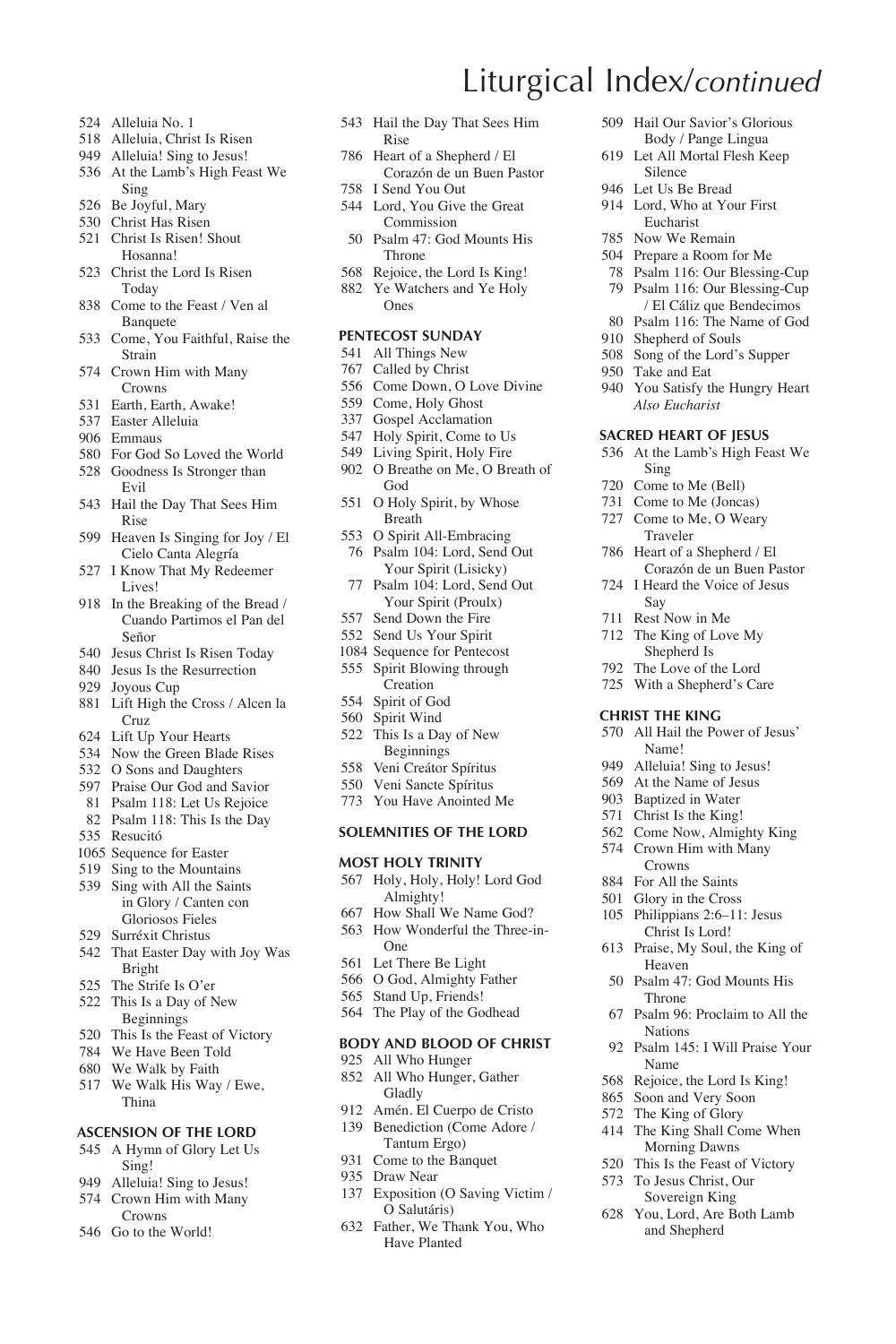# Liturgical Index/*continued*

### **Other SOLEMNITIES and FEASTS**

#### **PRESENTATION OF THE LORD (February 2)**

- Child of Mercy
- Epiphany Carol
- Gospel Canticle
- Luke 2: Nunc Dimíttis
- Now Let Your Servant Go in Peace
- Psalm 24: We Long to See Your Face
- The People Who Walked in Darkness

#### **JOSEPH, HUSBAND OF MARY (March 19)**

- God of Adam, God of Joseph Psalm 89: For Ever I Will Sing
- The Aye Carol

#### **ANNUNCIATION OF THE LORD (March 25)**

- Among All
- Ave María (Chant)
- Ave María (Kantor)
- Hail Mary: Gentle Woman
- Mary, First among Believers
- No Wind at the Window
- Praise We the Lord This Day

#### **NATIVITY OF ST. JOHN THE BAPTIST (June 24)**

- Luke 1:68–79: Now Bless the God of Israel
- O God, You Search Me
- When John Baptized by Jordan's River

#### **PETER AND PAUL, APOSTLES (June 29)**

- For the Faithful Who Have Answered
- Go to the World!
- Heart of a Shepherd / El Corazón de un Buen Pastor

#### **TRANSFIGURATION OF THE LORD (August 6)**

- How Good, Lord, to Be Here!
- The Glory of These Forty Days
- Transform Us
- You, Lord, Are Both Lamb and Shepherd

#### **ASSUMPTION OF MARY (August 15)**

- Canticle of the Turning
- Hail, Holy Queen Enthroned Above
- Luke 1:46–55: Holy Is Your Name
- Luke 1:46–55: Magníficat
- Luke 1:46–53: My Soul Gives Glory
- Magníficat
- Mary, First among Believers

#### **EXALTATION OF THE HOLY CROSS (September 14)**

- Adorámus Te Christe At the Name of Jesus
- Behold the Wood
- For God So Loved the World
- Glory in the Cross
- In the Cross of Christ
- Jesus, the Lord
- Lift High the Cross / Alcen la Cruz
- Only This I Want
- Take Up Your Cross
- The Cross of Jesus

### **ALL SAINTS (November 1)**

- Blest Are They / Benditos los Pobres
- Christ Is the King!
- For All the Saints
- Now We Remain
- We Shall Rise Again
- Litany of the Saints

#### **ALL SOULS (November 2)** *See Funeral*

#### **IMMACULATE CONCEPTION (December 8)**

- Hail Mary: Gentle Woman Hail, Holy Queen Enthroned Above
- Immaculate Mary
- Litany of Mary / Letanía de la Santísima Virgen María

#### **DEDICATION OF A CHURCH**

- All Are Welcome All People That on Earth Do Dwell
- Christ Is Made the Sure Foundation
- Come, Host of Heaven's High Dwelling Place
- God Is Here! As We His People
- Litany of the Saints Psalm 84: How Lovely Is
- Your Dwelling Place The Church's One Foundation

#### **BLESSED VIRGIN MARY**

- Among All
- At the Cross Her Station Keeping
- Ave María (Chant)
- Ave María (Kantor)
- Be Joyful, Mary
- Canticle of the Turning
- Hail Mary: Gentle Woman
- Hail, Holy Queen Enthroned Above
- I Am for You
- I Say "Yes," Lord / Digo "Sí," Señor
- I Sing a Maid
- Immaculate Mary
- Litany of Mary / Letanía de la Santísima Virgen María
- Luke 1:46–55: Holy Is Your Name
- Luke 1:46–55: Magníficat
- Luke 1:46–53: My Soul Gives Glory
- Magníficat (Haas)
- Magníficat (Taizé)
- Mary, First among Believers
- My Soul Gives Glory
- No Wind at the Window
- O Sanctíssima / O Most Holy One
- Praise We the Lord This Day
- Salve, Regína / Hail, Queen of Heaven
- Savior of the Nations, Come
- Sing of Mary, Pure and Lowly
- The Virgin Mary Had a Baby Boy Ye Watchers and Ye Holy

Ones **RITES OF THE CHURCH CHRISTIAN INITIATION /** 

 All That Is Hidden Anthem Baptized in Water Called by Christ Christ Be in Your Senses Come and Journey with a Savior Come to the Feast Come to the Water Come, You Faithful, Raise the

Strain Covenant Hymn For the Life of the World From Ashes to the Living Font

See Healing River Healing River of the Spirit I Have Loved You I Heard the Voice of Jesus

Say

Señor I Will Choose Christ Laudáte, Laudáte Dóminum Lift High the Cross / Alcen la

Cruz Litany of the Saints Look to Christ Morning Hymn O Breathe on Me, O Breath of

God O Taste and See

Lord

God

Pastor

 Glory and Praise to Our God Go Make of All Disciples God Has Chosen Me Gusten y Vean / Taste and

I Say "Yes," Lord / Digo "Sí,"

 Psalm 16: You Will Show Me the Path of Life Psalm 23: My Shepherd Is the

Psalm 23: Shepherd Me, O

 Psalm 23: The Lord Is My Shepherd / El Señor Es Mi

**BAPTISM**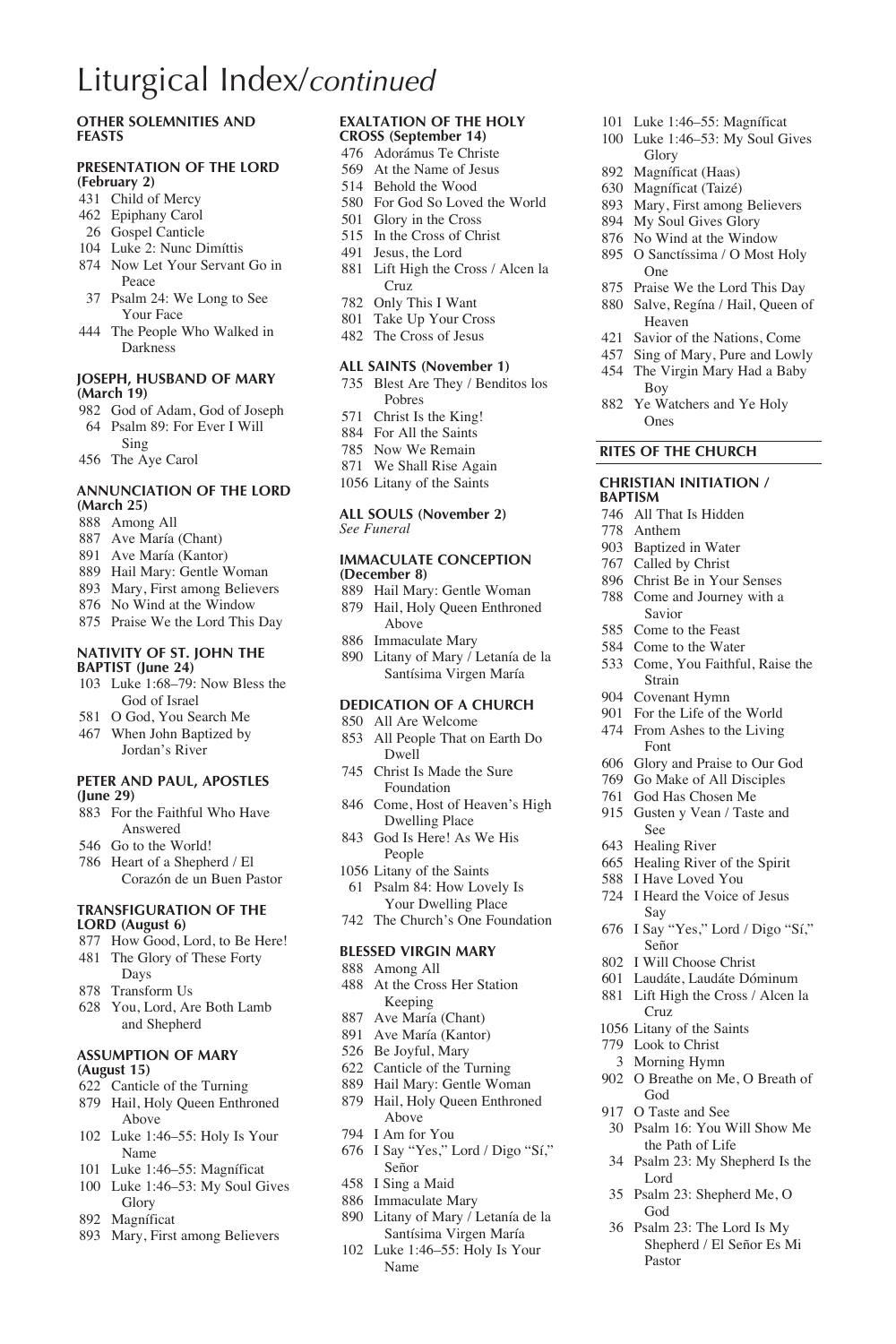- Psalm 27: The Lord Is My Light (Haas)
- Psalm 27: The Lord Is My Light (Jackson)
- Psalm 33: Let Your Mercy Be on Us / Señor, Que Tu Misericordia
- Psalm 34: Taste and See (Guimont)
- Psalm 34: Taste and See (Haugen)
- Psalm 34: The Cry of the Poor
- Psalm 51: Be Merciful, O
- Lord (Haugen) Psalm 51: Be Merciful, O Lord (Pishner)
- Psalm 51: Have Mercy, Lord
- Psalm 51: Misericordia, Señor
- / Be Merciful, O Lord Psalm 66: Let All the Earth
- Psalm 89: For Ever I Will Sing
- Song over the Waters
- Sweet Refreshment
- The Lord Is My Light
- There Is One Lord
- Two Fishermen
- Unless a Grain of Wheat
- Wade in the Water
- We Have Been Told We Praise You
- 
- Were I the Perfect Child of God
- When John Baptized by Jordan's River
- Who Calls You by Name
- You Are All I Want
- You Are Near
- You Have Anointed Me
- You Have Been Enlightened

#### **CONFIRMATION**

- Called by Christ
- Come, Holy Ghost
- Go Make a Difference
- Go Out to the World
- Go to the World!
- Gospel Acclamation
- Holy Spirit, Come to Us
- I Send You Out
- Laudáte, Laudáte Dóminum
- Living Spirit, Holy Fire
- O Breathe on Me, O Breath of God
- O Holy Spirit, by Whose Breath
- O Spirit All-Embracing
- One Lord
- Psalm 96: Proclaim to All the Nations
- Send Down the Fire
- Send Us Your Spirit
- Spirit Blowing through Creation
- Spirit of God
- Spirit Wind
- Take, O Take Me As I Am Veni Creátor Spíritus
- Veni Sancte Spíritus
- *Also Pentecost*

#### **EUCHARIST**

- Adorámus Te Christe
- All Are Welcome
- All Who Hunger
- All Who Hunger, Gather Gladly

Liturgical Index/*continued*

 Let Us Be Bread Life-Giving Bread, Saving

Cup Like a Shepherd Lord, Who at Your First Eucharist Making Their Way Many and Great May We Be One Merciful God Now in This Banquet Now We Remain O Taste and See On the Journey to Emmaus One Bread, One Body Pan de Vida Prepare a Room for Me Psalm 23: My Shepherd Is the

Lord

God

Pastor Psalm 34: Taste and See (Guimont) Psalm 34: Taste and See (Haugen)

Psalm 23: Shepherd Me, O

 Psalm 23: The Lord Is My Shepherd / El Señor Es Mi

 Psalm 63: As Morning Breaks Psalm 63: My Soul Is Thirsting (Angrisano) Psalm 63: My Soul Is Thirsting (Joncas) Psalm 63: My Soul Is Thirsting (Proulx) Psalm 63: Your Love Is Finer than Life Psalm 84: How Lovely Is Your Dwelling Place Psalm 100: We Are God's People

 Psalm 116: Our Blessing-Cup Psalm 116: Our Blessing-Cup / El Cáliz que Bendecimos Psalm 116: The Name of God Remember Your Love Shepherd of My Heart Shepherd of Souls Song of the Body of Christ / Canción del Cuerpo de

Cristo Song of the Lord's Supper

 Table Song Take and Eat Take and Eat This Bread Take and Eat, This Is My Body Taste and See The Harvest of Justice The King of Love My Shepherd Is The Living Bread of God The Thirsty Cry for Water,

Lord This Is the Body of Christ

 Ubi Cáritas We Are One (de Silva) We Are One (Wright) We Come to Your Feast We Come with Joy

- Alleluia! Sing to Jesus!
- Amén. El Cuerpo de Cristo
- As We Gather at Your Table At the Lamb's High Feast We Sing
- At the Table of Jesus
- Behold the Lamb
- Bread of Life from Heaven / Pan de Vida Eterna
- Bread of Life, Cup of Blessing
- Christ Has Risen
- Come and Eat This Living Bread
- Come to the Banquet
- Come to the Feast
- Come to the Feast / Ven al Banquete
- Come to the Water
- Come to Us
- Coming Together for Wine and for Bread
- Deep Within
- Diverse in Culture, Nation, Race
- Draw Near
- Easter Alleluia
- Eat This Bread
- Emmaus
- Father, We Thank You, Who Have Planted
- For Living, for Dying
- Gather in Your Name
- Gather Us In
- Gift of God
- God Is Here! As We His People
- God of Adam, God of Joseph
- God Sends Us Forth
- Gusten y Vean / Taste and See
- Hail Our Savior's Glorious Body / Pange Lingua
- Halleluya! We Sing Your Praises
- Here Am I
- I Am the Bread of Life / Yo Soy el Pan de Vida
- I Come with Joy
- I Receive the Living God
- I Say "Yes," Lord / Digo "Sí," Señor
- I Want to Walk as a Child of the Light
- In Remembrance of You
- In the Breaking of the Bread / Cuando Partimos el Pan del Señor
- Jesu, Jesu
- Jesus Is Here Right Now

Silence

 Jesus, Hope of the World Joyous Cup Let All Mortal Flesh Keep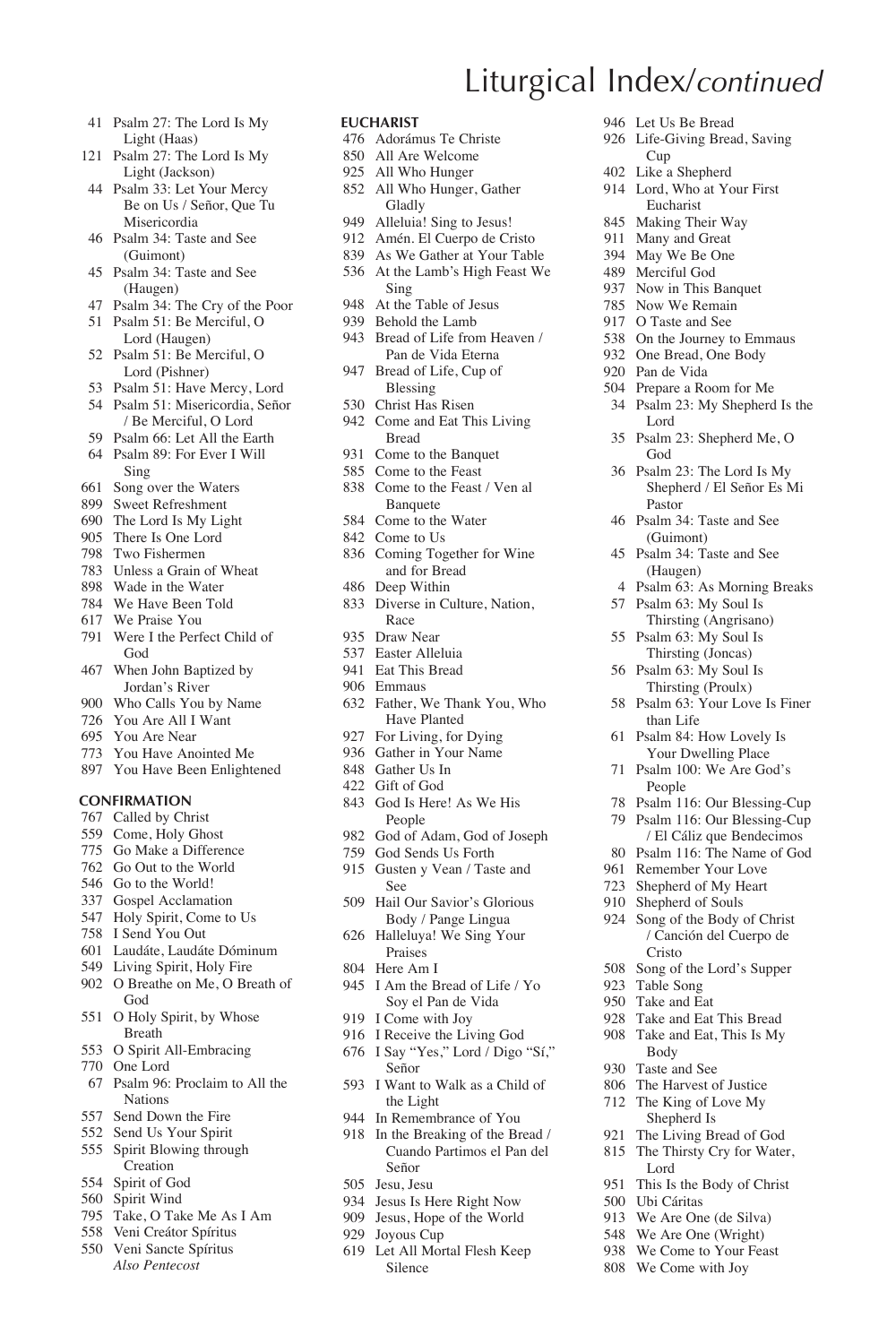# Liturgical Index/*continued*

- We Have Been Told
- We Remember
- Where Charity and Love Prevail
- Where True Love and Charity Are Found / Ubi Cáritas
- Where Two or Three Are Gathered
- With a Shepherd's Care
- With This Bread
- Within the Reign of God
- Without Seeing You
- Wood of the Cradle
- You Are All I Want
- You Are Called to Tell the Story
- You Satisfy the Hungry Heart

### **PASTORAL CARE OF THE SICK**

- Amazing Grace
- Be Not Afraid
- Blest Be the Lord
- Center of My Life
- Come to Me (Bell)
- Come to Me (Joncas)
- Come to the Feast
- Eye Has Not Seen
- Gusten y Vean / Taste and See
- Hands of Healing
- He Healed the Darkness of My Mind
- Healer of Our Every Ill
- Hold Us, Jesus
- I Have Loved You
- 
- I Heard the Voice of Jesus Say
- In the Arms of God Jesus in the Morning
- Jesus, Heal Us
- 
- Jesus, Lead the Way
- Lead Me, Guide Me
- Lord of All Hopefulness
- Make Me a Channel of Your Peace
- Nada Te Turbe / Nothing Can Trouble
- On Eagle's Wings
- Precious Lord, Take My Hand
- Psalm 23: My Shepherd Is the Lord
- Psalm 23: Shepherd Me, O God
- Psalm 23: The Lord Is My Shepherd / El Señor Es Mi Pastor
- Psalm 25: Remember Your Mercies
- Psalm 25: To You, O Lord (Haugen)
- Psalm 25: To You, O Lord (Pishner)
- Psalm 27: The Lord Is My Light (Haas)
- Psalm 27: The Lord Is My Light (Jackson)
- Psalm 34: Taste and See (Guimont)
- Psalm 34: Taste and See (Haugen)
- Psalm 34: The Cry of the Poor
- Psalm 63: As Morning Breaks
- Psalm 63: My Soul Is Thirsting (Angrisano)
- Psalm 63: My Soul Is Thirsting (Joncas)
- Psalm 63: My Soul Is Thirsting (Proulx)
- Psalm 63: Your Love Is Finer than Life

 Jesus, Heal Us Lead Me, Guide Me Make Us Turn to You O God of Every Nation Our Father, We Have Wandered Parce Dómine

Seek Ye First

Door The Lord Is My Light The Lord Is Near The Master Came to Bring Good News There Is a Balm in Gilead There Is One Lord There's a Wideness in God's Mercy Though the Mountains May

Fall Turn My Heart, O God We Cannot Measure How You

Heal

**MARRIAGE** A Nuptial Blessing Boundless Love / Tình Chúa Cao Vòi God Is Love God, in the Planning Gusten y Vean / Taste and See I Have Loved You Love Divine, All Loves Excelling Love Endures All Things Love Has Brought Us Here Together Love Is the Sunlight No Greater Love

 What Wondrous Love Is This Without Seeing You You Are the Voice

 Softly and Tenderly Jesus Is Calling

Somebody's Knockin' at Your

 Precious Lord, Take My Hand Psalm 25: Remember Your Mercies Psalm 25: To You, O Lord (Haugen) Psalm 25: To You, O Lord (Pishner) Psalm 31: Father, into Your Hands / Padre, a Tus Manos Psalm 51: Be Merciful, O Lord (Haugen) Psalm 51: Be Merciful, O Lord (Pishner) Psalm 51: Have Mercy, Lord Psalm 51: Misericordia, Señor / Be Merciful, O Lord Psalm 95: If Today You Hear God's Voice Psalm 130: Out of the Depths Psalm 130: With the Lord There Is Mercy (Guimont) Psalm 130: With the Lord There Is Mercy (Haugen) Remember Your Love Return to God / Volvamos Hoy a Nuestro Dios

- Psalm 71: My God, My God
- Psalm 91: Be with Me Psalm 103: My Soul, Give
- Thanks to the Lord Psalm 103: The Lord Is Kind
- and Merciful (Cotter) Psalm 103: The Lord Is Kind
- and Merciful (Haugen) Psalm 103: The Lord Is Kind
- and Merciful / El Señor Es Compasivo
- Psalm 121: Our Help Comes from the Lord
- Psalm 145: I Will Praise Your Name
- Seek Ye First
- Shelter Me, O God
- Shepherd of My Heart
- Song of St. Patrick
- Stay Here and Keep Watch Take Up Your Cross
- Taste and See
- 
- The King of Love My Shepherd Is
- The Lord Is My Light
- There Is a Balm in Gilead
- There Is a Longing
- Though the Mountains May Fall
- We Await with Wakeful Care
- We Cannot Measure How You Heal
- We Shall Rise Again
- What Wondrous Love Is This
- When We Are Living / Pues Si Vivimos
- With a Shepherd's Care
- Without Seeing You
- You Are All I Want
- You Are All We Have
- You Are Mine / Contigo Estoy
- You Are Near

#### **PENANCE**

- Amazing Grace
- Ashes
- Change Our Hearts
- Come to Me
- Come to the Feast
- Dust and Ashes Forgive Our Sins
- God Is Forgiveness
- Healer of Our Every Ill

 I Have Loved You If I Have Been the Source of Pain / Si Fui Motivo de

Dolor Jerusalem, My Destiny

- Healing River of the Spirit
- Here Am I
- Hold Us in Your Mercy: Penitential Litany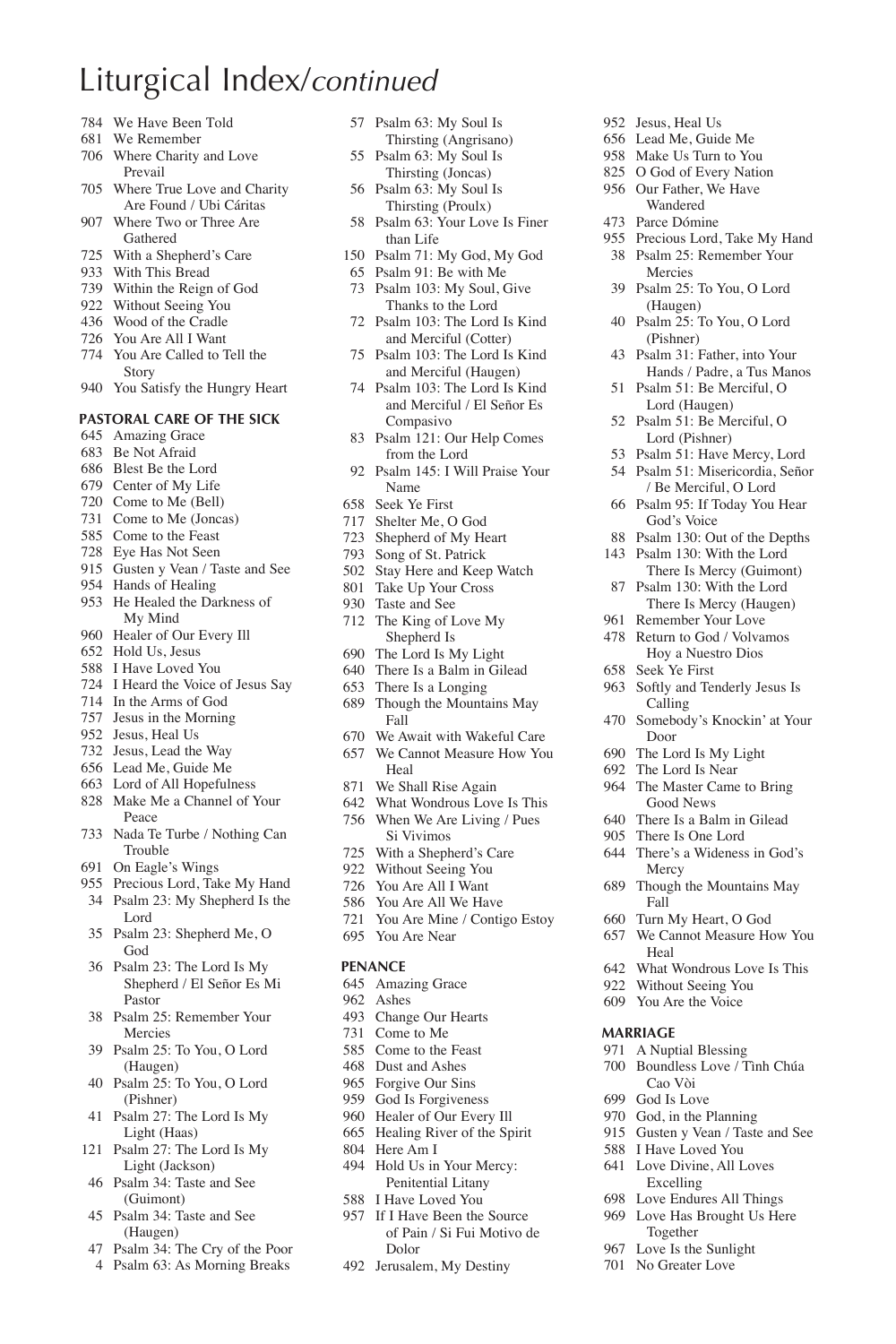- Not for Tongues of Heaven's Angels
- O Taste and See
- Psalm 33: Let Your Mercy Be on Us / Señor, Que Tu Misericordia
- Psalm 34: Taste and See (Guimont)
- Psalm 34: Taste and See (Guimont)
- Psalm 34: Taste and See (Haugen)
- Psalm 34: The Cry of the Poor
- Psalm 103: My Soul, Give Thanks to the Lord
- Psalm 103: The Lord Is Kind and Merciful (Cotter)
- Psalm 103: The Lord Is Kind and Merciful (Haugen)
- Psalm 103: The Lord Is Kind and Merciful / El Señor Es Compasivo
- Psalm 128: Blest Are Those Who Love You
- Psalm 145: I Will Praise Your Name
- Set Your Heart on the Higher **Gifts**
- Song of St. Patrick
- Ubi Cáritas
- We Praise You
- When Love Is Found
- Wherever You Go

#### **FUNERAL**

- Amazing Grace
- Be Not Afraid
- Behold the Lamb
- Blest Are They / Benditos los Pobres
- Blest Be the Lord
- Center of My Life
- Come to Me
- Do Not Let Your Hearts Be Troubled
- Dwellers in the Holy City
- Eye Has Not Seen
- For All the Saints
- God Weeps with Us Who Weep and Mourn
- God Will Wipe the Tears
- Gospel Canticle
- How Great Thou Art
- I Am the Bread of Life / Yo Soy el Pan de Vida
- I Heard the Voice of Jesus Say
- I Know That My Redeemer
- Lives! (DUKE STREET) I Know That My Redeemer Lives (Haas)
- I Know That My Redeemer Lives (Hughes)
- I Receive the Living God I Want to Walk as a Child of
- the Light
- I Will Be the Vine
- In Paradísum / May Choirs of Angels
- Jerusalem, My Happy Home
- Jesus, Lead the Way
- Jesus, Remember Me
- Keep in Mind
- Lead Me, Guide Me Lord of All Hopefulness
- Luke 1:68–79: Now Bless the God of Israel
- May Holy Angels Lead You
- May the Angels Lead You into Paradise
- Nada Te Turbe / Nothing Can Trouble
- Now Let Your Servant Go in Peace
- O God, Our Help in Ages Past
- On Eagle's Wings
- Peace, Be Not Anxious
- Peace Be with Those
- Precious Lord, Take My Hand Psalm 23: My Shepherd Is the Lord
- Psalm 23: Shepherd Me, O God
- Psalm 23: The Lord Is My Shepherd / El Señor Es Mi Pastor
- Psalm 25: Remember Your Mercies
- Psalm 25: To You, O Lord (Haugen)
- Psalm 25: To You, O Lord (Pishner)
- Psalm 27: The Lord Is My Light (Haas)
- Psalm 27: The Lord Is My Light (Jackson)
- Psalm 63: As Morning Breaks
- Psalm 63: My Soul Is Thirsting (Angrisano)
- Psalm 63: My Soul Is Thirsting (Joncas)
- Psalm 63: My Soul Is Thirsting (Proulx)
- Psalm 63: Your Love Is Finer than Life
- Psalm 103: My Soul, Give Thanks to the Lord
- Psalm 103: The Lord Is Kind and Merciful (Cotter)
- Psalm 103: The Lord Is Kind and Merciful (Haugen)
- Psalm 103: The Lord Is Kind and Merciful / El Señor Es Compasivo
- Psalm 121: Our Help Comes from the Lord
- Psalm 122: Let Us Go Rejoicing
- 88 Psalm 130: Out of the Depths
- Psalm 130: With the Lord There Is Mercy (Guimont)
- Psalm 130: With the Lord There Is Mercy (Haugen)
- Rest Now in Me
- Resucitó

Liturgical Index/*continued*

- Shall Tribulation or Distress
- Shall We Gather at the River
- Shelter Me, O God
- Shepherd of My Heart
- Sing with All the Saints in Glory / Canten con Gloriosos Fieles
- May the Angels Lead You
- Song of Farewell (Janco)
- Song of Farewell (Joncas)
- Steal Away to Jesus
- Take Me Home
- The Hand of God Shall Hold You
- The King of Love My Shepherd Is
- The Lord Is My Light
- The Lord Is Near
- The Strife Is O'er
- There Is a Balm in Gilead

 What Wondrous Love Is This When We Are Living / Pues Si Vivimos Without Seeing You Ye Watchers and Ye Holy Ones You Are All I Want You Are Mine / Contigo Estoy

There Is a Place

You Are Near

**EUCHARISTIC ADORATION AND BENEDICTION** Come Adore / Tantum Ergo Hail Our Savior's Glorious Body / Pange Lingua Let All Mortal Flesh Keep Silence

 O Saving Victim / O Salutáris **STATIONS OF THE CROSS** At the Cross Her Station Keeping Stations of the Cross

We Shall Rise Again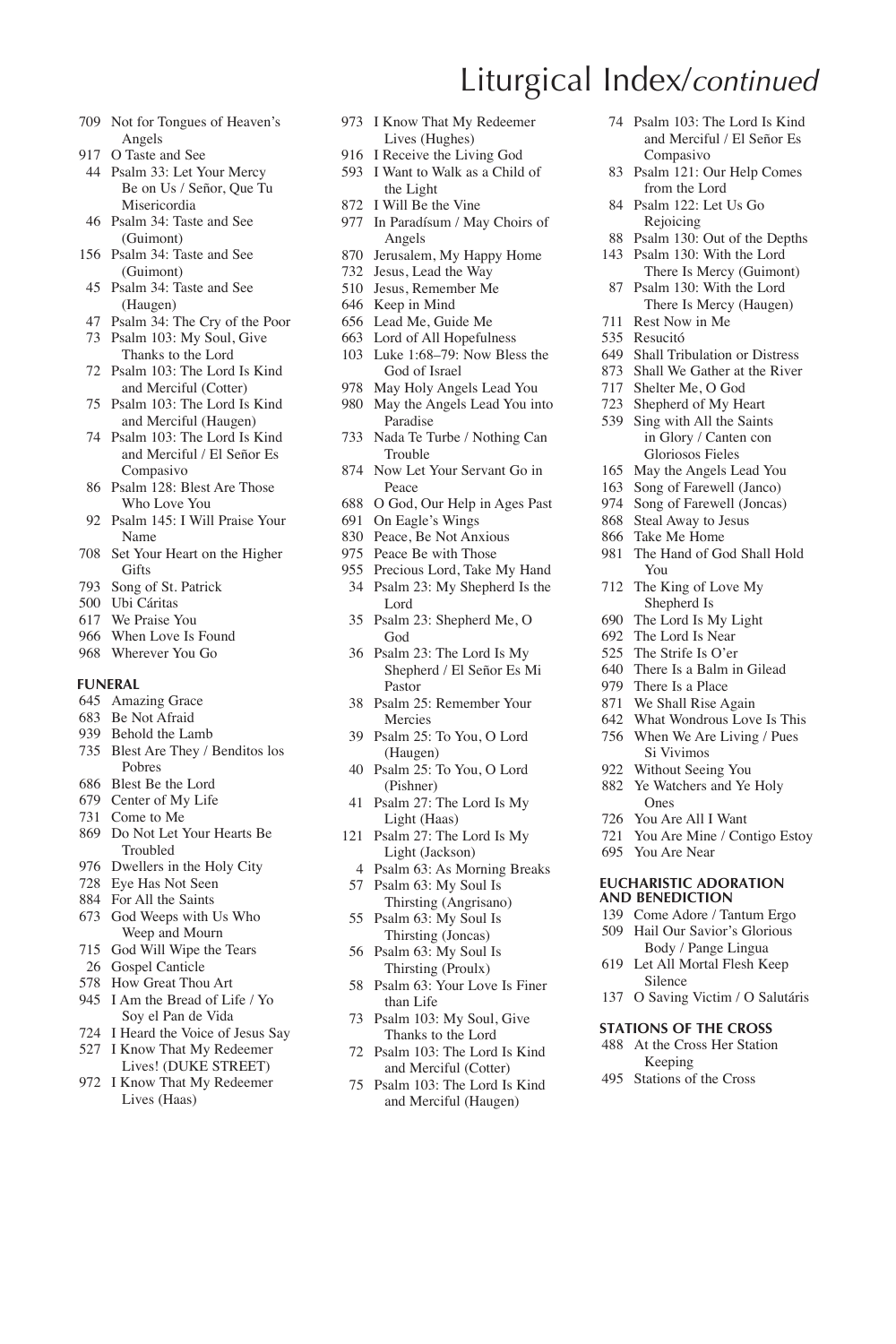#### **Alienation**

- At Evening
- Build Us a Table
- By the Waters of Babylon
- Carol at the Manger
- Come, Host of Heaven's High Dwelling Place
- Emmaus
- God of Day and God of Darkness
- Good News
- Hosea
- Lord, Who at Your First Eucharist
- On the Journey to Emmaus
- Psalm 22: My God, My God
- Psalm 88: Day and Night
- Psalm 136: Love Is Never Ending
- Quietly, Peacefully
- The Harvest of Justice There's a Wideness in God's Mercy
- Turn My Heart, O God

#### **Angels**

- All Hail the Power of Jesus' Name!
- Angels, from the Realms of Glory
- Angels We Have Heard on High
- At the Table of Jesus
- Blest Be the Lord
- Daniel 3:57–88: Canticle of Daniel
- Dwellers in the Holy City
- Forty Days and Forty Nights Hail, Holy Queen Enthroned
- Above Hark! The Herald Angels Sing
- Holy, Holy, Holy! Lord God
- Almighty!
- Holy God, We Praise Thy Name
- I Sing a Maid
- Immaculate Mary In Paradísum / May Choirs of
- Angels It Came upon the Midnight Clear
- Let All Mortal Flesh Keep
- Silence May Holy Angels Lead You
- May the Angels Lead You
- May the Angels Lead You into Paradise
- Neither Death nor Life
- O Sons and Daughters
- O Taste and See
- Of the Father's Love Begotten
- On Eagle's Wings
- Praise, My Soul, the King of Heaven
- Psalm 91: Be with Me
- Psalm 138: The Fragrance of Christ
- Shall Tribulation or Distress
- Song of Farewell (Janco)
- Song of Farewell (Joncas)
- The Virgin Mary Had a Baby Boy
- Ye Watchers and Ye Holy Ones

#### **Anniversaries**

- Christ Is Made the Sure Foundation
- How Firm a Foundation
- Love Has Brought Us Here Together

Topical Index 1217

Love You Psalm 134: In the Silent Hours

of Night Put Peace into Each Other's Hands Song of St. Patrick Surréxit Christus Table Song

You

Build Us a Table

**West** Jesu, Jesu

**Captivity** *See Exile* **Celebration**

King All Things New All You Works of God At the Lamb's High Feast We

Sing

Strain

The Hand of God Shall Hold

 The Peace of the Earth / La Paz de la Tierra There Is a Place Tree of Life

 We Are the Light of the World We Come with Joy We Gather Together

**Brotherhood and Sisterhood** A Place at the Table America the Beautiful As a Fire Is Meant for Burning

 Diverse in Culture, Nation, Race Healer of Our Every Ill In Christ There Is No East or

 Lord, You Give the Great Commission Oh, Look and Wonder / Miren Qué Bueno Ubi Cáritas We Are Called We Shall Overcome We Will Walk with God Where Charity and Love Prevail

All Creatures of Our God and

 Christ Is Risen! Shout Hosanna! Come, You Faithful, Raise the

 Heaven Is Singing for Joy / El Cielo Canta Alegría Laudáte, Laudáte Dóminum Lord, I Lift Your Name on High Sing Praise to God The God of All Eternity This Is the Feast of Victory We Remember When in Our Music God Is Glorified When the King Shall Come Again

 Psalm 103: My Soul, Give Thanks to the Lord Psalm 103: The Lord Is Kind and Merciful (Cotter) Psalm 103: The Lord Is Kind and Merciful (Haugen) Psalm 104: Lord, Send Out Your Spirit (Lisicky) Psalm 104: Lord, Send Out Your Spirit (Proulx) Psalm 128: Blest Are Those Who

- The Church's One Foundation
- When Love Is Found

#### **Arts**

- For the Beauty of the Earth
- God Is Here! As We His People
- When in Our Music God Is Glorified

*See also Dance, Music, Song*

**Atonement** *See Reconciliation*

#### **Beauty**

- All Creatures of Our God and King
- Boundless Love / Tình Chúa Cao Vòi
- For the Beauty of the Earth
- O God beyond All Praising
- On Holy Ground
- Peace, Be Not Anxious
- Shall We Gather at the River
- Whatever Be the Love

#### **Blessing**

- A Nuptial Blessing
- All You Works of God
- America the Beautiful
- Behold the Lamb
- Bless the Lord
- Christ Be in Your Senses Christ Has No Body Now But
- Yours Christ Is Made the Sure
- Foundation
- Daniel 3:57–88: Canticle of Daniel
- Day Is Done
- Glory and Praise to Our God
- Go in Peace, Go in Love
- Gospel Canticle
- Gusten y Vean / Taste and See
- Hail Mary: Gentle Woman Lord of All Hopefulness
- Love Is the Sunlight
- Luke 2: Nunc Dimíttis
- May God Bless and Keep You
- May the Peace of Christ Be with
- You / Ki Ri Su To No Now Let Your Servant Go in
- Peace
- O God beyond All Praising
- O Spirit All-Embracing
- Oh, Look and Wonder / Miren Qué Bueno

Psalm 24: We Long to See Your

 Psalm 84: How Lovely Is Your Dwelling Place

- On Holy Ground
- One Bread, One Body

Face Psalm 34: Taste and See Psalm 63: Your Love Is Finer

than Life

 Palm Sunday Processional Pan de Vida Praise and Thanksgiving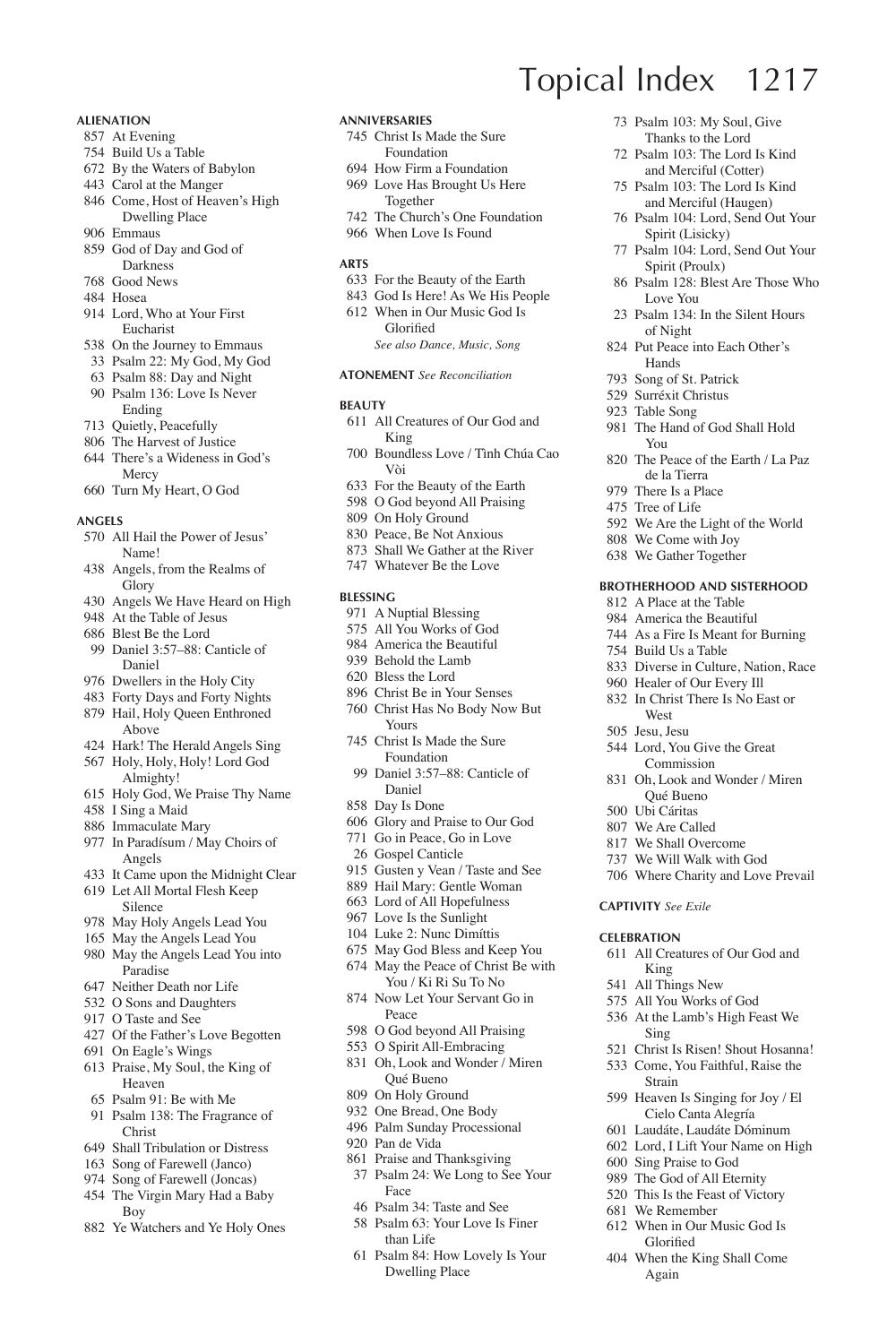#### **Challenge of Gospel**

- As a Fire Is Meant for Burning
- Deliver Us, O Lord of Truth
- Epiphany Carol
- For the Faithful Who Have Answered
- God Has Chosen Me
- God, Whose Purpose Is to Kindle
- Good News
- O Breathe on Me, O Breath of God
- Pan de Vida
- Remember You Are Dust
- Star-Child
- The Kingdom of God
- The Summons
- Two Fishermen
- We Come to Your Feast
- What You Have Done for Me

#### **Children's Hymns**

- *(particularly suitable for children)*
- All Creatures of Our God and King
- All Glory, Laud, and Honor
- All You Works of God
- Away in a Manger
- Blest Are We / Bendecidos, Somos Santos
- Dona Nobis Pacem
- Dream a Dream
- For the Beauty of the Earth
- Glória, Glória Guide My Feet
- Here Am I
- 
- I Receive the Living God
- I Want to Walk as a Child of the Light
- I Will Sing a Song of Love
- Jesu, Jesu
- Jesus in the Morning
- Jubiláte, Sérvite
- May the Peace of Christ Be with You / Ki Ri Su To No
- Oh, Look and Wonder / Miren Qué Bueno
- Once in Royal David's City
- Prepare the Way of the Lord
- Ride On, Jesus, Ride
- Seek Ye First
- Sing Out, Earth and Skies!
- Somebody's Knockin' at Your Door
- The Peace of the Earth / La Paz de la Tierra
- The Play of the Godhead
- The Virgin Mary Had a Baby Boy
- This Little Light of Mine
- Thuma Mina / Send Me, Jesus
- 'Tis the Gift to Be Simple
- We Will Walk with God

#### **Christian Life**

- Abundant Life
- All Are Welcome
- All That Is Hidden
- At Evening
- At the Table of Jesus
- Bambelela / Never Give Up
- Blest Are They / Benditos los
- Pobres

Bring Forth the Kingdom

 Amén. El Cuerpo de Cristo As a Fire Is Meant for Burning Christ, Be Our Light! Christ Has No Body Now But

 Father, We Thank You, Who Have Planted For All the Saints For the Beauty of the Earth Gather in Your Name Gather Your People God Is Here! As We His People I Receive the Living God In Christ There Is No East or

 Laudáte, Laudáte Dóminum Life-Giving Bread, Saving Cup Lord of All Nations, Grant Me

You Are Called to Tell the Story

 As with Gladness Men of Old Bring Forth the Kingdom Christ Has No Body Now But

I Want to Walk as a Child of the

 In Paradísum / May Choirs of Angels May Holy Angels Lead You May the Angels Lead You May the Angels Lead You into Paradise O Holy City, Seen of John On That Day

Psalm 51: Have Mercy, Lord

 A Mighty Fortress Is Our God A Voice Cries Out All Creatures of Our God and

 Awake! Awake, and Greet the New Morn Behold the Lamb Blest Be the Lord Center of My Life

**City of God**

Yours City of God

Light

We Are Called

King Alleluia! Sing to Jesus! Among All

**Comfort** A Living Faith

Yours Christ Is Made the Sure Foundation Christ Is the King! Come, Host of Heaven's High Dwelling Place Come to Us

West

Grace Lord, Who at Your First Eucharist Lord, You Give the Great Commission Making Their Way O Spirit All-Embracing Sing a New Church Somos el Cuerpo de Cristo / We Are the Body of Christ The Church of Christ The Church's One Foundation The Kingdom of God We Gather Together We Remember

- Build Us a Table
- Christ Is the King!
- Come to the Water
- Deep Within
- Deliver Us, O Lord of Truth
- Each Winter As the Year Grows Older
- For the Healing of the Nations
- Go Make of All Disciples
- God Has Chosen Me
- God of Adam, God of Joseph God, Whose Purpose Is to Kindle
- Good News
- Guide My Feet
- 
- Holy God I Come with Joy
- Jesus in the Morning
- Keep in Mind
- Let There Be Peace on Earth
- Look to Christ
- Lord of All Nations, Grant Me Grace
- Lord, Whose Love in Humble Service
	- Morning Hymn
- Now We Remain
- Psalm 116: Our Blessing-Cup Psalm 116: Our Blessing-Cup /
- El Cáliz que Bendecimos Psalm 116: The Name of God
- Psalm of Hope
- Put Peace into Each Other's Hands
- Quietly, Peacefully
- So You Must Do
- Song of the Lord's Command
- Take Up Your Cross
- The Call Is Clear and Simple
- The Cross of Jesus
- The Harvest of Justice
- The Peace of God The Servant Song
- The Summons

 Two Fishermen Ubi Cáritas

Vivimos

**Church** A Living Faith A Place at the Table All Are Welcome

 Where Charity and Love Prevail Where True Love and Charity Are Found / Ubi Cáritas Where Your Treasure Is Wherever You Go With This Bread With You by My Side You Are Called to Tell the Story

- The Trumpet in the Morning
- There Is One Lord
- This Little Light of Mine 'Tis the Gift to Be Simple

 Unless a Grain of Wheat We Are One We Will Serve the Lord We Will Walk with God Whatever Be the Love When in Our Music God Is Glorified When We Are Living / Pues Si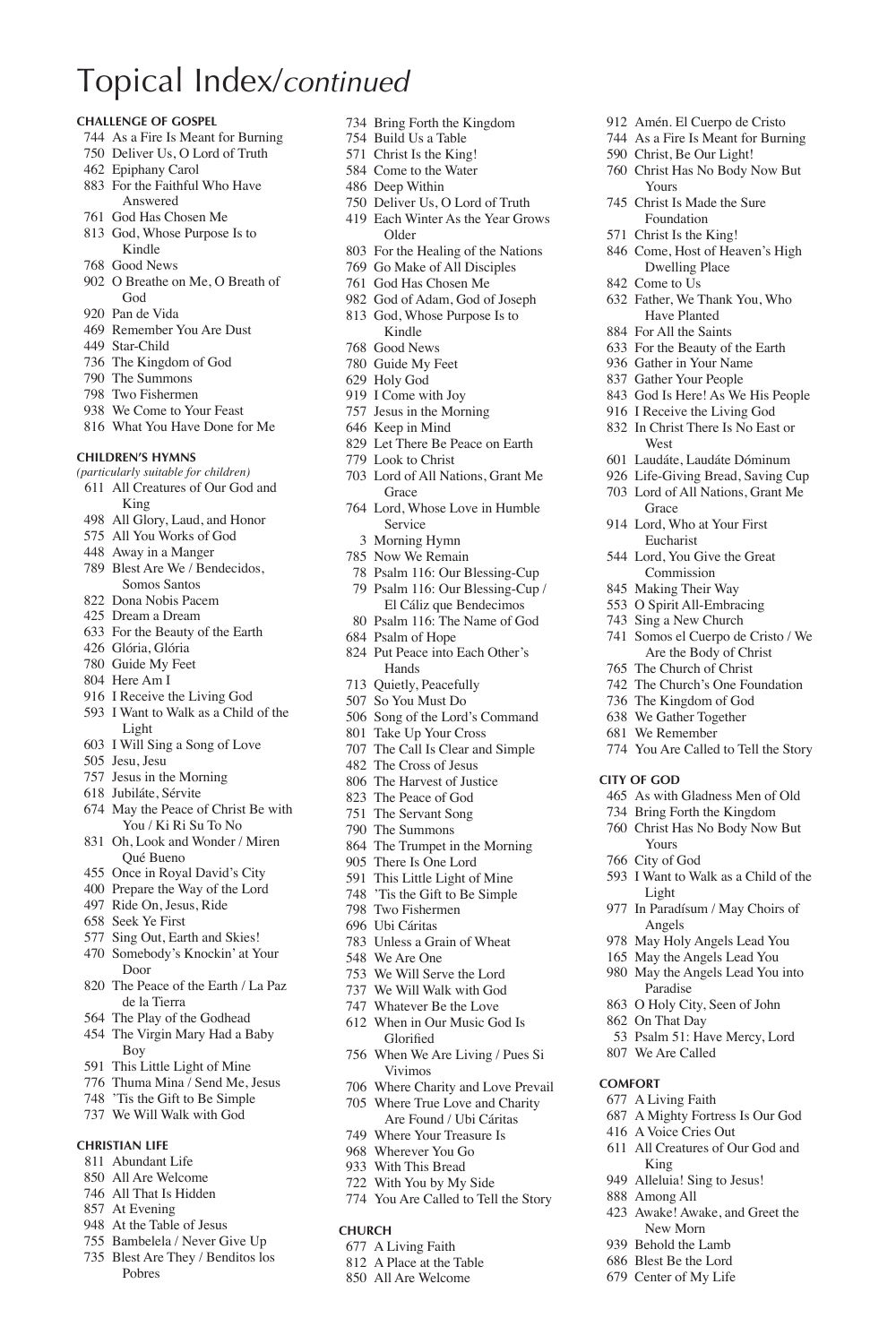- Come Down, O Love Divine
- Come, Holy Ghost
- Come, O Long-Expected Jesus
- Come to Me (Bell)
- Come to Me (Joncas)
- Come to Me, O Weary Traveler
- Comfort, Comfort, O My People
- Comfort, My People Covenant Hymn
- 
- Day Is Done
- Diverse in Culture, Nation, Race Do Not Let Your Hearts Be
- Troubled
- Each Winter As the Year Grows Older
- Earth, Earth, Awake!
- Eye Has Not Seen
- Gather Us In
- Give Us Your Peace
- Go Out to the World
- God Sends Us Forth
- God Will Wipe the Tears
- Gospel Canticle
- Hands of Healing
- Heart of a Shepherd / El Corazón de un Buen Pastor
- Hold Us, Jesus
- Hosea
- How Firm a Foundation
- I Heard the Voice of Jesus Say
- I Know That My Redeemer
- Lives!
- In Every Age
- In Paradísum / May Choirs of Angels
- In the Arms of God
- Jesus, Lead the Way
- Jesus, Remember Me
- Litany of Mary / Letanía de la Santísima Virgen María
- Lord of All Hopefulness
- Love Is the Sunlight
- Luke 1:46–53: My Soul Gives Glory
- Luke 2: Nunc Dimíttis
- Make Me a Channel of Your Peace
- May the Angels Lead You
- May the Angels Lead You into Paradise
- May the Peace of Christ Be with You / Ki Ri Su To No
- My Soul Gives Glory
- My Soul in Stillness Waits / En el Silencio Te Aguardo
- Nada Te Turbe / Nothing Can Trouble
- Neither Death nor Life
- Night of Silence
- Now Let Your Servant Go in Peace
- O God, Why Are You Silent?
- O Holy City, Seen of John
- O Sanctíssima / O Most Holy One
- O Saving Victim / O Salutáris
- O Spirit All-Embracing
- On Eagle's Wings
- Only You, O God
- Parce Dómine
- Praise, My Soul, the King of Heaven
- Psalm 23: My Shepherd Is the Lord

 Psalm 23: Shepherd Me, O God Psalm 23: The Lord Is My

Topical Index/*continued*

Señor I Send You Out Laudáte, Laudáte Dóminum Lord of All Hopefulness Lord, When You Came / Pescador de Hombres Lord, Whose Love in Humble Service Lord, You Give the Great Commission Psalm 40: Here I Am So You Must Do Song of the Lord's Command Take, O Take Me As I Am The Summons This Is My Example

**Commitment** A Living Faith All That Is Hidden Behold the Wood Center of My Life Come and Follow Me Covenant Hymn For the Healing of the Nations For the Life of the World Go Make of All Disciples God, in the Planning Hands of Healing

I Say "Yes," Lord / Digo "Sí,"

 Heart of a Shepherd / El Corazón de un Buen Pastor Here I Am, Lord I Say "Yes," Lord / Digo "Sí,"

 Lord, Whose Love in Humble Service Lord, You Give the Great Commission Love Has Brought Us Here Together Love Is the Sunlight My Song Will Be for You Forever No Wind at the Window Psalm 31: Father, into Your Hands / Padre, a Tus Manos Psalm 40: Here I Am (Alonso) Psalm 40: Here I Am (Cooney)

Señor I Will Choose Christ Jerusalem, My Destiny Let There Be Peace on Earth Look to Christ

 Psalm of Hope Stations of the Cross Take, O Take Me As I Am The Summons These Alone Are Enough Two Fishermen Unless a Grain of Wheat We Will Serve the Lord Were I the Perfect Child of God Wherever You Go With You by My Side You Walk along Our Shoreline **Communion** *See Liturgical Index: Eucharist* **Communion of Saints** A Living Faith Alleluia! Sing to Jesus! At the Table of Jesus

- Shepherd / El Señor Es Mi Pastor
- Psalm 27: The Lord Is My Light
- Psalm 34: The Cry of the Poor
- Psalm 72: Every Nation on Earth
- Psalm 91: Be with Me
- Psalm 130: Out of the Depths
- Psalm 130: With the Lord There Is Mercy (Haugen)
- Psalm 130: With the Lord There Is Mercy (Guimont)
- Psalm 131: My Soul Is Still
- Rest Now in Me
- Salve, Regína / Hail, Queen of Heaven
- Sequence for Pentecost
- Shall Tribulation or Distress
- Shall We Gather at the River
- Shelter Me, O God
- Shepherd of My Heart
- Sing of the Lord's Goodness
- Song of the Lord's Supper
- Soon and Very Soon
- Stay Here and Keep Watch
- Steal Away to Jesus Take Me Home
- 
- Take Up Your Cross The Clouds' Veil
- The King of Glory
- 
- The King of Love My Shepherd Is
- The Lord Is My Light
- The Lord Will Heal the Broken Heart
- There Are Many Rooms
- There Is a Balm in Gilead
- There Is a Longing
- There's a Wideness in God's Mercy
- This Is My Example
- This Little Light of Mine
- Turn to the Living God
- Warm the Time of Winter
- Watch, O Lord

Vivimos Where Two or Three Are Gathered With a Shepherd's Care With You by My Side You Are All I Want You Are All We Have You Are Mine / Contigo Estoy

 You Are Near You Have Anointed Me **Commandments** *See Law* **Commissioning** Called by Christ Christ Is the King! Go Make a Difference Go Make of All Disciples Go to the World! God Has Chosen Me Halleluya! We Sing Your Praises

 Here I Am, Lord I Am for You I Have Been Anointed

- We Shall Overcome
- What Wondrous Love Is This
- When We Are Living / Pues Si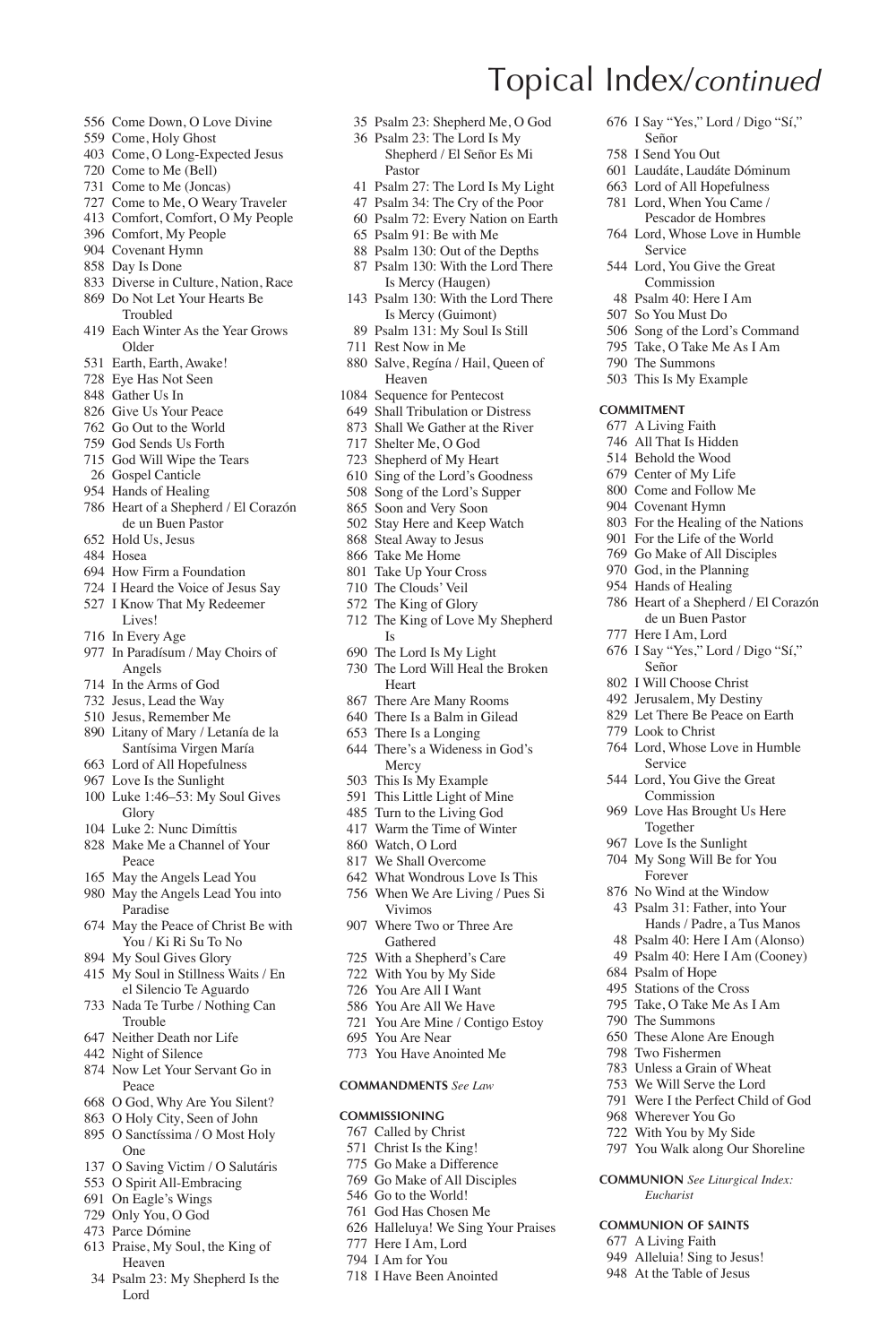- Christ Is Made the Sure Foundation
- Dwellers in the Holy City
- For All the Saints
- For the Beauty of the Earth For the Faithful Who Have
- Answered
- I Will Sing a Song of Love Lord, Who at Your First Eucharist
- Making Their Way
- Mary, First among Believers
- Shall We Gather at the River
- The Church's One Foundation
- The Hand of God Shall Hold You
- Ubi Cáritas
- Wade in the Water
- 
- Ye Watchers and Ye Holy Ones

#### **Community**

- A Place at the Table
- All Are Welcome
- All Who Hunger
- All Who Hunger, Gather Gladly
- Alleluia! Give the Glory
- As a Fire Is Meant for Burning
- At the Table of Jesus
- Build Us a Table
- Christ, Be Our Light!
- Come and Eat This Living Bread For Living, for Dying
- 
- For the Faithful Who Have Answered Gather Us In
- Gather Your People
- Gathered as One
- 
- God Is Here! As We His People
- Heaven Is Singing for Joy / El Cielo Canta Alegría
- How Wonderful the Three-in-One
- I Come with Joy
- Jesu, Jesu
- Laudáte, Laudáte Dóminum
- Life-Giving Bread, Saving Cup
- Many and Great
- O God of Exodus
- Oh, Look and Wonder / Miren Qué Bueno
- One Bread, One Body
- Put Peace into Each Other's Hands
- Sing a New Church
- So You Must Do
- Song of the Body of Christ / Canción del Cuerpo de Cristo
- Stand Firm
- Table Song
- Take and Eat This Bread
- Take and Eat, This Is My Body The Play of the Godhead
- Ubi Cáritas
- 
- We Come to Your Feast We Give You Thanks
- 
- We Have a Dream We Will Walk with God
- Where True Love and Charity
- Are Found / Ubi Cáritas Where Two or Three Are Gathered
- Within the Reign of God

### **Compassion**

- At Evening
- Behold the Wood Carol at the Manger
- 
- Christ Has No Body Now But Yours Come to Me
- Come to Me, O Weary Traveler

**Confession** *See Repentance* **Confidence** *See Trust* **Conversion** All That Is Hidden Amazing Grace Awake to the Day Build Us a Table Change Our Hearts Christ Has Risen Deep Within Dust and Ashes Here Am I Hold Us, Jesus Hosea

 Jerusalem, My Destiny 958 Make Us Turn to You Mercy, O God Now We Remain On Jordan's Bank On the Journey to Emmaus Our Father, We Have Wandered

 Prepare! Prepare! Psalm of Hope Remember You Are Dust Return to God / Volvamos Hoy a Nuestro Dios Return to the Lord Somebody's Knockin' at Your

Door The Cross of Jesus The Summons 'Tis the Gift to Be Simple Transform Us Turn My Heart, O God Turn to the Living God Unless a Grain of Wheat Were I the Perfect Child of God When John Baptized by Jordan's

River Who Calls You by Name Without Seeing You You Are the Voice **Country** *See Nation*

A Mighty Fortress Is Our God

 Be Not Afraid (Dufford) Be Not Afraid (Taizé) Blest Be the Lord Come to Me, O Weary Traveler Come to the Feast Eye Has Not Seen For All the Saints Gather Us In Go Make of All Disciples God, Whose Purpose Is to Kindle Here I Am, Lord How Firm a Foundation Isaiah 12: With Joy You Shall Draw Water Isaiah 12: You Will Draw Water Joyfully / Sacarán Aguas con

Alegría Jerusalem, My Happy Home Jesus, Lead the Way Lord of All Hopefulness Lord of All Nations, Grant Me

**Grace** 

**Courage** A Living Faith

Anthem

- Come to Us
- Gather Us In
- God Is Still Speaking
- God Remembers
	- Gospel Canticle
- Healer of Our Every Ill
- Hosea
- How Can We Be Silent
- I Have Been Anointed
- Jesus Christ, Yesterday, Today and for Ever / Jesucristo Ayer
- Lord, Whose Love in Humble Service
- Love Divine, All Loves Excelling
- Luke 2: Nunc Dimíttis
- Now Let Your Servant Go in Peace
- Our Father, We Have Wandered
- Pan de Vida Psalm 25: Remember Your
- Mercies
- Psalm 51: Be Merciful, O Lord (Haugen)
- Psalm 51: Be Merciful, O Lord (Pishner)
- Psalm 103: My Soul, Give Thanks to the Lord
- Psalm 103: The Lord Is Kind and Merciful (Cotter)
- Psalm 103: The Lord Is Kind and Merciful (Haugen)
- Psalm 103: The Lord Is Kind and Merciful / El Señor Es Compasivo
- Psalm 145: I Will Praise Your Name
- Return to God / Volvamos Hoy a Nuestro Dios
- Send Down the Fire
- Spirit Blowing through Creation
- Stay Here and Keep Watch
- The Lord Is Near
- The People Who Walked in Darkness
- Turn to the Living God
- Were You There
- When We Are Living / Pues Si Vivimos

 Deliver Us, O Lord of Truth God of Day and God of Darkness God, Whose Purpose Is to Kindle Here Am I How Can We Be Silent O Holy City, Seen of John The Trumpet in the Morning Touch the Earth Lightly

- With a Shepherd's Care
- With This Bread World Peace Prayer

**Complacency** Abundant Life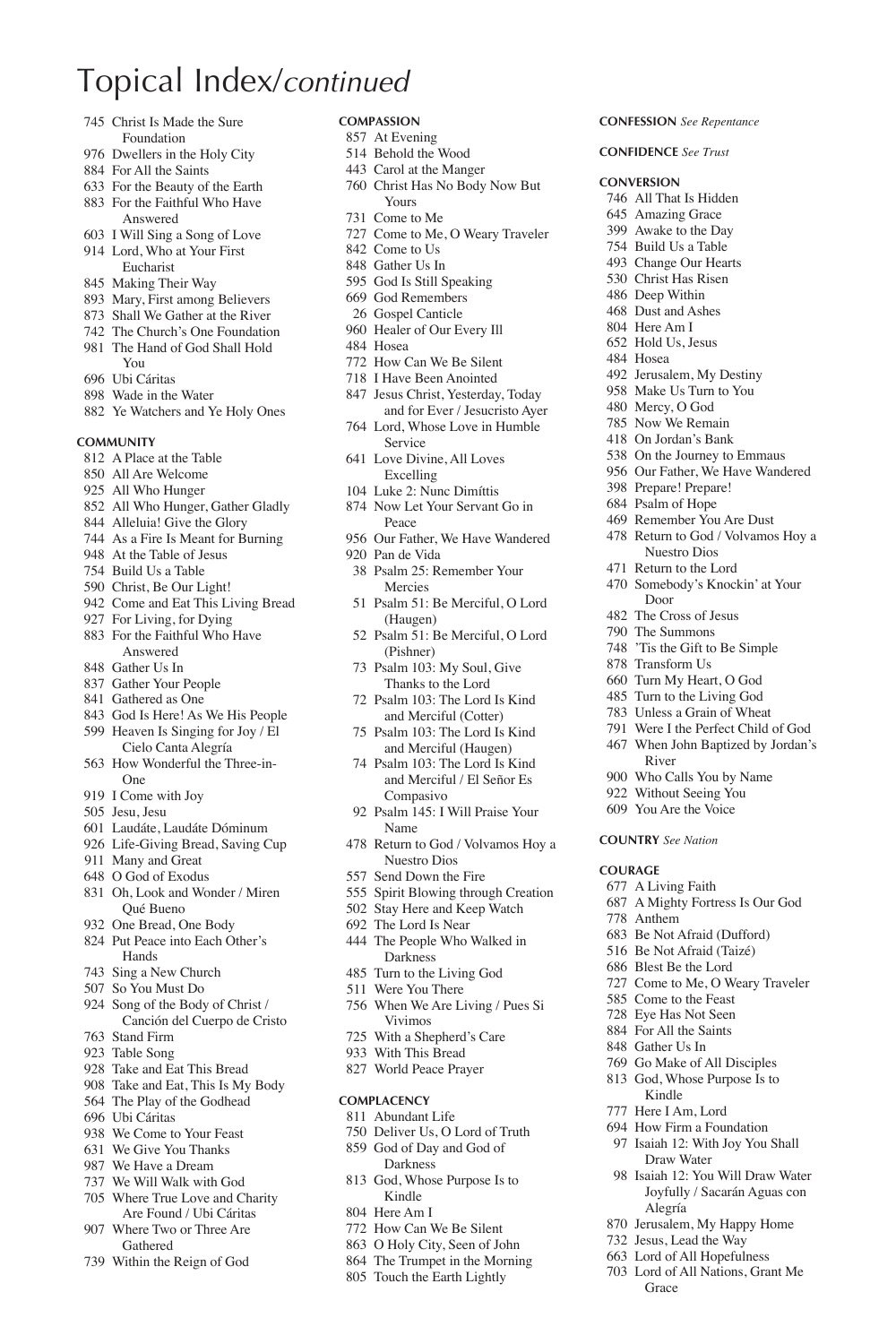- Nada Te Turbe / Nothing Can Trouble
- Now We Remain
- O Holy City, Seen of John
- On Eagle's Wings
- Psalm 22: My God, My God
- Shelter Me, O God
- Song of the Lord's Supper
- Stand Firm
- Stay Here and Keep Watch
- Take Up Your Cross
- The King of Glory
- The King of Love My Shepherd Is
- The Lord Is My Light
- The Lord Is Near
- There Is a Balm in Gilead
- This Little Light of Mine
- Tree of Life
- Wait for the Lord
- We Are Called
- We Shall Overcome
- Whatever Be the Love

#### **Covenant**

- Covenant Hymn
- I Am for You
- I Have Loved You
- I Lift My Soul to You
- Love Endures All Things
- Love Has Brought Us Here Together
- Luke 1:46–53: My Soul Gives Glory
- Luke 1:46–55: Holy Is Your Name
- 101 Luke 1:46–55: Magníficat
- Luke 1:68–79: Now Bless the God of Israel
- Many and Great
- My Soul Gives Glory
- Now in This Banquet
- Psalm 25: To You, O Lord (Haugen)
- Psalm 25: To You, O Lord (Pishner)
- Psalm 89: For Ever I Will Sing
- Psalm 103: My Soul, Give Thanks to the Lord
- Psalm 103: The Lord Is Kind and Merciful (Cotter)
- Psalm 103: The Lord Is Kind and Merciful (Haugen)
- Song of the Lord's Supper
- We Praise You
- We Will Serve the Lord
- You Are Strong, You Are Holy
- 

#### **Creation**

- Abundant Life
- All Creatures of Our God and King
- All Glory Is Yours
- All People That on Earth Do Dwell
- All You Works of God
- America the Beautiful
- Canticle of the Sun
- Come, You Thankful People, Come
- Daniel 3:57–88: Canticle of Daniel
- Easter Alleluia

For the Beauty of the Earth

Topical Index/*continued*

Cruz Look to Christ Now We Remain Stations of the Cross Take Up Your Cross (ERHALT UNS HERR) Take Up Your Cross (Haas) The Cross of Jesus The King of Love My Shepherd

Is The Kingdom of God Tree of Life Wood of the Cradle **Daily Life and Work** A Nuptial Blessing Abundant Life Called by Christ Christ Be in Your Senses Come to the Water Go in Peace, Go in Love God Is Here! As We His People Lord of All Hopefulness Lord, When You Came / Pescador de Hombres O God of Every Nation O Holy City, Seen of John Praise and Thanksgiving Quietly, Peacefully Sing of Mary, Pure and Lowly Song of St. Patrick The Call Is Clear and Simple The God of All Eternity The Master Came to Bring Good

News

 Canticle of the Sun God Will Wipe the Tears How Can We Be Silent I Danced in the Morning O God of Exodus Psalm 30: I Will Praise You,

Lord

With This Bread

 Psalm 66: Let All the Earth Sing of the Lord's Goodness Sing Out, Earth and Skies! The Play of the Godhead We Are Marching / Siyahamba

You Are Called to Tell the Story

 God Weeps with Us Who Weep and Mourn God Will Wipe the Tears Neither Death nor Life Nothing Can Ever Psalm 88: Day and Night Psalm 116: Our Blessing-Cup Psalm 116: Our Blessing-Cup / El Cáliz que Bendecimos Psalm 116: The Name of God Shall Tribulation or Distress Softly and Tenderly Jesus Is Calling Stay Here and Keep Watch Take Up Your Cross The Clouds' Veil Unless a Grain of Wheat

**Dance**

**Death**

They'll Know We Are Christians

 I Will Choose Christ In the Cross of Christ Lift High the Cross / Alcen la

- For the Healing of the Nations
- Glory and Praise to Our God
- God of Adam, God of Joseph How Can We Be Silent
- How Great Thou Art
- How Wonderful the Three-in-
- One
- I Danced in the Morning
- I Will Sing a Song of Love
- In Every Age
- Joyful, Joyful, We Adore You
- Joyous Cup
- Let All Things Now Living
- Let There Be Light
- Love Is the Sunlight
- Maranatha, Come
- Morning Has Broken
- My Country, 'Tis of Thee
- O God, Almighty Father
- O Spirit All-Embracing
- Of the Father's Love Begotten
- Praise and Thanksgiving
- Psalm 24: We Long to See Your Face
- Psalm 96: Today Is Born Our Savior / Hoy Nos Ha Nacido un Salvador
- Psalm 104: Lord, Send Out Your Spirit (Lisicky)
- Psalm 104: Lord, Send Out Your Spirit (Proulx)
- Psalm 136: Love Is Never Ending
- Psalm 146: I Will Praise the Lord
- Psalm 150: Praise God in This Holy Dwelling
- Put Peace into Each Other's Hands
- Sing Out, Earth and Skies!
- Sing Praise to God
- Sing to the Mountains
- Spirit Blowing through Creation
- Surréxit Christus
- Sweet Refreshment
- The Peace of the Earth / La Paz de la Tierra
- The Play of the Godhead
- This Day God Gives Me
- This Is My Song
- Touch the Earth Lightly
- We Praise You (Dameans) We Praise You (Haas)

 When in Our Music God Is Glorified You Are the Voice **Creativity** *See Arts*

 At the Cross Her Station Keeping Behold the Wood

 Come and Journey with a Savior For God So Loved the World Forgive Our Sins Glory in the Cross Go to the World! God Sends Us Forth Good News I Danced in the Morning

Whatever Be the Love

**Cross**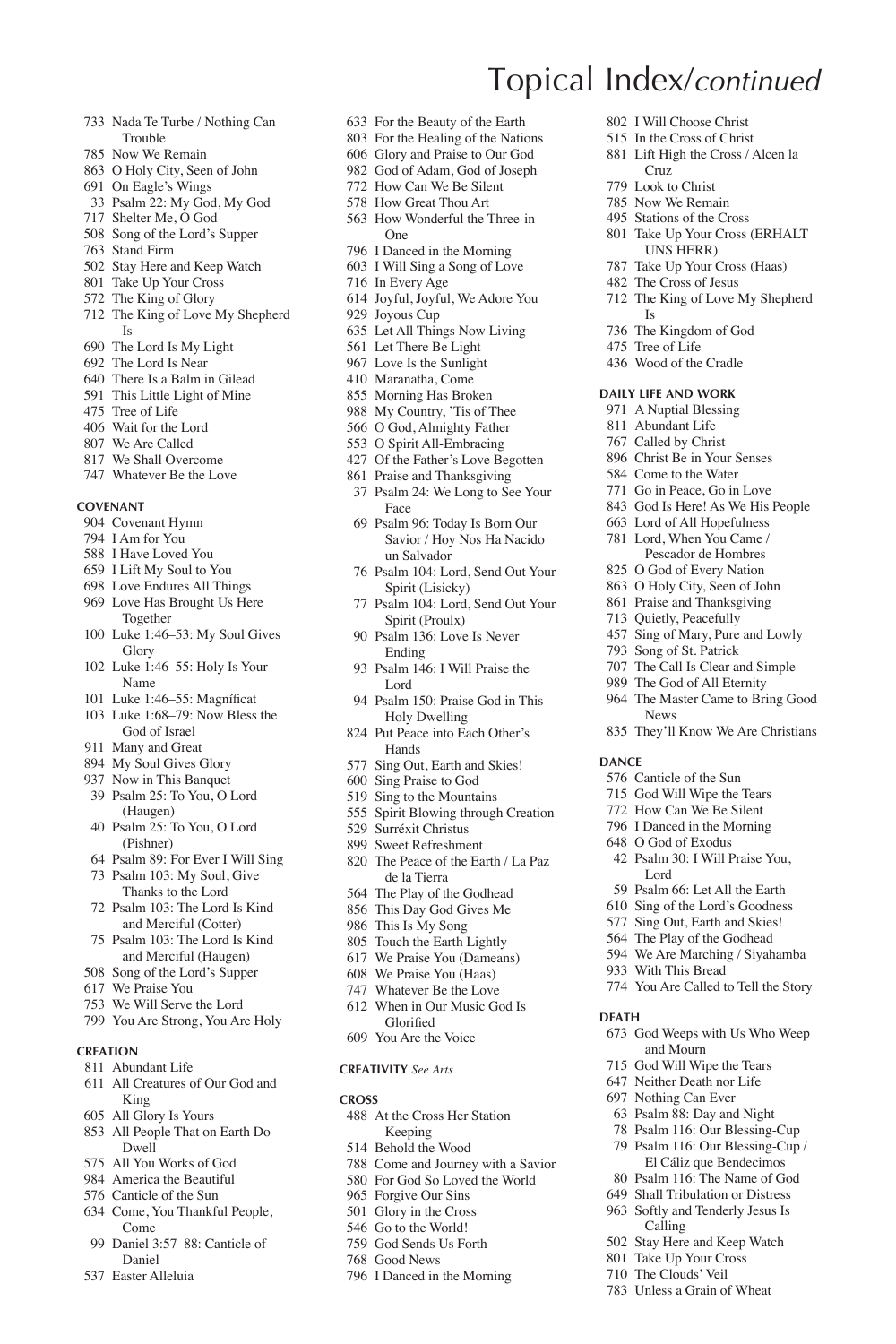#### **Dedication of a Church**

*See Church; Liturgical Index: Dedication of a Church*

#### **Discipleship**

- A Living Faith
- Abundant Life
- All That Is Hidden
- Among All
- Anthem
- Be Not Afraid Blest Are We / Bendecidos,
- Somos Santos
- Bread of Life, Cup of Blessing
- Bring Forth the Kingdom
- Called by Christ
- Change Our Hearts
- Christ Has Risen
- Christ Is the King!
- City of God
- Come and Follow Me
- Come and Journey with a Savior
- Come to the Water
- Coming Together for Wine and for Bread
- Covenant Hymn
- Deep Within
- Deliver Us, O Lord of Truth
- Dust and Ashes
- Easter Alleluia
- For All the Saints
- For the Healing of the Nations
- For the Life of the World
- Go Make a Difference
- Go Make of All Disciples
- Go Out to the World
- Go to the World!
- God Has Chosen Me
- God Is Here! As We His People
- God, Whose Purpose Is to
- Kindle Good News
- Gospel Acclamation
- Guide My Feet
- Halleluya! We Sing Your Praises
- Heart of a Shepherd / El Corazón de un Buen Pastor
- Here Am I
- Here I Am, Lord
- I Am for You
- I Danced in the Morning
- I Receive the Living God
- I Say "Yes," Lord / Digo "Sí,"
- Señor
- I Send You Out
- I Want to Walk as a Child of the Light
- I Will Choose Christ
- I Will Sing a Song of Love
- In Christ There Is No East or West
- Jesu, Jesu
- Jesus, Lead the Way
- Lift High the Cross / Alcen la Cruz
- Litany of Mary / Letanía de la Santísima Virgen María
- Look to Christ
- Lord of All Nations, Grant Me Grace
- Lord, When You Came / Pescador de Hombres
- Lord, Whose Love in Humble Service
- Lord, You Give the Great Commission
- Make Me a Channel of Your Peace

 You Have Been Enlightened You Walk along Our Shoreline

All Creatures of Our God and

Come, You Thankful People,

 A Mighty Fortress Is Our God As a Fire Is Meant for Burning Christ Is Made the Sure Foundation Christ Is the King!

 Diverse in Culture, Nation, Race Father, We Thank You, Who Have Planted I Come with Joy In Christ There Is No East or

They'll Know We Are Christians

 Where Charity and Love Prevail **Encouragement** *See Perseverance*

As with Gladness Men of Old

 Bread of Life from Heaven / Pan de Vida Eterna Come to the Banquet Come, You Thankful People,

 This Is My Song We Are One

**Eternal Life**

Bless the Lord

Come

 A Place at the Table As a Fire Is Meant for Burning At the Table of Jesus Build Us a Table Christ, Be Our Light! Diverse in Culture, Nation, Race

 Gather Us In Gathered as One I Will Sing a Song of Love

 Jesu, Jesu One Bread, One Body Sing a New Church The Church's One Foundation We Are Many Parts / Muchos Miembros Hay Where Charity and Love Prevail

**Ecology** Abundant Life

**Ecumenism**

**West**  Let All Mortal Flesh Keep Silence Let There Be Peace on Earth Make Me a Channel of Your Peace O God of Every Nation Oh, Look and Wonder / Miren Qué Bueno Praise and Thanksgiving Put Peace into Each Other's Hands Sing a New Church The Church's One Foundation There Is One Lord

King

Come Dream a Dream For the Beauty of the Earth God Is Still Speaking Joyful, Joyful, We Adore You Touch the Earth Lightly

**Diversity**

- Making Their Way
- Mary, First among Believers Morning Hymn
- My Song Will Be for You Forever
- Neither Death nor Life
- No Wind at the Window
- Now in This Banquet
- Now We Remain
- O Holy City, Seen of John
- One Lord
- Only This I Want
- Pan de Vida
- Psalm 40: Here I Am (Alonso)
- Psalm 40: Here I Am (Cooney)
- Rise Up, Shepherd, and Follow
- Send Down the Fire
- Shelter Me, O God
- So You Must Do
- Somos el Cuerpo de Cristo / We Are the Body of Christ
- Song of St. Patrick
- Song of the Body of Christ / Canción del Cuerpo de Cristo
- Song of the Lord's Command
- Song of the Lord's Supper
- Take, O Take Me As I Am
- Take Up Your Cross (ERHALT UNS HERR)
- Take Up Your Cross (Haas)
- The Cross of Jesus
- The Harvest of Justice
- The Kingdom of God
- The Love of the Lord The Servant Song
- The Summons
- 
- They'll Know We Are Christians
- This Is a Day of New
	- Beginnings
- This Is My Example
- This Little Light of Mine Though the Mountains May Fall Thuma Mina / Send Me, Jesus

 'Tis the Gift to Be Simple Transform Us Tree of Life Two Fishermen Ubi Cáritas Unless a Grain of Wheat We Are Called

 We Are Many Parts / Muchos Miembros Hay We Come with Joy We Have Been Told We Shall Overcome We Walk His Way / Ewe, Thina We Will Serve the Lord Were I the Perfect Child of God What You Have Done for Me Where the Promise Shines Where True Love and Charity Are Found / Ubi Cáritas Where Your Treasure Is Who Calls You by Name With This Bread Without Seeing You You Are Called to Tell the Story You Are Strong, You Are Holy You Have Anointed Me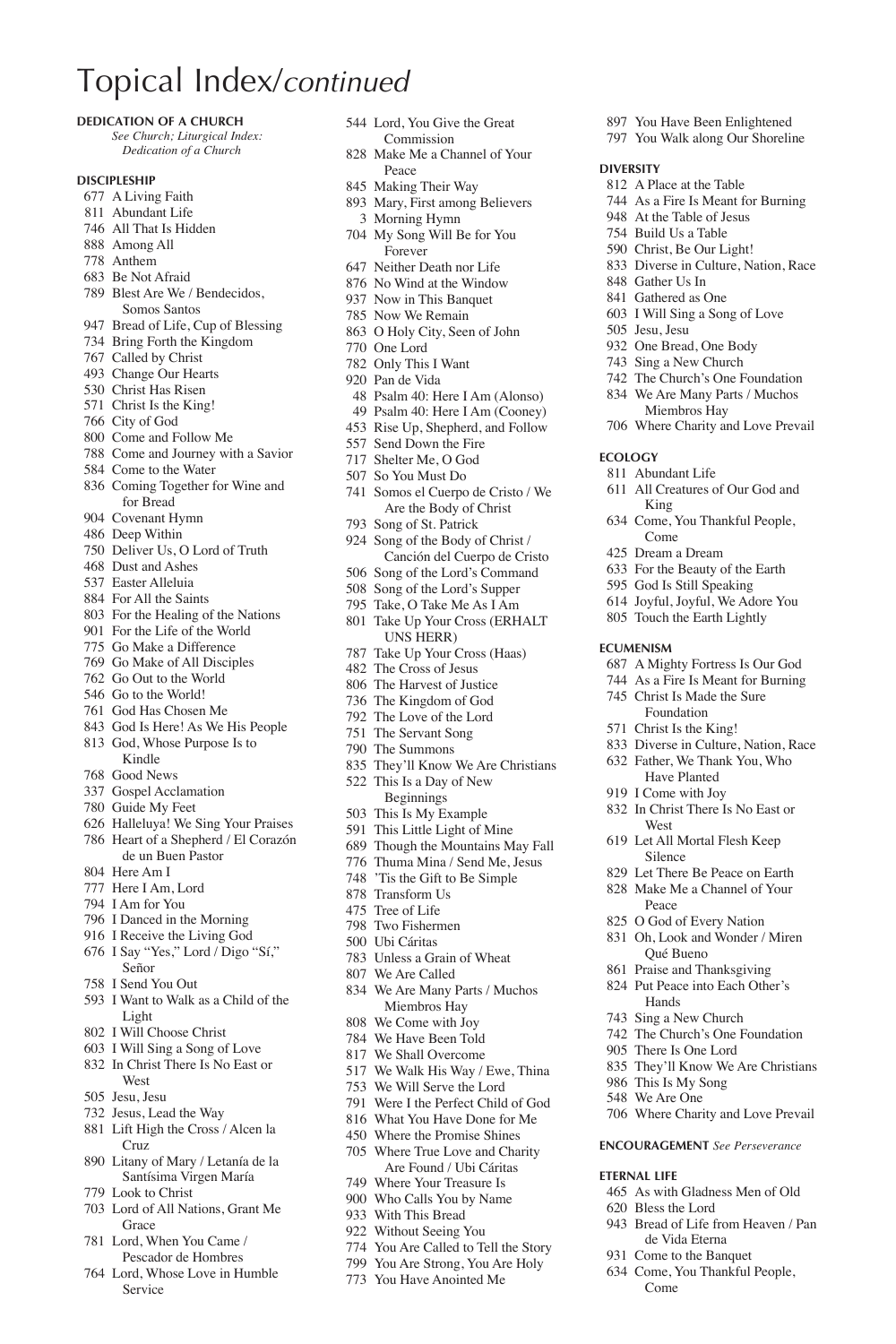- Do Not Let Your Hearts Be Troubled
- Draw Near
- Dwellers in the Holy City
- Eat This Bread
- Father, We Thank You, Who Have Planted
- For God So Loved the World
- From Ashes to the Living Font
- God Weeps with Us Who Weep and Mourn
- Heart of a Shepherd / El Corazón de un Buen Pastor
- Holy, Holy, Holy! Lord God Almighty!
- How Firm a Foundation
- I Am Sure I Shall See
- I Am the Bread of Life / Yo Soy el Pan de Vida
- I Know That My Redeemer Lives! (DUKE STREET)
- I Know That My Redeemer Lives (Hughes)
- I Will Be the Vine
- In Manus Tuas, Pater
- In Paradísum / May Choirs of Angels
- In the Arms of God
- Jerusalem, My Happy Home
- Jesus Is Here Right Now
- Jesus Is the Resurrection
- Jesus, Your Spirit in Us
- Joyous Cup
- Keep in Mind
- Life-Giving Bread, Saving Cup Lift High the Cross / Alcen la
- Cruz Make Me a Channel of Your
- Peace
- May Holy Angels Lead You
- May the Angels Lead You May the Angels Lead You into
- Paradise
- Neither Death nor Life
- Nothing Can Ever O Breathe on Me, O Breath of
- God
- O God, Almighty Father
- O Holy City, Seen of John O Saving Victim / O Salutáris
- 
- On That Day
- Only This I Want
- Peace, Be Not Anxious Peace Be with Those
- Psalm 19: Lord, You Have the Words
- Psalm 19: Words of Everlasting Life / Palabras de Vida Eterna
- Psalm 23: My Shepherd Is the Lord
- Psalm 23: Shepherd Me, O God
- Psalm 23: The Lord Is My Shepherd / El Señor Es Mi Pastor
- Rest Now in Me
- Shall Tribulation or Distress
- Shall We Gather at the River
- Song of Farewell (Janco)
- Song of Farewell (Joncas)
- Stand Up, Friends!
- Steal Away to Jesus
- Sweet Refreshment
- Table Song
- 
- Take and Eat This Bread
- Take Me Home
- Take Up Your Cross
- The Clouds' Veil
- The Hand of God Shall Hold You

of Night Salve, Regína / Hail, Queen of

Heaven Song of Farewell Warm the Time of Winter Watch, O Lord

 Carol at the Manger Come, O Long-Expected Jesus

Heaven We Praise You When the King Shall Come Again

A Living Faith

Fast All Will Be Well 949 Alleluia! Sing to Jesus! Amazing Grace Anthem At the Name of Jesus Behold the Lamb Blest Are They / Benditos los Pobres Blest Be the Lord

 Let Justice Roll Like a River Mary, First among Believers May We Be One O Come, Divine Messiah! O Come, O Come, Emmanuel O God of Exodus On Holy Ground

 Our Father, We Have Wandered Peace Is Flowing Like a River Salve, Regína / Hail, Queen of

 A Mighty Fortress Is Our God Again We Keep This Solemn

 Bread of Life from Heaven / Pan de Vida Eterna Center of My Life Christ Has Risen Christ Is the King! Come Adore / Tantum Ergo Come, Holy Ghost Come, Host of Heaven's High Dwelling Place Deliver Us, O Lord of Truth Do Not Let Your Hearts Be Troubled Dwelling Place Easter Alleluia Eye Has Not Seen Faith, Hope and Love Father, We Thank You, Who Have Planted For All the Saints For All the Saints Who've Shown Your Love For God So Loved the World 883 For the Faithful Who Have Answered Gather in Your Name Gather Us In

 God Is Here! As We His People Hail Our Savior's Glorious Body / Pange Lingua Halleluya! We Sing Your Praises He Healed the Darkness of My

Mind I Am Sure I Shall See

Good News

**Exile**

**Faith**

Psalm 134: In the Silent Hours

- The King of Glory
- The King Shall Come When Morning Dawns
- The Living Bread of God
- The Love of the Lord
- There Are Many Rooms
- There Is a Place
- We Shall Rise Again
- We Walk by Faith
- You Are All I Want
- You Are Near
	- *See also Liturgical Index: Funeral*

#### **Evangelization**

- A Living Faith
- All That Is Hidden
- Alleluia No. 1
- As We Gather at Your Table
- Come and Journey with a Savior Deep Within
- 
- Go Make of All Disciples Go to the World!
- God Has Chosen Me
- Good News
- 
- Halleluya! We Sing Your Praises
- I Am for You I Send You Out
- Jesus, the Lord
- Lord, When You Came / Pescador de Hombres
- Lord, You Give the Great Commission
- Somebody's Knockin' at Your Door
- Somos el Cuerpo de Cristo / We Are the Body of Christ
- This Little Light of Mine
- Two Fishermen
- We Are One
- We Are the Light of the World
- We Have Been Told
- You Are Called to Tell the Story
- You Walk along Our Shoreline

#### **Evening**

Ashes

 Emmaus Evening Hymn Gift of God God of Day and God of Darkness Jesus Christ, Yesterday, Today and for Ever / Jesucristo Ayer

- At Evening
- Creator of the Stars of Night Day Is Done

 Jesus in the Morning Lord Jesus Christ / Jésus le Christ Lord of All Hopefulness Love Is the Sunlight Psalm 16: Keep Me Safe, O God Psalm 16: You Will Show Me the Path of Life Psalm 63: Your Love Is Finer than Life Psalm 88: Day and Night Psalm 121: Our Help Comes from the Lord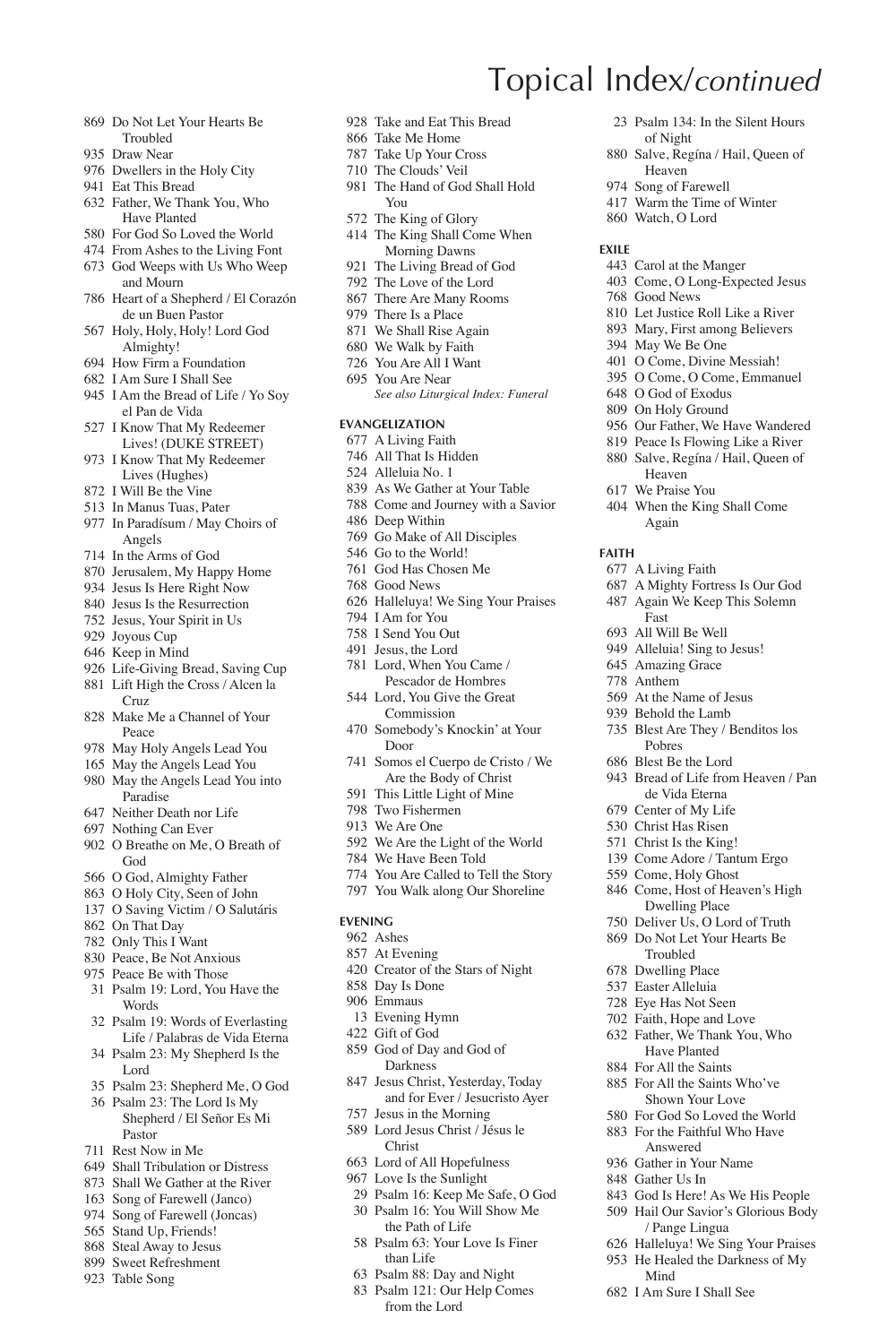- I Am the Bread of Life / Yo Soy el Pan de Vida
- I Have Loved You
- I Know That My Redeemer Lives (Haas)
- I Know That My Redeemer Lives (Hughes)
- I Say "Yes," Lord / Digo "Sí," Señor
- If You Believe and I Believe
- In Remembrance of You
- In the Arms of God
- Increase Our Faith
- Jesus Is Here Right Now
- Jesus Is the Resurrection
- Jesus, Lead the Way
- Keep in Mind
- Laudáte, Laudáte Dóminum
- Like a Shepherd
- Lord, Who at Your First Eucharist
- 630 Magníficat
- Make Me a Channel of Your Peace
- Mary, First among Believers
- May We Be One
- My Soul in Stillness Waits / En el Silencio Te Aguardo
- Neither Death nor Life
- Not for Tongues of Heaven's Angels
- Nothing Can Ever
- O Sons and Daughters
- On Eagle's Wings
- On Holy Ground
- One Lord
- People of the Night
- Psalm 16: Keep Me Safe, O God Psalm 16: You Will Show Me
- the Path of Life
- Psalm 19: Lord, You Have the **Words**
- Psalm 19: Words of Everlasting Life / Palabras de Vida Eterna
- Psalm 22: My God, My God
- Psalm 23: Shepherd Me, O God
- Psalm 25: To You, O Lord (Haugen)
- Psalm 25: To You, O Lord (Pishner)
- Psalm 27: The Lord Is My Light
- Psalm 30: I Will Praise You, Lord
- Psalm 34: Taste and See (Guimont)
- Psalm 34: Taste and See (Haugen)
- Psalm 34: The Cry of the Poor
- Psalm 47: God Mounts His Throne
- Psalm 51: Be Merciful, O Lord (Haugen)
- Psalm 51: Be Merciful, O Lord (Pishner)
- Psalm 63: As Morning Breaks
- Psalm 63: My Soul Is Thirsting (Angrisano)
- Psalm 63: My Soul Is Thirsting (Joncas)
- Psalm 63: My Soul Is Thirsting (Proulx)
- Psalm 66: Let All the Earth
- Psalm 72: Every Nation on Earth

Psalm 89: For Ever I Will Sing

 Without Seeing You You Are Near You Are the Voice You Have Been Enlightened

**Faithfulness of God** All Will Be Well Blest Be the Lord Called by Christ Come to the Water Covenant Hymn Fresh as the Morning Give Us Your Peace Glory and Praise to Our God God Remembers Gospel Canticle Hold Us in Your Mercy: Penitential Litany

 Hosea I Have Loved You I Lift My Soul to You In Every Age Laudáte Dóminum Lord of All Hopefulness Luke 1:46–53: My Soul Gives

Glory Luke 1:46–55: Holy Is Your Name 101 Luke 1:46–55: Magníficat Luke 2: Nunc Dimíttis Make Us Worthy Maranatha, Come My Song Will Be for You Forever My Soul Gives Glory Neither Death nor Life Now Let Your Servant Go in

Peace O God of Exodus O God, You Search Me On Eagle's Wings Only You, O God Peace, Be Not Anxious Praise, My Soul, the King of Heaven

 Praise to the Lord, the Almighty Psalm 16: You Will Show Me the Path of Life Psalm 25: Remember Your Mercies Psalm 31: Father, into Your Hands / Padre, a Tus Manos Psalm 88: Day and Night Psalm 89: For Ever I Will Sing Psalm 100: We Are God's People Psalm 103: The Lord Is Kind and Merciful Psalm 103: The Lord Is Kind and Merciful / El Señor Es

Compasivo Psalm 136: Love Is Never Ending

Christ

Name

Lord Rain Down Remember Your Love Return to God / Volvamos Hoy a Nuestro Dios Sing of the Lord's Goodness

Psalm 138: The Fragrance of

Psalm 145: I Will Praise Your

Psalm 146: I Will Praise the

- Psalm 91: Be with Me
- Psalm 95: If Today You Hear God's Voice
- Psalm 98: All the Ends of the Earth
- Psalm 100: We Are God's People Psalm 103: My Soul, Give
- Thanks to the Lord
- Psalm 103: The Lord Is Kind and Merciful
- Psalm 104: Lord, Send Out Your Spirit
- Psalm 116: Our Blessing-Cup Psalm 116: Our Blessing-Cup /
- El Cáliz que Bendecimos
- Psalm 116: The Name of God
- Psalm 118: Let Us Rejoice
- Psalm 118: This Is the Day
- Psalm 122: Let Us Go Rejoicing (Joncas)
- Psalm 122: Let Us Go Rejoicing (Roberts)
- Psalm 128: Blest Are Those Who Love You
- Psalm 130: Out of the Depths
- Psalm 130: With the Lord There Is Mercy (Guimont)
- Psalm 130: With the Lord There Is Mercy (Haugen)
- Psalm 136: Love Is Never Ending
- Psalm 141: Incense Psalm
- Psalm 145: I Will Praise Your Name
- Put Peace into Each Other's Hands
- Rest Now in Me
- Sequence for Easter
- Sequence for Pentecost
- Set Your Heart on the Higher **Gifts**
- Shall Tribulation or Distress
- Shelter Me, O God
- Sing a New Church
- Sing to the Mountains
- Sing with All the Saints in Glory / Canten con Gloriosos Fieles
- Stand Firm
- Stations of the Cross
- The Church's One Foundation
- The Kingdom of God
- The Living Bread of God
- The Love of the Lord
- The Peace of God
- The Reign of God
- The Summons
- The Virgin Mary Had a Baby Boy
- There Is One Lord
- Though the Mountains May Fall
- Tree of Life
- Ubi Cáritas

 We Are One We Give You Thanks We Praise You We Remember We Shall Overcome We Walk by Faith Whatever Be the Love

- Veni Creátor Spíritus
- Wade in the Water Wait for the Lord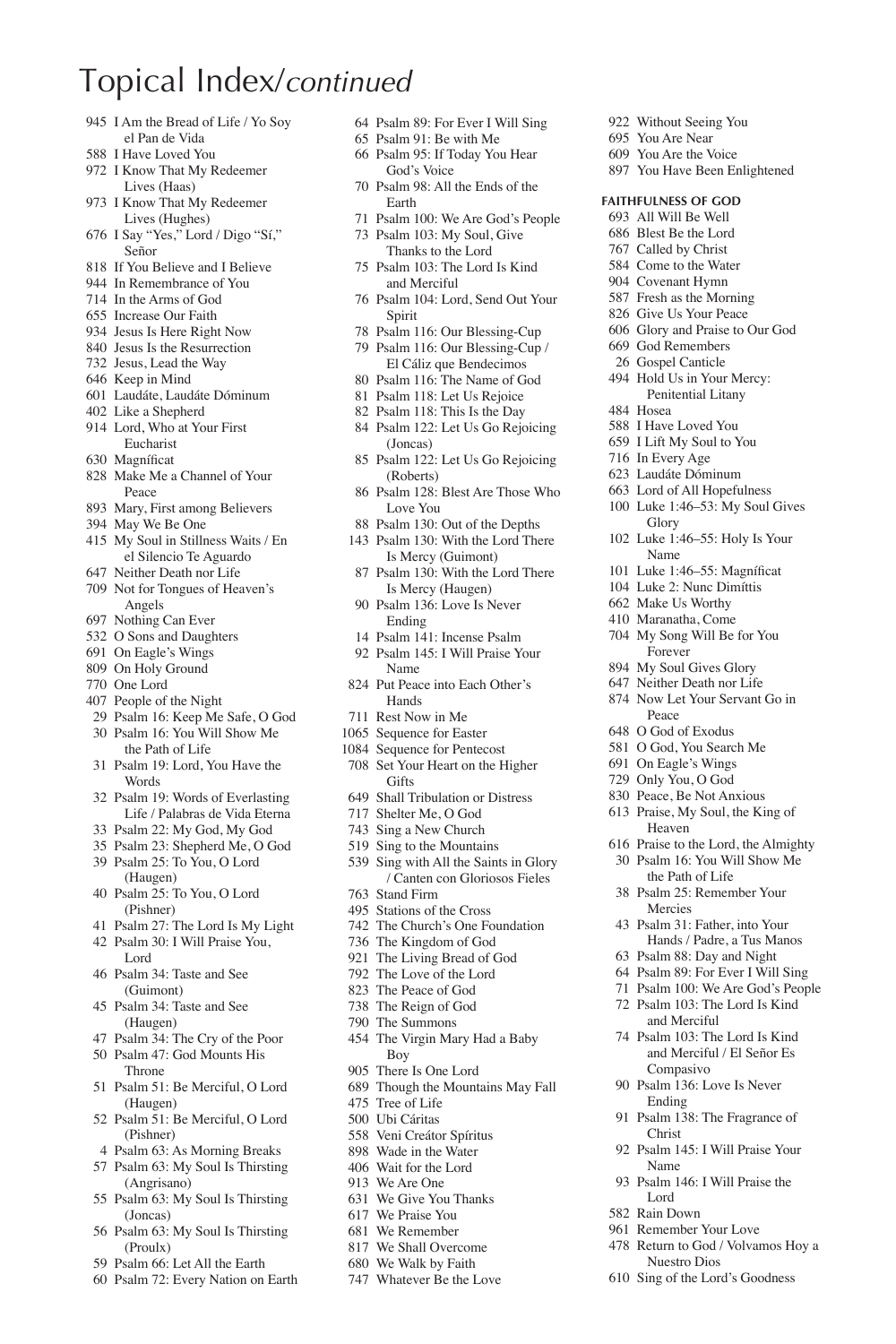- Sing Praise to God
- Stand Firm
- The Clouds' Veil
- The Lord Will Heal the Broken Heart
- There Is a Place
- Watch, O Lord
- We Arise
- We Praise You
- Where Your Treasure Is
- With a Shepherd's Care
- Without Seeing You
- You Are All I Want
- You Are Strong, You Are Holy

#### **Family Life**

- A Nuptial Blessing
- For the Beauty of the Earth
- God of Adam, God of Joseph
- God of Eve and God of Mary
- Let There Be Peace on Earth Psalm 122: Let Us Go Rejoicing
- (Joncas)
- Psalm 122: Let Us Go Rejoicing (Roberts)
- Psalm 128: Blest Are Those Who Love You
- Sing of Mary, Pure and Lowly
- The Call Is Clear and Simple
- Whatever Be the Love
- When Love Is Found

#### **Fasting**

- Again We Keep This Solemn Fast
- Forty Days and Forty Nights
- From Ashes to the Living Font
- Lord, Who throughout These Forty Days
- Quietly, Peacefully
- Return to the Lord
- The Glory of These Forty Days
- Without Seeing You

#### **Fear**

- Amazing Grace
- Awake! Awake, and Greet the New Morn
- Be Not Afraid
- Blest Be the Lord
- Carol at the Manger
- Christ Has Risen
- Come to Me, O Weary Traveler
- Come to the Feast
- Comfort, My People
- Diverse in Culture, Nation, Race
- Don't Be Afraid
- God Has Chosen Me
- God of All People
- In the Lord I'll Be Ever Thankful Lord Jesus Christ / Jésus le
- Christ
- Nada Te Turbe / Nothing Can Trouble
- Neither Death nor Life
- Now We Remain
- O Lord, the Guardian of My
- Heart
- On Eagle's Wings
- Psalm 27: The Lord Is My Light (Haas)
- Psalm 27: The Lord Is My Light (Jackson)
- Remember Your Love

Shall Tribulation or Distress

Topical Index/*continued*

 We Are One We Come with Joy Within the Reign of God **Forgiveness** *See Mercy, Reconciliation*

 A Place at the Table Again We Keep This Solemn

 Come, O Long-Expected Jesus Come to the Feast Come to Us

Come, You Faithful, Raise the

 Gusten y Vean / Taste and See Halleluya! We Sing Your Praises

 Hands of Healing Healing River Hold Us in Your Mercy: Penitential Litany

 I Am for You I Come with Joy I Have Been Anointed I Receive the Living God I Will Sing a Song of Love If You Believe and I Believe Jesus Christ, Yesterday, Today, and for Ever / Jesucristo Ayer Luke 1:46–53: My Soul Gives

Glory

Name 101 Luke 1:46–55: Magníficat Luke 1:68–79: Now Bless the God of Israel Maranatha, Lord Messiah Merciful God Mercy, O God

Luke 1:46–55: Holy Is Your

 Mine Eyes Have Seen the Glory My Country, 'Tis of Thee My Soul Gives Glory Night Hymn O Come, Divine Messiah! O God of Exodus On Holy Ground On Jordan's Bank Open My Eyes

 Peace Is Flowing Like a River Praise the One Who Breaks the Darkness Praise to You, O Christ, Our Savior

Fast America the Beautiful Baptized in Water By the Waters of Babylon Canticle of the Turning City of God

Strain Comfort, My People Creator of the Stars of Night Exodus 15: Song of Moses For the Healing of the Nations Forgive Our Sins Freedom Is Coming Glory in the Cross God Has Chosen Me Good News

**Freedom**

 Praise and Thanksgiving Prepare a Room for Me Shepherd of Souls The Church of Christ The Living Bread of God This Is the Body of Christ

- The God of All Eternity
- The Lord Is My Light
- The Lord Is Near
- The Summons
- Turn My Heart, O God
- We Cannot Measure How You Heal
- We Shall Overcome
- We Shall Rise Again
- Were I the Perfect Child of God
- With a Shepherd's Care
- With You by My Side
- You Are Mine / Contigo Estoy

#### **Feast**

- All Are Welcome
- All Who Hunger
- All Who Hunger, Gather Gladly
- Alleluia, Christ Is Risen
- As We Gather at Your Table At the Lamb's High Feast We
- Sing At the Table of Jesus
- 
- Behold the Lamb
- Build Us a Table Come to the Banquet
- Come to the Feast / Ven al
- Banquete Coming Together for Wine and
- for Bread
- Dwellers in the Holy City
- For Living, for Dying Gather in Your Name
- 
- God, in the Planning
- Heart of a Shepherd / El Corazón de un Buen Pastor
- Here I Am, Lord
- Like a Bird
- Love Has Brought Us Here Together
- Making Their Way
- Many and Great
- May We Be One
- O God of Exodus
- Shepherd of Souls

All Who Hunger

Señor

 All Who Hunger, Gather Gladly Alleluia! Sing to Jesus! Bread of Life from Heaven / Pan de Vida Eterna Christ, Be Our Light! Come to the Feast / Ven al **Banquete**  Eat This Bread Father, We Thank You, Who Have Planted For Living, for Dying Gather in Your Name Halleluya! We Sing Your Praises In Remembrance of You In the Breaking of the Bread / Cuando Partimos el Pan del

 We Come to Your Feast We Come with Joy Where Two or Three Are Gathered Within the Reign of God You Are All I Want

 Take and Eat This Is the Feast of Victory

**Food**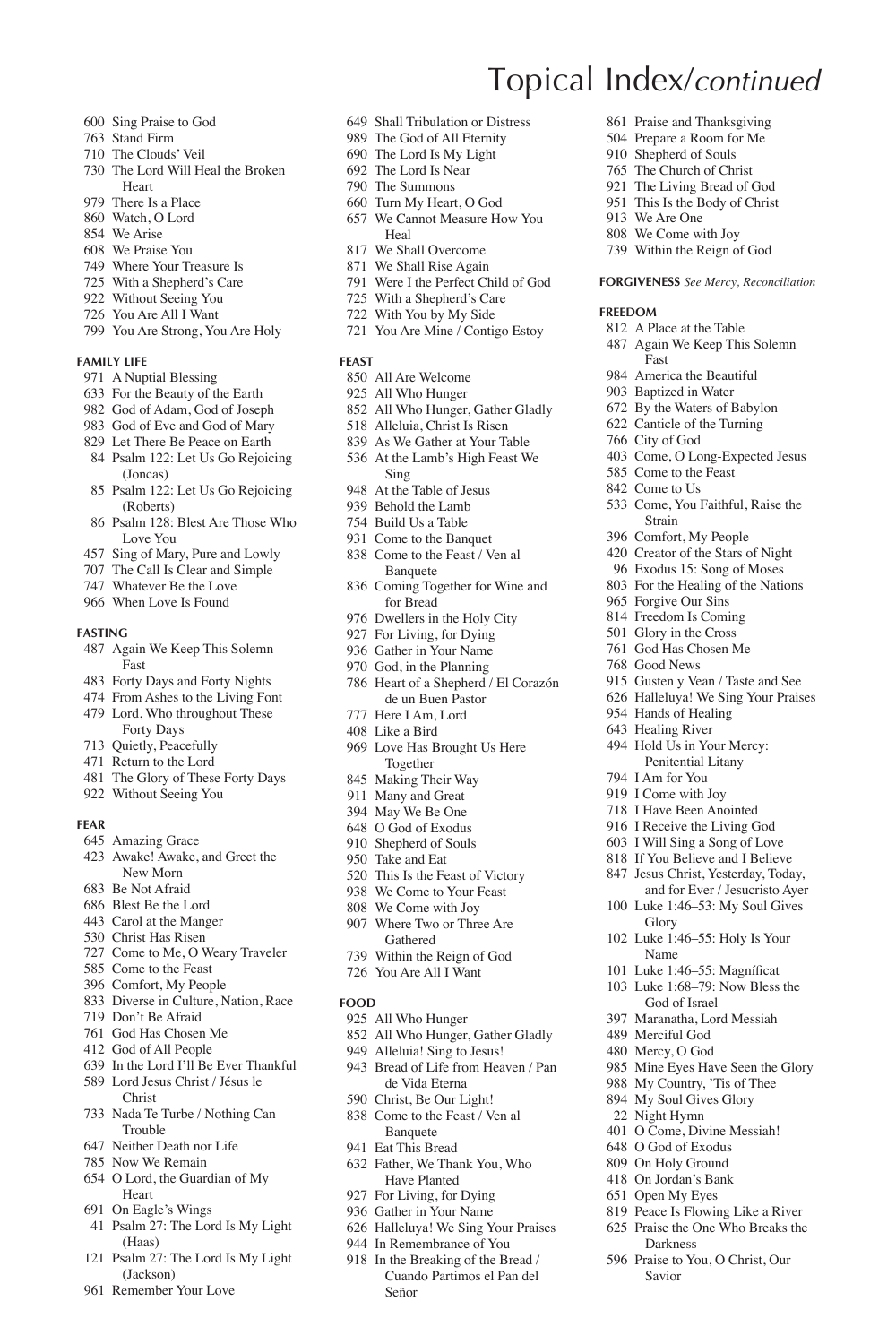- Psalm 34: Taste and See
- Psalm 88: Day and Night Psalm 136: Love Is Never
- Ending
- Psalm of Hope
- Sing Praise to God
- Soon and Very Soon
- Spirit of God
- Stand Up, Friends!
- Sweet Refreshment
- Take and Eat
- Taste and See
- The Church of Christ
- The Cross of Jesus
- The People Who Walked in Darkness
- There's a Wideness in God's Mercy
- We Are Called
- We Gather Together
- We Have a Dream
- We Shall Overcome
- We Walk His Way / Ewe, Thina
- When the King Shall Come
- Again Where Two or Three Are Gathered
- Within the Reign of God
- You Are Mine / Contigo Estoy
- You Are Near

#### **Friendship**

#### At Evening

- Build Us a Table
- Come to Us
- Come, Host of Heaven's High Dwelling Place
- Covenant Hymn
- Diverse in Culture, Nation, Race
- Dream a Dream
- For the Beauty of the Earth
- God of Eve and God of Mary
- Hosea
- I Come with Joy
- I Will Be the Vine
- Jesus Christ, Yesterday, Today, and for Ever / Jesucristo Ayer
- Let Us Be Bread
- Love Has Brought Us Here Together
- No Greater Love
- Put Peace into Each Other's Hands
- Stand Up, Friends!
- There Is a Balm in Gilead
- We Have Been Told
- Within the Reign of God

#### **Gathering**

- Advent Gathering Song
- All Are Welcome
- All People That on Earth Do Dwell
- All Who Hunger
- All Who Hunger, Gather Gladly
- Alleluia! Give the Glory
- As We Gather at Your Table
- Ashes
- Christ, Be Our Light!
- Christ Has Promised to Be Present
- Christ Is Made the Sure Foundation
- Come and Eat This Living Bread

 Come, Host of Heaven's High Dwelling Place

 Fresh as the Morning How Shall We Name God? Joyful, Joyful, We Adore You Let All Things Now Living Let There Be Light Let There Be Peace on Earth Life-Giving Bread, Saving Cup Morning Has Broken Night Hymn O God, Almighty Father O God, Our Help in Ages Past O God, You Search Me Of the Father's Love Begotten Peace, Be Not Anxious Praise, My Soul, the King of Heaven

 Psalm 103: The Lord Is Kind and Merciful / El Señor Es

Compasivo Psalm 121: Our Help Comes from the Lord Psalm 134: In the Silent Hours

of Night There Is One Lord This Day God Gives Me Uyai Mose / Come All You People **Going Forth** *See Sending Forth* **Gospel** *See Word of God*

All Who Hunger

Vòi

 Dwelling Place Earth, Earth, Awake! For God So Loved the World From Ashes to the Living Font

 Go to the World! God Is Forgiveness God Is Here! As We His People Hail Mary: Gentle Woman Healer of Our Every Ill Healing River of the Spirit Immaculate Mary Jesus, Lead the Way Litany of Mary / Letanía de la Santísima Virgen María

 Look to Christ Love Has Brought Us Here Together Make Us Worthy Neither Death nor Life No Wind at the Window Nothing Can Ever Now Thank We All Our God O God of Exodus On Jordan's Bank Praise We the Lord This Day Praise, My Soul, the King of Heaven Psalm of Hope

 All Who Hunger, Gather Gladly All You Works of God Amazing Grace America the Beautiful Among All Ave María

Boundless Love / Tình Chúa Cao

 Christ Is Risen! Shout Hosanna! Come Down, O Love Divine Come, Holy Ghost

Diverse in Culture, Nation, Race

**Grace**

- Come Now, Almighty King
- Come to the Feast / Ven al Banquete
- Come to Us
- Come, You Thankful People, Come
- Coming Together for Wine and for Bread
- Crown Him with Many Crowns
- Gather in Your Name
- Gather Us In Gather Your People
- Gathered as One
- 
- God Is Here! As We His People
- God Is Still Speaking Holy God, We Praise Thy Name
- I Come with Joy
- In Remembrance of You
- Jesus Christ, Yesterday, Today,
- and for Ever / Jesucristo Ayer Jesus Is the Resurrection
- Jubiláte, Sérvite
- Lift Up Your Hearts
- Like a Bird
- Lord, Whose Love in Humble Service
- Making Their Way
- Many and Great
- Merciful God
- Mercy, O God
- Oh, Look and Wonder / Miren Qué Bueno
- Praise to the Lord, the Almighty
- Prepare a Room for Me
- Psalm 24: We Long to See Your Face
- Psalm 84: How Lovely Is Your Dwelling Place
- Psalm 95: If Today You Hear God's Voice
- Psalm 100: We Are God's People
- Psalm 118: This Is the Day
- Psalm 122: Let Us Go Rejoicing
- (Joncas) Psalm 122: Let Us Go Rejoicing (Roberts)
- Return to the Lord

People We Arise

Dwell Baptized in Water Come Now, Almighty King Creator of the Stars of Night Daniel 3:57–88: Canticle of Daniel Father, We Thank You, Who Have Planted

- Shall We Gather at the River
- Sing a New Church
- Sing to the Mountains Uyai Mose / Come All You

 We Come to Your Feast We Gather Together Where Two or Three Are Gathered You Are the Voice **Giving** *See Offering, Sharing* **God the Father/Creator** A Mighty Fortress Is Our God All People That on Earth Do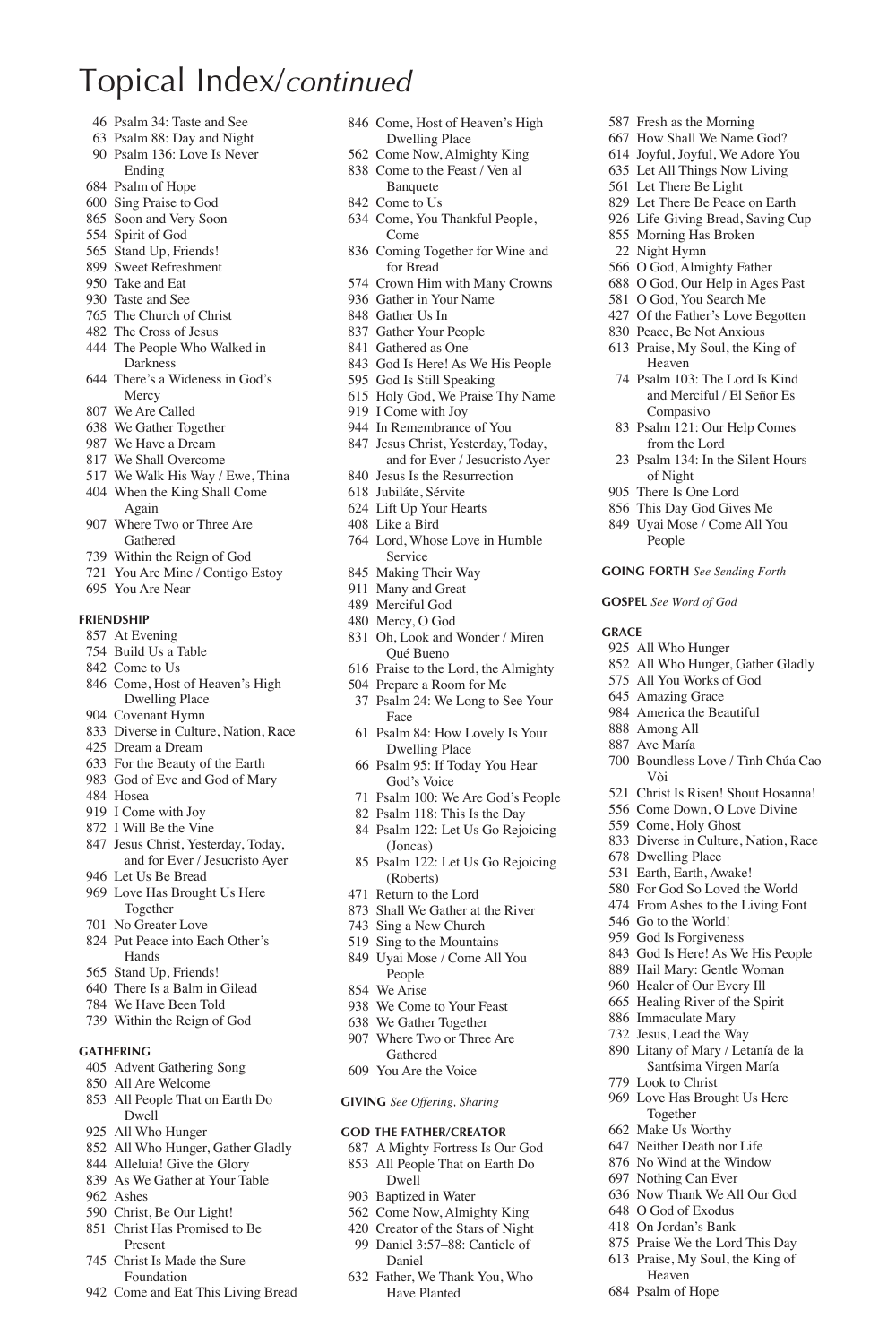- Rain Down
- Return to God / Volvamos Hoy a Nuestro Dios
- Return to the Lord
- Sequence for Pentecost
- Shall Tribulation or Distress
- The Church's One Foundation
- The Glory of These Forty Days The God of All Eternity
- The Kingdom of God
- 
- There's a Wideness in God's Mercy
- These Alone Are Enough
- We Arise
- We Cannot Measure How You Heal
- Within the Reign of God

### **Gratitude** *See Thanksgiving*

#### **Grief**

- Come to Me
- Come to the Feast
- Dwellers in the Holy City
- Each Winter As the Year Grows
- Older
- God Remembers
- God Weeps with Us Who Weep and Mourn
- Neither Death nor Life
- O God, Why Are You Silent?
- O Lord, the Guardian of My Heart
- Precious Lord, Take My Hand Psalm 88: Day and Night
- Psalm 116: Our Blessing-Cup / El Cáliz que Bendecimos
- Psalm 116: The Name of God
- Shall Tribulation or Distress
- Soon and Very Soon
- The Hand of God Shall Hold You
- There Is a Place
- Turn My Heart, O God
- We Await with Wakeful Care
- When We Are Living / Pues Si Vivimos

### **Guidance**

- A Nuptial Blessing
- Among All
- Do Not Let Your Hearts Be Troubled
- Guide My Feet
- Healing River of the Spirit
- Heart of a Shepherd / El Corazón de un Buen Pastor
- How Firm a Foundation
- I Lift My Soul to You
- If I Have Been the Source of Pain / Si Fui Motivo de Dolor
- Jesus, Lead the Way
- Lead Me, Guide Me
- Let All Things Now Living
- Litany of Mary / Letanía de la Santísima Virgen María
- Maranatha, Come
- Nada Te Turbe / Nothing Can Trouble
- Now Thank We All Our God
- O God of Every Nation O God of Exodus
- 
- O God, Our Help in Ages Past
- O Lord, the Guardian of My Heart
- Precious Lord, Take My Hand
- Psalm 16: Keep Me Safe, O God

Topical Index/*continued*

Heart On Jordan's Bank Only You, O God Peace Is Flowing Like a River Praise the One Who Breaks the Darkness

Compasivo Return to God / Volvamos Hoy a Nuestro Dios Return to the Lord Sing Praise to God Song of the Body of Christ / Canción del Cuerpo de Cristo Songs of Thankfulness and Praise

Heart There Is a Balm in Gilead There Is a Longing There's a Wideness in God's Mercy This Is the Body of Christ Turn My Heart, O God Ubi Cáritas Veni Creátor Spíritus Wade in the Water Watch, O Lord

Heal We Remember When the King Shall Come Again With You by My Side You Are Mine / Contigo Estoy

**Heaven**

 Make Us Turn to You Make Us Worthy Merciful God O God of Every Nation O God, Why Are You Silent? O Lord, the Guardian of My

 Psalm 23: Shepherd Me, O God Psalm 103: My Soul, Give Thanks to the Lord Psalm 103: The Lord Is Kind and Merciful / El Señor Es

 Spirit Blowing through Creation Stay Here and Keep Watch The King of Glory The Lord Will Heal the Broken

 We Await with Wakeful Care We Cannot Measure How You

 At the Cross Her Station Keeping At the Table of Jesus Christ the Lord Is Risen Today Come, You Thankful People,

 Do Not Let Your Hearts Be Troubled Dwellers in the Holy City For All the Saints For All the Saints Who've Shown Your Love Heaven Is Singing for Joy / El Cielo Canta Alegría Holy God, We Praise Thy Name I Am Sure I Shall See I Am the Bread of Life / Yo Soy el Pan de Vida I Know That My Redeemer Lives! (DUKE STREET) I Know That My Redeemer Lives (Hughes)

Come Day Is Done

- Psalm 23: My Shepherd Is the Lord
- Psalm 23: The Lord Is My Shepherd / El Señor Es Mi Pastor
- Psalm 25: Remember Your Mercies
- Psalm 25: To You, O Lord (Haugen)
- Psalm 25: To You, O Lord (Pishner)
- Psalm 72: Every Nation on Earth
- Sequence for Pentecost
- Shepherd of My Heart
- The Hand of God Shall Hold You
- The King of Love My Shepherd Is
- This Day God Gives Me
- Thuma Mina / Send Me, Jesus
- We Gather Together
- With a Shepherd's Care
- World Peace Prayer
- You Are All I Want
- You Are All We Have
- You Are Near

#### **Harvest**

- All That Is Hidden
- Called by Christ
- Come to the Feast / Ven al Banquete
- Come, You Thankful People, Come
- Praise and Thanksgiving
- The Harvest of Justice
- The Reign of God
- **Healing**
- Awake! Awake, and Greet the New Morn
- Christ Has No Body Now But Yours
- Christ Has Promised to Be Present
- Come to Me
- Come to the Feast
- Diverse in Culture, Nation, Race
- For the Healing of the Nations
- God Weeps with Us Who Weep and Mourn
- Good News
- Hands of Healing
- He Healed the Darkness of My Mind
- Healer of Our Every Ill
- Healing River

 Hold Us, Jesus I Am for You I Have Been Anointed I Will Choose Christ In the Arms of God Jerusalem, My Destiny Jesus, Heal Us Look to Christ

Grace

 Healing River of the Spirit Hold Us in Your Mercy: Penitential Litany

Lord of All Nations, Grant Me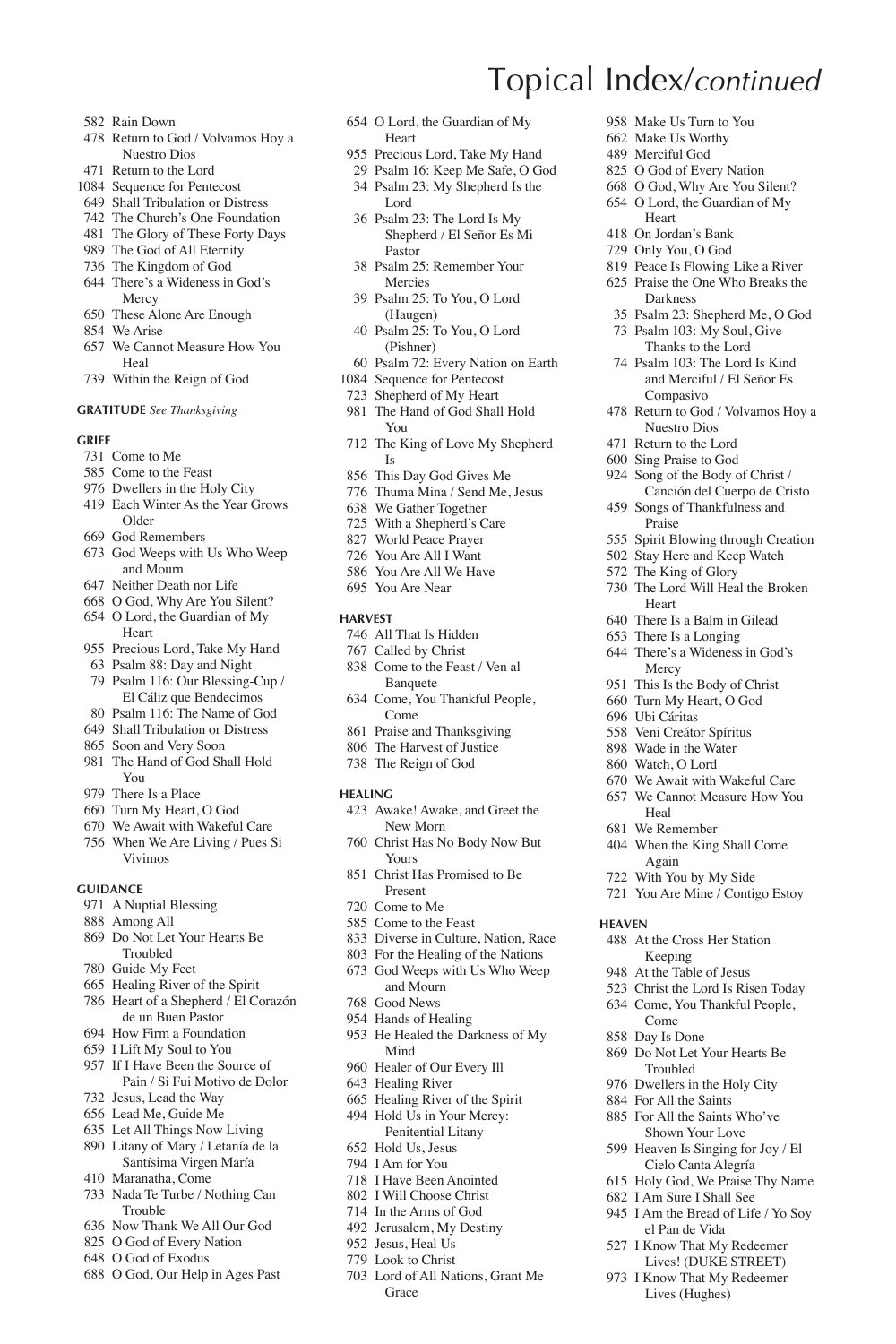- I Want to Walk as a Child of the Light
- In Paradísum / May Choirs of Angels
- Jerusalem, My Happy Home
- Jesus Is Here Right Now
- Jesus, Lead the Way
- Joyful, Joyful, We Adore You Love Divine, All Loves
- Excelling
- May Holy Angels Lead You
- May the Angels Lead You May the Angels Lead You into Paradise
- Nada Te Turbe / Nothing Can Trouble
- Now Thank We All Our God
- O Holy City, Seen of John
- O Saving Victim / O Salutáris
- On That Day
- Once in Royal David's City
- Peace, Be Not Anxious
- Peace Be with Those
- Precious Lord, Take My Hand
- Psalm 116: Our Blessing-Cup Psalm 116: Our Blessing-Cup /
- El Cáliz que Bendecimos Psalm 116: The Name of God
- Quietly, Peacefully
- Rejoice, the Lord Is King!
- Salve, Regína / Hail, Queen of Heaven
- Shall We Gather at the River
- Sing with All the Saints in Glory / Canten con Gloriosos Fieles
- Soon and Very Soon
- Steal Away to Jesus Take Me Home
- 
- The Church's One Foundation The Hand of God Shall Hold You
- There Are Many Rooms
- There Is a Place
- We Shall Rise Again
- We Walk by Faith
- Where True Love and Charity Are Found / Ubi Cáritas
- Where Two or Three Are Gathered
- You Are Mine / Contigo Estoy

#### **Holiness**

- Among All
- Blest Are They / Benditos los Pobres
- Blest Are We / Bendecidos, Somos Santos
- Come Down, O Love Divine
- For All the Saints Who've
- Shown Your Love Gather Us In
- God of Day and God of Darkness
- Holy God
- Holy, Holy, Holy! Lord God Almighty!
- Let There Be Light
- Litany of Mary / Letanía de la Santísima Virgen María
- Litany of the Saints
- Make Us Turn to You
- O Breathe on Me, O Breath of God

 O Sanctíssima / O Most Holy One

When John Baptized by Jordan's

River **Homecoming** Amazing Grace Bring Forth the Kingdom By the Waters of Babylon Carol at the Manger Come to Me, O Weary Traveler Dwellers in the Holy City Exodus 15: Song at the Sea

Hosea

You

Is We Praise You When the King Shall Come Again

**Homeless**

**Hope**

The King of Love My Shepherd

You Are Mine / Contigo Estoy

 Return to God / Volvamos Hoy a Nuestro Dios The Church of Christ

 A Mighty Fortress Is Our God A Voice Cries Out Ad Te Jesu Christe Again We Keep This Solemn

 Awake! Awake, and Greet the New Morn Bambelela / Never Give Up Be Not Afraid Behold the Lamb Blest Be the Lord Carol at the Manger Center of My Life Christ Has No Body Now But

 A Place at the Table Christ, Be Our Light! Here Am I Jesus Comes

A Living Faith

Fast All Will Be Well Alleluia, Christ Is Risen Amazing Grace Among All Anthem

Yours Christ Has Risen Christ Is Made the Sure Foundation Christ Is Risen! Shout Hosanna! Come, Host of Heaven's High Dwelling Place Come, O Long-Expected Jesus

Come to Me

 I Receive the Living God Jerusalem, My Happy Home Jesus, Lead the Way Like a Bird Make Us Turn to You Make Us Worthy Making Their Way May Holy Angels Lead You Peace, Be Not Anxious Precious Lord, Take My Hand Softly and Tenderly Jesus Is Calling Steal Away to Jesus Take Me Home The Hand of God Shall Hold

- On Holy Ground
- Psalm 19: Lord, You Have the **Words**
- Psalm 19: Words of Everlasting Life / Palabras de Vida Eterna
- Psalm 24: We Long to See Your Face
- Sing a New Church
- We Are the Light of the World
- When We Are Living / Pues Si Vivimos
- Where Charity and Love Prevail Who Calls You by Name
- You Are Strong, You Are Holy
- 

#### **Holy Spirit**

- Baptized in Water
- Called by Christ
- Come Down, O Love Divine
- Come, Holy Ghost
- Come, Host of Heaven's High Dwelling Place
- Come Now, Almighty King
- Coming Together for Wine and for Bread
- Diverse in Culture, Nation, Race
- Dust and Ashes
- For the Life of the World
- From Ashes to the Living Font
- Gather Your People
- God Is Here! As We His People God, Whose Purpose Is to
- Kindle
- Gospel Acclamation
- Healer of Our Every Ill
- Healing River of the Spirit
- 547 Holy Spirit, Come to Us
- How Can We Be Silent
- How Shall We Name God?
- I Am for You
- I Come with Joy
- If You Believe and I Believe
- Immaculate Mary
- Jesus, Your Spirit in Us
- Let There Be Light
- Living Spirit, Holy Fire
- O Breathe on Me, O Breath of
- God
- O God, Almighty Father
- O Holy Spirit, by Whose Breath
- O Spirit All-Embracing Peace, Be Not Anxious
- 
- Psalm 104: Lord, Send Out Your Spirit (Lisicky)
- Psalm 104: Lord, Send Out Your Spirit (Proulx)

We Cannot Measure How You

 Quietly, Peacefully Sequence for Pentecost

 Spirit of God Spirit Wind The Kingdom of God They'll Know We Are Christians This Is a Day of New Beginnings Veni Creátor Spíritus Veni Sancte Spíritus Wade in the Water We Are Many Parts / Muchos Miembros Hay We Are One

Heal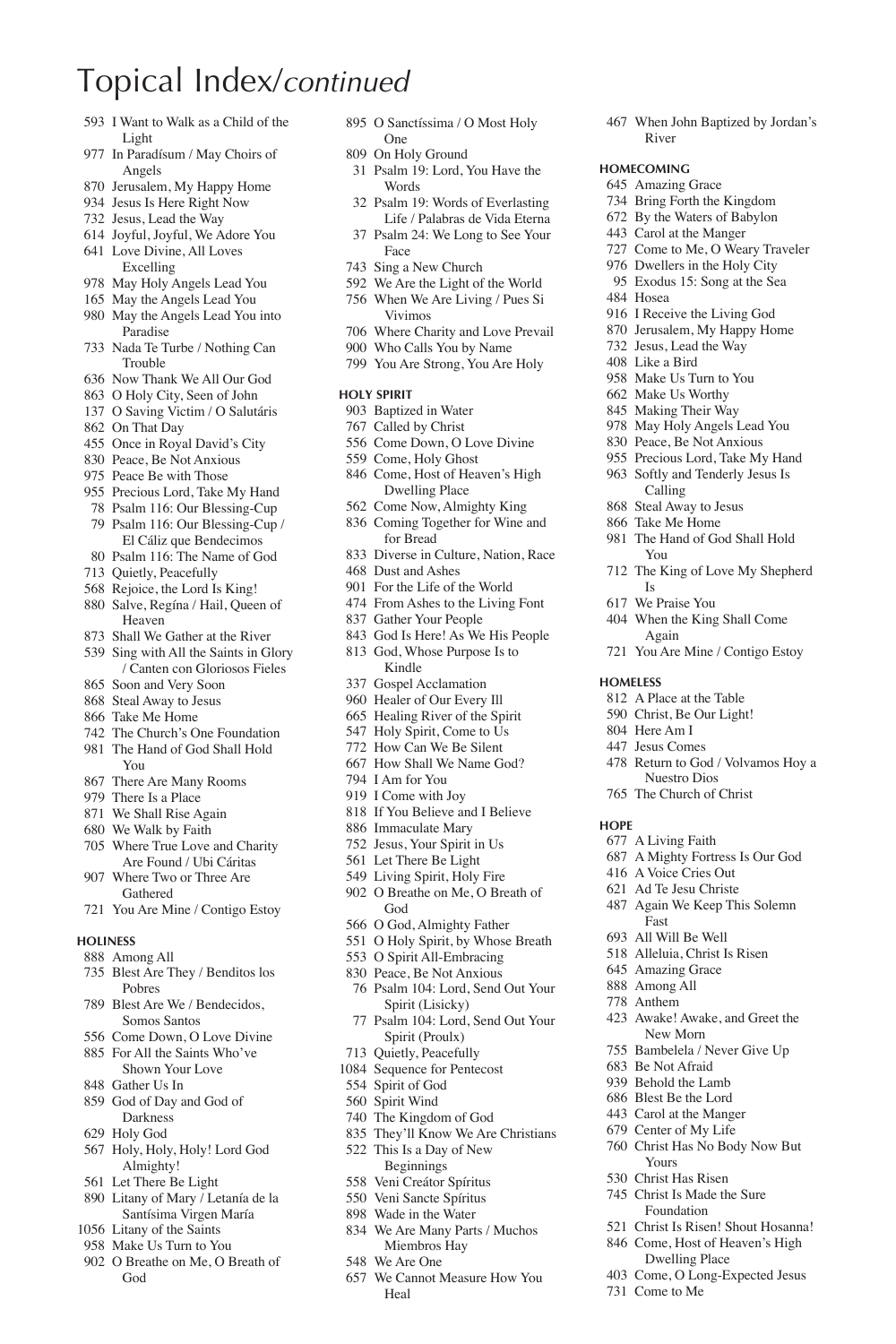- Come to Me, O Weary Traveler
- Comfort, Comfort, O My People
- Day Is Done
- Diverse in Culture, Nation, Race
- Dream a Dream
- Each Winter As the Year Grows Older
- Earth, Earth, Awake!
- Eat This Bread
- Eye Has Not Seen
- Faith, Hope and Love
- Forty Days and Forty Nights
- Fresh as the Morning
- Gather Us In
- Glory and Praise to Our God
- God, in the Planning
- God Is Still Speaking
- Gusten y Vean / Taste and See
- Hands of Healing
- Healer of Our Every Ill
- Hold Us, Jesus
- How Can I Keep from Singing? How Firm a Foundation
- How Wonderful the Three-in-
- One
- I Have Been Anointed
- I Have Loved You
- I Heard the Voice of Jesus Say
- I Know That My Redeemer Lives! (DUKE STREET)
- I Know That My Redeemer Lives (Haas)
- I Know That My Redeemer Lives (Hughes)
- I Say "Yes," Lord / Digo "Sí," Señor
- Immaculate Mary
- In Every Age
- In Remembrance of You
- In the Breaking of the Bread / Cuando Partimos el Pan del Señor
- In the Lord I'll Be Ever Thankful
- Jerusalem, My Destiny
- Jerusalem, My Happy Home
- Jesus Comes
- Jesus, Heal Us
- Jesus, Hope of the World
- Jesus, Remember Me
- Joyful, Joyful, We Adore You
- Keep in Mind
- Lord of All Hopefulness
- Luke 1:68–79: Now Bless the God of Israel
- Many and Great
- Merciful God
- My Song Will Be for You Forever
- My Soul in Stillness Waits / En el Silencio Te Aguardo
- Nada Te Turbe / Nothing Can Trouble
- Neither Death nor Life
- Night of Silence
- Now in This Banquet
- Now the Green Blade Rises
- O Come, Divine Messiah!
- O God of Every Nation
- O God, Our Help in Ages Past
- O Lord, Hear My Prayer
- O Spirit All-Embracing
- On Eagle's Wings
- On Holy Ground
- On That Day
- On the Journey to Emmaus
- Palm Sunday Processional
- People of the Night
- Psalm 16: Keep Me Safe, O God Psalm 16: You Will Show Me

**Horror of War** Abundant Life

Older

Pobres Come to Me

One Pan de Vida

**Gifts** Sing Praise to God

 Praise We the Lord This Day Psalm 25: Remember Your Mercies Psalm 25: To You, O Lord (Haugen) Psalm 25: To You, O Lord (Pishner) Psalm 51: Have Mercy, Lord Psalm 131: My Soul Is Still Rest Now in Me Set Your Heart on the Higher

**Humility** Among All

 The Thirsty Cry for Water, Lord There Is a Balm in Gilead There Is One Lord This Is My Song

 Though the Mountains May Fall Touch the Earth Lightly 500 Ubi Cáritas Wait for the Lord We Are Called

 We Await with Wakeful Care We Gather Together We Shall Overcome We Shall Rise Again We Walk by Faith When the King Shall Come Again Where the Promise Shines World Peace Prayer You Are All We Have You Are Mine / Contigo Estoy

Each Winter As the Year Grows

 For the Healing of the Nations O God of Every Nation Why Stand So Far Away World Peace Prayer

Blest Are They / Benditos los

 Come to Me, O Weary Traveler Come to the Banquet Comfort, Comfort, O My People Coming Together for Wine and for Bread Draw Near

 For All the Saints Who've Shown Your Love In the Arms of God Jesus, Heal Us Jesus, the Lord Let All Mortal Flesh Keep Silence Love Endures All Things Love Has Brought Us Here Together 892 Magníficat (Haas) 630 Magníficat (Taizé) Making Their Way Not for Tongues of Heaven's Angels O Come, Divine Messiah! O Sanctíssima / O Most Holy

- the Path of Life
- Psalm 22: My God, My God
- Psalm 23: Shepherd Me, O God
- Psalm 25: To You, O Lord
- (Haugen) Psalm 25: To You, O Lord
- (Pishner) Psalm 27: The Lord Is My Light
- Psalm 30: I Will Praise You, Lord
- Psalm 31: Father, into Your Hands / Padre, a Tus Manos
- Psalm 34: Taste and See (Guimont)
- Psalm 34: Taste and See (Haugen)
- Psalm 34: The Cry of the Poor
- Psalm 63: As Morning Breaks
- Psalm 63: My Soul Is Thirsting (Angrisano)
- Psalm 63: My Soul Is Thirsting (Joncas)
- Psalm 71: My God, My God
- Psalm 91: Be with Me
- Psalm 96: Today Is Born Our Savior
- Psalm 116: Our Blessing-Cup
- Psalm 116: Our Blessing-Cup / El Cáliz que Bendecimos
- Psalm 116: The Name of God Psalm 121: Our Help Comes from the Lord
- Psalm 130: Out of the Depths
- Psalm 130: With the Lord There Is Mercy (Guimont)
- Psalm 130: With the Lord There Is Mercy (Haugen)
- Psalm 141: Incense Psalm
- Psalm of Hope
- Rain Down
- Remember Your Love
- Salve, Regína / Hail, Queen of Heaven
- Seek Ye First
- Set Your Heart on the Higher Gifts
- Shall Tribulation or Distress
- Shall We Gather at the River

Somebody's Knockin' at Your

The Hand of God Shall Hold

 The King Shall Come When Morning Dawns The Kingdom of God The Lord Is Near

The King of Love My Shepherd

- Shelter Me, O God Sing Praise to God
- Sing Alleluia

Door Song of St. Patrick Soon and Very Soon Star-Child Steal Away to Jesus Take Up Your Cross Taste and See

You

Is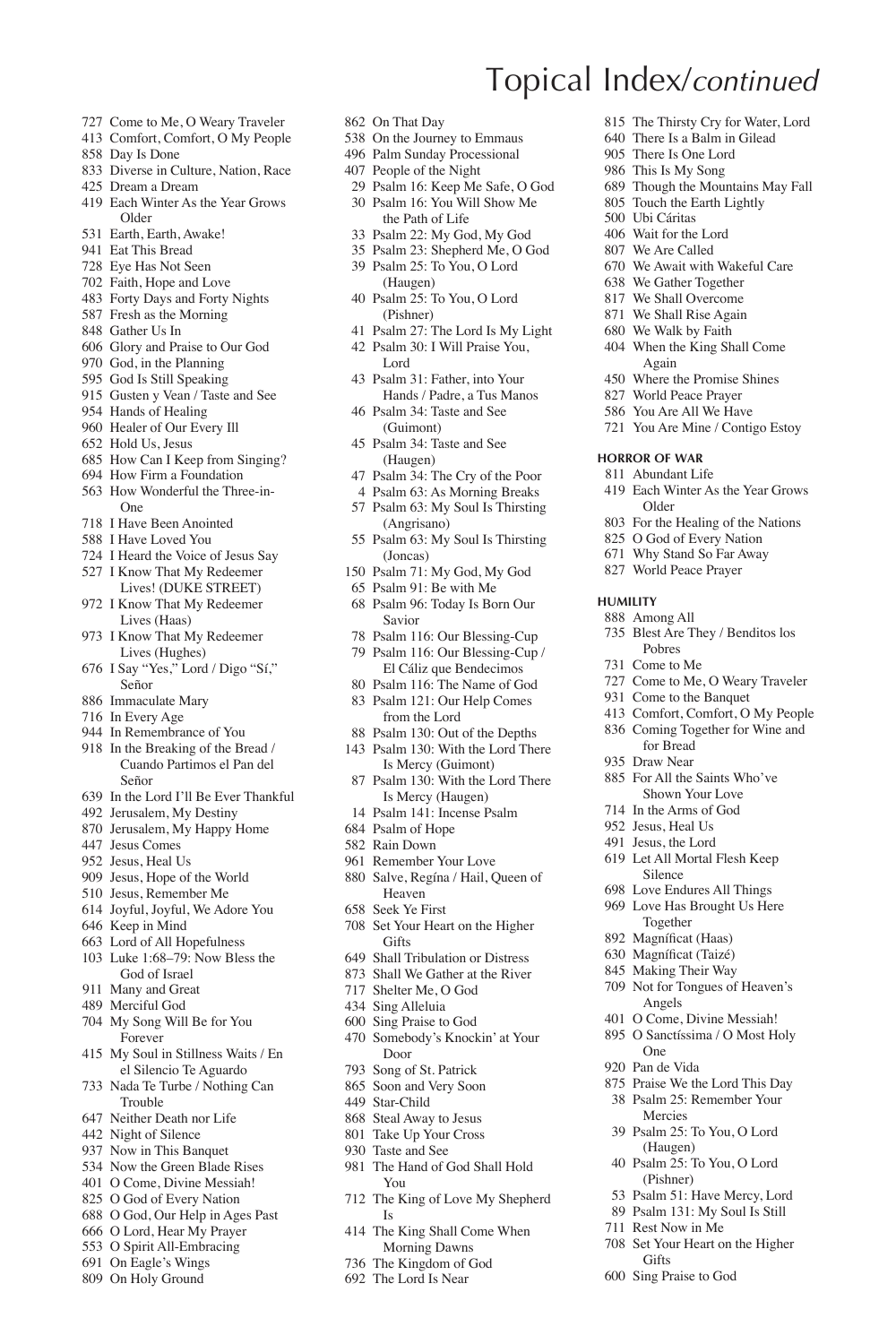- So You Must Do
- There Is One Lord
- 'Tis the Gift to Be Simple
- We Are Called
- We Are the Light of the World We Come with Joy
- Within the Reign of God
- 

#### **Hunger and Thirst** All Who Hunger

- All Who Hunger, Gather Gladly
- Anthem
- At the Table of Jesus
- Behold the Lamb
- Bread of Life from Heaven / Pan de Vida Eterna
- Called by Christ
- Come to the Banquet
- Come to the Feast
- Come to the Feast / Ven al Banquete
- Come to the Water
- Coming Together for Wine and for Bread
- Draw Near
- Dream a Dream
- Eat This Bread
- Emmaus
- For Living, for Dying
- Gusten y Vean / Taste and See
- Halleluya! We Sing Your Praises Healing River
- Hold Us, Jesus
- I Am the Bread of Life / Yo Soy el Pan de Vida
- I Heard the Voice of Jesus Say
- I Receive the Living God
- Jesus, Your Spirit in Us
- 946 Let Us Be Bread
- Life-Giving Bread, Saving Cup
- Look to Christ
- Mercy, O God
- Now in This Banquet
- O God of Exodus
- O Taste and See
- Praise and Thanksgiving
- Praise the One Who Breaks the Darkness
- Prepare a Room for Me
- Psalm 34: Taste and See
- Psalm 63: As Morning Breaks
- Psalm 63: My Soul Is Thirsting (Angrisano)
- Psalm 63: My Soul Is Thirsting (Joncas)
- Psalm 63: My Soul Is Thirsting (Proulx)
- Psalm 63: Your Love Is Finer than Life
- Psalm 84: How Lovely Is Your Dwelling Place
- Psalm 104: Lord, Send Out Your Spirit
- Shepherd of Souls
- Sing Praise to God
- Song of the Body of Christ / Canción del Cuerpo de Cristo
- 
- 
- Take and Eat, This Is My Body
- 
- 
- The Church of Christ
- The Harvest of Justice
- -
	- Sweet Refreshment
	- Take and Eat This Bread
	-
	-
	- The Living Bread of God

The Thirsty Cry for Water, Lord

 God of Day and God of Darkness Holy God

One

**Interfaith**

**Jesus Christ**

 Anthem At Evening At the Cross Her Station Keeping At the Lamb's High Feast We

Sing At the Name of Jesus Ave María (Chant) Ave María (Kantor) Come Adore / Tantum Ergo Build Us a Table Child of Mercy Christ Be in Your Senses Christ Has Promised to Be Present Christ Has Risen Christ Is Made the Sure Foundation Christ Is Risen! Shout Hosanna!

Peace

 How Shall We Name God? How Wonderful the Three-in-

 Jesus Christ, Yesterday, Today, and for Ever / Jesucristo Ayer Jesus, Hope of the World Maranatha, Come Maranatha, Lord Messiah My Song Will Be for You Forever

 My Soul in Stillness Waits / En el Silencio Te Aguardo O Spirit All-Embracing Only You, O God

 Our Father, We Have Wandered Palm Sunday Processional People, Look East Psalm 84: How Lovely Is Your Dwelling Place Quietly, Peacefully Stand Up, Friends! Star-Child Take and Eat Whatever Be the Love Wisdom, My Road With a Shepherd's Care You, Lord, Are Both Lamb and Shepherd

 Let All Things Now Living Let There Be Peace on Earth Make Me a Channel of Your

 Praise to the Lord, the Almighty Praise, My Soul, the King of Heaven Put Peace into Each Other's Hands

 We Are Marching / Siyahamba World Peace Prayer

 A Mighty Fortress Is Our God Ad Te Jesu Christe Adorámus Te Christe All Glory, Laud, and Honor All Who Hunger

 All Who Hunger, Gather Gladly Alleluia! Give the Glory Alleluia! Sing to Jesus!

- We Are One
- We Await with Wakeful Care
- We Come with Joy
- Wood of the Cradle
- You Are Called to Tell the Story
- You Satisfy the Hungry Heart

#### **Incarnation**

- 949 Alleluia! Sing to Jesus!
- Ave María (Chant)
- Ave María (Kantor)
- Carol at the Manger
- Child of Mercy
- Christ Be in Your Senses
- Come Now, Almighty King
- Creator of the Stars of Night
- For God So Loved the World
- Glory in the Cross
- Hail, Holy Queen Enthroned Above
- Hail Our Savior's Glorious Body / Pange Lingua
- Hark! The Herald Angels Sing He Came Down
- Hold Us in Your Mercy:
- Penitential Litany Holy God
- How Wonderful the Three-in-One
- Jesus Christ, Yesterday, Today,
- and for Ever / Jesucristo Ayer Jesus Comes Let All Mortal Flesh Keep
- Silence
- Lo, How a Rose E'er Blooming
- Lord, Today

Sing Alleluia

River Wood of the Cradle You, Lord, Are Both Lamb and Shepherd **Images of God**

Vòi Come to the Banquet Draw Near Gift of God

- Maranatha, Lord Messiah
- Nativity Carol
- O Come, All Ye Faithful / Venid, Fieles Todos / Adéste Fidéles
- O Come, Divine Messiah! O God, Almighty Father O God beyond All Praising

 Of the Father's Love Begotten Once in Royal David's City Praise the One Who Breaks the Darkness Praise to You, O Christ, Our Savior Praise We the Lord This Day Quietly, Peacefully Rise Up, Shepherd, and Follow Savior of the Nations, Come

 Sing of Mary, Pure and Lowly Song of the Stable Songs of Thankfulness and Praise The People Who Walked in Darkness

When John Baptized by Jordan's

Boundless Love / Tình Chúa Cao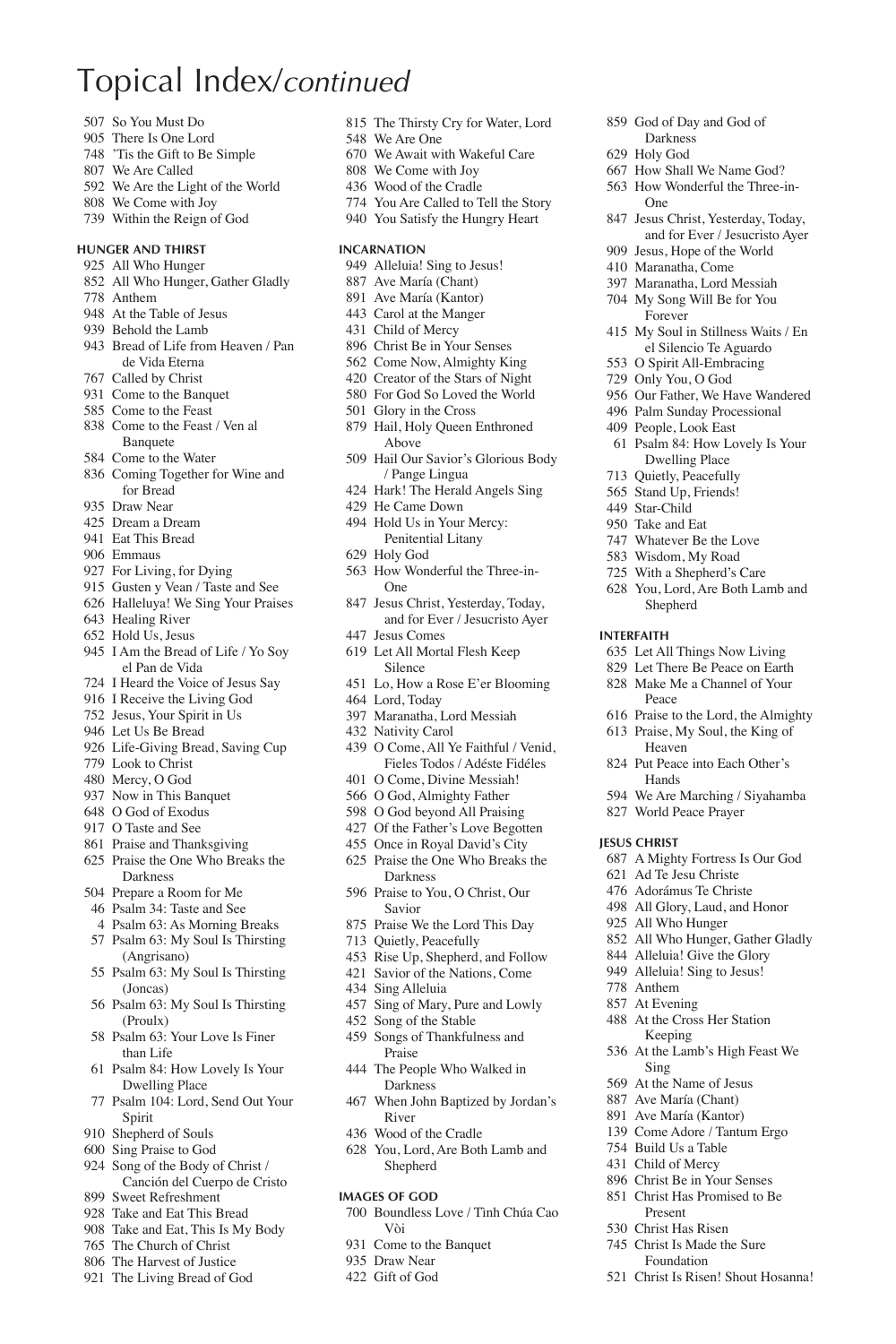- Christ the Lord Is Risen Today
- Come, Host of Heaven's High Dwelling Place
- Come, O Long-Expected Jesus
- Come to Me
- Come to Me, O Weary Traveler
- Come, You Faithful, Raise the Strain
- Each Winter As the Year Grows Older
- Easter Alleluia
- Father, We Thank You, Who Have Planted
- For God So Loved the World
- For the Life of the World
- Forty Days and Forty Nights
- Freedom Is Coming
- Glory in the Cross
- God Is Love
- God of Adam, God of Joseph
- God of Eve and God of Mary
- God, in the Planning
- Good News
- Gospel Canticle
- Hail, Holy Queen Enthroned Above
- Hail Mary: Gentle Woman
- Hail Our Savior's Glorious Body / Pange Lingua
- Hail the Day That Sees Him Rise
- Halleluya! We Sing Your Praises
- He Came Down
- He Healed the Darkness of My Mind
- Hold Us in Your Mercy: Penitential Litany
- How Firm a Foundation
- How Good, Lord, to Be Here!
- How Shall We Name God?
- I Am for You
- I Am the Bread of Life / Yo Soy el Pan de Vida
- I Come with Joy
- I Danced in the Morning
- I Heard the Voice of Jesus Say
- I Know That My Redeemer Lives!
- I Receive the Living God
- I Sing a Maid
- I Want to Walk as a Child of the Light
- Immaculate Mary
- In the Breaking of the Bread / Cuando Partimos el Pan del Señor
- Jerusalem, My Destiny
- Jesus Christ Is Risen Today
- Jesus Christ, Yesterday, Today and for Ever / Jesucristo Ayer
- Jesus Comes
- 952 Jesus, Heal Us
- Jesus in the Morning
- Jesus Is Here Right Now
- Jesus Is the Resurrection
- Jesus, Remember Me
- Jesus, the Lord
- Keep in Mind
- Let All Mortal Flesh Keep Silence
- Look to Christ
- Lord Jesus Christ / Jésus le Christ
- Love Divine, All Loves Excelling
- Luke 2: Nunc Dimíttis
- Mine Eyes Have Seen the Glory

King Tree of Life Unless a Grain of Wheat We Come with Joy We Have Been Told We Remember We Walk by Faith

River

All Who Hunger

Yours

 Come to Us Emmaus

Señor Jerusalem, My Destiny Jesus, Lead the Way Laudáte, Laudáte Dóminum Let All Things Now Living Let There Be Peace on Earth Make Us Turn to You Making Their Way Mercy, O God

**Journey**

To Jesus Christ, Our Sovereign

When John Baptized by Jordan's

 When We Are Living / Pues Si Vivimos Where Two or Three Are Gathered Wood of the Cradle You Are Called to Tell the Story You, Lord, Are Both Lamb and Shepherd

 All Who Hunger, Gather Gladly As a Fire Is Meant for Burning Bring Forth the Kingdom Christ Has No Body Now But

 Come and Journey with a Savior Come to Me, O Weary Traveler

 From Ashes to the Living Font How Firm a Foundation I Heard the Voice of Jesus Say In Remembrance of You In the Breaking of the Bread / Cuando Partimos el Pan del

 Nada Te Turbe / Nothing Can Trouble Now in This Banquet O God of Exodus O God, Our Help in Ages Past On the Journey to Emmaus Psalm 84: How Lovely Is Your Dwelling Place Psalm 122: Let Us Go Rejoicing

Psalm 122: Let Us Go Rejoicing

 They'll Know We Are Christians This Is a Day of New Beginnings We Are Marching / Siyahamba

We Walk His Way / Ewe, Thina

(Joncas)

(Roberts) Shall We Gather at the River Shepherd of Souls Stations of the Cross Take Me Home The Cross of Jesus The Harvest of Justice The King of Love My Shepherd

Is The Servant Song There Is a Place

We Praise You

- Morning Has Broken
- Not for Tongues of Heaven's Angels
- Nothing Can Ever
- Now Let Your Servant Go in Peace
- Now the Green Blade Rises
- Now We Remain
- O Come, All Ye Faithful / Venid, Fieles Todos / Adéste Fidéles
- O God, Almighty Father
- O God beyond All Praising
- O God of Every Nation
- O Sacred Head Surrounded / Oh Rostro Ensangrentado
- O Saving Victim / O Salutáris
- On Holy Ground
- On the Journey to Emmaus
- Only This I Want
- Palm Sunday Processional
- Peace Is Flowing Like a River
- People, Look East
- People of the Night
- Praise the One Who Breaks the Darkness
- Praise to You, O Christ, Our Savior
- Praise We the Lord This Day
- Prayer of Peace
- Precious Lord, Take My Hand
- Ride On, Jesus, Ride
- Rise Up, Shepherd, and Follow
- Salve, Regína / Hail, Queen of Heaven
- Savior of the Nations, Come
- Sequence for Easter
- Set Your Heart on the Higher Gifts
- Sing with All the Saints in Glory / Canten con Gloriosos Fieles
- Softly and Tenderly Jesus Is Calling
- Somebody's Knockin' at Your Door
- Song of Farewell
- Song of St. Patrick
- Song of the Lord's Supper
- Songs of Thankfulness and Praise

That Easter Day with Joy Was

 The Church's One Foundation The Glory of These Forty Days The Kingdom of God The Living Bread of God The Love of the Lord The Master Came to Bring Good

 They'll Know We Are Christians Thuma Mina / Send Me, Jesus

- Star-Child
- Stations of the Cross
- Steal Away to Jesus Take and Eat
- Take Up Your Cross Bright

The Aye Carol

News The Reign of God The Summons There Is One Lord There's a Wideness in God's Mercy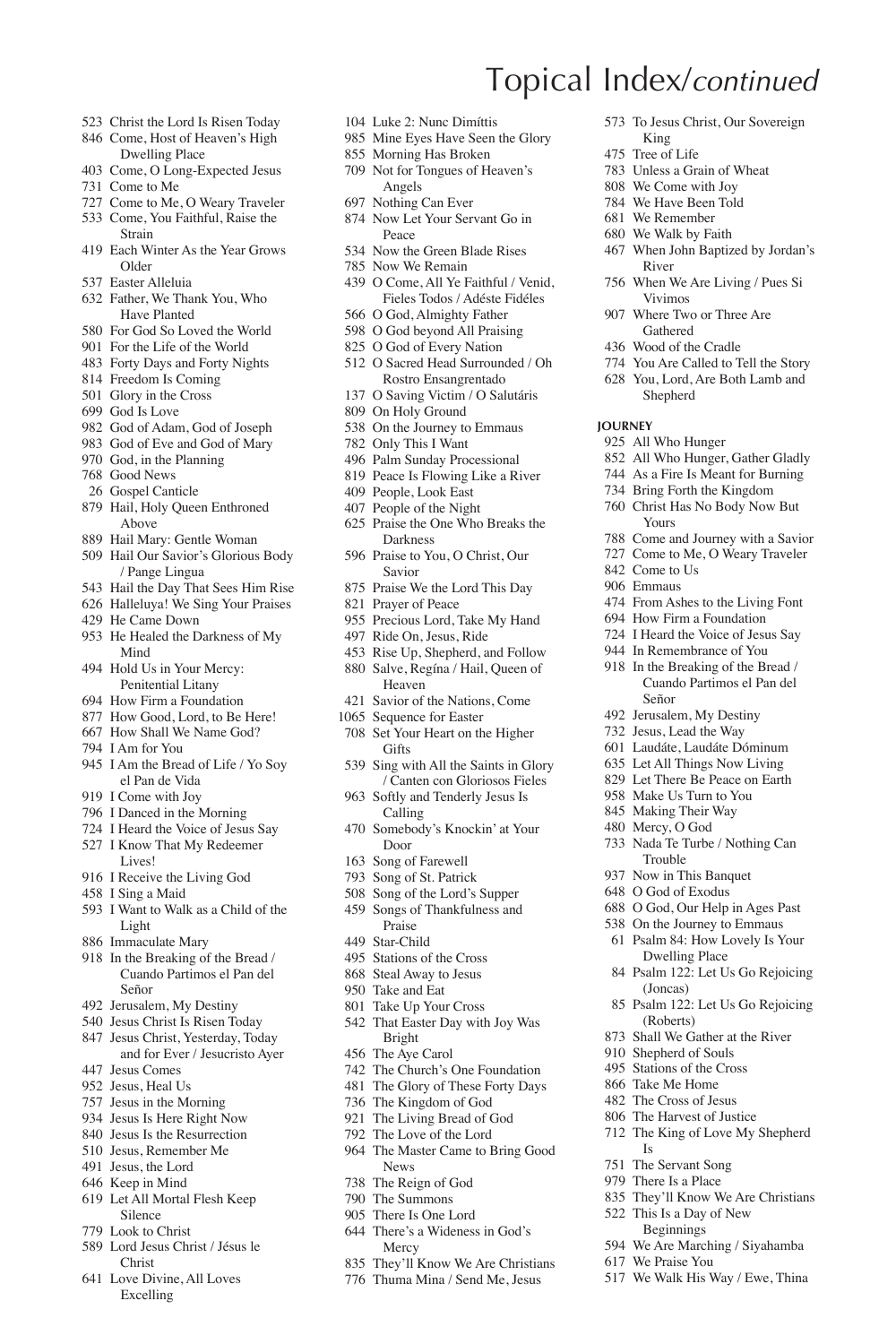- We Will Walk with God
- Wisdom, My Road
- With This Bread
- With You by My Side
- You Have Been Enlightened

#### **Joy**

- A Hymn of Glory Let Us Sing!
- A Place at the Table
- All People That on Earth Do Dwell
- All Things New
- All Who Hunger
- All Who Hunger, Gather Gladly
- Alleluia, Christ Is Risen
- Angels We Have Heard on High
- Awake! Awake, and Greet the New Morn
- Awake to the Day
- Be Joyful, Mary
- Be Not Afraid
- Blest Are They / Benditos los Pobres
- Bread of Life, Cup of Blessing
- Canticle of the Sun
- Canticle of the Turning
- Christ Has No Body Now But Yours
- Christ Is Risen! Shout Hosanna!
- Come, Host of Heaven's High Dwelling Place
- 931 Come to the Banquet
- Come, You Faithful, Raise the Strain
- Earth, Earth, Awake!
- Easter Alleluia
- From Ashes to the Living Font
- God Remembers
- God Will Wipe the Tears
- Good Christian Friends, Rejoice Hail, Holy Queen Enthroned Above
- Halleluya! We Sing Your Praises
- He Came Down
- Healer of Our Every Ill
- Heaven Is Singing for Joy / El Cielo Canta Alegría
- How Great Thou Art
- I Come with Joy
- I Have Been Anointed
- I Heard the Voice of Jesus Say
- I Know That My Redeemer Lives!
- I Receive the Living God
- I Want to Walk as a Child of the Light
- I Will Sing a Song of Love
- Immaculate Mary
- In the Lord I'll Be Ever Thankful
- Isaiah 12: With Joy You Shall Draw Water
- Isaiah 12: You Will Draw Water Joyfully / Sacarán Aguas con Alegría
- Jerusalem, My Happy Home
- Jesus Christ, Yesterday, Today, and for Ever / Jesucristo Ayer
- Jesus, Your Spirit in Us
- Joy to the World
- Joyful, Joyful, We Adore You
- Joyous Cup
- Jubiláte, Sérvite
- Keep in Mind

Laudáte, Laudáte Dóminum

 What Wondrous Love Is This When in Our Music God Is Glorified When Love Is Found When the King Shall Come Again

 Where True Love and Charity Are Found / Ubi Cáritas Ye Watchers and Ye Holy Ones You Have Anointed Me

 Christ Is Risen! Shout Hosanna! Come, You Thankful People,

**Judgment**

Come God Has Chosen Me If I Have Been the Source of Pain / Si Fui Motivo de Dolor Let Justice Roll Like a River Mine Eyes Have Seen the Glory

 Parce Dómine Peace Be with Those Psalm 51: Have Mercy, Lord Psalm 51: Misericordia, Señor / Be Merciful, O Lord Psalm 88: Day and Night Psalm 96: Today Is Born Our Savior / Hoy Nos Ha Nacido

un Salvador Rejoice, the Lord Is King! Sing a New Song Sing a New Song to the Lord Stations of the Cross The Reign of God The Trumpet in the Morning What You Have Done for Me

 A Place at the Table Abundant Life All Things New Anthem

Come to the Feast

 Dream a Dream Dust and Ashes

 Healing River Hosea

Señor

Grace

Glory

 Bring Forth the Kingdom Canticle of the Turning Christ, Be Our Light! Come and Journey with a Savior

Diverse in Culture, Nation, Race

 For the Healing of the Nations For the Life of the World Fresh as the Morning Go Make a Difference Go Out to the World God Is Still Speaking God of Day and God of Darkness God, Whose Purpose Is to Kindle

Gusten y Vean / Taste and See

 How Can I Keep from Singing? I Say "Yes," Lord / Digo "Sí,"

 If You Believe and I Believe It Came upon the Midnight Clear Lead Me, Guide Me Let Justice Roll Like a River Lord of All Nations, Grant Me

Luke 1:46–53: My Soul Gives

**Justice**

- Let All Things Now Living
- Lift Up Your Hearts
- Lord, I Lift Your Name on High Love Divine, All Loves Excelling
- Love Has Brought Us Here Together
- Luke 1:46–53: My Soul Gives Glory
- Luke 1:46–55: Holy Is Your Name
- 101 Luke 1:46–55: Magníficat 892 Magníficat
- Make Me a Channel of Your
- Peace
- Maranatha, Lord Messiah Morning Hymn
- My Soul Gives Glory
- No Greater Love
- Now Thank We All Our God
- O Come, O Come, Emmanuel
- O God beyond All Praising
- O Taste and See
- On That Day
- People of the Night
- Praise the One Who Breaks the Darkness
- Psalm 16: Keep Me Safe, O God
- Psalm 16: You Will Show Me the Path of Life
- Psalm 30: I Will Praise You, Lord
- Psalm 47: God Mounts His Throne
- Psalm 51: Have Mercy, Lord
- Psalm 51: Misericordia, Señor / Be Merciful, O Lord
- Psalm 66: Let All the Earth
- Psalm 96: Today Is Born Our Savior
- Psalm 96: Today Is Born Our Savior / Hoy Nos Ha Nacido un Salvador
- Psalm 98: All the Ends of the Earth
- Psalm 118: Let Us Rejoice
- Psalm 118: This Is the Day
- Psalm 122: Let Us Go Rejoicing (Joncas)
- Psalm 122: Let Us Go Rejoicing (Roberts)
- Psalm 128: Blest Are Those Who Love You
- Rejoice, the Lord Is King!
- Resucitó
- Sequence for Easter
- Sing a New Song
- Sing a New Song to the Lord
- Sing Alleluia

 Spirit Wind Surréxit Christus That Easter Day with Joy Was

Bright The Kingdom of God (LAUDATE DOMINUM) The Kingdom of God (Taizé) There's a Wideness in God's Mercy We Will Walk with God

 Sing Praise to God Sing to the Mountains Soon and Very Soon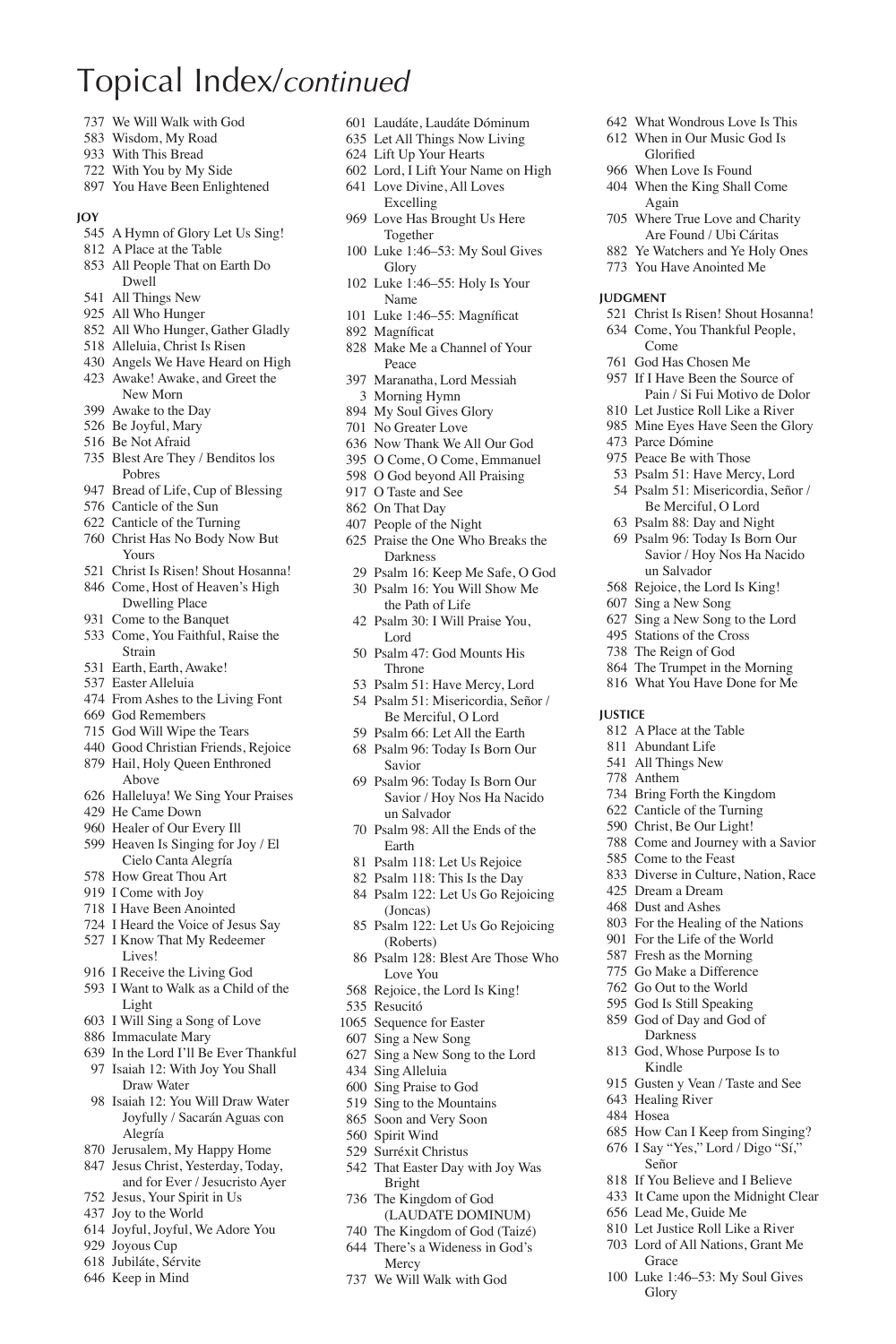- Make Us Worthy
- Maranatha, Lord Messiah
- Mary, First among Believers
- Mine Eyes Have Seen the Glory
- My Soul Gives Glory
- Now in This Banquet
- O Come, O Come, Emmanuel
- On Holy Ground
- Psalm 15: They Who Do Justice
- Psalm 34: Taste and See
- Psalm 51: Have Mercy, Lord
- Psalm 72: Every Nation on Earth Psalm 85: Lord, Let Us See Your Kindness
- Psalm 88: Day and Night
- Psalm 96: Proclaim to All the Nations
- Psalm 96: Today Is Born Our Savior
- Psalm 98: All the Ends of the Earth
- Psalm 103: My Soul, Give Thanks to the Lord
- Psalm of Hope
- Quietly, Peacefully
- Ride On, Jesus, Ride
- Send Down the Fire
- Sing a New Church
- Sing a New Song
- Sing a New Song to the Lord
- Sing Out, Earth and Skies!
- Sing Praise to God
- Somos el Cuerpo de Cristo / We Are the Body of Christ
- Song over the Waters
- The Call Is Clear and Simple
- The Church of Christ
- The Harvest of Justice
- The Kingdom of God (LAUDATE DOMINUM)
- The Kingdom of God (Taizé)
- The People Who Walked in Darkness
- There's a Wideness in God's **Mercy**
- Ubi Cáritas
- We Are Called
- We Are the Light of the World
- We Await with Wakeful Care
- We Have a Dream
- Whatever Be the Love
- Why Stand So Far Away
- Within the Reign of God
- World Peace Prayer
- You Are Strong, You Are Holy
- You Walk along Our Shoreline

### **Kingdom / Reign of God**

- A Mighty Fortress Is Our God
- A Voice Cries Out
- Among All
- Awake to the Day
- Blest Are They / Benditos los Pobres
- Blest Are We / Bendecidos, Somos Santos
- Bring Forth the Kingdom
- Called by Christ
- Come and Eat This Living Bread
- Come, Host of Heaven's High
- Dwelling Place Come to the Water
- 
- Comfort, Comfort, O My People
- Exodus 15: Song of Moses

 Father, We Thank You, Who Have Planted

Topical Index/*continued*

**Lament**

**Law**

 Sequence for Easter Take and Eat

 This Is the Feast of Victory What Wondrous Love Is This You, Lord, Are Both Lamb and Shepherd

 By the Waters of Babylon God Remembers

Is Mercy We Await with Wakeful Care Why Stand So Far Away

 Deep Within I Lift My Soul to You Let All Things Now Living Let Us Be Bread No Greater Love

Words

News **Liberation** *See Freedom*

Abundant Life

King

 Deep Within Evening Hymn Eye Has Not Seen For the Beauty of the Earth For the Life of the World God of Eve and God of Mary Goodness Is Stronger than Evil How Can We Be Silent I Heard the Voice of Jesus Say In the Cross of Christ Joyful, Joyful, We Adore You Laudáte Dóminum Let All Things Now Living Lord, Whose Love in Humble Service 892 Magníficat

All Creatures of Our God and

 Blest Are They / Benditos los Pobres Bring Forth the Kingdom Canticle of the Sun Come, Host of Heaven's High Dwelling Place Come to the Feast Come to the Water Crown Him with Many Crowns

**Life**

 God Weeps with Us Who Weep and Mourn O God, Why Are You Silent? Psalm 22: My God, My God Psalm 88: Day and Night Psalm 130: With the Lord There

 Psalm 15: They Who Do Justice Psalm 19: Lord, You Have the

 Psalm 19: Words of Everlasting Life / Palabras de Vida Eterna Psalm 25: Remember Your Mercies Psalm 25: To You, O Lord (Haugen) Psalm 25: To You, O Lord (Pishner) Psalm 40: Here I Am Song of the Lord's Command The Harvest of Justice The Master Came to Bring Good

- For All the Saints Who've Shown Your Love
- Gather Us In
- Go Make of All Disciples
- God Has Chosen Me
- Hail the Day That Sees Him Rise Hold Us in Your Mercy:
- Penitential Litany
- Holy God, We Praise Thy Name How Good, Lord, to Be Here!
- Jesus, Remember Me
- Keep in Mind
- Let Justice Roll Like a River
- Life-Giving Bread, Saving Cup
- Morning Hymn
- No Wind at the Window
- O Holy City, Seen of John
- Quietly, Peacefully
- Rejoice, the Lord Is King!
- Remember You Are Dust
- Rest Now in Me
- Resucitó
- Seek Ye First
- Send Down the Fire
- Somos el Cuerpo de Cristo / We Are the Body of Christ
- Song of Farewell
- Song of the Lord's Supper
- The Church's One Foundation
- The God of All Eternity The Kingdom of God
- (LAUDATE DOMINUM) The Kingdom of God (Taizé)
- The Master Came to Bring Good News
- The People Who Walked in Darkness
- The Reign of God
- The Summons
- The Trumpet in the Morning
- The Virgin Mary Had a Baby
- Boy
- This Is My Song
- To Jesus Christ, Our Sovereign King
- Turn to the Living God

 We Will Walk with God What You Have Done for Me When the King Shall Come Again Where Your Treasure Is Within the Reign of God You Have Anointed Me You Walk along Our Shoreline **Labor** *See Daily Life and Work*

At the Lamb's High Feast We

 Crown Him with Many Crowns Earth, Earth, Awake! Glory in the Cross I Receive the Living God I Want to Walk as a Child of the

 We Are Called We Give You Thanks

**LAMB** OF GOD

Sing Behold the Lamb

Light In Remembrance of You O Holy City, Seen of John Rest Now in Me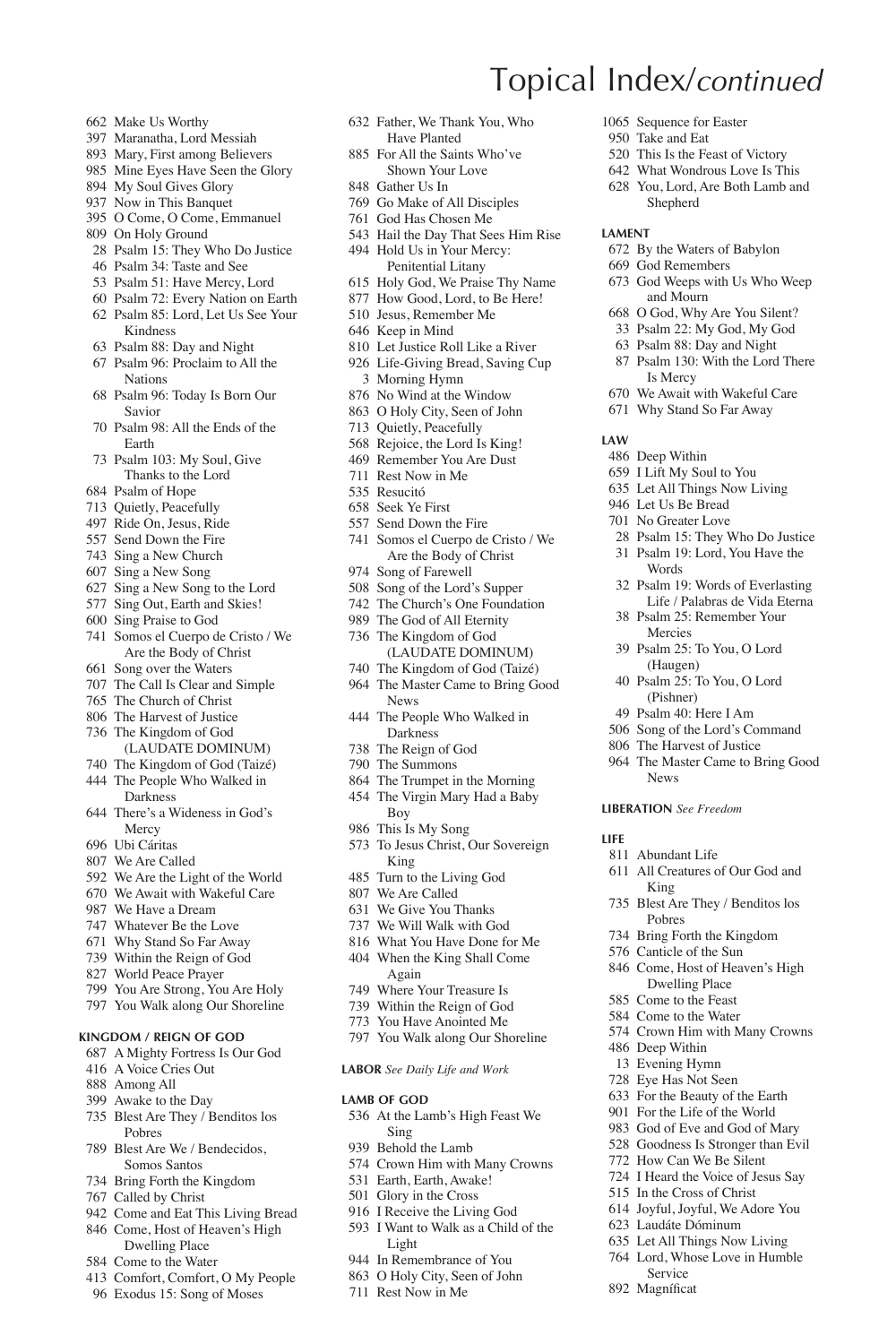- Many and Great
- Morning Hymn
- Neither Death nor Life
- Now We Remain
- On the Journey to Emmaus
- Praise and Thanksgiving
- Praise to the Lord, the Almighty
- Praise to You, O Christ, Our Savior
- Psalm 16: You Will Show Me the Path of Life
- Psalm 19: Lord, You Have the **Words**
- Psalm 19: Words of Everlasting Life / Palabras de Vida Eterna
- Psalm 27: The Lord Is My Light
- Psalm 63: Your Love Is Finer than Life
- Psalm 66: Let All the Earth
- Psalm 122: Let Us Go Rejoicing
- Quietly, Peacefully
- Shepherd of My Heart
- Sing Out, Earth and Skies!
- Take and Eat
- The Harvest of Justice
- The Play of the Godhead
- This Little Light of Mine
- Touch the Earth Lightly
- Unless a Grain of Wheat
- We Cannot Measure How You **Heal**
- World Peace Prayer
- You Are All We Have
- You Are Called to Tell the Story You Are Mine / Contigo Estoy
- 

#### **Light**

- Amazing Grace
- Anthem
- As with Gladness Men of Old
- At Evening
- Bread of Life from Heaven / Pan de Vida Eterna
- Bring Forth the Kingdom
- Christ, Be Our Light!
- Christ Is the King!
- City of God
- Come to the Water
- Comfort, My People
- Creator of the Stars of Night
- Day Is Done
- Earth, Earth, Awake!
- Epiphany Carol
- Evening Hymn
- For God So Loved the World
- Gather Us In
- Glory and Praise to Our God
- Go Make a Difference
- God Is Love
- God of All People
- God of Day and God of Darkness
- God Will Wipe the Tears
- Hold Us, Jesus
- How Good, Lord, to Be Here!
- I Heard the Voice of Jesus Say
- I Receive the Living God
- I Want to Walk as a Child of the Light
- Jesus Christ, Yesterday, Today, and for Ever / Jesucristo Ayer
- Jesus Comes
- Jesus, Hope of the World
- Joyful, Joyful, We Adore You

Laudáte, Laudáte Dóminum

 You Are the Voice You Have Been Enlightened

**Loss** *See Grief* **Love for God** At the Table of Jesus Faith, Hope and Love God of Eve and God of Mary Hail Mary: Gentle Woman Heart of a Shepherd / El Corazón de un Buen Pastor I Will Sing a Song of Love Jesus in the Morning My Song Will Be for You Forever Not for Tongues of Heaven's Angels Praise, My Soul, the King of Heaven Set Your Heart on the Higher

**Gifts** 

**Love for Others** A Nuptial Blessing Again We Keep This Solemn

Fast All Are Welcome Amén. El Cuerpo de Cristo As a Fire Is Meant for Burning At the Table of Jesus Blest Are We / Bendecidos, Somos Santos Bread of Life, Cup of Blessing Bread of Life from Heaven / Pan de Vida Eterna Bring Forth the Kingdom Come and Follow Me Diverse in Culture, Nation, Race Faith, Hope and Love For the Healing of the Nations Forgive Our Sins Give Us Your Peace Go in Peace, Go in Love Go Make a Difference Go Out to the World God, in the Planning God Sends Us Forth God Weeps with Us Who Weep and Mourn God, Whose Purpose Is to Kindle

 Sing a New Song to the Lord The Call Is Clear and Simple There Is a Longing Ubi Cáritas Unless a Grain of Wheat We Have Been Told Where Charity and Love Prevail

 Goodness Is Stronger than Evil Healer of Our Every Ill Here I Am, Lord Holy Spirit, Come to Us How Can We Be Silent I Come with Joy I Say "Yes," Lord / Digo "Sí,"

 Joyful, Joyful, We Adore You Let Us Be Bread

Life-Giving Bread, Saving Cup

Señor I Send You Out I Will Be the Vine Jesu, Jesu

- Lead Me, Guide Me
- Let All Things Now Living Let There Be Light
- Living Spirit, Holy Fire
- Look to Christ
- Lord Jesus Christ / Jésus le
	- Christ
- Lord, Today
- Make Me a Channel of Your Peace
- Mary, First among Believers
- May the Peace of Christ Be with You / Ki Ri Su To No
- Merciful God
- Mercy, O God
- My Soul in Stillness Waits / En el Silencio Te Aguardo
- Nativity Carol
- Night Hymn
- Nothing Can Ever
- Now in This Banquet
- O Come, All Ye Faithful / Venid, Fieles Todos / Adéste Fidéles
- O Holy Spirit, by Whose Breath
- O Spirit All-Embracing
- On Jordan's Bank
- Peace Be with Those
- People of the Night
- Praise the One Who Breaks the Darkness
- Praise to You, O Christ, Our Savior
- Prayer of Peace
- Psalm 27: The Lord Is My Light (Haas)
- Psalm 27: The Lord Is My Light (Jackson)
- Psalm 104: Lord, Send Out Your Spirit
- Remember Your Love
- Savior of the Nations, Come

 Take and Eat, This Is My Body That Easter Day with Joy Was

 We Are Marching / Siyahamba We Are the Light of the World

 We Three Kings of Orient Are What Star Is This Where the Promise Shines With a Shepherd's Care With You by My Side You Are Mine / Contigo Estoy

- Sequence for Pentecost
- Shepherd of My Heart
- Sing Alleluia

Bright The Cross of Jesus The Hand of God Shall Hold

You The Lord Is My Light The Lord Is Near The People Who Walked in Darkness This Little Light of Mine Tree of Life Veni Creátor Spíritus Veni Sancte Spíritus Warm the Time of Winter We Are Called

 We Arise We Praise You

 Song over the Waters Take and Eat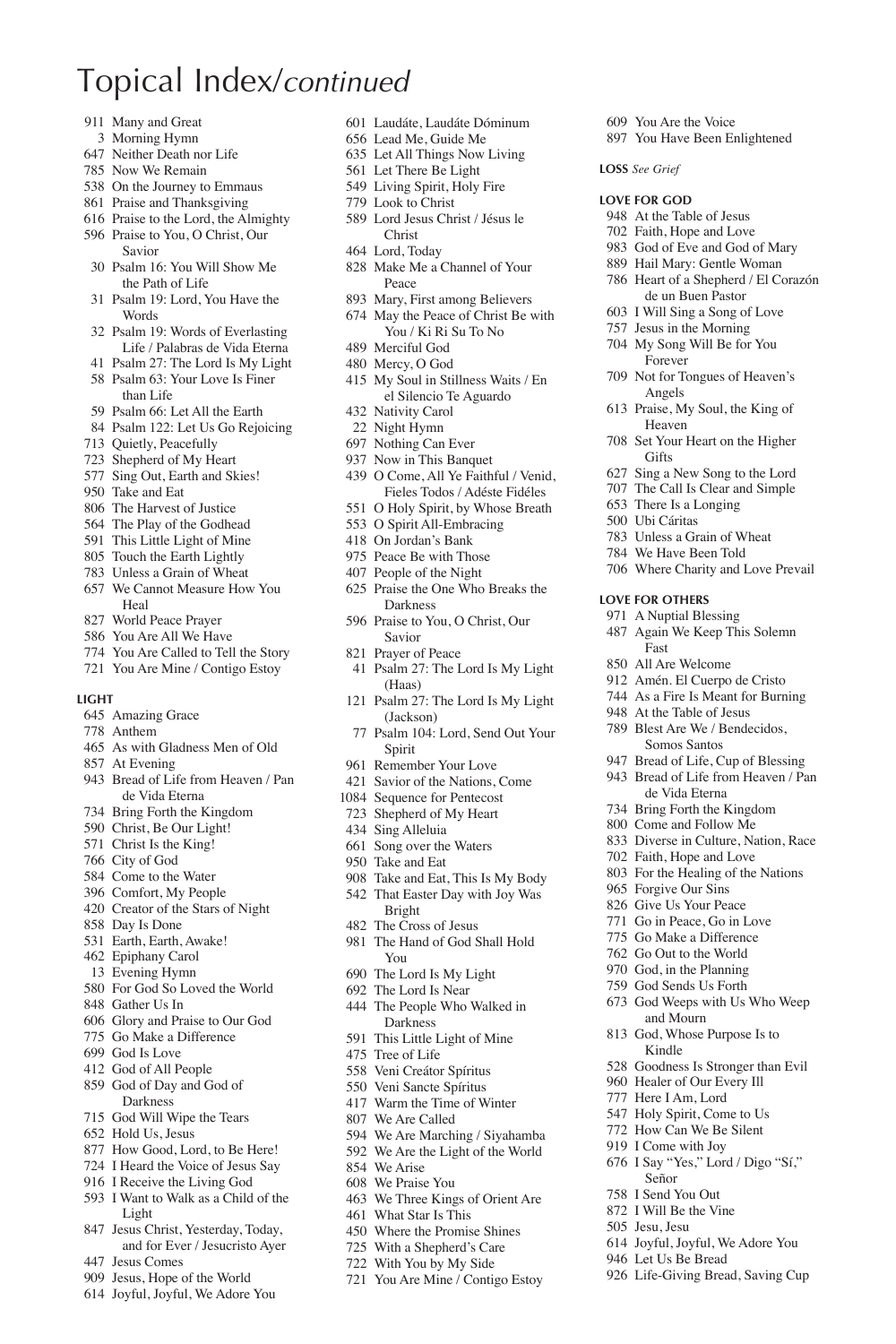- Lord of All Nations, Grant Me **Grace**
- Lord, When You Came / Pescador de Hombres
- Lord, Who at Your First Eucharist
- Love Endures All Things Love Has Brought Us Here
- Together 101 Luke 1:46–55: Magníficat
- Make Me a Channel of Your Peace
- Making Their Way
- Mary, First among Believers
- Morning Hymn
- No Greater Love
- Not for Tongues of Heaven's Angels
- Now in This Banquet
- O Breathe on Me, O Breath of God
- O Holy City, Seen of John
- O Holy Spirit, by Whose Breath
- Open My Eyes
- Praise and Thanksgiving
- Prayer of Peace
- Psalm 15: They Who Do Justice Put Peace into Each Other's
- Hands
- Return to God / Volvamos Hoy a Nuestro Dios
- Send Down the Fire
- Send Us Your Spirit
- Set Your Heart on the Higher **Gifts**
- Sing a New Church
- Sing Out, Earth and Skies!
- So You Must Do
- Somos el Cuerpo de Cristo / We Are the Body of Christ
- Song of the Lord's Command
- The Call Is Clear and Simple
- The Harvest of Justice
- The Master Came to Bring Good News
- The Servant Song
- The Thirsty Cry for Water, Lord
- There Is One Lord
- There's a Wideness in God's Mercy
- They'll Know We Are Christians
- This Is My Example
- Ubi Cáritas (Hurd)
- Ubi Cáritas (Taizé)
- We Are Called
- We Are Many Parts / Muchos Miembros Hay
- We Are One (de Silva)
- 
- 
- 
- 
- We Will Serve the Lord
- When Love Is Found
- Where Charity and Love Prevail Where True Love and Charity
- 
- 
- You Are Called to Tell the Story
- You Satisfy the Hungry Heart
- You Walk along Our Shoreline

- 
- 
- We Are One (Wright)
- We Come to Your Feast
- We Give You Thanks
- We Have Been Told
- 
- 
- 
- 
- 
- -
- 
- 
- Are Found / Ubi Cáritas
- With This Bread
- World Peace Prayer
- 
- -

### **Love of God for Us**

- All Are Welcome
- All Things New
- All Will Be Well
- At the Lamb's High Feast We Sing

Topical Index/*continued*

Like a Bird

**Grace**  Lord, Who at Your First Eucharist Love Divine, All Loves Excelling Love Endures All Things Love Has Brought Us Here Together Love Is the Sunlight Luke 1:68–79: Now Bless the God of Israel Luke 2: Nunc Dimíttis Make Me a Channel of Your

Peace Make Us Worthy May God Bless and Keep You May the Peace of Christ Be with You / Ki Ri Su To No

 Mercy, O God My Song Will Be for You Forever Neither Death nor Life No Greater Love Nothing Can Ever Now in This Banquet Now Let Your Servant Go in

Peace

God

Heart

Open My Eyes

 Pan de Vida Parce Dómine

Lord

Pastor Psalm 25: Remember Your Mercies Psalm 34: Taste and See (Guimont) Psalm 34: Taste and See (Haugen) Psalm 34: The Cry of the Poor Psalm 63: Your Love Is Finer than Life Psalm 91: Be with Me Psalm 103: My Soul, Give Thanks to the Lord Psalm 103: The Lord Is Kind and Merciful (Cotter)

 Now Thank We All Our God Now the Green Blade Rises O Breathe on Me, O Breath of

 O God beyond All Praising O God, You Search Me O Lord, the Guardian of My

 O Sacred Head Surrounded / Oh Rostro Ensangrentado

Our Father, We Have Wandered

 Peace Is Flowing Like a River People, Look East Praise and Thanksgiving Praise Our God and Savior Praise to the Lord, the Almighty Praise, My Soul, the King of Heaven Prayer of Peace

Psalm 23: My Shepherd Is the

 Psalm 23: Shepherd Me, O God Psalm 23: The Lord Is My Shepherd / El Señor Es Mi

 Lord Jesus Christ / Jésus le Christ

Lord of All Nations, Grant Me

- At the Table of Jesus
- Behold the Lamb
- Behold the Wood
- Boundless Love / Tình Chúa Cao Vòi
- Bread of Life, Cup of Blessing
- Bread of Life from Heaven / Pan de Vida Eterna
- Bring Forth the Kingdom
- Christ Has Risen
- Christ Is Made the Sure Foundation
- Christ Is Risen! Shout Hosanna!
- Come and Eat This Living Bread
- Come Down, O Love Divine Come to Me
- Come to the Water
- 637 Confitémini Dómino / Come and
- Fill Our Hearts Day Is Done
- Don't Be Afraid
- Father, We Thank You, Who Have Planted For God So Loved the World

 God Weeps with Us Who Weep and Mourn God Will Wipe the Tears Goodness Is Stronger than Evil

 Gospel Canticle Gusten y Vean / Taste and See

 He Came Down Here I Am, Lord Hold Us in Your Mercy: Penitential Litany

 Holy Spirit, Come to Us How Can I Keep from Singing? How Firm a Foundation How Great Thou Art How Wonderful the Three-in-

Holy God

One I Come with Joy I Danced in the Morning I Have Been Anointed I Have Loved You I Heard the Voice of Jesus Say I Receive the Living God I Will Be the Vine I Will Sing a Song of Love In Manus Tuas, Pater Jesu, Jesu Jesus Comes Jesus, Your Spirit in Us Joyful, Joyful, We Adore You Laudáte Dóminum Let Justice Roll Like a River Let Us Be Bread Lift Up Your Hearts

 For Living, for Dying For the Beauty of the Earth For the Life of the World Forgive Our Sins Fresh as the Morning Give Us Your Peace God Is Forgiveness God Is Love God Remembers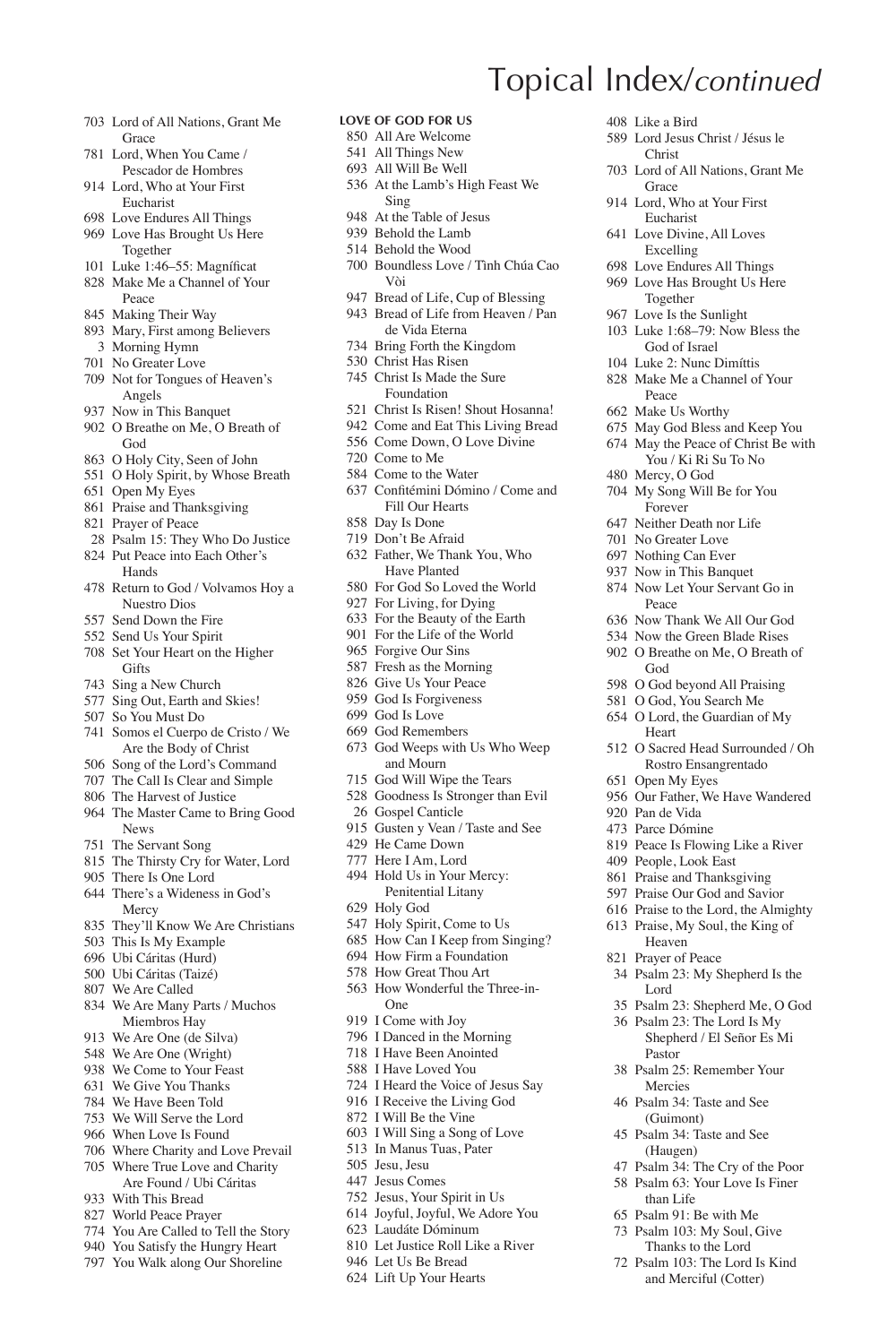- Psalm 103: The Lord Is Kind and Merciful (Haugen)
- Psalm 103: The Lord Is Kind and Merciful / El Señor Es Compasivo
- Psalm 121: Our Help Comes from the Lord
- Psalm 131: My Soul Is Still
- Psalm 136: Love Is Never Ending
- Psalm 145: I Will Praise Your Name
- Rain Down
- Ride On, Jesus, Ride
- Send Down the Fire
- Send Us Your Spirit
- Shall Tribulation or Distress
- Sing a New Song
- Sing a New Song to the Lord
- Sing Out, Earth and Skies!
- So You Must Do
- Softly and Tenderly Jesus Is Calling
- Song of the Lord's Command
- Song of the Lord's Supper
- Spirit Blowing through Creation
- Take Up Your Cross
- Taste and See
- The God of All Eternity
- The Hand of God Shall Hold You
- The King of Love My Shepherd Is
- The Kingdom of God
- The Lord Is Near
- The Love of the Lord
- The Master Came to Bring Good News
- The Play of the Godhead
- The Summons
- There Is a Longing
- There's a Wideness in God's Mercy
- These Alone Are Enough
- This Is My Example
- Though the Mountains May Fall
- Tree of Life
- Ubi Cáritas
- Watch, O Lord
- We Are One (de Silva)
- We Are One (Wright)
- We Cannot Measure How You Heal
- We Have Been Told
- We Praise You
- We Remember
- Were I the Perfect Child of God
- What Wondrous Love Is This
- Whatever Be the Love
- When John Baptized by Jordan's River
- When Love Is Found
- Where Charity and Love Prevail Where True Love and Charity
- Are Found / Ubi Cáritas Where Two or Three Are
- Gathered
- Where Your Treasure Is Wherever You Go
- 
- Who Calls You by Name
- With a Shepherd's Care
- With This Bread
- Without Seeing You
- You Are All I Want

You Are Called to Tell the Story

 Kýrie Laudáte Dóminum Lift Up Your Hearts Like a Shepherd Look to Christ Lord Jesus Christ Lord of All Nations, Grant Me

**Grace** 

Glory Luke 1:46–55: Holy Is Your Name 101 Luke 1:46–55: Magníficat 892 Magníficat (Haas) 630 Magníficat (Taizé) Make Us Turn to You Make Us Worthy Maranatha, Lord Messiah Merciful God Mercy, O God My Soul Gives Glory Neither Death nor Life Nothing Can Ever O God beyond All Praising O God of Every Nation O God of Exodus O Lord, the Guardian of My **Heart** On Jordan's Bank

 Lord, Who throughout These Forty Days Love Divine, All Loves Excelling Love Has Brought Us Here Together Luke 1:46–53: My Soul Gives

Our Father, We Have Wandered

 Praise to the Lord, the Almighty Praise to You, O Christ, Our Savior Psalm 25: Remember Your Mercies Psalm 25: To You, O Lord (Haugen) Psalm 25: To You, O Lord (Pishner) Psalm 30: I Will Praise You,

Psalm 51: Be Merciful, O Lord

Psalm 51: Be Merciful, O Lord

 Parce Dómine Peace Be with Those Praise, My Soul, the King of Heaven

Lord

(Haugen)

(Pishner) Psalm 51: Have Mercy, Lord Psalm 51: Misericordia, Señor / Be Merciful, O Lord Psalm 88: Day and Night Psalm 100: We Are God's People Psalm 103: My Soul, Give Thanks to the Lord Psalm 103: The Lord Is Kind and Merciful (Cotter) Psalm 103: The Lord Is Kind and Merciful (Haugen) Psalm 103: The Lord Is Kind and Merciful / El Señor Es

Compasivo

Spirit Psalm 118: Let Us Rejoice Psalm 118: This Is the Day

Psalm 104: Lord, Send Out Your

- You Are Strong, You Are Holy
- You Are the Voice
- You Satisfy the Hungry Heart

### **Majesty and Power**

- A Hymn of Glory Let Us Sing!
- A Mighty Fortress Is Our God
- All Glory Is Yours
- All Hail the Power of Jesus' Name!
- Come Now, Almighty King
- Crown Him with Many Crowns
- Exodus 15: Song at the Sea Exodus 15: Song of Moses
- Holy God
- Holy God, We Praise Thy Name
- 
- Jesus, Your Spirit in Us 101 Luke 1:46–55: Magníficat
- 630 Magníficat
- 
- Mine Eyes Have Seen the Glory O God beyond All Praising
- Psalm 47: God Mounts His Throne
- Psalm 98: All the Ends of the Earth
- Psalm 104: Lord, Send Out Your Spirit
- Psalm 118: Let Us Rejoice
- Psalm 118: This Is the Day
- Psalm 150: Praise God in This Holy Dwelling
- Sing a New Song to the Lord
- Sing to the Mountains
- This Day God Gives Me
- This Is the Feast of Victory

#### **Mercy**

- A Nuptial Blessing
- A Voice Cries Out
- Again We Keep This Solemn Fast
- All Things New
- Amazing Grace
- Baptized in Water

Jesus, Heal Us

Joyful, Joyful, We Adore You

- Bring Forth the Kingdom
- Canticle of the Turning
- Christ Has Promised to Be Present
- Christ the Lord Is Risen Today Come to Us

 Comfort, Comfort, O My People 637 Confitémini Dómino / Come and Fill Our Hearts Exodus 15: Song at the Sea Exodus 15: Song of Moses Father, We Thank You, Who Have Planted For God So Loved the World For Living, for Dying Forgive Our Sins Gather Your People God Is Forgiveness God Is Still Speaking Hands of Healing Hold Us in Your Mercy: Penitential Litany How Can We Be Silent How Firm a Foundation I Danced in the Morning If I Have Been the Source of Pain / Si Fui Motivo de Dolor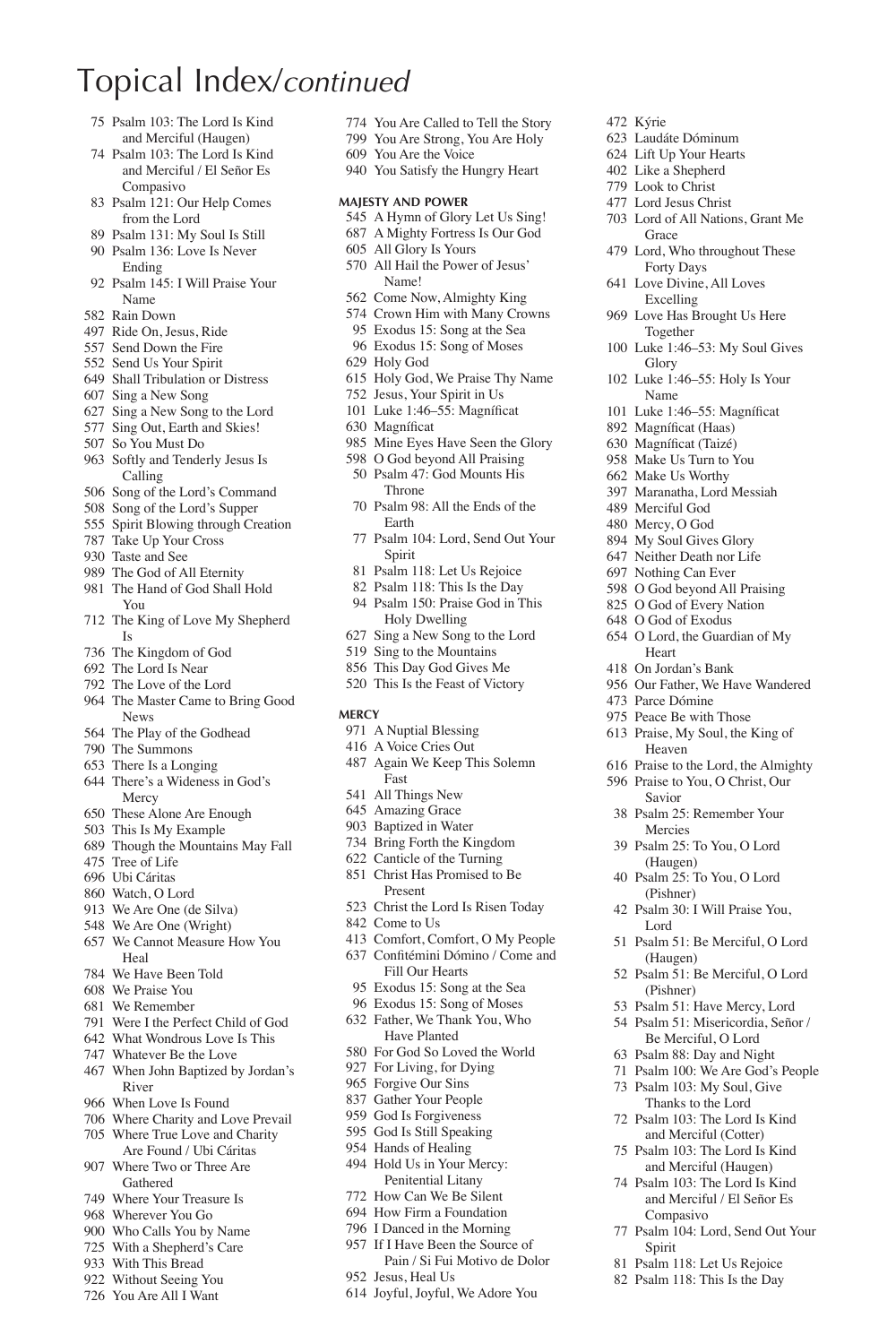- Psalm 130: Out of the Depths
- Psalm 130: With the Lord There Is Mercy (Guimont)
- Psalm 130: With the Lord There Is Mercy (Haugen)
- Rain Down
- Remember Your Love
- Return to God / Volvamos Hoy a Nuestro Dios
- Return to the Lord
- Ride On, Jesus, Ride
- Send Down the Fire
- Shall Tribulation or Distress
- Sing a New Song
- Sing a New Song to the Lord
- Sing of the Lord's Goodness
- Softly and Tenderly Jesus Is Calling
- Somebody's Knockin' at Your Door
- Somos el Cuerpo de Cristo / We Are the Body of Christ
- The Cross of Jesus
- The King of Love My Shepherd Is
- The Kingdom of God
- The Lord Is Near
- The Master Came to Bring Good News
- There Is a Balm in Gilead
- There Is a Longing
- There's a Wideness in God's Mercy
- Though the Mountains May Fall
- Turn My Heart, O God
- Turn to the Living God
- Ubi Cáritas
- We Are the Light of the World
- We Arise
- We Cannot Measure How You Heal
- We Shall Rise Again
- We Will Serve the Lord
- Were I the Perfect Child of God
- Where Two or Three Are Gathered
- With a Shepherd's Care
- Without Seeing You
- World Peace Prayer
- You Are Strong, You Are Holy

#### **Messianic**

- Child of Mercy
- Crown Him with Many Crowns I Am the Bread of Life / Yo Soy el Pan de Vida
- Let Justice Roll Like a River
- Like a Bird
- Lord, Today
- Luke 1:68–79: Now Bless the God of Israel
- Maranatha, Lord Messiah
- Palm Sunday Processional Praise to You, O Christ, Our
- Savior
- Psalm 72: Every Nation on Earth
- Psalm 89: For Ever I Will Sing
- Psalm 96: Proclaim to All the Nations
- Psalm 96: Today Is Born Our Savior
- The People Who Walked in Darkness

 When John Baptized by Jordan's River

Topical Index/*continued*

 God Sends Us Forth God, Whose Purpose Is to Kindle Good News

Hands of Healing

 Here Am I Here I Am, Lord How Can We Be Silent I Am for You I Send You Out In Christ There Is No East or

West

Señor Jesu, Jesu

Halleluya! We Sing Your Praises

 Heart of a Shepherd / El Corazón de un Buen Pastor

 In the Breaking of the Bread / Cuando Partimos el Pan del

 Laudáte, Laudáte Dóminum Lord, When You Came / Pescador de Hombres Lord, Whose Love in Humble Service Lord, You Give the Great Commission One Lord

 Put Peace into Each Other's Hands Send Down the Fire Sing to the Mountains Somos el Cuerpo de Cristo / We Are the Body of Christ Song of the Body of Christ / Canción del Cuerpo de Cristo

 Song over the Waters The Church of Christ The Summons

 Transform Us Two Fishermen We Are Called

We Are One

 We Arise We Shall Overcome What You Have Done for Me You Are Called to Tell the Story You Are Mine / Contigo Estoy You Have Anointed Me

**Morning**

 They'll Know We Are Christians This Little Light of Mine Thuma Mina / Send Me, Jesus

 We Are Many Parts / Muchos Miembros Hay We Are Marching / Siyahamba

We Are the Light of the World

 All People That on Earth Do Dwell All Things New Awake! Awake, and Greet the New Morn Earth, Earth, Awake! For the Beauty of the Earth Fresh as the Morning Holy, Holy, Holy! Lord God Almighty!

 In the Lord I'll Be Ever Thankful Jesus in the Morning Joyful, Joyful, We Adore You Let All Things Now Living Lift Up Your Hearts Lord of All Hopefulness

You Have Anointed Me

#### **Ministry**

- A Living Faith
- All That Is Hidden
- Called by Christ
- Christ Has No Body Now But Yours
- City of God
- Come and Follow Me
- Come and Journey with a Savior
- Go in Peace, Go in Love
- Go Make of All Disciples
- Go Out to the World
- God Has Chosen Me
- God Sends Us Forth
- Good News
- Hands of Healing Heart of a Shepherd / El Corazón de un Buen Pastor
- Here Am I
- Here I Am, Lord
- How Can We Be Silent
- In Christ There Is No East or West
- Jesu, Jesu
- Lord, When You Came / Pescador de Hombres
- Lord, Whose Love in Humble Service
- Lord, You Give the Great Commission
- Now in This Banquet
- One Lord
- Send Us Your Spirit
- Somos el Cuerpo de Cristo / We Are the Body of Christ
- Song of the Lord's Supper
- Song over the Waters
- Spirit Blowing through Creation
- Thuma Mina / Send Me, Jesus
- Two Fishermen
- We Are Called
- What You Have Done for Me
- When in Our Music God Is Glorified
- When We Are Living / Pues Si Vivimos
- You Are Called to Tell the Story
- You Have Anointed Me

#### **Mission**

- Abundant Life
- All That Is Hidden
- As a Fire Is Meant for Burning

Christ Has No Body Now But

 For the Healing of the Nations For the Life of the World Go in Peace, Go in Love Go Make a Difference Go Make of All Disciples Go Out to the World Go to the World! God Has Chosen Me

Be Not Afraid

Yours City of God Come and Follow Me Covenant Hymn

 Bring Forth the Kingdom Called by Christ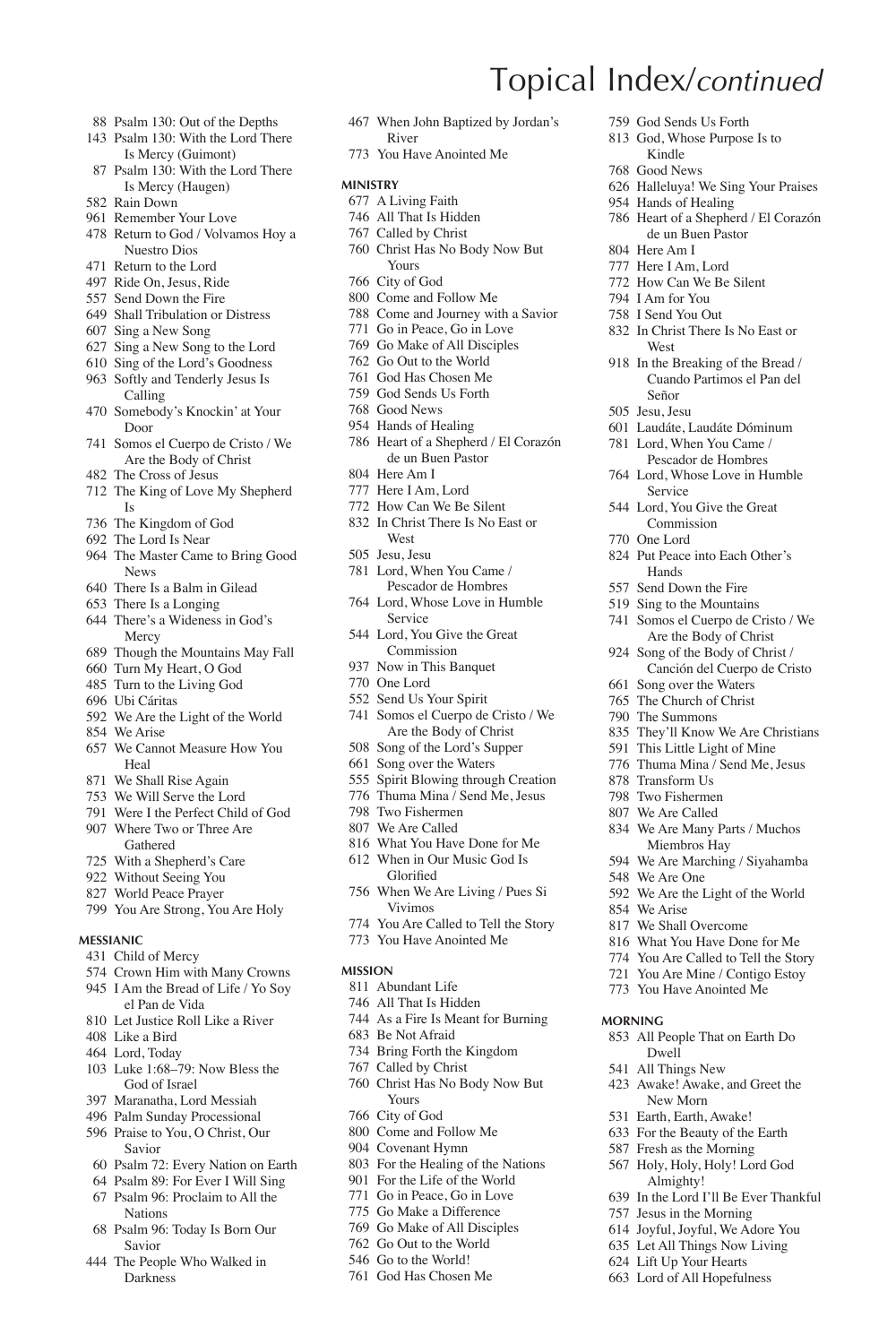- Love Is the Sunlight
- Morning Has Broken
- Morning Hymn
- Psalm 63: As Morning Breaks
- Psalm 63: My Soul Is Thirsting (Angrisano)
- Psalm 63: My Soul Is Thirsting (Proulx)
- Sing of the Lord's Goodness
- Sing to the Mountains
- The King Shall Come When Morning Dawns
- This Day God Gives Me
- We Arise
- You Are the Voice

#### **Music**

- God Is Here! As We His People
- How Can We Be Silent
- Jerusalem, My Happy Home
- My Country, 'Tis of Thee My Song Will Be for You
- Forever Over My Head
- 
- Psalm 98: All the Ends of the Earth
- Psalm 146: I Will Praise the Lord
- Psalm 150: Praise God in This Holy Dwelling
- Sing a New Song
- Sing of the Lord's Goodness
- This Is the Feast of Victory
- Whatever Be the Love
- When in Our Music God Is Glorified  *See also Song*

#### **Mystery of God**

- All Glory Is Yours Boundless Love / Tình Chúa Cao
- Vòi Dream a Dream
- God Is Forgiveness
- Holy God, We Praise Thy Name
- Holy, Holy, Holy! Lord God Almighty!
- How Good, Lord, to Be Here!
- How Shall We Name God?
- How Wonderful the Three-in-One
- In Every Age
- Let All Mortal Flesh Keep Silence
- Shall We Gather at the River
- The Play of the Godhead
- Transform Us
- Ubi Cáritas
- Whatever Be the Love
- Wood of the Cradle
- You Satisfy the Hungry Heart

### **Name of God**

- Alleluia No. 1
- Bless the Lord
- Come Now, Almighty King
- Covenant Hymn
- Exodus 15: Song at the Sea Exodus 15: Song of Moses
- Father, We Thank You, Who
- Have Planted
- Gusten y Vean / Taste and See
- Holy God, We Praise Thy Name
- Hosanna
- How Shall We Name God?
- I Am for You
- I Lift My Soul to You
- Isaiah 12: You Will Draw Water Joyfully / Sacarán Aguas con Alegría

 I Am for You Living Spirit, Holy Fire Love Divine, All Loves Excelling Morning Has Broken O Holy City, Seen of John O Holy Spirit, by Whose Breath

 On Holy Ground Psalm 96: Proclaim to All the

Nations Psalm 96: Today Is Born Our

Savior Send Us Your Spirit Sing a New Church Sing of the Lord's Goodness Sing Out, Earth and Skies!

Spirit Wind

**New Life**

 The Church's One Foundation The God of All Eternity This Is a Day of New Beginnings Tree of Life We Praise You When the King Shall Come Again You Are the Voice

 Alleluia, Christ Is Risen Alleluia No. 1 Amén. El Cuerpo de Cristo At the Lamb's High Feast We

Bread of Life, Cup of Blessing

Each Winter As the Year Grows

 God Weeps with Us Who Weep and Mourn Healing River of the Spirit How Wonderful the Three-in-

Sing Be Not Afraid

 Called by Christ Come to the Banquet Come to the Feast / Ven al Banquete Draw Near Dream a Dream

Older Earth, Earth, Awake! From Ashes to the Living Font Gather Your People Glory in the Cross Go Out to the World Go to the World! God Is Still Speaking God Remembers

One I Am for You I Danced in the Morning I Know That My Redeemer Lives I Send You Out I Will Be the Vine In the Cross of Christ Isaiah 12: You Will Draw Water Joyfully / Sacarán Aguas con

Alegría Make Us Turn to You Merciful God

God Open My Eyes People of the Night

 Now the Green Blade Rises O Breathe on Me, O Breath of

- Jesus, Your Spirit in Us
- Life-Giving Bread, Saving Cup
- Lift Up Your Hearts
- Luke 1:46–55: Holy Is Your Name
- 101 Luke 1:46–55: Magníficat
- O Taste and See
- Palm Sunday Processional
- Peace Be with Those
- Psalm 34: Taste and See
- Psalm 96: Proclaim to All the Nations
- Psalm 96: Today Is Born Our Savior / Hoy Nos Ha Nacido un Salvador
- Psalm 103: The Lord Is Kind and Merciful
- Psalm 103: The Lord Is Kind and Merciful / El Señor Es Compasivo
- Psalm 116: Our Blessing-Cup
- Psalm 116: Our Blessing-Cup / El Cáliz que Bendecimos
- Psalm 116: The Name of God Psalm 145: I Will Praise Your
- Name
- Table Song We Gather Together
- What Wondrous Love Is This
- 
- **Name of Jesus**
- All Hail the Power of Jesus' Name!
- Alleluia! Give the Glory
- At the Name of Jesus
- Christ Has Promised to Be Present
- Creator of the Stars of Night Evening Hymn
- For All the Saints
- For the Life of the World
- Gather in Your Name
- Jesus Is the Resurrection
- Laudáte, Laudáte Dóminum
- Lift High the Cross / Alcen la Cruz
- Lord, I Lift Your Name on High

#### **Nation**

- America the Beautiful
- Diverse in Culture, Nation, Race
- Mine Eyes Have Seen the Glory

Christ Is Risen! Shout Hosanna!

 God Is Here! As We His People God Is Still Speaking Hark! The Herald Angels Sing How Can I Keep from Singing?

- My Country, 'Tis of Thee
- This Is My Song We Gather Together We Have a Dream

**New Creation** All Things New Ashes

Deep Within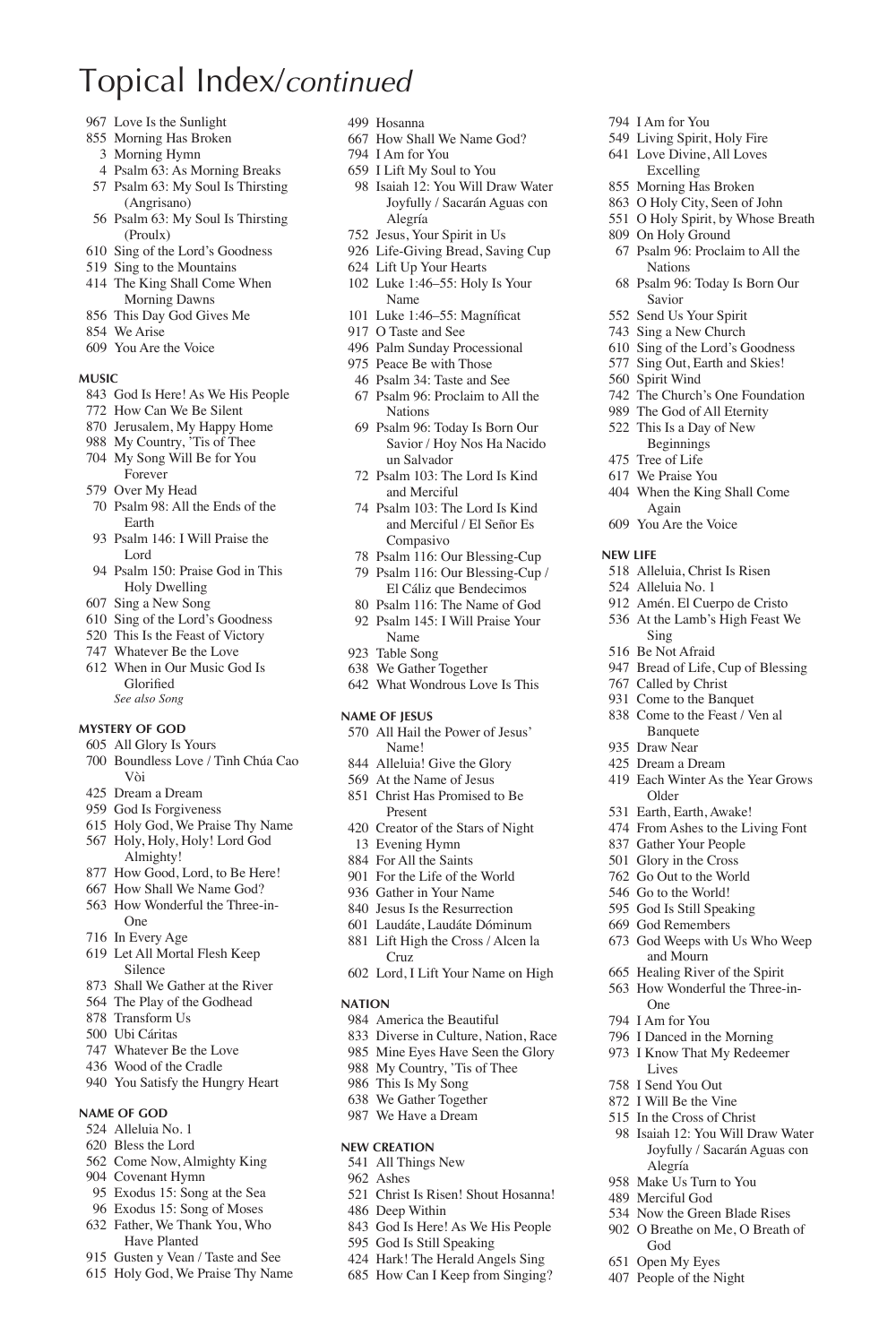- People, Look East
- Psalm 51: Have Mercy, Lord
- Psalm 51: Misericordia, Señor / Be Merciful, O Lord
- Psalm 104: Lord, Send Out Your Spirit (Lisicky)
- Psalm 104: Lord, Send Out Your Spirit (Proulx)
- Psalm 118: Let Us Rejoice
- Resucitó
- Send Us Your Spirit
- Sing Alleluia
- Spirit Wind
- Sweet Refreshment
- Take and Eat, This Is My Body
- The Cross of Jesus
- The Living Bread of God
- The Thirsty Cry for Water, Lord
- There Are Many Rooms
- There Is a Longing
- This Is a Day of New Beginnings
- Unless a Grain of Wheat
- We Are One
- We Give You Thanks
- We Shall Rise Again
- Within the Reign of God
- You Are the Voice
- You Have Been Enlightened

#### **New Year**

- God Is Still Speaking
- May the Peace of Christ Be with You / Ki Ri Su To No
- The God of All Eternity This Is a Day of New
- Beginnings
- This Is My Song

### **Night** *See Evening*

### **OBEDIENCE**

- Behold the Wood
- Deliver Us, O Lord of Truth I Say "Yes," Lord / Digo "Sí,"
- Señor
- In Manus Tuas, Pater
- Jesus, the Lord
- No Greater Love
- O Breathe on Me, O Breath of God
- Psalm 15: They Who Do Justice
- Psalm 24: We Long to See Your Face
- Psalm 40: Here I Am (Alonso)
- Psalm 40: Here I Am (Cooney)
- Stations of the Cross
- The Church of Christ
- **Offering**
- As with Gladness Men of Old
- Ashes
- Behold the Wood
- Come to the Banquet
- Draw Near
- Let Justice Roll Like a River
- Life-Giving Bread, Saving Cup
- Psalm 116: Our Blessing-Cup Psalm 116: Our Blessing-Cup /
- El Cáliz que Bendecimos
- Psalm 116: The Name of God
- Psalm 141: Incense Psalm
- Sing a New Church
- Song of Farewell
- The Aye Carol
- The God of All Eternity
- These Alone Are Enough

Topical Index/*continued*

 Now the Green Blade Rises O God beyond All Praising O Sacred Head Surrounded / Oh Rostro Ensangrentado O Sons and Daughters On the Journey to Emmaus People of the Night Praise the One Who Breaks the Darkness Prepare a Room for Me Ride On, Jesus, Ride Savior of the Nations, Come 1065 Sequence for Easter Sing Alleluia

 Sing of Mary, Pure and Lowly Sing of the Lord's Goodness Song of the Body of Christ / Canción del Cuerpo de Cristo

 Stand Up, Friends! Stations of the Cross Table Song Take and Eat This Bread Take Up Your Cross That Easter Day with Joy Was

Bright The King of Glory The Love of the Lord The Strife Is O'er There Is a Balm in Gilead This Is a Day of New Beginnings This Is the Feast of Victory

 Tree of Life Unless a Grain of Wheat We Three Kings of Orient Are We Walk His Way / Ewe, Thina Were I the Perfect Child of God

 Were You There Wood of the Cradle You Are Strong, You Are Holy You, Lord, Are Both Lamb and Shepherd

 Canticle of the Turning Come, Host of Heaven's High Dwelling Place I Say "Yes," Lord / Digo "Sí,"

I Want to Walk as a Child of the

 If I Have Been the Source of Pain / Si Fui Motivo de Dolor

 Psalm 130: Out of the Depths Set Your Heart on the Higher

 We Await with Wakeful Care We Shall Overcome

Señor

Light

 In Every Age Jesus, Hope of the World Jesus, Lead the Way Love Endures All Things Nada Te Turbe / Nothing Can Trouble Not for Tongues of Heaven's Angels

**Gifts**  There Is a Longing There Is One Lord 500 Ubi Cáritas

 A Voice Cries Out All Who Hunger

**Peace**

**Patience**

- We Come to Your Feast
- We Come with Joy
- We Praise You
- We Remember
- We Three Kings of Orient Are
- We Will Serve the Lord
- What Child Is This

### **Parables**

- Bring Forth the Kingdom
- Deliver Us, O Lord of Truth
- Come, You Thankful People, Come
- Our Father, We Have Wandered
- The Reign of God

#### **Paschal Mystery**

- All That Is Hidden
- Alleluia, Christ Is Risen
- Amén. El Cuerpo de Cristo
- At the Cross Her Station Keeping
- At the Lamb's High Feast We Sing
- Be Joyful, Mary
- Behold the Wood
- Bread of Life, Cup of Blessing
- Bread of Life from Heaven / Pan de Vida Eterna
- Christ the Lord Is Risen Today
- Come to the Banquet
- Come to the Feast / Ven al Banquete
- Come, You Faithful, Raise the Strain
- Crown Him with Many Crowns
- Draw Near Each Winter As the Year Grows
	- Older
- Emmaus
- For God So Loved the World
- For Living, for Dying
- From Ashes to the Living Font
- Glory in the Cross Good News
- 

Holy God

Señor I Will Choose Christ In the Cross of Christ Jesus Christ Is Risen Today Jesus Christ, Yesterday, Today, and for Ever / Jesucristo Ayer

 Jesus, the Lord Joyous Cup Keep in Mind

Cruz

Peace

 Goodness Is Stronger than Evil Hail Our Savior's Glorious Body / Pange Lingua

 I Danced in the Morning I Know That My Redeemer Lives!

I Say "Yes," Lord / Digo "Sí,"

Lift High the Cross / Alcen la

 Lord, I Lift Your Name on High Lord, Who throughout These Forty Days Make Me a Channel of Your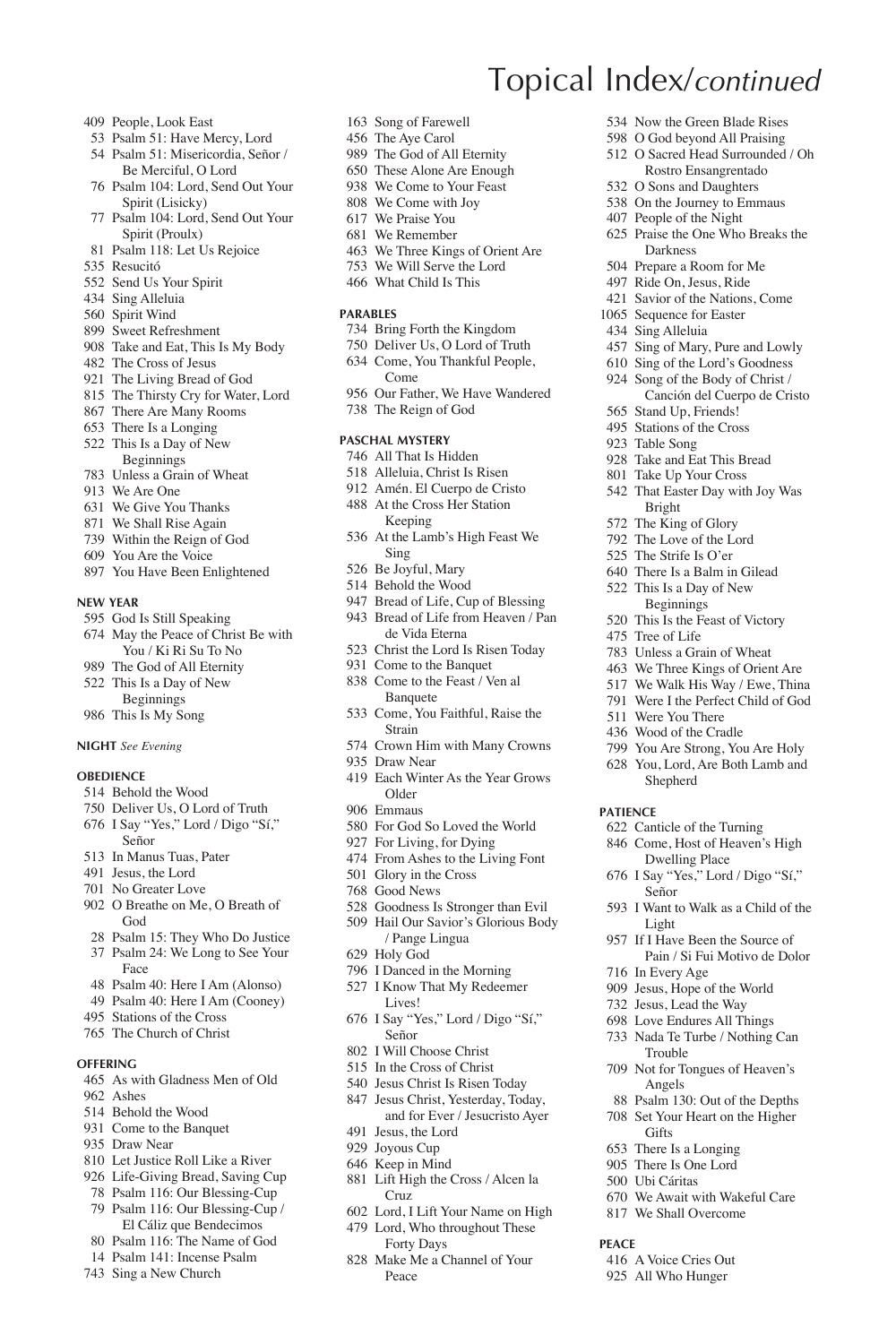- All Who Hunger, Gather Gladly
- America the Beautiful
- Among All
- Anthem
- At Evening
- Awake! Awake, and Greet the New Morn
- Blest Are They / Benditos los Pobres
- Bring Forth the Kingdom
- Christ Be in Your Senses
- Christ Has No Body Now But Yours
- Come, Host of Heaven's High Dwelling Place
- Come, You Faithful, Raise the Strain
- Comfort, Comfort, O My People
- Crown Him with Many Crowns
- Dona Nobis Pacem
- Dream a Dream
- Dwelling Place
- Each Winter As the Year Grows Older
- For the Healing of the Nations
- Gather Your People
- Give Us Your Peace
- Go in Peace, Go in Love
- Go Make a Difference
- God Is Still Speaking
- God of All People
- God of Day and God of Darkness
- Gospel Canticle
- Hark! The Herald Angels Sing
- He Came Down
- Healer of Our Every Ill
- Healing River of the Spirit
- Hold Us, Jesus
- Hosea
- How Can I Keep from Singing?
- I Receive the Living God I Say "Yes," Lord / Digo "Sí,"
- Señor In the Arms of God
- It Came upon the Midnight Clear
- Jesus Is Here Right Now
- Keep in Mind
- Let All Things Now Living
- Let Justice Roll Like a River
- Let There Be Peace on Earth
- Lord of All Hopefulness
- Love Is the Sunlight
- 101 Luke 1:46–55: Magníficat
- Luke 2: Nunc Dimíttis
- Make Me a Channel of Your Peace
- Make Us Worthy
- Maranatha, Lord Messiah
- May God Bless and Keep You
- May Holy Angels Lead You
- May the Peace of Christ Be with You / Ki Ri Su To No Mine Eyes Have Seen the Glory
- My Country, 'Tis of Thee
- My Soul in Stillness Waits / En
- el Silencio Te Aguardo
- Nada Te Turbe / Nothing Can Trouble
- Nativity Carol
- Night Hymn
- Now Let Your Servant Go in Peace

 Now Thank We All Our God O Come, Divine Messiah!

 City of God Come to Us

 Merciful God O God of Exodus Pan de Vida

 Quietly, Peacefully Send Down the Fire Sing a New Church Somos el Cuerpo de Cristo / We Are the Body of Christ Song of the Body of Christ / Canción del Cuerpo de Cristo

 We Come to Your Feast You Are Called to Tell the Story You Are Strong, You Are Holy

**Perseverance** Amazing Grace Bambelela / Never Give Up Eye Has Not Seen God Is Still Speaking If You Believe and I Believe Increase Our Faith Jesus, Lead the Way Keep in Mind Love Endures All Things Make Us Turn to You Nada Te Turbe / Nothing Can Trouble Neither Death nor Life O God, Why Are You Silent? Only This I Want Precious Lord, Take My Hand Psalm 31: Father, into Your Hands / Padre, a Tus Manos Psalm 88: Day and Night Psalm 130: Out of the Depths

 Seek Ye First Shelter Me, O God Stand Firm Steal Away to Jesus Take Up Your Cross The Reign of God Wait for the Lord We Await with Wakeful Care We Shall Overcome **Petition / Prayer** A Celtic Rune A Nuptial Blessing Ad Te Jesu Christe Again We Keep This Solemn

Fast

 All Glory, Laud, and Honor All Will Be Well America the Beautiful Among All At the Cross Her Station Keeping Ave María (Chant) Ave María (Kantor) Behold the Lamb

 Daniel 3:57–88: Canticle of Daniel Gather Your People Glory and Praise to Our God If You Believe and I Believe Jubiláte, Sérvite Litany of the Saints Mary, First among Believers

 Psalm 95: If Today You Hear God's Voice Psalm 100: We Are God's People

- O Come, O Come, Emmanuel
- O God of Every Nation
- O God of Exodus
- O Holy Spirit, by Whose Breath
- O Sons and Daughters
- Oh, Look and Wonder / Miren Qué Bueno
- Our Father, We Have Wandered
- Peace, Be Not Anxious
- Peace Be with Those
- Peace Is Flowing Like a River
- Prayer of Peace
- Psalm 72: Every Nation on Earth
- Psalm 85: Lord, Let Us See Your
- Kindness Psalm 122: Let Us Go Rejoicing (Joncas)
- Psalm 122: Let Us Go Rejoicing (Roberts)
- Psalm 131: My Soul Is Still
- Put Peace into Each Other's Hands
- Rest Now in Me
- Return to the Lord
- Send Down the Fire
- Sing a New Church
- Sing Out, Earth and Skies!
- Song of the Body of Christ / Canción del Cuerpo de Cristo
- Song over the Waters
- Take and Eat
- The Church's One Foundation
- The Hand of God Shall Hold
- You
- The Kingdom of God
- The Peace of God
- The Peace of the Earth / La Paz de la Tierra
- The People Who Walked in Darkness
- There Are Many Rooms
- This Is My Example
- This Is My Song
- Touch the Earth Lightly
- Ubi Cáritas

**People of God**

Dwell All Things New

Yours

- Unless a Grain of Wheat
- Veni Creátor Spíritus We Are the Light of the World

 We Await with Wakeful Care We Give You Thanks We Shall Overcome Where Two or Three Are Gathered Why Stand So Far Away World Peace Prayer You Are Mine / Contigo Estoy You Are Strong, You Are Holy

 All Hail the Power of Jesus' Name! All People That on Earth Do

 As a Fire Is Meant for Burning Blest Are We / Bendecidos, Somos Santos Change Our Hearts Christ, Be Our Light! Christ Has No Body Now But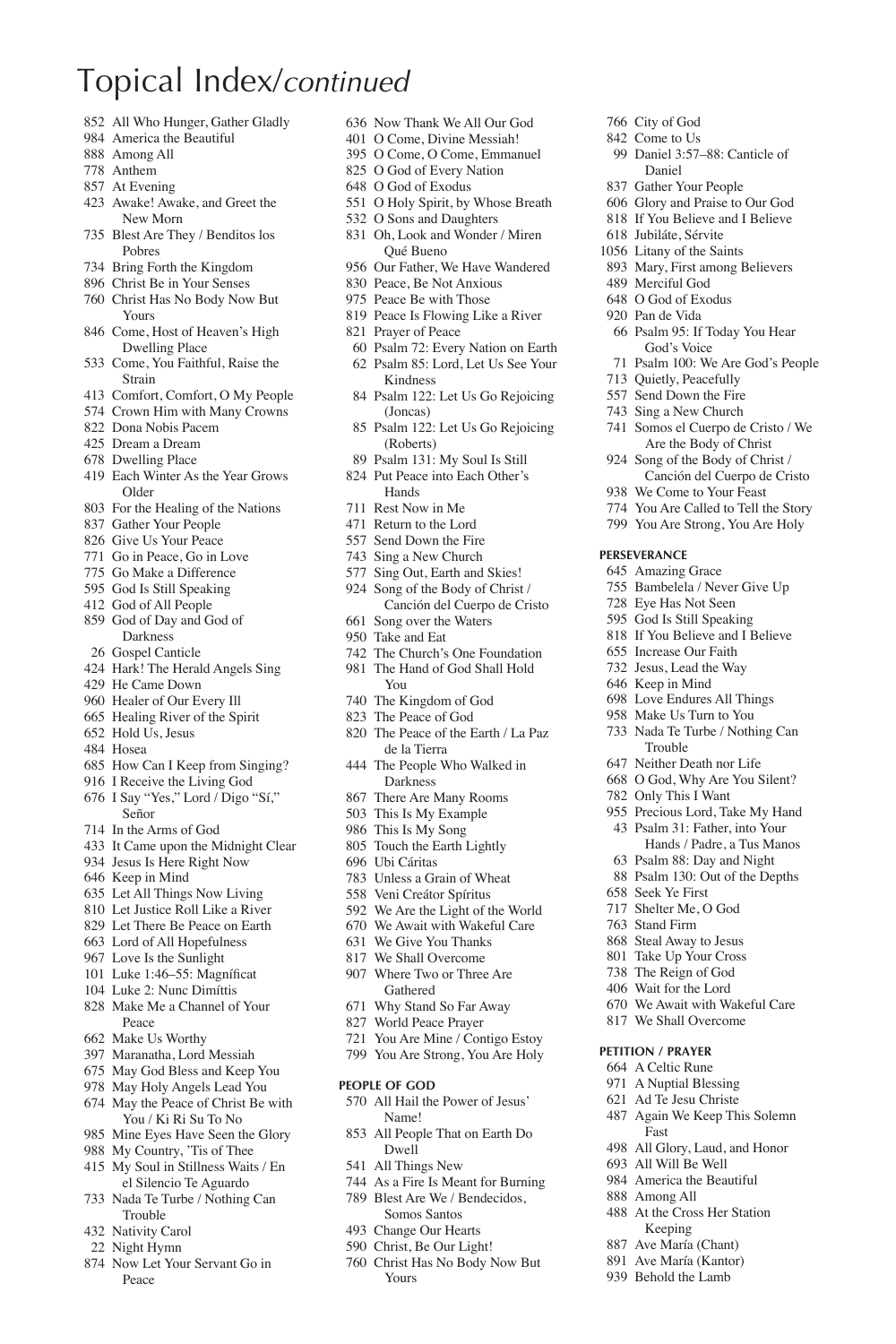- Carol at the Manger
- Change Our Hearts
- Christ, Be Our Light!
- Christ Is Made the Sure Foundation
- Come Down, O Love Divine Come Now, Almighty King
- 
- Come to Us
- Come, Holy Ghost
- Come, Host of Heaven's High Dwelling Place
- Come, O Long-Expected Jesus
- Come, You Thankful People, Come
- Day Is Done
- Deliver Us, O Lord of Truth
- Diverse in Culture, Nation, Race
- Dona Nobis Pacem
- Dust and Ashes
- O Saving Victim / O Salutáris Father, We Thank You, Who
- Have Planted
- Forgive Our Sins
- Forty Days and Forty Nights
- From Ashes to the Living Font
- Gather Us In
- Gift of God
- Glory and Praise to Our God
- God, in the Planning
- God of All People
- God of Day and God of Darkness
- God of Eve and God of Mary
- Guide My Feet
- Hail Mary: Gentle Woman
- Healer of Our Every Ill
- Healing River
- Healing River of the Spirit
- Hold Us in Your Mercy: Penitential Litany
- Hold Us, Jesus
- Holy Spirit, Come to Us
- How Shall We Name God?
- I Lift My Soul to You
- I Say "Yes," Lord / Digo "Sí," Señor
- If I Have Been the Source of Pain / Si Fui Motivo de Dolor
- If You Believe and I Believe
- Increase Our Faith
- Jesus Christ, Yesterday, Today, and for Ever / Jesucristo Ayer
- Jesus, Heal Us
- Jesus, Hope of the World
- Jesus in the Morning
- Jesus, Lead the Way
- Jesus, Remember Me
- Joyful, Joyful, We Adore You
- Lead Me, Guide Me
- Let Justice Roll Like a River
- Let There Be Light
- Like a Bird
- Litany of Mary / Letanía de la Santísima Virgen María
- Living Spirit, Holy Fire
- Lord of All Hopefulness
- Love Divine, All Loves Excelling
- Make Me a Channel of Your Peace
- Make Us Worthy
- Maranatha, Come
- Merciful God

 My Soul in Stillness Waits / En el Silencio Te Aguardo

Topical Index/*continued*

 This Is My Song Thuma Mina / Send Me, Jesus Turn My Heart, O God Veni Creátor Spíritus Watch, O Lord

Heal We Gather Together We Walk by Faith Were I the Perfect Child of God Why Stand So Far Away Wisdom, My Road World Peace Prayer You Are All We Have **Pilgrimage** *See Journey*

**Poverty** Anthem

 The King Shall Come When Morning Dawns The Peace of God The Summons There Is a Longing These Alone Are Enough They'll Know We Are Christians

 We Are Marching / Siyahamba We Are the Light of the World We Cannot Measure How You

 Blest Are They / Benditos los Pobres Canticle of the Turning Come to the Water Eat This Bread Eye Has Not Seen God of Day and God of Darkness Good News Here Am I Jesus Comes

 Let Justice Roll Like a River Lord, When You Came / Pescador de Hombres 101 Luke 1:46–55: Magníficat Praise and Thanksgiving Psalm 103: My Soul, Give Thanks to the Lord Psalm 34: The Cry of the Poor Take Up Your Cross The Church of Christ The Harvest of Justice The Lord Will Heal the Broken

 A Hymn of Glory Let Us Sing! A Mighty Fortress Is Our God Ad Te Jesu Christe Adorámus Te Christe All Creatures of Our God and

Heart The Love of the Lord We Are the Light of the World We Come with Joy What You Have Done for Me Why Stand So Far Away Within the Reign of God

King All Glory Is Yours All Glory, Laud, and Honor All Hail the Power of Jesus' Name! All People That on Earth Do Dwell All You Works of God Alleluia, Christ Is Risen

**Praise**

- Night Hymn
- Now in This Banquet
- O Come, Divine Messiah!
- O God, Almighty Father
- O God of Every Nation
- O God, Why Are You Silent?
- O Holy Spirit, by Whose Breath
- O Lord, Hear My Prayer
- O Lord, the Guardian of My Heart
- O Sacred Head Surrounded / Oh Rostro Ensangrentado
- O Sanctíssima / O Most Holy One
- O Spirit All-Embracing
- Open My Eyes
- Parce Dómine
- People of the Night
- Prayer of Peace
- Precious Lord, Take My Hand Psalm 16: You Will Show Me the Path of Life
- Psalm 22: My God, My God
- Psalm 23: Shepherd Me, O God
- Psalm 51: Be Merciful, O Lord (Haugen)
- Psalm 51: Be Merciful, O Lord (Pishner)
- Psalm 51: Have Mercy, Lord
- Psalm 51: Misericordia, Señor / Be Merciful, O Lord
- Psalm 63: Your Love Is Finer than Life
- Psalm 84: How Lovely Is Your Dwelling Place
- Psalm 88: Day and Night
- Psalm 91: Be with Me
- Psalm 104: Lord, Send Out Your Spirit
- Psalm 130: Out of the Depths
- Psalm 130: With the Lord There
- Is Mercy (Guimont) Psalm 130: With the Lord There Is Mercy (Haugen)
- Psalm 138: The Fragrance of Christ
- Psalm 141: Incense Psalm
- Psalm of Hope
- Rain Down
- Remember Your Love
- Return to the Lord

 Send Us Your Spirit Sequence for Pentecost Shelter Me, O God Sing Out, Earth and Skies! Song of Farewell Song of St. Patrick Song over the Waters Spirit Blowing through Creation

 Seek Ye First Send Down the Fire

Spirit of God

Bright The Cross of Jesus The Glory of These Forty Days The God of All Eternity The Hand of God Shall Hold

You

Is

 Stay Here and Keep Watch That Easter Day with Joy Was

The King of Love My Shepherd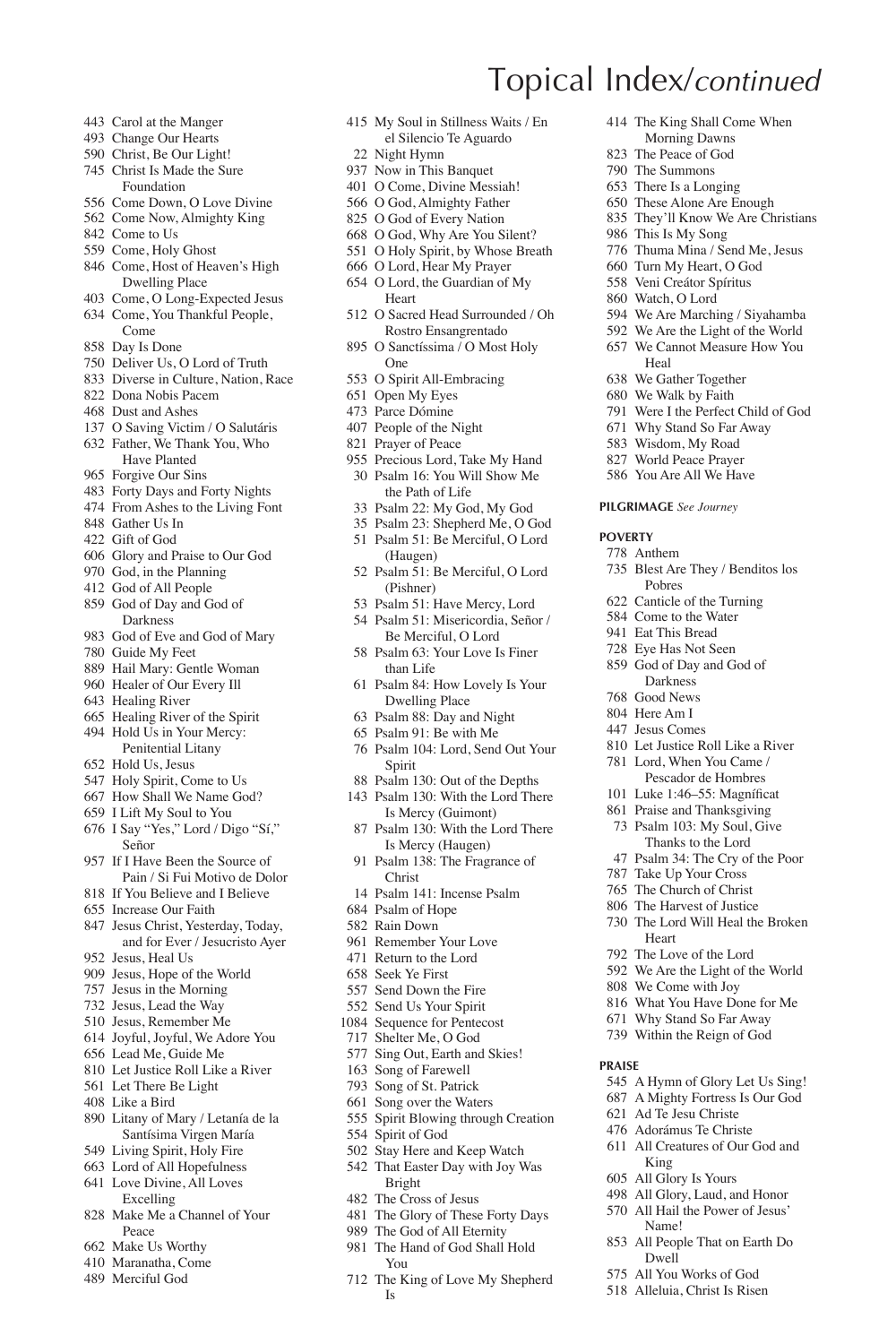- Alleluia! Give the Glory
- Alleluia No. 1
- 949 Alleluia! Sing to Jesus!
- Among All
- At the Lamb's High Feast We Sing
- At the Name of Jesus
- Baptized in Water
- Behold the Wood
- Come Adore / Tantum Ergo
- Bless the Lord
- Canticle of the Sun
- Canticle of the Turning
- Center of My Life
- Child of Mercy
- Christ Is Made the Sure Foundation
- Christ Is the King!
- Christ the Lord Is Risen Today
- Come and Journey with a Savior
- Come Now, Almighty King
- Come, Host of Heaven's High Dwelling Place
- 637 Confitémini Dómino / Come and Fill Our Hearts
- Crown Him with Many Crowns
- Daniel 3:57–88: Canticle of Daniel
- Dwellers in the Holy City
- Earth, Earth, Awake!
- Easter Alleluia
- Evening Hymn
- Exodus 15: Song at the Sea
- Exodus 15: Song of Moses O Saving Victim / O Salutáris
- Father, We Thank You, Who
- Have Planted
- For All the Saints
- For Living, for Dying
- For the Beauty of the Earth For the Faithful Who Have Answered
- Gathered as One
- Glory and Praise to Our God
- Go Make of All Disciples
- God, in the Planning
- God Is Here! As We His People
- God Will Wipe the Tears
- Gospel Canticle
- Gusten y Vean / Taste and See Hail, Holy Queen Enthroned Above
- Hail Our Savior's Glorious Body
- / Pange Lingua Hail the Day That Sees Him Rise
- 
- Halleluya! We Sing Your Praises He Came Down
- 
- Heaven Is Singing for Joy / El Cielo Canta Alegría
- Holy God
- Holy God, We Praise Thy Name Holy, Holy, Holy! Lord God
- Almighty!
- Hosanna
- How Can We Be Silent
- How Great Thou Art
- I Danced in the Morning
- I Heard the Voice of Jesus Say
- I Sing a Maid
- I Will Sing a Song of Love
- Immaculate Mary
- In the Lord I'll Be Ever Thankful
- Isaiah 12: With Joy You Shall Draw Water

 Isaiah 12: You Will Draw Water Joyfully / Sacarán Aguas con Alegría

 Psalm 34: Taste and See (Haugen) Psalm 34: The Cry of the Poor Psalm 40: Here I Am (Alonso) Psalm 40: Here I Am (Cooney) Psalm 47: God Mounts His Throne

 Psalm 51: Have Mercy, Lord Psalm 51: Misericordia, Señor / Be Merciful, O Lord Psalm 63: As Morning Breaks Psalm 63: My Soul Is Thirsting

Psalm 63: My Soul Is Thirsting

 Psalm 63: Your Love Is Finer than Life Psalm 66: Let All the Earth Psalm 71: My God, My God Psalm 72: Every Nation on Earth Psalm 84: How Lovely Is Your Dwelling Place Psalm 89: For Ever I Will Sing Psalm 95: If Today You Hear God's Voice Psalm 96: Proclaim to All the

 Psalm 96: Today Is Born Our Savior / Hoy Nos Ha Nacido

 Psalm 100: We Are God's People Psalm 103: The Lord Is Kind and Merciful (Cotter) Psalm 103: The Lord Is Kind and Merciful (Haugen) Psalm 103: The Lord Is Kind and Merciful / El Señor Es

(Joncas)

(Proulx)

Nations

Earth

un Salvador Psalm 98: All the Ends of the

Compasivo Psalm 104: Lord, Send Out Your Spirit (Lisicky) Psalm 104: Lord, Send Out Your Spirit (Proulx) Psalm 118: Let Us Rejoice Psalm 118: This Is the Day Psalm 122: Let Us Go Rejoicing

(Joncas)

(Roberts) Psalm 138: The Fragrance of

Christ

Name

Lord

 Resucitó Ride On, Jesus, Ride Sequence for Easter Shall We Gather at the River Sing a New Church Sing a New Song Sing a New Song to the Lord Sing of the Lord's Goodness Sing Out, Earth and Skies! Sing Praise to God Sing to the Mountains Sing with All the Saints in Glory / Canten con Gloriosos Fieles

Psalm 122: Let Us Go Rejoicing

Psalm 145: I Will Praise Your

Psalm 146: I Will Praise the

 Psalm 150: Praise God in This Holy Dwelling Psalm of Hope Rejoice, the Lord Is King! Remember You Are Dust

- Jesus Christ Is Risen Today
- Jesus Christ, Yesterday, Today, and for Ever / Jesucristo Ayer Jesus in the Morning
- Jesus, the Lord
- Jesus, Your Spirit in Us
- Joyful, Joyful, We Adore You
- Jubiláte, Sérvite
- Laudáte Dóminum
- Laudáte, Laudáte Dóminum
- Let All Mortal Flesh Keep Silence
- Let All Things Now Living
- Life-Giving Bread, Saving Cup
- Lift High the Cross / Alcen la Cruz
- Lift Up Your Hearts
- Litany of Mary / Letanía de la Santísima Virgen María
- Living Spirit, Holy Fire
- Lord of All Hopefulness
- Lord, I Lift Your Name on High
- Love Has Brought Us Here Together
- Luke 1:46–53: My Soul Gives Glory
- Luke 1:46–55: Holy Is Your Name
- 101 Luke 1:46–55: Magníficat
- Luke 1:68–79: Now Bless the God of Israel
- Luke 2: Nunc Dimíttis
- 892 Magníficat (Haas)
- 630 Magníficat (Taizé)
- Mine Eyes Have Seen the Glory Morning Has Broken
- Morning Hymn
- 
- My Soul Gives Glory
- Now Let Your Servant Go in Peace
- Now Thank We All Our God O Come, All Ye Faithful / Venid,
- Fieles Todos / Adéste Fidéles O God, Almighty Father
- O God beyond All Praising
- O God, Our Help in Ages Past
- O Sons and Daughters
- O Taste and See

Qué Bueno On Holy Ground On the Journey to Emmaus Palm Sunday Processional Praise and Thanksgiving Praise Our God and Savior Praise the One Who Breaks the Darkness

Lord

 Of the Father's Love Begotten Oh, Look and Wonder / Miren

 Praise to the Lord, the Almighty Praise to You, O Christ, Our Savior Praise We the Lord This Day Praise, My Soul, the King of Heaven Psalm 30: I Will Praise You,

 Psalm 31: Father, into Your Hands / Padre, a Tus Manos Psalm 34: Taste and See (Guimont)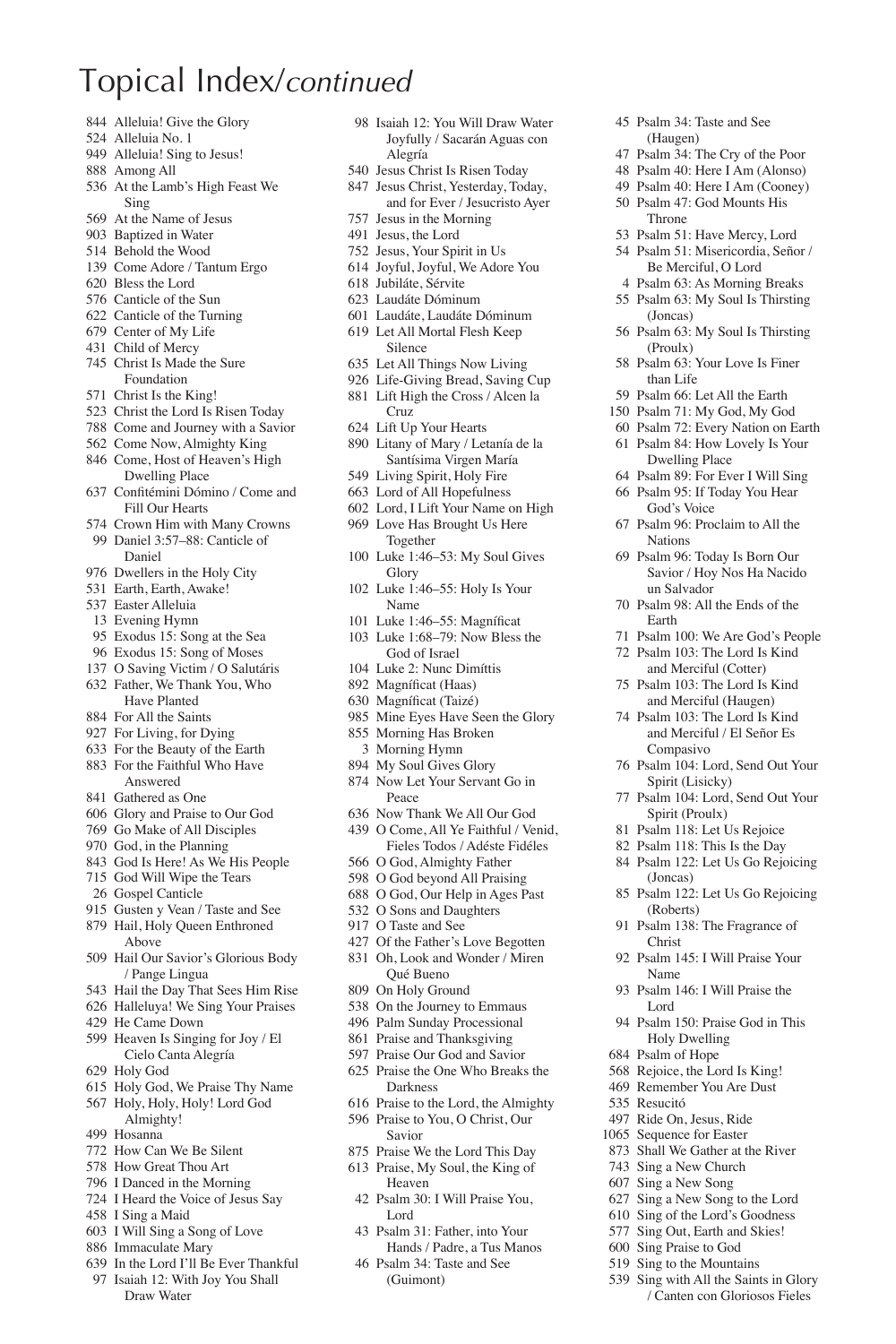- Songs of Thankfulness and Praise
- Spirit Wind
- Stand Up, Friends!
- Surréxit Christus
- Taste and See
- That Easter Day with Joy Was Bright
- The God of All Eternity
- The Harvest of Justice
- The King of Glory
- The King of Love My Shepherd Is
- The Living Bread of God The Lord Will Heal the Broken
- Heart
- The Strife Is O'er
- They'll Know We Are Christians
- This Day God Gives Me Though the Mountains May Fall
- To Jesus Christ, Our Sovereign
- King
- Ubi Cáritas
- Uyai Mose / Come All You **People**
- We Arise
- We Gather Together
- We Praise You (Dameans)
- We Praise You (Haas)
- When in Our Music God Is Glorified
- When Love Is Found
- Who Calls You by Name
- Without Seeing You
- Ye Watchers and Ye Holy Ones
- You Are All We Have You Are the Voice
- 
- You, Lord, Are Both Lamb and Shepherd

### **Presence of God**

- All Glory Is Yours
- Alleluia! Give the Glory
- Alleluia! Sing to Jesus!
- As We Gather at Your Table Come Adore / Tantum Ergo
- 
- Boundless Love / Tình Chúa Cao Vòi
- Bread of Life, Cup of Blessing
- Called by Christ
- Christ Be in Your Senses
- Christ Has No Body Now But Yours
- Christ Has Promised to Be Present
- Come and Journey with a Savior
- Covenant Hymn
- Day Is Done
- Do Not Let Your Hearts Be Troubled
- Don't Be Afraid
- For God So Loved the World
- Fresh as the Morning
- From Ashes to the Living Font
- Gather in Your Name
- Go in Peace, Go in Love Go to the World!
- God Is Forgiveness
- God of All People
- God of Day and God of
- Darkness
- God Will Wipe the Tears
- God, in the Planning
- Gusten y Vean / Taste and See
- Healing River of the Spirit
- Heart of a Shepherd / El Corazón de un Buen Pastor

Topical Index/*continued*

 Ubi Cáritas Watch, O Lord We Are One (de Silva) We Are One (Wright) We Arise

 We Come to Your Feast We Praise You We Shall Rise Again Where Charity and Love Prevail Where True Love and Charity Are Found / Ubi Cáritas Where Two or Three Are Gathered Wherever You Go With You by My Side Without Seeing You You Are Near

You Satisfy the Hungry Heart

**Promise of God** Amazing Grace Baptized in Water Come Adore / Tantum Ergo Boundless Love / Tình Chúa Cao

Vòi Called by Christ Canticle of the Turning Come to Me, O Weary Traveler Come to the Banquet Covenant Hymn Don't Be Afraid Draw Near Gathered as One God of Adam, God of Joseph Gospel Canticle I Send You Out In the Arms of God In the Breaking of the Bread / Cuando Partimos el Pan del

Señor Jesus Is Here Right Now Luke 1:46–53: My Soul Gives

Glory Luke 1:46–55: Holy Is Your Name Luke 2: Nunc Dimíttis 892 Magníficat (Haas) 630 Magníficat (Taizé) Mary, First among Believers My Soul Gives Glory Now Let Your Servant Go in

Peace

 Pan de Vida Rest Now in Me Softly and Tenderly Jesus Is Calling Table Song

Of the Father's Love Begotten

 This Is the Body of Christ Veni Creátor Spíritus We Shall Rise Again We Walk by Faith Where the Promise Shines

 The Clouds' Veil The God of All Eternity The Peace of God The Reign of God There Are Many Rooms There Is a Longing

 They'll Know We Are Christians This Day God Gives Me This Is the Body of Christ

- Here Am I
- Hold Us, Jesus
- Holy God
- How Wonderful the Three-in-One
- I Receive the Living God
- In the Arms of God
- In the Breaking of the Bread / Cuando Partimos el Pan del Señor
- Isaiah 12: You Will Draw Water Joyfully / Sacarán Aguas con Alegría
- Jesus Comes
- Jesus, Hope of the World
- Jesus Is Here Right Now
- Jesus, Your Spirit in Us
- Maranatha, Lord Messiah
- My Song Will Be for You Forever
- My Soul in Stillness Waits / En el Silencio Te Aguardo
- Nada Te Turbe / Nothing Can Trouble
- Night Hymn
- O God, Why Are You Silent?
- O God, You Search Me
- O Lord, the Guardian of My Heart
- O Taste and See
- Only You, O God
- Open My Eyes
- Over My Head
- Peace Be with Those Prayer of Peace
- Prepare a Room for Me
- Psalm 15: They Who Do Justice
- Psalm 16: You Will Show Me
- the Path of Life
- Psalm 24: We Long to See Your Face
- Psalm 31: Father, into Your Hands / Padre, a Tus Manos
- Psalm 34: Taste and See
- Psalm 51: Have Mercy, Lord
- Psalm 51: Misericordia, Señor /
- Be Merciful, O Lord Psalm 84: How Lovely Is Your Dwelling Place
- Psalm 88: Day and Night
- Psalm 96: Today Is Born Our
- Savior / Hoy Nos Ha Nacido un Salvador Psalm 116: Our Blessing-Cup Psalm 116: Our Blessing-Cup /

El Cáliz que Bendecimos Psalm 116: The Name of God Psalm 131: My Soul Is Still Rest Now in Me Sequence for Pentecost Shepherd of Souls Song of St. Patrick Songs of Thankfulness and Praise Spirit of God

Take and Eat, This Is My Body

That Easter Day with Joy Was

Take Me Home

Bright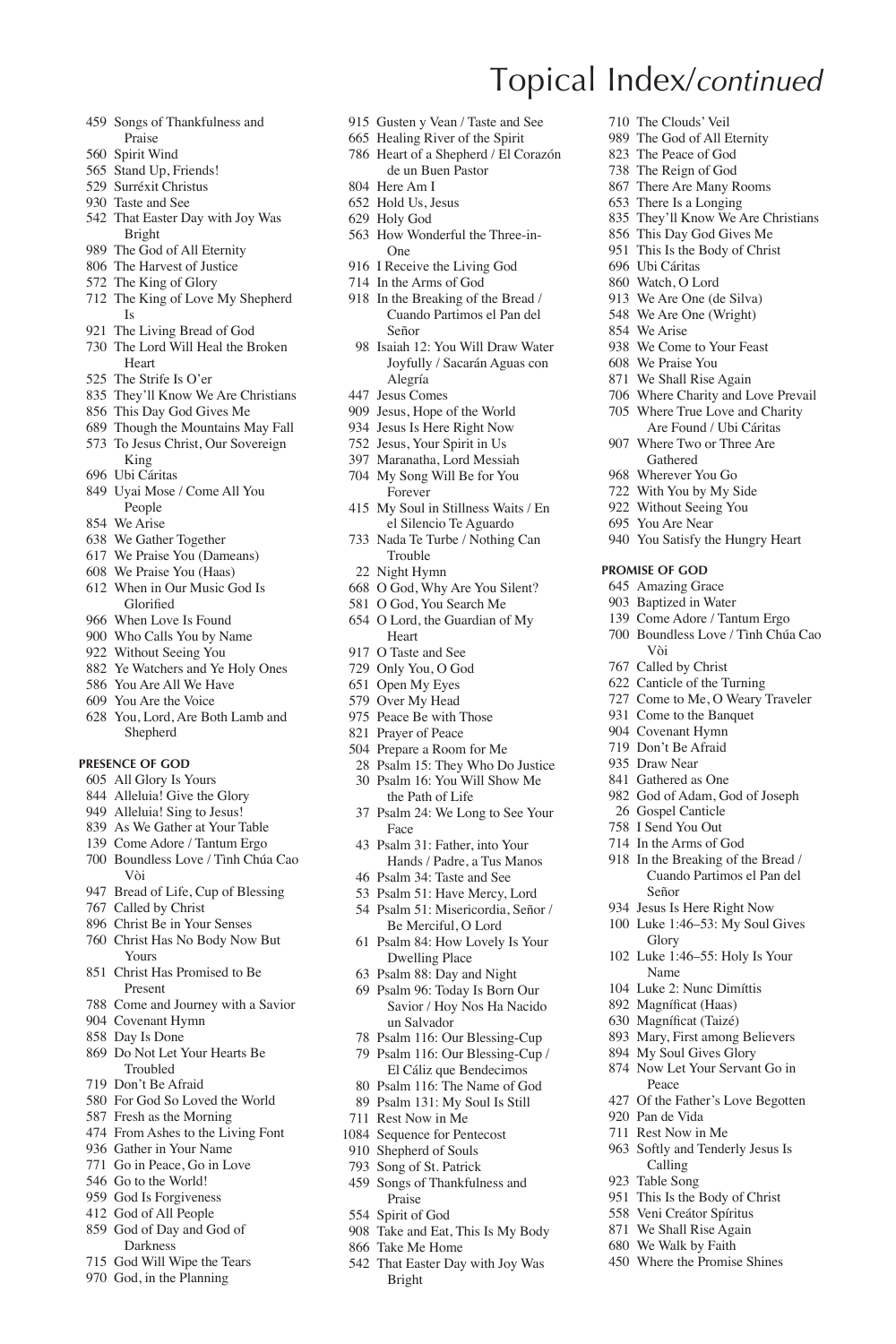### **Providence**

- A Living Faith
- A Mighty Fortress Is Our God
- All People That on Earth Do Dwell
- All Will Be Well
- Alleluia! Sing to Jesus! At the Cross Her Station
- Keeping Blest Are We / Bendecidos,
- Somos Santos
- Come, Host of Heaven's High Dwelling Place
- Come to Me
- Come to Me, O Weary Traveler Come to the Feast
- Come to the Water
- Come, You Thankful People,
- Come Day Is Done
- 
- Father, We Thank You, Who Have Planted
- For All the Saints
- For God So Loved the World
- Fresh as the Morning
- Gather Us In
- Heart of a Shepherd / El Corazón de un Buen Pastor
- Holy God
- How Firm a Foundation
- I Am for You
- I Have Loved You
- I Heard the Voice of Jesus Say I Know That My Redeemer
- Lives!
- In Every Age
- Increase Our Faith
- Jesus, Lead the Way
- Lord of All Hopefulness
- Morning Has Broken
- My Country, 'Tis of Thee
- Night of Silence
- Now Thank We All Our God
- O God, Our Help in Ages Past
- O God, You Search Me
- On the Journey to Emmaus
- Over My Head
- Peace, Be Not Anxious Praise and Thanksgiving
- Praise, My Soul, the King of
- Heaven
- Praise to the Lord, the Almighty
- Psalm 16: Keep Me Safe, O God Psalm 23: My Shepherd Is the
- Lord
- Psalm 23: The Lord Is My Shepherd / El Señor Es Mi Pastor
- Psalm 34: The Cry of the Poor
- Psalm 63: My Soul Is Thirsting (Angrisano)
- Psalm 63: My Soul Is Thirsting (Joncas)
- Psalm 63: My Soul Is Thirsting (Proulx)
- Psalm 84: How Lovely Is Your Dwelling Place
- Psalm 91: Be with Me
- Psalm 103: My Soul, Give Thanks to the Lord
- Psalm 104: Lord, Send Out Your Spirit (Lisicky)
- Psalm 104: Lord, Send Out Your Spirit (Proulx)

Psalm 118: Let Us Rejoice

 Psalm 103: My Soul, Give Thanks to the Lord Psalm 130: With the Lord There Is Mercy (Guimont) Psalm 130: With the Lord There Is Mercy (Haugen) Remember Your Love Sequence for Easter Sing a New Song to the Lord Softly and Tenderly Jesus Is Calling Somebody's Knockin' at Your

Door

News There Is a Balm in Gilead There's a Wideness in God's Mercy

Heal We Shall Overcome When Love Is Found Where Charity and Love Prevail

 With This Bread Without Seeing You You Are the Voice

**Redemption** Ad Te Jesu Christe All Glory, Laud, and Honor Alleluia, Christ Is Risen Alleluia! Sing to Jesus! Be Joyful, Mary Christ Has Promised to Be Present

Draw Near

Cruz

Service Make Us Worthy Merciful God

 Lord, I Lift Your Name on High Lord, Whose Love in Humble

Is The Kingdom of God The Master Came to Bring Good

The King of Love My Shepherd

 Though the Mountains May Fall Turn My Heart, O God Turn to the Living God Ubi Cáritas

We Cannot Measure How You

 Christ the Lord Is Risen Today Come to the Banquet Creator of the Stars of Night

 For the Healing of the Nations Glory in the Cross Good News

 How Good, Lord, to Be Here! How Great Thou Art I Am the Bread of Life / Yo Soy el Pan de Vida I Know That My Redeemer Lives! (DUKE STREET) I Know That My Redeemer Lives (Haas) I Know That My Redeemer Lives (Hughes) Immaculate Mary In Manus Tuas, Pater In the Cross of Christ Jesus Christ Is Risen Today Keep in Mind Let All Mortal Flesh Keep Silence Lift High the Cross / Alcen la

- Psalm 121: Our Help Comes from the Lord
- Psalm 136: Love Is Never Ending
- Quietly, Peacefully
- Rain Down
- Rest Now in Me
- Shepherd of Souls
- Taste and See
- The King of Glory The King of Love My Shepherd
- Is This Day God Gives Me
- We Come with Joy
- Where Your Treasure Is
- Wisdom, My Road
- You Are All We Have
- You Are Near
- **Reconciliation**
- A Voice Cries Out
- All Are Welcome
- As a Fire Is Meant for Burning
- As We Gather at Your Table
- Ashes
- Be Joyful, Mary
- Christ Is the King!
- Christ the Lord Is Risen Today
- Come to the Feast
- Comfort, Comfort, O My People
- Diverse in Culture, Nation, Race
- Father, We Thank You, Who Have Planted Forgive Our Sins
- From Ashes to the Living Font
- Go Make a Difference
- God Is Forgiveness
- Healer of Our Every Ill
- Hosea
- How Firm a Foundation
- I Come with Joy
- I Lift My Soul to You
- In the Cross of Christ
- Joyful, Joyful, We Adore You
- Laudáte Dóminum
- Let Justice Roll Like a River
- Let There Be Peace on Earth
- Lord of All Nations, Grant Me

Our Father, We Have Wandered

 Praise to the Lord, the Almighty Praise to You, O Christ, Our Savior Psalm 25: Remember Your Mercies

Psalm 51: Be Merciful, O Lord

Psalm 51: Be Merciful, O Lord

(Haugen)

(Pishner)

 Praise, My Soul, the King of Heaven

- Grace Lord, Who at Your First Eucharist
- Love Divine, All Loves Excelling Make Me a Channel of Your

Peace O God of Every Nation O Lord, the Guardian of My

Heart On Jordan's Bank

Parce Dómine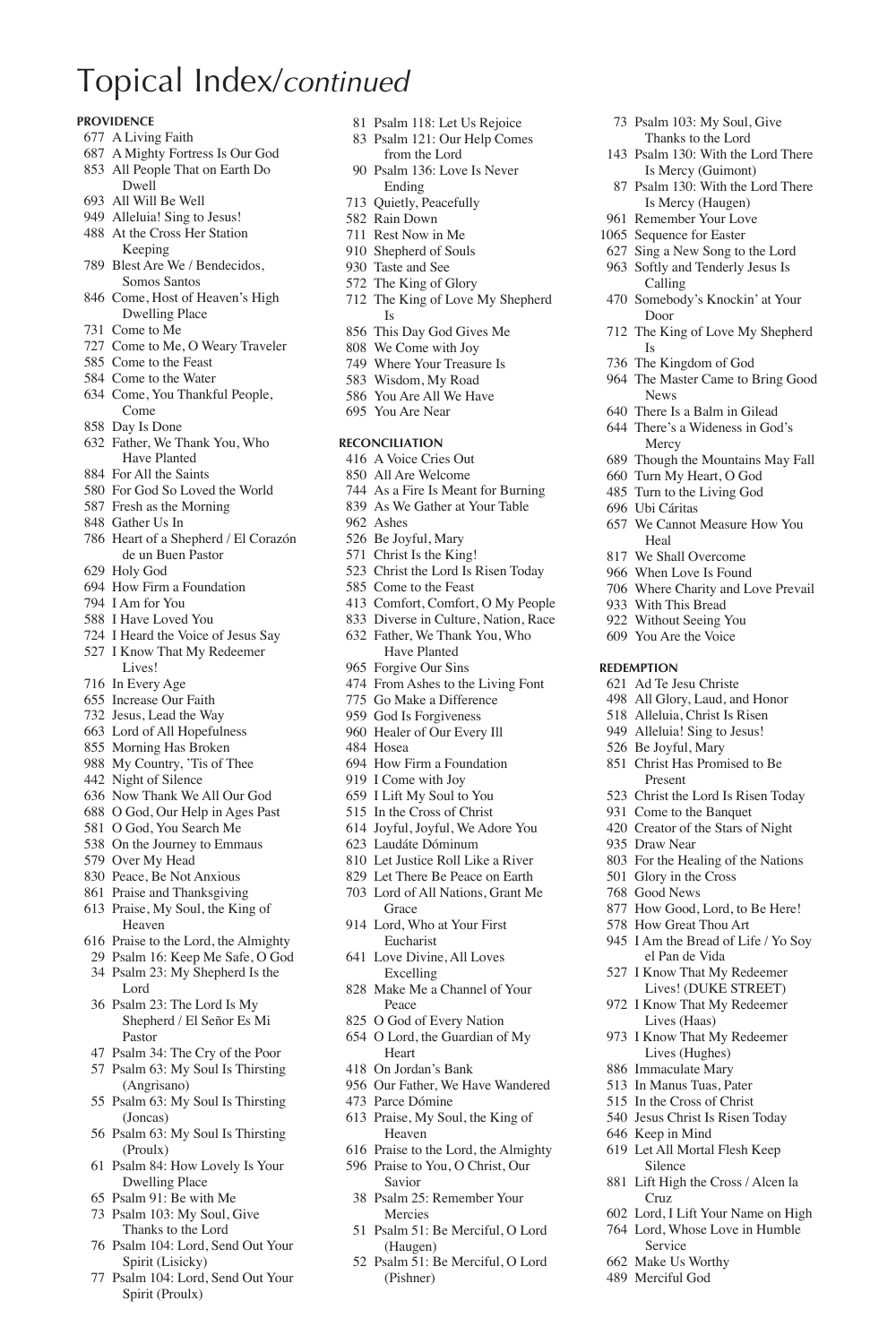- No Wind at the Window
- Nothing Can Ever
- O God beyond All Praising
- O God of Every Nation
- Of the Father's Love Begotten
- On Holy Ground Psalm 103: My Soul, Give Thanks to the Lord
- Psalm 130: Out of the Depths
- Psalm 130: With the Lord There Is Mercy
- Remember Your Love
- 1065 Sequence for Easter
- Take and Eat
- That Easter Day with Joy Was Bright
- The Church's One Foundation
- The King of Glory
- The Kingdom of God
- The Living Bread of God
- The Strife Is O'er
- There's a Wideness in God's Mercy
- This Is the Feast of Victory
- To Jesus Christ, Our Sovereign King
- Wade in the Water
- Were You There
- What Wondrous Love Is This
- When John Baptized by Jordan's River
- When the King Shall Come Again
- Where the Promise Shines
- You, Lord, Are Both Lamb and Shepherd

### **Refuge**

- All Who Hunger
- All Who Hunger, Gather Gladly
- Blest Be the Lord
- Boundless Love / Tình Chúa Cao Vòi
- Come to Me (Bell)
- Come to Me (Joncas)
- Come to Me, O Weary Traveler
- Creator of the Stars of Night
- Gusten y Vean / Taste and See
- How Can I Keep from Singing?
- In Every Age
- In the Breaking of the Bread / Cuando Partimos el Pan del Señor
- Mary, First among Believers Night Hymn
- O God, Our Help in Ages Past
- O God, Why Are You Silent?
- O God, You Search Me
- O Sanctíssima / O Most Holy One
- O Taste and See
- On Eagle's Wings
- Only You, O God
- Peace, Be Not Anxious
- Psalm 16: Keep Me Safe, O God Psalm 16: You Will Show Me
- the Path of Life Psalm 27: The Lord Is My Light (Haas)
- Psalm 27: The Lord Is My Light (Jackson)
- Psalm 31: Father, into Your Hands / Padre, a Tus Manos
- Psalm 34: Taste and See
- Psalm 34: The Cry of the Poor

Topical Index/*continued*

Door The Cross of Jesus

News There Is a Balm in Gilead Touch the Earth Lightly Turn My Heart, O God Turn to the Living God We Await with Wakeful Care When John Baptized by Jordan's

River Without Seeing You

 A Nuptial Blessing Be Not Afraid Come to Me (Bell) Come to Me (Joncas) Come to the Water Come, Host of Heaven's High Dwelling Place Day Is Done For All the Saints

 How Can I Keep from Singing? I Heard the Voice of Jesus Say In Paradísum / May Choirs of Angels In the Arms of God May Holy Angels Lead You May the Angels Lead You May the Angels Lead You into Paradise Night Hymn

Psalm 16: Keep Me Safe, O God

 Rest Now in Me Song of Farewell Take and Eat, This Is My Body The Lord Will Heal the Broken

Heart There Are Many Rooms This Day God Gives Me Watch, O Lord Within the Reign of God Without Seeing You **Resurrection** *See Liturgical Index: Easter Season* **Sacraments** *See Liturgical Index: Rites of the Church*

**Saints**

 A Living Faith All Hail the Power of Jesus' Name! Alleluia! Sing to Jesus! At the Table of Jesus Christ Is Made the Sure Foundation Christ Is the King! Dwellers in the Holy City Eye Has Not Seen For All the Saints

**Rest**

 Psalm 51: Have Mercy, Lord Psalm 51: Misericordia, Señor / Be Merciful, O Lord Remember You Are Dust Remember Your Love Return to God / Volvamos Hoy a Nuestro Dios Return to the Lord Softly and Tenderly Jesus Is Calling

Somebody's Knockin' at Your

The Master Came to Bring Good

- Psalm 63: As Morning Breaks
- Psalm 63: My Soul Is Thirsting
- Psalm 71: My God, My God Psalm 84: How Lovely Is Your
- Dwelling Place
- Psalm 91: Be with Me
- Psalm 121: Our Help Comes from the Lord
- Psalm 141: Incense Psalm
- Psalm 146: I Will Praise the Lord
- Quietly, Peacefully
- Remember Your Love
- Sequence for Pentecost
- Shelter Me, O God
- Softly and Tenderly Jesus Is Calling
- Song of St. Patrick
- Steal Away to Jesus Sweet Refreshment
- The Lord Is Near
- Turn My Heart, O God
- You Are All We Have
- You Are Near
- **Renewal**
- All Things New
- Alleluia, Christ Is Risen
- Each Winter As the Year Grows Older
- From Ashes to the Living Font
- God Has Chosen Me
- Jerusalem, My Destiny
- Let Justice Roll Like a River Love Has Brought Us Here Together
- Make Us Turn to You
- On Holy Ground
- Psalm 40: Here I Am (Alonso)
- Psalm 40: Here I Am (Cooney)
- Psalm 51: Have Mercy, Lord
- Psalm 51: Misericordia, Señor / Be Merciful, O Lord
- Psalm 103: My Soul, Give Thanks to the Lord
- Psalm 104: Lord, Send Out Your Spirit
- Sequence for Pentecost
- Spirit Blowing through Creation
- The Cross of Jesus
- The Trumpet in the Morning

#### **Repentance**

- Ashes
- Change Our Hearts

 Mercy, O God O Lord, the Guardian of My

**Heart** 

Parce Dómine

(Haugen)

(Pishner)

- Comfort, Comfort, O My People
- Forgive Our Sins
- From Ashes to the Living Font Hold Us in Your Mercy: Penitential Litany If I Have Been the Source of

Our Father, We Have Wandered

Psalm 51: Be Merciful, O Lord

Psalm 51: Be Merciful, O Lord

Pain / Si Fui Motivo de Dolor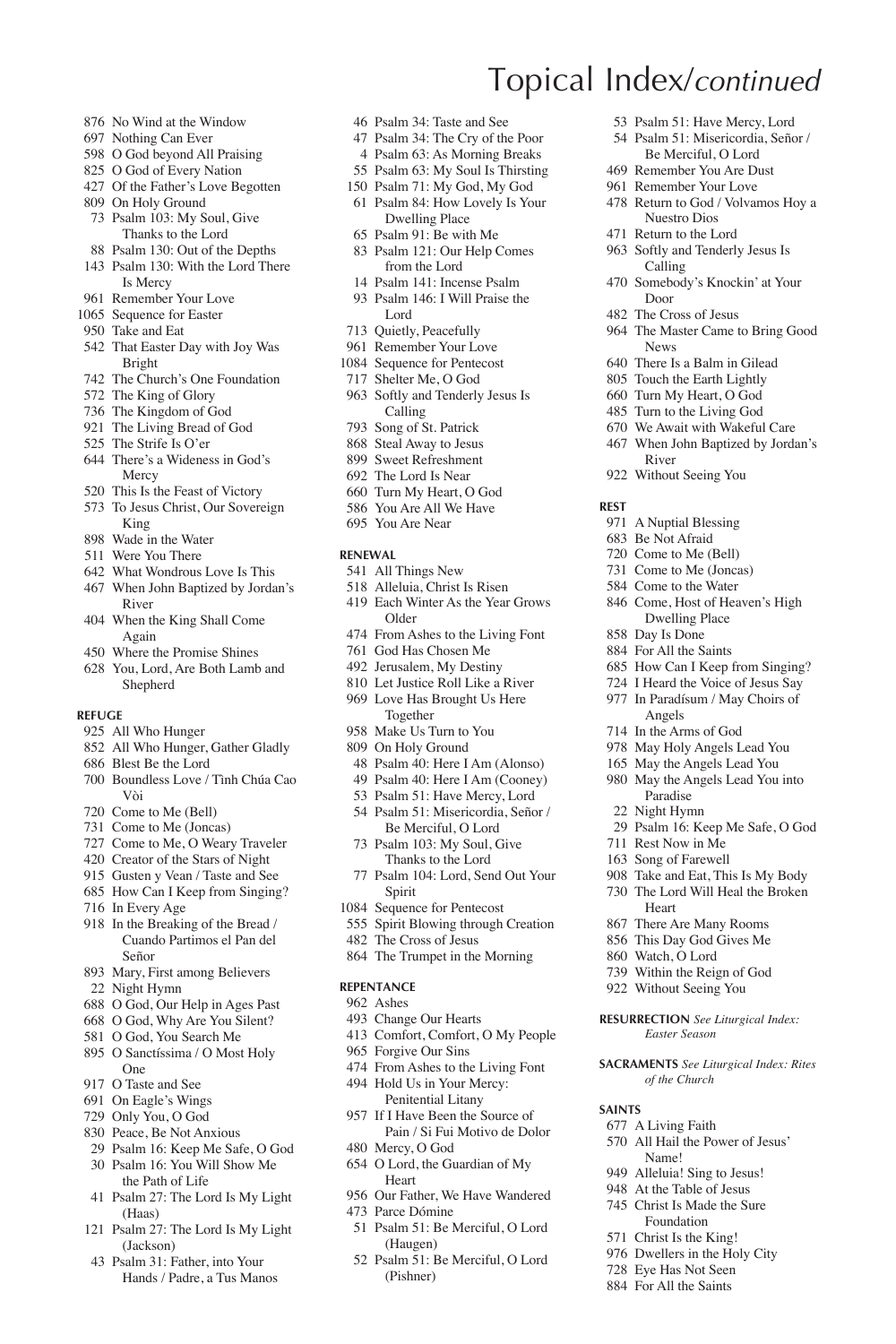- For All the Saints Who've Shown Your Love
- For the Faithful Who Have Answered
- Holy, Holy, Holy! Lord God Almighty!
- How Firm a Foundation
- I Will Sing a Song of Love
- Jerusalem, My Happy Home
- Litany of the Saints
- Lord, Who at Your First Eucharist
- Mary, First among Believers
- Praise We the Lord This Day Psalm 24: We Long to See Your Face
- Shall We Gather at the River
- Sing of Mary, Pure and Lowly
- Sing with All the Saints in Glory / Canten con Gloriosos Fieles
- Song of Farewell
- The Church's One Foundation
- The Clouds' Veil
- Transform Us
- Ubi Cáritas
- Wade in the Water
- Ye Watchers and Ye Holy Ones

### **Salvation**

- Ad Te Jesu Christe
- All Things New
- Amazing Grace
- At the Lamb's High Feast We Sing
- Baptized in Water
- Behold the Wood
- Bless the Lord
- Child of Mercy
- Christ the Lord Is Risen Today
- Come, O Long-Expected Jesus Come, You Faithful, Raise the Strain
- 
- Comfort, My People Crown Him with Many Crowns
- Dwellers in the Holy City
- Easter Alleluia
- Eat This Bread
- Epiphany Carol
- Exodus 15: Song at the Sea
- Exodus 15: Song of Moses
- For God So Loved the World
- Glory and Praise to Our God
- Glory in the Cross
- Good Christian Friends, Rejoice
- Hold Us in Your Mercy: Penitential Litany
- I Danced in the Morning
- I Have Been Anointed
- I Know That My Redeemer Lives (Haas)
- I Know That My Redeemer Lives (Hughes)
- In the Lord I'll Be Ever Thankful Isaiah 12: With Joy You Shall Draw Water
- Isaiah 12: You Will Draw Water Joyfully / Sacarán Aguas con Alegría
- Jesus Christ Is Risen Today
- Jesus Christ, Yesterday, Today and for Ever / Jesucristo Ayer
- Joy to the World
- Keep in Mind
- Let All Mortal Flesh Keep Silence
- Lift Up Your Hearts
- Lord, I Lift Your Name on High Lord, Who throughout These

 Songs of Thankfulness and Praise

 Spirit Blowing through Creation Sweet Refreshment Take and Eat This Bread Take Up Your Cross The King of Glory The Kingdom of God The Lord Is My Light There's a Wideness in God's Mercy

To Jesus Christ, Our Sovereign

 We Walk His Way / Ewe, Thina What Wondrous Love Is This When John Baptized by Jordan's

King We Arise

River When the King Shall Come Again Wisdom, My Road **Salvation History** *See Salvation*

**Second Coming**

Come Comfort, My People Crown Him with Many Crowns

 For All the Saints Freedom Is Coming God Will Wipe the Tears How Can We Be Silent How Great Thou Art I Am the Bread of Life / Yo Soy el Pan de Vida I Know That My Redeemer Lives (Haas) I Know That My Redeemer Lives (Hughes) I Want to Walk as a Child of the

Light

 In the Lord I'll Be Ever Thankful Jesus, Hope of the World Let Justice Roll Like a River Love Divine, All Loves Excelling Maranatha, Lord Messiah Mine Eyes Have Seen the Glory My Soul in Stillness Waits / En el Silencio Te Aguardo Neither Death nor Life O God of Every Nation O Holy City, Seen of John On That Day

 Once in Royal David's City Peace Be with Those People, Look East Prepare the Way of the Lord Psalm 122: Let Us Go Rejoicing

 Quietly, Peacefully Rejoice, the Lord Is King! Sing a New Song Soon and Very Soon The Church's One Foundation The King of Glory The King Shall Come When Morning Dawns The Living Bread of God The Trumpet in the Morning There Are Many Rooms This Is the Feast of Victory

 Amén. El Cuerpo de Cristo Awake to the Day Come, You Thankful People,

- Forty Days
- Love Divine, All Loves Excelling
- Luke 1:46–55: Holy Is Your Name
- Luke 1:68–79: Now Bless the God of Israel
- 892 Magníficat
- May We Be One
- Merciful God
- No Wind at the Window
- Now We Remain O Taste and See
- Peace Be with Those
- 
- Praise Our God and Savior
- Praise to the Lord, the Almighty Prepare the Way of the Lord
- Psalm 27: The Lord Is My Light (Haas)
- Psalm 27: The Lord Is My Light (Jackson)
- Psalm 30: I Will Praise You, Lord
- Psalm 31: Father, into Your Hands / Padre, a Tus Manos
- Psalm 34: Taste and See
- Psalm 66: Let All the Earth
- Psalm 71: My God, My God
- Psalm 72: Every Nation on Earth
- Psalm 85: Lord, Let Us See Your Kindness
- Psalm 89: For Ever I Will Sing
- Psalm 96: Proclaim to All the
- Nations Psalm 96: Today Is Born Our Savior
- Psalm 96: Today Is Born Our Savior / Hoy Nos Ha Nacido un Salvador
- Psalm 98: All the Ends of the Earth
- Psalm 103: The Lord Is Kind and Merciful
- Psalm 103: The Lord Is Kind and Merciful / El Señor Es Compasivo
- Psalm 116: Our Blessing-Cup
- Psalm 116: Our Blessing-Cup / El Cáliz que Bendecimos
- Psalm 116: The Name of God
- Psalm 118: Let Us Rejoice
- Psalm 136: Love Is Never
- Ending Psalm 138: The Fragrance of Christ
- Psalm 146: I Will Praise the Lord
- Return to God / Volvamos Hoy a Nuestro Dios
- Return to the Lord
- Savior of the Nations, Come
- Sequence for Pentecost
- Shall We Gather at the River
- Sing a New Song Sing a New Song to the Lord Sing Alleluia

 Sing Praise to God Sing to the Mountains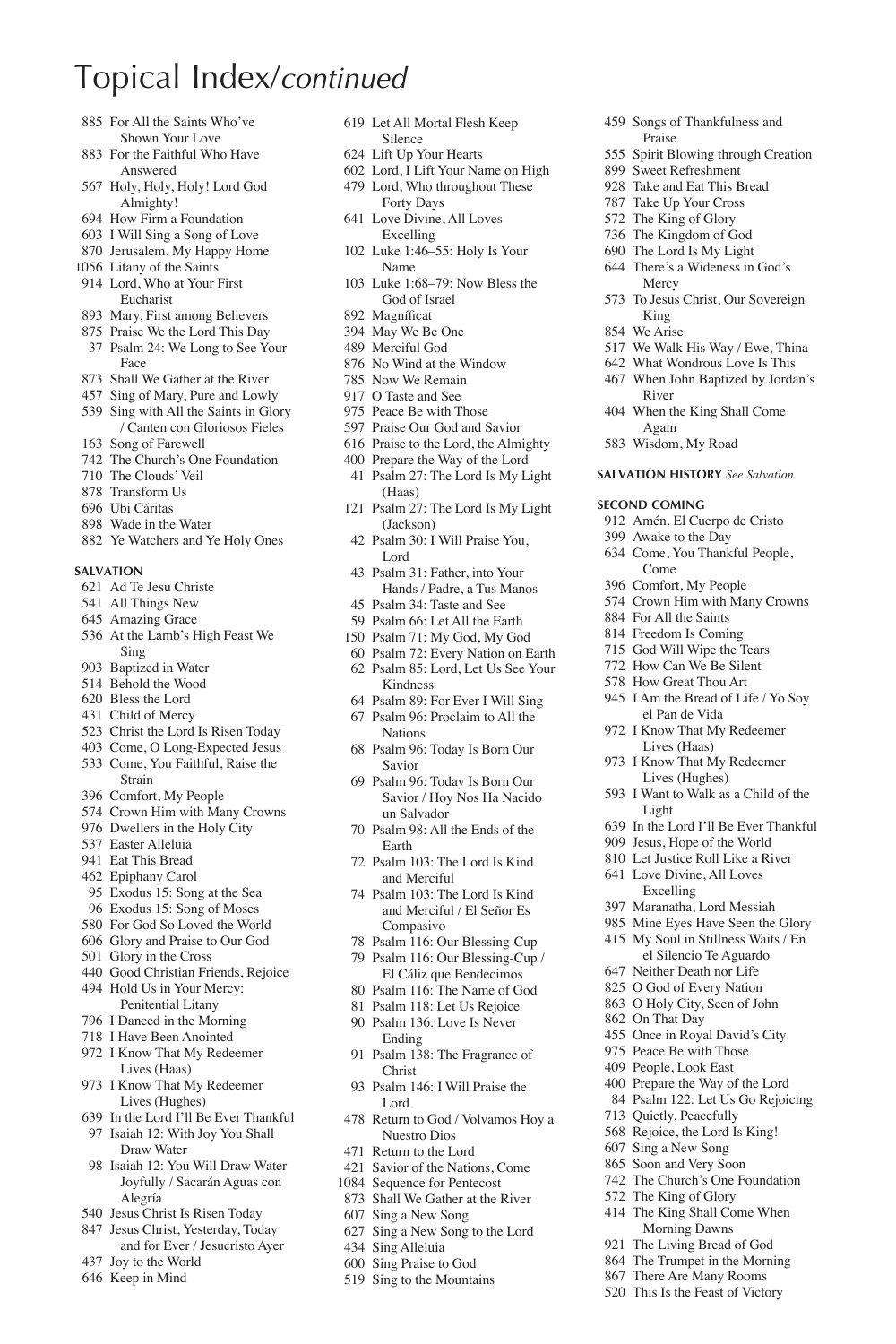- Wait for the Lord
- We Remember
- We Shall Rise Again
- What Wondrous Love Is This
- When the King Shall Come Again

### **Security** *See Refuge*

#### **Seeking**

- All Who Hunger
- All Who Hunger, Gather Gladly
- As a Fire Is Meant for Burning
- Called by Christ
- Christ, Be Our Light!
- Come and Follow Me
- Come and Journey with a Savior
- Come to the Feast
- Come to Us
- Emmaus
- Go in Peace, Go in Love
- Healing River of the Spirit
- I Have Loved You
- Increase Our Faith
- Jesus, Your Spirit in Us
- Lord, When You Came / Pescador de Hombres
- Many and Great
- Nada Te Turbe / Nothing Can Trouble
- O Lord, Hear My Prayer
- O Spirit All-Embracing
- O Taste and See
- Only This I Want
- Psalm 24: We Long to See Your Face
- Psalm 25: To You, O Lord
- Psalm 34: Taste and See
- (Guimont) Psalm 34: Taste and See (Haugen)
- Psalm 63: As Morning Breaks
- Psalm 63: My Soul Is Thirsting (Angrisano)
- Psalm 63: My Soul Is Thirsting (Joncas)
- Psalm 63: My Soul Is Thirsting (Proulx)
- Psalm 63: Your Love Is Finer than Life
- Psalm 128: Blest Are Those Who Love You
- Psalm 131: My Soul Is Still
- Remember You Are Dust
- Seek Ye First
- Song of St. Patrick
- Take and Eat, This Is My Body
- Taste and See
- The Reign of God
- There Is a Longing
- We Are Many Parts / Muchos Miembros Hay
- We Walk by Faith
- Were I the Perfect Child of God
- Where Your Treasure Is
- Who Calls You by Name
- Wood of the Cradle
- You Are All We Have

### **Sending Forth**

- Be Not Afraid
- City of God
- Come and Follow Me

Come Now, Almighty King

Topical Index/*continued*

 Pan de Vida So You Must Do Song of the Lord's Command Song of the Lord's Supper The Church of Christ The Harvest of Justice The Servant Song

**Sharing** Abundant Life At Evening Build Us a Table Called by Christ Come to the Feast / Ven al Banquete For the Healing of the Nations God Sends Us Forth Let There Be Peace on Earth Let Us Be Bread Making Their Way Many and Great Praise and Thanksgiving Psalm 15: They Who Do Justice Put Peace into Each Other's Hands Song of the Lord's Supper The Church of Christ The Harvest of Justice The Thirsty Cry for Water, Lord The Trumpet in the Morning We Are Many Parts / Muchos Miembros Hay We Are One We Come to Your Feast We Come with Joy We Shall Overcome We Will Serve the Lord When We Are Living / Pues Si Vivimos With This Bread

 The Thirsty Cry for Water, Lord This Is My Example 'Tis the Gift to Be Simple Two Fishermen We Are Called

 We Are Many Parts / Muchos Miembros Hay We Are One We Come with Joy We Have Been Told We Will Serve the Lord What You Have Done for Me When Love Is Found When We Are Living / Pues Si Vivimos Where Two or Three Are Gathered You Satisfy the Hungry Heart

You Are Called to Tell the Story

 O Sacred Head Surrounded / Oh Rostro Ensangrentado Psalm 23: My Shepherd Is the

**Shepherd**

 A Voice Cries Out All People That on Earth Do Dwell Easter Alleluia God Will Wipe the Tears Heart of a Shepherd / El Corazón de un Buen Pastor Like a Shepherd

Lord

- Crown Him with Many Crowns
- For the Life of the World Go in Peace, Go in Love
- 
- Go Make a Difference
- Go Make of All Disciples Go Out to the World
- Go to the World!
- God Has Chosen Me
- God Sends Us Forth
- Halleluya! We Sing Your Praises
- Here I Am, Lord
- Holy God, We Praise Thy Name
- I Am for You
- I Come with Joy
- I Send You Out
- Lord, When You Came /
- Pescador de Hombres Lord, Whose Love in Humble
- Service They'll Know We Are Christians
- This Little Light of Mine
- Thuma Mina / Send Me, Jesus
- We Are Marching / Siyahamba
- We Are One
- We Shall Overcome  *See also Mission*

#### **Service**

- All Are Welcome
- All People That on Earth Do Dwell
- Amén. El Cuerpo de Cristo
- As We Gather at Your Table
- Blest Are We / Bendecidos, Somos Santos
- Bread of Life, Cup of Blessing
- Center of My Life
- Christ Has No Body Now But Yours
- Christ Is the King!
- Come and Follow Me
- Come and Journey with a Savior
- Coming Together for Wine and for Bread
- For the Healing of the Nations
- For the Life of the World
- From Ashes to the Living Font
- Go in Peace, Go in Love
- Go Make a Difference

West Jesu, Jesu Jesus in the Morning Let All Things Now Living Lord, When You Came / Pescador de Hombres Lord, Whose Love in Humble Service Lord, You Give the Great Commission One Lord

 Go Make of All Disciples Go Out to the World God Sends Us Forth

 God, Whose Purpose Is to Kindle Hands of Healing

 Heart of a Shepherd / El Corazón de un Buen Pastor How Can We Be Silent I Am for You I Will Choose Christ In Christ There Is No East or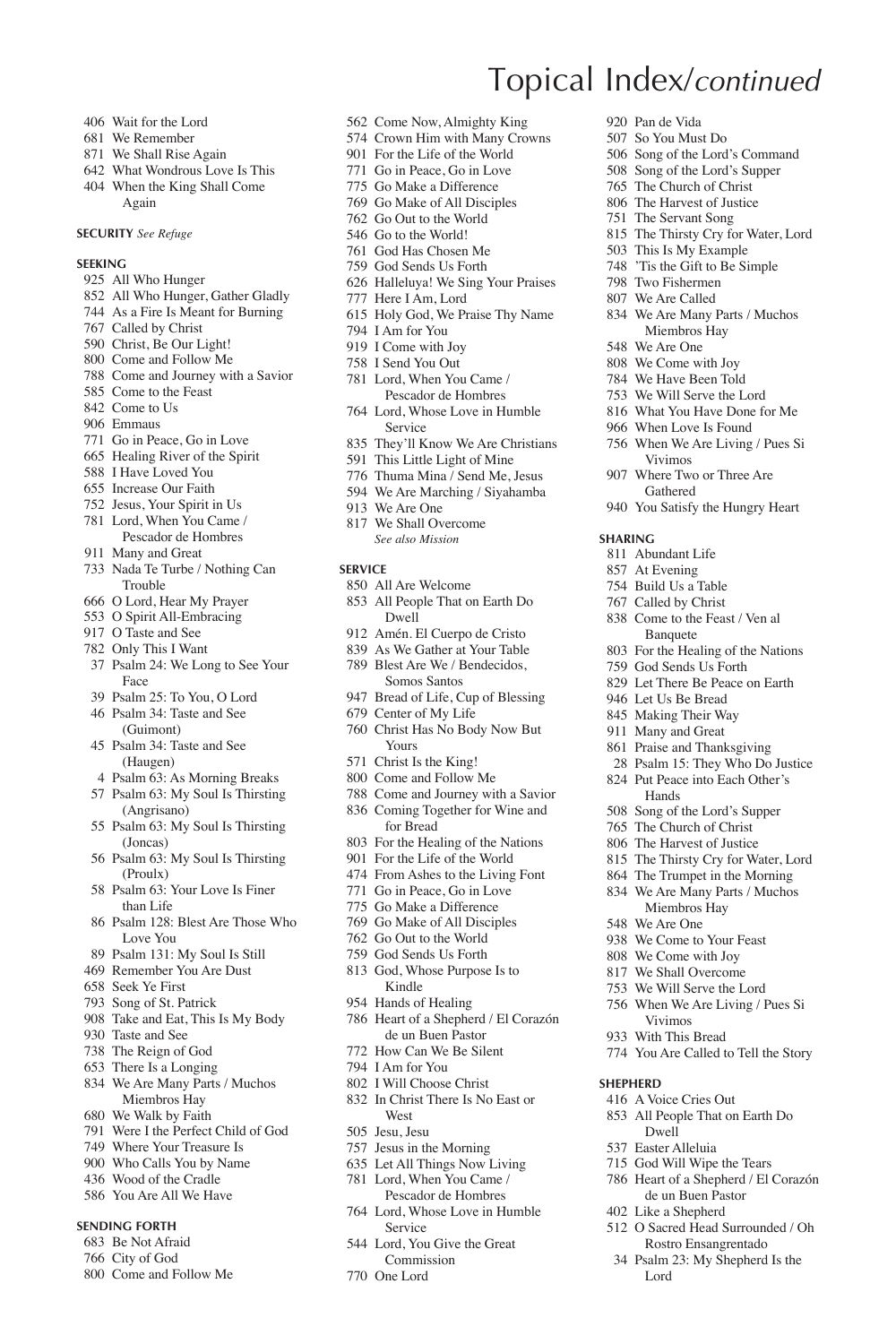- Psalm 23: Shepherd Me, O God
- Psalm 23: The Lord Is My Shepherd / El Señor Es Mi
	- Pastor
- Rise Up, Shepherd, and Follow
- Shepherd of My Heart
- Shepherd of Souls
- Song of Farewell
- The King of Love My Shepherd Is
- Turn to the Living God
- We Shall Rise Again
- With a Shepherd's Care
- Without Seeing You
- You Are All I Want
- You Are Strong, You Are Holy
- You, Lord, Are Both Lamb and Shepherd
- You Satisfy the Hungry Heart

**Sickness** *See Comfort, Healing,* 

*Suffering; Liturgical Index: Pastoral Care of the Sick*

### **Sin**

- Behold the Lamb
- Forgive Our Sins
- From Ashes to the Living Font
- Glory and Praise to Our God
- He Healed the Darkness of My Mind
- Hold Us, Jesus
- In the Cross of Christ
- Make Us Turn to You
- Merciful God
- Parce Dómine
- Psalm 51: Be Merciful, O Lord (Haugen)
- Psalm 51: Be Merciful, O Lord (Pishner)
- Psalm 51: Have Mercy, Lord
- Psalm 51: Misericordia, Señor /
- Be Merciful, O Lord Psalm 103: The Lord Is Kind and Merciful
- Psalm 130: With the Lord There Is Mercy
- Softly and Tenderly Jesus Is Calling
- Song of St. Patrick
- The Cross of Jesus
- The Master Came to Bring Good News
- There Is a Balm in Gilead
- There's a Wideness in God's **Mercy**
- Touch the Earth Lightly
- Tree of Life
- Turn My Heart, O God
- Were I the Perfect Child of God
- When John Baptized by Jordan's River

### **Social Concern**

- A Nuptial Blessing
- A Place at the Table
- Abundant Life
- All That Is Hidden
- All Who Hunger
- All Who Hunger, Gather Gladly
- Amén. El Cuerpo de Cristo
- Anthem
- As a Fire Is Meant for Burning
- At Evening
- Blest Are We / Bendecidos, Somos Santos

We Are Called

King All Hail the Power of Jesus' Name! All People That on Earth Do Dwell All Things New All You Works of God Alleluia, Christ Is Risen Alleluia! Sing to Jesus! At the Lamb's High Feast We

Sing

Vòi By the Waters of Babylon Called by Christ Canticle of the Sun Christ Is the King! Come to the Banquet Crown Him with Many Crowns Daniel 3:57–88: Canticle of Daniel Dwellers in the Holy City Earth, Earth, Awake! Exodus 15: Song at the Sea Exodus 15: Song of Moses For All the Saints For Living, for Dying Gathered as One Glory in the Cross God Will Wipe the Tears Hail, Holy Queen Enthroned Above

**Song**

 We Are the Light of the World We Come with Joy We Have a Dream We Shall Overcome We Will Serve the Lord When We Are Living / Pues Si Vivimos

 Where Charity and Love Prevail Why Stand So Far Away

 A Hymn of Glory Let Us Sing! All Creatures of Our God and

 Awake! Awake, and Greet the New Morn Be Not Afraid

Boundless Love / Tình Chúa Cao

 Heaven Is Singing for Joy / El Cielo Canta Alegría Holy God, We Praise Thy Name Holy, Holy, Holy! Lord God Almighty! How Can I Keep from Singing? How Can We Be Silent I Have Been Anointed I Lift My Soul to You I Sing a Maid I Will Sing a Song of Love In the Cross of Christ Isaiah 12: With Joy You Shall Draw Water Isaiah 12: You Will Draw Water Joyfully / Sacarán Aguas con

Alegría

 Jesus Comes Jesus, Your Spirit in Us Joyful, Joyful, We Adore You Jubiláte, Sérvite

 It Came upon the Midnight Clear Jerusalem, My Happy Home Jesus Christ Is Risen Today

- Build Us a Table
- Canticle of the Turning
- Carol at the Manger
- Christ, Be Our Light!
- City of God
- Come and Follow Me
- Come to the Feast
- Come to the Water
- Comfort, My People
- Coming Together for Wine and for Bread
- Dust and Ashes
- Each Winter As the Year Grows Older
- For the Healing of the Nations
- For the Life of the World
- Fresh as the Morning
- Go Make a Difference
- God Has Chosen Me God Is Still Speaking
- God of Day and God of Darkness
- God, Whose Purpose Is to Kindle
- Good News
- Healing River of the Spirit
- Here Am I
- Here I Am, Lord
- How Can I Keep from Singing? I Say "Yes," Lord / Digo "Sí,"
- Señor
- I Will Sing a Song of Love
- If I Have Been the Source of Pain / Si Fui Motivo de Dolor
- If You Believe and I Believe Jesu, Jesu
- Let Justice Roll Like a River
- Let There Be Peace on Earth
- Lord of All Nations, Grant Me **Grace**
- Lord, When You Came / Pescador de Hombres
- Lord, You Give the Great Commission
- Luke 1:46–53: My Soul Gives Glory
- 892 Magníficat
- Mine Eyes Have Seen the Glory
- My Soul Gives Glory
- O Holy City, Seen of John
- On Holy Ground

News The Summons

- On the Journey to Emmaus
- Praise and Thanksgiving Psalm 15: They Who Do Justice

 Return to God / Volvamos Hoy a Nuestro Dios Send Down the Fire Sing Praise to God Somos el Cuerpo de Cristo / We Are the Body of Christ Song over the Waters Star-Child The Church of Christ The Harvest of Justice The Master Came to Bring Good

 The Thirsty Cry for Water, Lord There Is One Lord Touch the Earth Lightly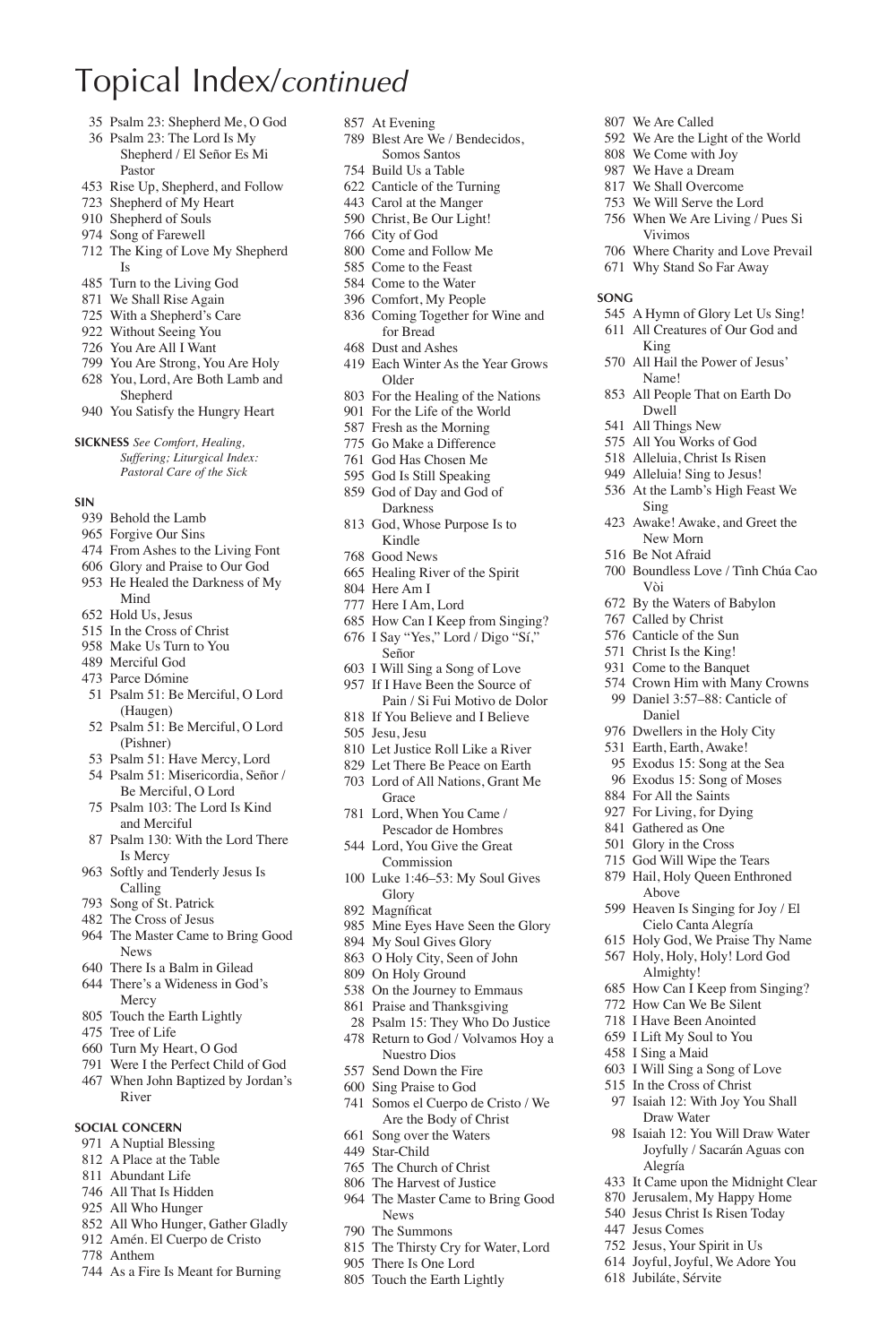- Let All Things Now Living
- Let Justice Roll Like a River Love Endures All Things
- 892 Magníficat
- Morning Has Broken
- Morning Hymn
- My Country, 'Tis of Thee
- My Song Will Be for You Forever
- O God beyond All Praising
- O God of Exodus
- O Lord, Hear My Prayer O Sons and Daughters
- O Taste and See
- On That Day
- People, Look East
- Praise the One Who Breaks the
- Darkness
- Praise to the Lord, the Almighty
- Psalm 16: Keep Me Safe, O God Psalm 30: I Will Praise You, Lord
- Psalm 40: Here I Am (Alonso)
- Psalm 40: Here I Am (Cooney)
- Psalm 47: God Mounts His Throne
- Psalm 66: Let All the Earth
- Psalm 89: For Ever I Will Sing
- Psalm 95: If Today You Hear God's Voice
- Psalm 96: Proclaim to All the Nations
- Psalm 96: Today Is Born Our Savior
- Psalm 96: Today Is Born Our Savior / Hoy Nos Ha Nacido un Salvador
- Psalm 98: All the Ends of the Earth
- Psalm 118: This Is the Day
- Psalm 138: The Fragrance of Christ
- Psalm 150: Praise God in This Holy Dwelling
- Resucitó
- Shall We Gather at the River
- Sing a New Song
- Sing a New Song to the Lord
- Sing Alleluia
- Sing of the Lord's Goodness
- Sing Out, Earth and Skies!
- Sing Praise to God
- Sing to the Mountains
- Sing with All the Saints in Glory / Canten con Gloriosos Fieles
- Song of the Body of Christ / Canción del Cuerpo de Cristo
- Stand Up, Friends!
- Surréxit Christus
- Table Song
- Take Me Home
- The Aye Carol
- This Is My Song
- This Is the Feast of Victory
- Turn to the Living God
- We Are Called
- We Are Marching / Siyahamba What Wondrous Love Is This
- When in Our Music God Is
- Glorified
- With This Bread
- With You by My Side
- Ye Watchers and Ye Holy Ones
- You Are Called to Tell the Story

### **Sorrow** *See Grief*

#### **Stewardship**

- Abundant Life
- Come, You Thankful People, Come

Topical Index/*continued*

Señor Jesus, Lead the Way Jesus, the Lord

Heal We Shall Overcome We Walk His Way / Ewe, Thina When We Are Living / Pues Si Vivimos With a Shepherd's Care

**Suffering** A Living Faith Ashes

 How Firm a Foundation In the Breaking of the Bread / Cuando Partimos el Pan del

 Nada Te Turbe / Nothing Can Trouble O God, Why Are You Silent? Only This I Want Psalm of Hope Sequence for Easter Shall We Gather at the River Stations of the Cross The Church's One Foundation The Strife Is O'er Turn My Heart, O God We Cannot Measure How You

 Blest Are They / Benditos los Pobres

Christ Has No Body Now But

 Come to Me, O Weary Traveler Eye Has Not Seen Forty Days and Forty Nights Glory and Praise to Our God God Remembers

 God Weeps with Us Who Weep and Mourn How Firm a Foundation I Danced in the Morning I Sing a Maid

 If I Have Been the Source of Pain / Si Fui Motivo de Dolor

 In the Cross of Christ Jesus, the Lord Mary, First among Believers Neither Death nor Life Now the Green Blade Rises O God, Why Are You Silent? O Holy City, Seen of John O Sacred Head Surrounded / Oh Rostro Ensangrentado

 O Taste and See Pan de Vida Psalm of Hope

Heaven Shall Tribulation or Distress Stations of the Cross Stay Here and Keep Watch Steal Away to Jesus Take Up Your Cross The Lord Will Heal the Broken

Heart The Love of the Lord We Await with Wakeful Care Were You There

Salve, Regína / Hail, Queen of

 When We Are Living / Pues Si Vivimos Why Stand So Far Away You Are Mine / Contigo Estoy

Yours Come to Me

- For the Healing of the Nations
- God of Adam, God of Joseph
- The Harvest of Justice
- Touch the Earth Lightly
- We Come with Joy

### **Stranger** *See Alienation*

### **STRENGTH**

- Come to Me, O Weary Traveler
- Comfort, My People
- Day Is Done
- Deep Within Dwelling Place
- Exodus 15: Song at the Sea
- Exodus 15: Song of Moses
- For All the Saints
- Glory and Praise to Our God
- Goodness Is Stronger than Evil
- Guide My Feet
- Hold Us, Jesus
- How Can I Keep from Singing?
- How Firm a Foundation
- In the Lord I'll Be Ever Thankful Isaiah 12: With Joy You Shall
- Draw Water Isaiah 12: You Will Draw Water
- Joyfully / Sacarán Aguas con Alegría Lead Me, Guide Me
- 
- Lord, Who throughout These Forty Days
- Night Hymn
- O Holy City, Seen of John
- O Lord, the Guardian of My Heart
- Psalm 31: Father, into Your Hands / Padre, a Tus Manos Psalm 63: As Morning Breaks
- Shepherd of My Heart
- Sing to the Mountains
- Stay Here and Keep Watch
- Take and Eat, This Is My Body
- Take Up Your Cross
- The Glory of These Forty Days
- The Lord Is My Light

 A Mighty Fortress Is Our God America the Beautiful Change Our Hearts Christ Is Risen! Shout Hosanna!

Come to Me, O Weary Traveler

 For the Faithful Who Have Answered Guide My Feet Here Am I Hold Us, Jesus

This Day God Gives Me

 Whatever Be the Love When Love Is Found With a Shepherd's Care You Are Mine / Contigo Estoy

- This Little Light of Mine
- Tree of Life Wait for the Lord

**Struggle**

Come to Me

842. Come to Us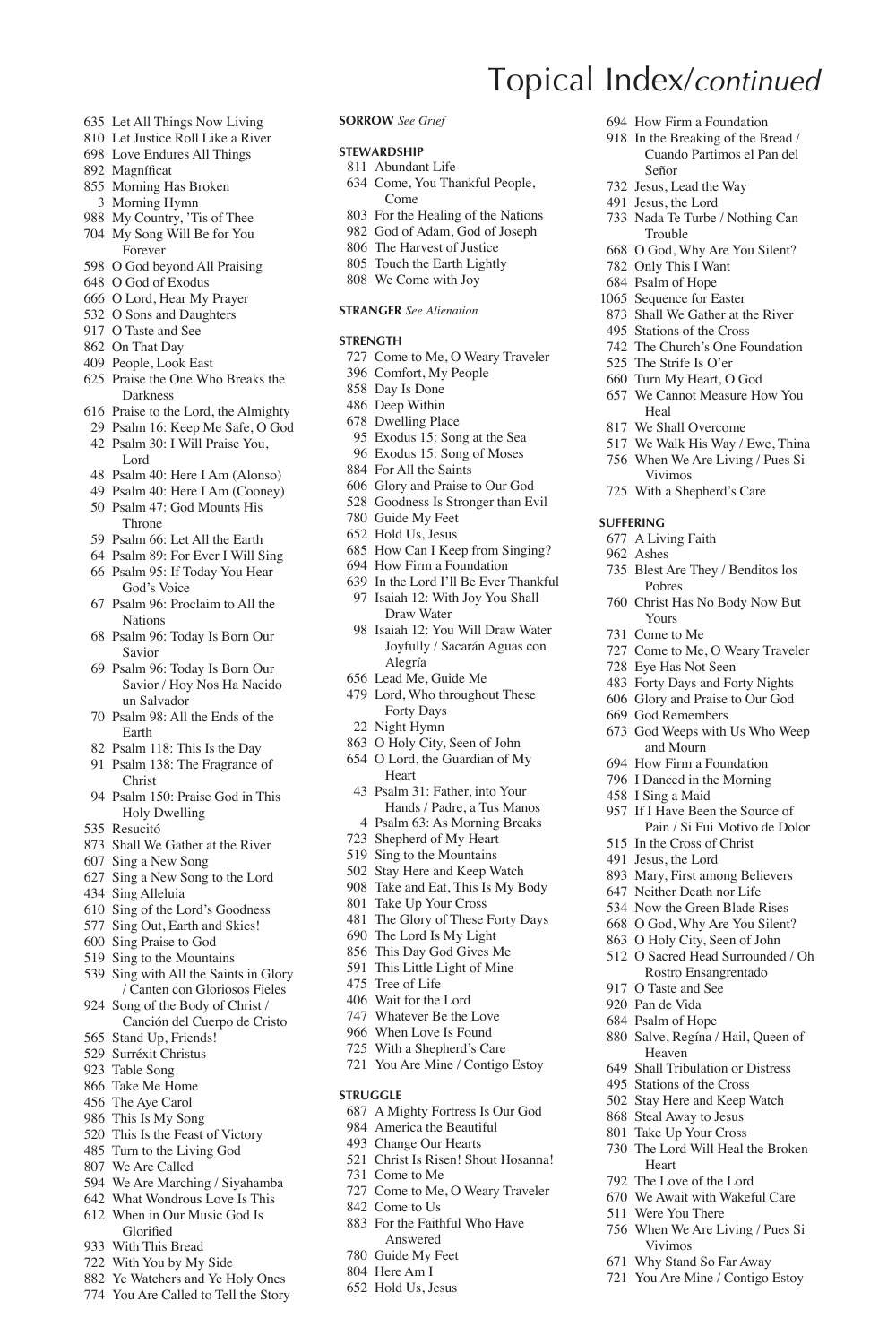#### **Sunday**

- At the Lamb's High Feast We Sing
- Christ Has Risen
- Christ Is Risen! Shout Hosanna! Daniel 3:57–88: Canticle of Daniel
- I Know That My Redeemer Lives
- Making Their Way
- Psalm 118: This Is the Day
- This Day God Gives Me
- This Is a Day of New
- Beginnings This Is the Feast of Victory
- **Teaching**
- Christ Has Promised to Be Present
- Emmaus
- I Lift My Soul to You
- O Lord, the Guardian of My Heart
- On the Journey to Emmaus
- Psalm 25: Remember Your Mercies
- Psalm 34: Taste and See
- Send Down the Fire
- So You Must Do
- Song of the Lord's Command
- World Peace Prayer
- You Are Called to Tell the Story

#### **Temptation**

- Change Our Hearts
- Forty Days and Forty Nights
- If I Have Been the Source of Pain / Si Fui Motivo de Dolor
- Jesus, Lead the Way
- Lord, Who throughout These Forty Days
- Tree of Life
- Turn My Heart, O God
- We Will Serve the Lord

### **Thanksgiving**

- All People That on Earth Do Dwell
- All Who Hunger
- All Who Hunger, Gather Gladly
- All You Works of God
- Alleluia No. 1
- Ashes
- Behold the Lamb
- Come, You Thankful People, Come
- 637 Confitémini Dómino / Come and Fill Our Hearts
- Exodus 15: Song at the Sea
- Exodus 15: Song of Moses
- Father, We Thank You, Who Have Planted
- For All the Saints Who've Shown Your Love
- For the Beauty of the Earth
- For the Faithful Who Have Answered
- God of Adam, God of Joseph
- God of Eve and God of Mary
- How Great Thou Art
- In the Lord I'll Be Ever Thankful Isaiah 12: With Joy You Shall
- Draw Water

 Isaiah 12: You Will Draw Water Joyfully / Sacarán Aguas con Alegría

 Come Down, O Love Divine How Good, Lord, to Be Here!

 You, Lord, Are Both Lamb and Shepherd

Again We Keep This Solemn

All Creatures of Our God and

 Come Adore / Tantum Ergo Come, Holy Ghost Come Now, Almighty King Dwelling Place Earth, Earth, Awake! Evening Hymn Go Make of All Disciples God, in the Planning God of Adam, God of Joseph God of Eve and God of Mary Holy God, We Praise Thy Name Holy, Holy, Holy! Lord God Almighty! How Shall We Name God? How Wonderful the Three-in-

 In Every Age Let All Mortal Flesh Keep Silence O God beyond All Praising O Spirit All-Embracing Transform Us

Fast

King

One Let There Be Light Luke 1:46–53: My Soul Gives

Glory May Holy Angels Lead You May the Peace of Christ Be with You / Ki Ri Su To No My Soul Gives Glory Night Hymn

**Trust**

A Living Faith

 A Mighty Fortress Is Our God A Voice Cries Out All Will Be Well Amazing Grace Anthem

 Awake! Awake, and Greet the New Morn Baptized in Water Be Not Afraid Behold the Lamb Blest Be the Lord Carol at the Manger Center of My Life

 Now Thank We All Our God O God, Almighty Father Of the Father's Love Begotten Praise We the Lord This Day Psalm 150: Praise God in This Holy Dwelling Quietly, Peacefully Sing of Mary, Pure and Lowly Song of St. Patrick Stand Up, Friends! The Church's One Foundation The Play of the Godhead They'll Know We Are Christians This Day God Gives Me Veni Creátor Spíritus We Shall Rise Again Ye Watchers and Ye Holy Ones

**Trinity**

- Laudáte, Laudáte Dóminum
- Let All Things Now Living
- Life-Giving Bread, Saving Cup
- Lift Up Your Hearts Luke 1:46–55: Holy Is Your
- Name
- 892 Magníficat
- Now Thank We All Our God
- Praise and Thanksgiving
- Psalm 23: My Shepherd Is the Lord
- Psalm 23: The Lord Is My Shepherd / El Señor Es Mi Pastor
- Psalm 30: I Will Praise You, Lord
- Psalm 100: We Are God's People
- Psalm 103: My Soul, Give Thanks to the Lord
- Psalm 103: The Lord Is Kind and Merciful
- Psalm 116: Our Blessing-Cup
- Psalm 116: Our Blessing-Cup / El Cáliz que Bendecimos
- Psalm 116: The Name of God
- Psalm 118: Let Us Rejoice Psalm 118: This Is the Day
- Psalm 136: Love Is Never
- Ending
- Psalm 138: The Fragrance of Christ
- Psalm 145: I Will Praise Your Name
- Rejoice, the Lord Is King!
- Sequence for Easter
- Sing to the Mountains
- Songs of Thankfulness and Praise
- The Harvest of Justice
- The Trumpet in the Morning
- This Day God Gives Me
- To Jesus Christ, Our Sovereign King
- We Arise
- We Gather Together
- We Give You Thanks
- We Praise You (Dameans) We Praise You (Haas)

#### **Times and Seasons**

- Each Winter As the Year Grows Older
- For the Beauty of the Earth
- God Remembers
- In Every Age
- Jesus Christ, Yesterday, Today, and for Ever / Jesucristo Ayer
- Jesus in the Morning
- Lord of All Hopefulness Many and Great
- Night of Silence

Calling Warm the Time of Winter

**Transcendence** All Glory Is Yours

Vòi

- 
- O God, Our Help in Ages Past People, Look East Softly and Tenderly Jesus Is

Boundless Love / Tình Chúa Cao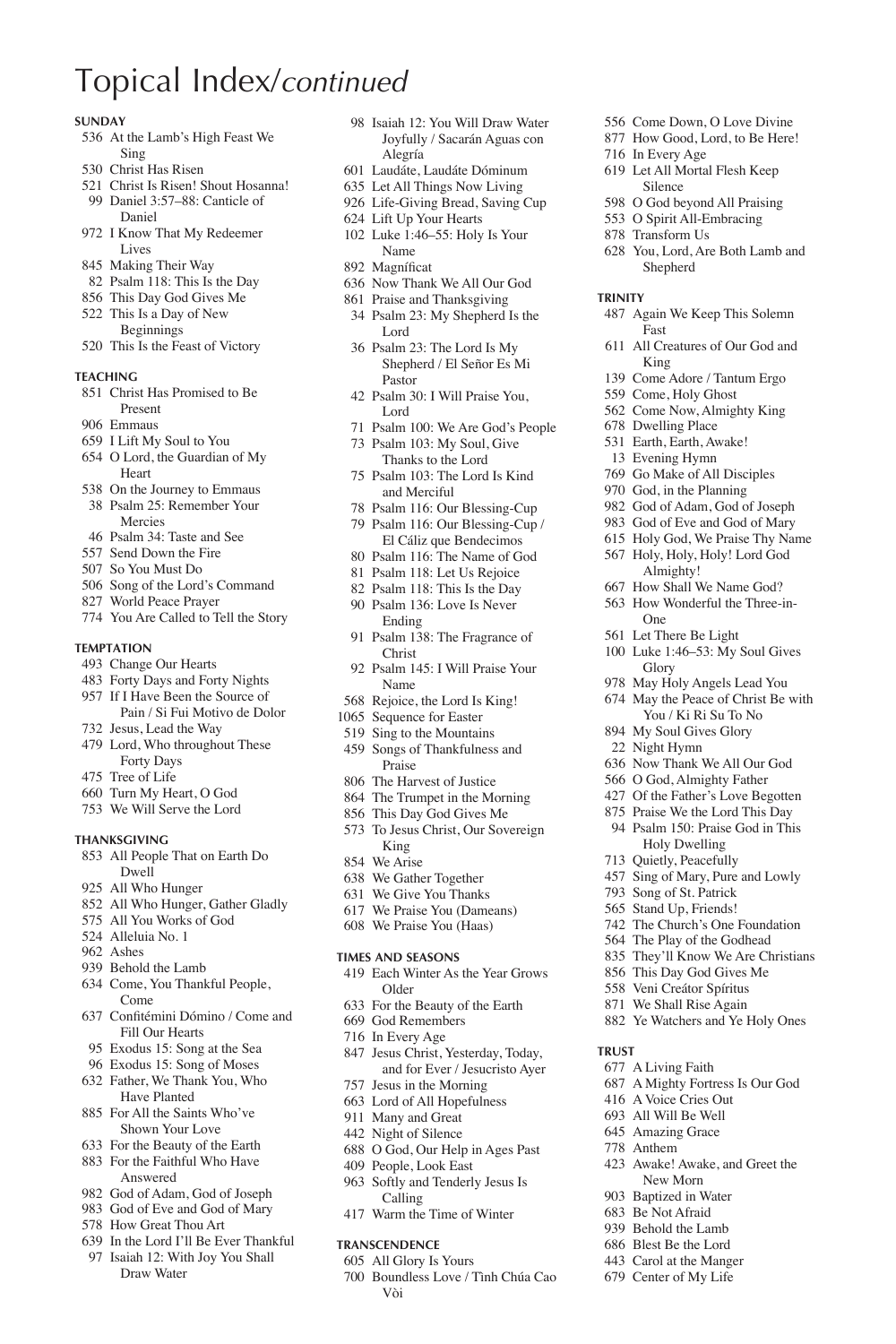- Christ Is Made the Sure Foundation
- Come and Follow Me
- Come, O Long-Expected Jesus
- Come to Me (Bell)
- Come to Me (Joncas)
- Day Is Done
- Dwelling Place
- Each Winter As the Year Grows Older
- Eat This Bread
- Eye Has Not Seen
- For All the Saints
- Forty Days and Forty Nights
- Gather Us In
- Give Us Your Peace
- Glory and Praise to Our God
- Go Make of All Disciples
- God Weeps with Us Who Weep and Mourn
- Guide My Feet
- Gusten y Vean / Taste and See
- Healer of Our Every Ill
- How Can I Keep from Singing?
- How Firm a Foundation
- I Am Sure I Shall See
- I Have Loved You
- I Heard the Voice of Jesus Say
- I Know That My Redeemer Lives!
- In Manus Tuas, Pater
- In the Arms of God
- In the Breaking of the Bread / Cuando Partimos el Pan del Señor
- In the Lord I'll Be Ever Thankful
- Increase Our Faith
- Jerusalem, My Happy Home
- Jesus, Heal Us
- Jesus Is Here Right Now
- Jesus, Lead the Way
- Jesus, Remember Me
- Joyful, Joyful, We Adore You
- Lead Me, Guide Me
- Like a Bird
- Lord of All Hopefulness
- Lord of All Nations, Grant Me Grace
- Luke 1:68–79: Now Bless the God of Israel
- 892 Magníficat
- My Song Will Be for You Forever
- My Soul in Stillness Waits / En el Silencio Te Aguardo
- Neither Death nor Life
- Night Hymn
- Night of Silence
- Nothing Can Ever
- Now in This Banquet
- Now the Green Blade Rises
- O Come, Divine Messiah!
- O God of Exodus
- O God, Our Help in Ages Past
- O God, You Search Me
- O Lord, Hear My Prayer
- O Sacred Head Surrounded / Oh Rostro Ensangrentado
- O Spirit All-Embracing
- On Eagle's Wings
- Only You, O God
- Over My Head
- People of the Night

Psalm 16: Keep Me Safe, O God

Topical Index/*continued*

 Ubi Cáritas Wait for the Lord We Gather Together We Shall Rise Again We Walk by Faith With You by My Side You Are All We Have You Are Near

**Truth**

 There Is One Lord Though the Mountains May Fall

All Who Hunger

Kindness Psalm 96: Today Is Born Our Savior / Hoy Nos Ha Nacido

un Salvador Send Down the Fire Shepherd of My Heart Sing a New Song to the Lord The Peace of God Ubi Cáritas Whatever Be the Love When Love Is Found World Peace Prayer You, Lord, Are Both Lamb and Shepherd **Understanding** Behold the Lamb Bread of Life, Cup of Blessing

Emmaus

**Unity**

 Make Me a Channel of Your Peace O God of Every Nation O Spirit All-Embracing Peace, Be Not Anxious Spirit of God The Peace of God

 A Place at the Table Abundant Life All Are Welcome All Things New All Who Hunger

Epiphany Carol

 All Who Hunger, Gather Gladly Amén. El Cuerpo de Cristo At the Table of Jesus Christ Is Made the Sure Foundation Come and Eat This Living Bread Come and Journey with a Savior Diverse in Culture, Nation, Race

 For the Healing of the Nations Gathered as One God Is Love

God of Eve and God of Mary

 All Who Hunger, Gather Gladly Comfort, My People Deliver Us, O Lord of Truth From Ashes to the Living Font Gospel Acclamation Love Endures All Things Mine Eyes Have Seen the Glory Psalm 15: They Who Do Justice Psalm 25: To You, O Lord (Haugen) Psalm 25: To You, O Lord (Pishner) Psalm 51: Have Mercy, Lord Psalm 85: Lord, Let Us See Your

- Psalm 22: My God, My God
- Psalm 23: My Shepherd Is the Lord
- Psalm 23: Shepherd Me, O God Psalm 23: The Lord Is My
- Shepherd / El Señor Es Mi Pastor
- Psalm 25: To You, O Lord (Haugen)
- Psalm 25: To You, O Lord (Pishner)
- Psalm 27: The Lord Is My Light (Haas)
- Psalm 27: The Lord Is My Light (Jackson)
- Psalm 30: I Will Praise You, Lord
- Psalm 31: Father, into Your Hands / Padre, a Tus Manos
- Psalm 34: Taste and See (Guimont)
- Psalm 34: Taste and See (Haugen)
- Psalm 40: Here I Am (Alonso)
- Psalm 40: Here I Am (Cooney)
- Psalm 63: As Morning Breaks
- Psalm 63: My Soul Is Thirsting (Angrisano)
- Psalm 63: My Soul Is Thirsting (Joncas)
- Psalm 63: My Soul Is Thirsting (Proulx)
- Psalm 71: My God, My God
- Psalm 84: How Lovely Is Your Dwelling Place
- Psalm 91: Be with Me
- Psalm 121: Our Help Comes from the Lord
- Psalm 130: Out of the Depths
- Psalm 130: With the Lord There Is Mercy (Guimont)
- Psalm 130: With the Lord There Is Mercy (Haugen)
- Psalm 131: My Soul Is Still Psalm 138: The Fragrance of
- Christ Psalm 141: Incense Psalm
- Psalm 146: I Will Praise the Lord
- Psalm of Hope
- Put Peace into Each Other's Hands
- Remember You Are Dust
- Remember Your Love
- Rest Now in Me
- Seek Ye First

Door Song of St. Patrick Take Up Your Cross Taste and See The King of Glory The King of Love My Shepherd

Is The Lord Is My Light The Lord Is Near The Peace of God There Is a Balm in Gilead

Shall Tribulation or Distress

Somebody's Knockin' at Your

- Shelter Me, O God
- Shepherd of My Heart Sing a New Church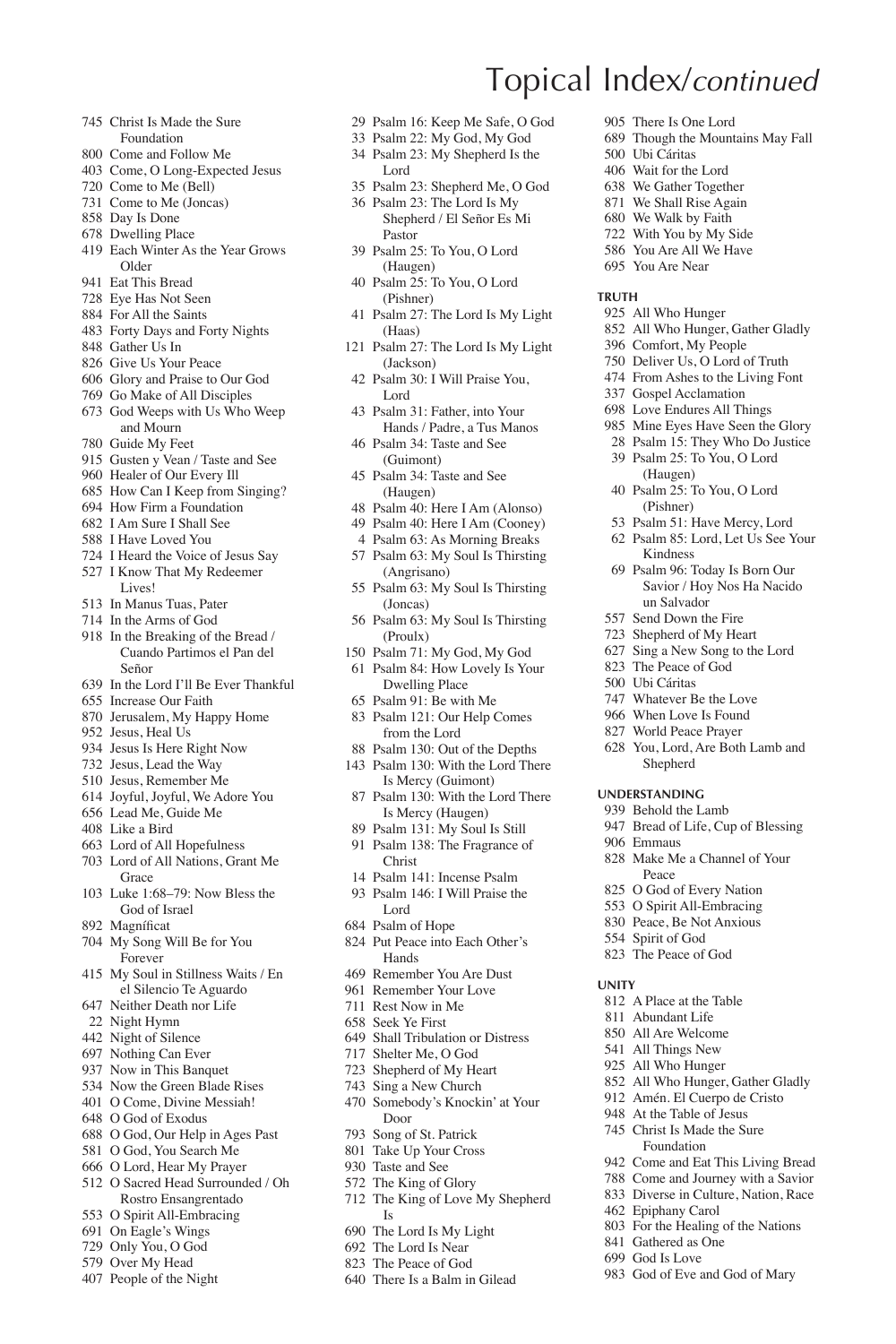- I Am for You
- I Come with Joy
- In Christ There Is No East or West
- Let Us Be Bread
- Lord, Who at Your First Eucharist
- Love Is the Sunlight
- Many and Great
- May We Be One
- O God, Almighty Father
- Oh, Look and Wonder / Miren Qué Bueno
- One Bread, One Body
- One Lord
- Pan de Vida
- Praise the One Who Breaks the Darkness
- Psalm 122: Let Us Go Rejoicing
- Sing a New Church
- Song of the Body of Christ / Canción del Cuerpo de Cristo
- Take and Eat This Bread
- The Church's One Foundation
- The Play of the Godhead
- There Is One Lord
- They'll Know We Are Christians
- This Is My Song
- Touch the Earth Lightly
- Ubi Cáritas
- We Are Called
- We Are Many Parts / Muchos Miembros Hay
- We Are One (de Silva)
- We Are One (Wright)
- We Arise
- We Shall Overcome
- Where Charity and Love Prevail
- Where True Love and Charity Are Found / Ubi Cáritas
- You Satisfy the Hungry Heart
- You Walk along Our Shoreline

### **Universe**

- For the Beauty of the Earth
- Holy God, We Praise Thy Name
- How Great Thou Art
- Isaiah 12: With Joy You Shall Draw Water

### **Vocation**

- Blest Are We / Bendecidos,
- Somos Santos
- Come to Us
- Go Make of All Disciples
- God Is Love
- Hail Mary: Gentle Woman
- One Lord
- Take, O Take Me As I Am
- These Alone Are Enough
- Who Calls You by Name
- You Are Mine / Contigo Estoy

### **Water**

- Baptized in Water
- Come to the Feast
- Come to the Water
- From Ashes to the Living Font
- Gather Your People
- Glory and Praise to Our God
- Healing River
- Healing River of the Spirit
- I Heard the Voice of Jesus Say

 Isaiah 12: With Joy You Shall Draw Water

 O Spirit All-Embracing On the Journey to Emmaus Psalm 19: Lord, You Have the

 Psalm 19: Words of Everlasting Life / Palabras de Vida Eterna The Call Is Clear and Simple We Praise You (Dameans) We Praise You (Haas) Whatever Be the Love Wisdom, My Road

 Were I the Perfect Child of God Whatever Be the Love When in Our Music God Is Glorified **Word of God**

 A Mighty Fortress Is Our God A Voice Cries Out Amazing Grace Among All

 As We Gather at Your Table Bread of Life from Heaven / Pan de Vida Eterna Change Our Hearts Come Now, Almighty King

 Do Not Let Your Hearts Be Troubled Emmaus Fresh as the Morning From Ashes to the Living Font

Come to Us

 Gift of God Go to the World! God Is Still Speaking God Sends Us Forth God, Whose Purpose Is to Kindle Good News Gospel Canticle I Am for You I Receive the Living God I Say "Yes," Lord / Digo "Sí,"

Señor In Remembrance of You Luke 2: Nunc Dimíttis Make Us Worthy

Words

**Witness** A Living Faith A Nuptial Blessing As a Fire Is Meant for Burning As We Gather at Your Table Christ Is the King! Come and Journey with a Savior For All the Saints Who've Shown Your Love Go Make of All Disciples Go to the World! Good News Gospel Acclamation Heaven Is Singing for Joy / El Cielo Canta Alegría I Send You Out Lord, You Give the Great Commission Psalm 40: Here I Am (Alonso) Psalm 40: Here I Am (Cooney) Send Down the Fire Take and Eat This Bread The Peace of God Transform Us We Are One

- Isaiah 12: You Will Draw Water Joyfully / Sacarán Aguas con Alegría
- Jerusalem, My Destiny
- O God of Exodus
- Song over the Waters
- Sweet Refreshment
- The Thirsty Cry for Water, Lord
- Tree of Life
- Wade in the Water Without Seeing You

- **Way, Truth, and Life** Do Not Let Your Hearts Be Troubled
- I Receive the Living God
- Jesus Christ, Yesterday, Today and for Ever / Jesucristo Ayer
- Rest Now in Me
- Take and Eat
- There Are Many Rooms

#### **Welcome**

- A Nuptial Blessing
- A Place at the Table
- All Are Welcome
- All Who Hunger
- All Who Hunger, Gather Gladly As We Gather at Your Table
- At Evening
- Build Us a Table
- Called by Christ
- Come and Eat This Living Bread
- Come, Host of Heaven's High Dwelling Place
- Come to Us
- Coming Together for Wine and for Bread
- Diverse in Culture, Nation, Race
- Dwellers in the Holy City
- For Living, for Dying
- Gathered as One

**Wisdom**

All Glory Is Yours

 Eye Has Not Seen Glory and Praise to Our God Hail Mary: Gentle Woman

Holy God

Heart

Diverse in Culture, Nation, Race

O Lord, the Guardian of My

- God Is Here! As We His People
- Gusten y Vean / Taste and See
- In Paradísum / May Choirs of Angels
- Jesus Christ, Yesterday, Today, and for Ever / Jesucristo Ayer Making Their Way May Holy Angels Lead You

 May the Angels Lead You May the Angels Lead You into Paradise On the Journey to Emmaus The Aye Carol The Kingdom of God The Reign of God We Come to Your Feast We Shall Rise Again Where Two or Three Are Gathered Within the Reign of God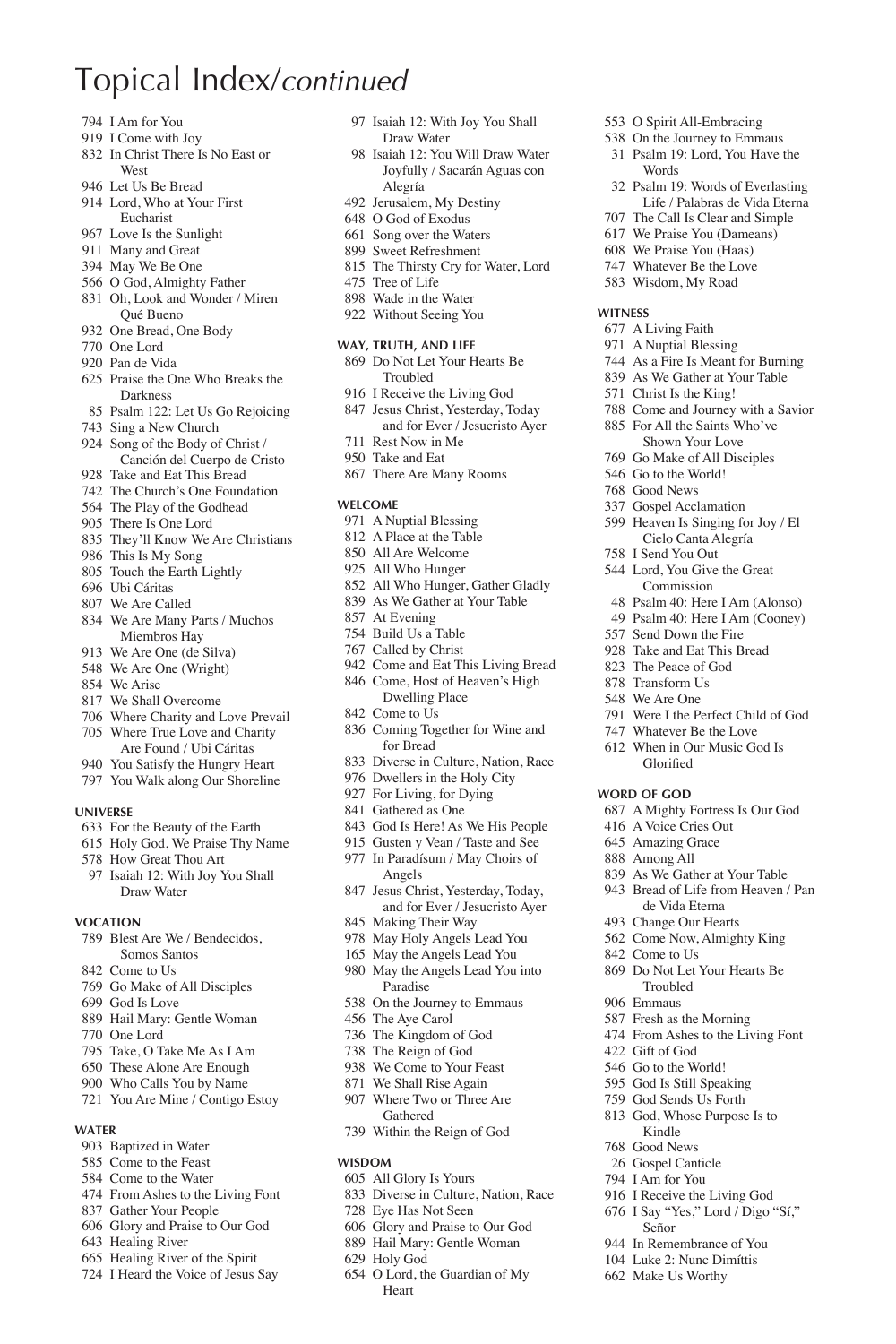- Making Their Way
- Many and Great
- Morning Has Broken
- Now Let Your Servant Go in Peace
- O God of Every Nation
- On the Journey to Emmaus
- Palm Sunday Processional
- Praise the One Who Breaks the Darkness
- Praise to You, O Christ, Our Savior
- Psalm 19: Lord, You Have the Words
- Psalm 19: Words of Everlasting Life / Palabras de Vida Eterna
- Psalm 130: Out of the Depths
- Rain Down
- Seek Ye First
- Shepherd of Souls
- Take and Eat
- We Praise You
- You Are Mine / Contigo Estoy
- You, Lord, Are Both Lamb and Shepherd

### **Work** *See Daily Life and Work*

#### **WORLD**

- As a Fire Is Meant for Burning
- Canticle of the Turning
- Crown Him with Many Crowns
- For God So Loved the World
- For the Beauty of the Earth
- For the Healing of the Nations
- In Christ There Is No East or West
- Laudáte Dóminum

**Topical Index/continued** 

- Let There Be Peace on Earth
- Let Us Be Bread
- Psalm 72: Every Nation on Earth Psalm 98: All the Ends of the
- Earth This Is My Song
- To Jesus Christ, Our Sovereign King
- Touch the Earth Lightly
- World Peace Prayer

### **Worship** *See Praise*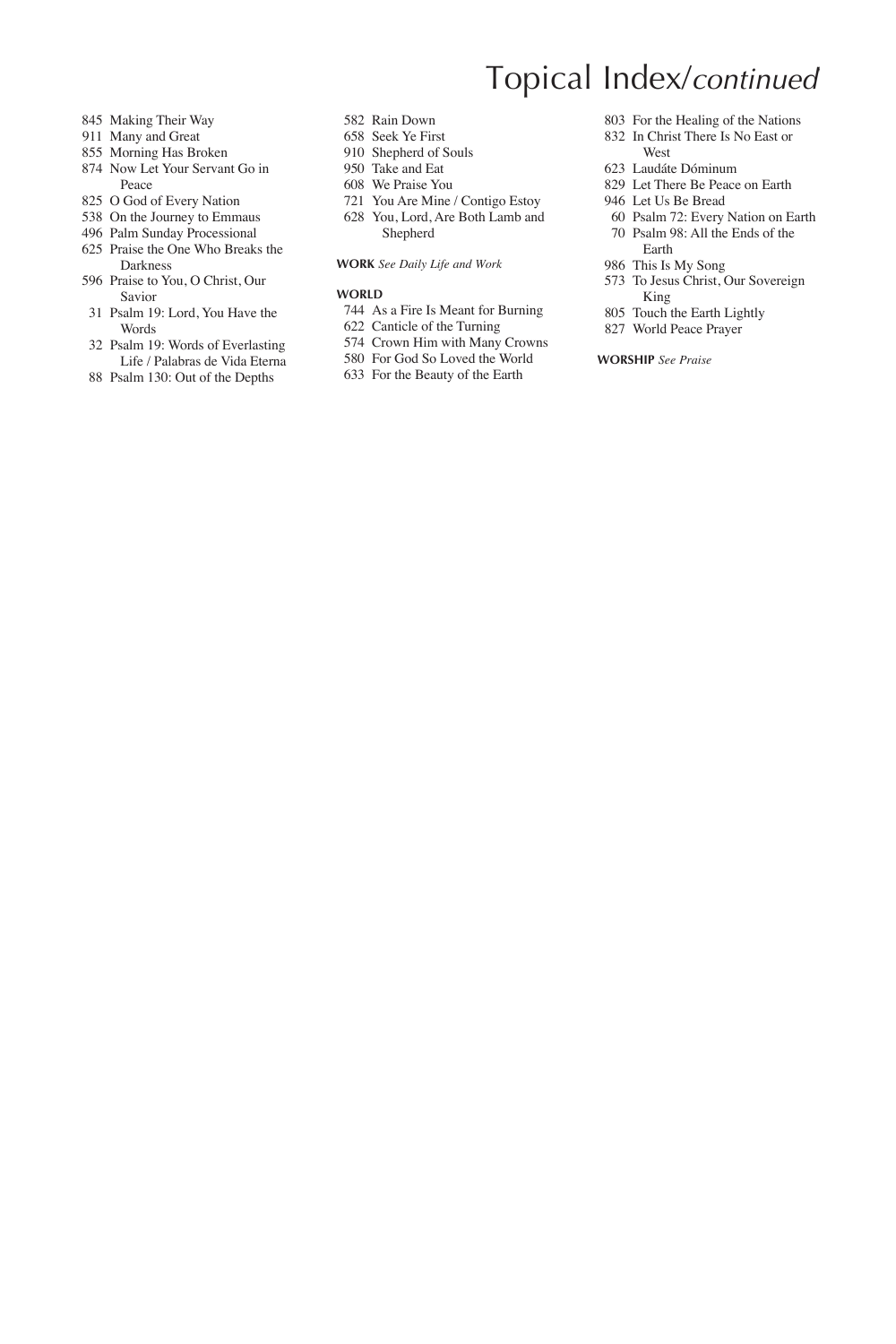# 1218 Index of Composers, Authors and Sources

Adkins, Leon M 769 African American folk song 757 African American spiritual 428 453 470 497 511 579 640 729 780 817 868 898 African American Traditional 453 738 832 Akers, Doris M. 656 Alexander, Cecil Frances 455 Alford, Henry 634 680 Allen, George N. 955 Alonso, Tony E. 32 48 74 79 98 205–216 339 350 489 518 587 714 759 791 805 816 890 906 915 929 948 Ambrose, St. 421 American 750 919 American melody 870 Anders, Charles 852 Andrews, Carroll T. 319 Angotti, John 99 758 Angrisano, Steve 57 775 Anonymous 448 562 819 916 Aquinas, Thomas 137 139 509 Argentine folk melody 943 Arguello, Kiko 535 Arnatt, Ronald 125 *Arundel Hymnal* 895 Assisi, St. Francis of 576 611 828 Augustine, St. 860 Babin, L. Randolph 270–278 Bach, J. S. 459 481 512 536 687 707 801 825 956 Baker, Cyril 121 Baker, Henry 512 Baker, Henry W. 427 712 Baker, Theodore 451 638 Balhoff, Mike 464 617 773 961 Barker, John 399 Barnhart, Leslie Palmer 583 Batastini, Robert J. 8 18 313B 325 347 359 392 414 428 448 454 511 564 593 624 685 766 778 828 845 855 861 941 Bates, Katherine L. 984 Battersby, C. Maude 957 Bayly, Albert F. 764 861 Bede, Venerable 545 Beethoven, Ludwig van 539 614 Belihu, Almaz 768 Bell, George K. A. 571 Bell, John L. 318 329 429 456 528 530 579 603 657 719 720 763 790 791 795 818 820 846 849 876 885 951 970 978 989 Bell, Maurice F. 481 Benoit, Paul, OSB 706 Berthier, Jacques 331 332 335 345 346 348 400 406 426 500 502 510 529 547 550 589 618 620 623 630 637 639 666 733 905 941 Bolduc, Ed 399 602 802 Bonar, Horatius 724 *Book of Common Prayer, The* 7 17 Booth, Tom 802 Borgstrom, Neil 895 Borthwick, Jane 732 Bouknight, Lillian 690 Bourgeois, Louis 467 487 632 853 Bowie, W. Russell 863 Boyer, Horace Clarence 591 Brackett, Joseph, Jr. 748 Bridges, Matthew 574 Briehl, Susan 580 629 648 729 943 Bringle, Mary Louise 100 444 447 489 564 649 670 747 771 830 894 896 969 Bromehead, Joseph 870 Brooks, Phillips 446 Browning, Carol 118 420 472 477 654 975 Brownlie, John 414 Buchanan, Annabel M. 750 919 Burleigh, Harry T. 738 832 Byzantine chant 113 123 Callahan, Mary David, OSB 484 Callanan, Ian 396 664 908

Cameroon traditional 429 763 Campbell, Derek 840 Campbell, Robert 536 Canedo, Ken 844 Cantate Domino, 1980 642 Carson, Christine 820 Carter, Sydney 796 Caswall, Edward 137 559 Chandler, John 418 461 Chant 13 122 124 144 151 157 326 395 420 427 473 509 532 537 551 558 705 880 887 977 1032 1058 1084 Chepponis, James J. 53 101 320 378 379 380 405 725 926 931 *Children's Bells, The* 855 Chiusano, Gerard 800 *Choralmelodien zum Heiligen Gesänge* 879 *Christian Lyre* 457 883 893 *Christmas Box* 438 *Christmas Carols New and Old* 460 Clairvaux, Bernard of 512 Clemens, James 569 Cleveland, J. Jefferson 817 Coffin, Charles 418 461 Colvin, Tom 505 *Compleat Psalmodist, The* 540 Confraternity of Christian Doctrine 55 68 82 99 Congregational Praise Song 548 Conry, Tom 778 962 Cooney, Rory 49 393 394 492 493 494 496 541 622 753 786 794 842 864 904 Cortez, Jaime 582 741 838 943 Cotter, Jeanne 72 486 552 609 901 Craig, Patricia 53 Croft, William 688 Crouch, Andraé 865 *Crown of Jesus Music* 430 Crüger, Johann 636 Crum, John M. C. 534 Cuddy, Kate 722 767 862 897 921 933 Cummings, Jeremiah 886 Daigle, Gary 393 394 464 494 617 773 773 904 961 979 Damascus, John of 533 Damon, Daniel Charles 804 *Damon's Psalmes* 504 Darwall John 568 Davis, Katherine K. 635 Daw, Carl P., Jr. 839 de Hall, Sara Menéndez 957 de Silva, Chris 248–259 652 762 888 913 Dean, Stephen 918 DeBruyn, Randall 519 Deiss, Lucien, CSSp 646 Didache 632 926 932 Dix, William C. 465 466 949 Dobbs-Mickus, Kelly 367 368 369 700 839 955 979 Dorsey, Thomas A. 955 Douglas, C. Winfred 863 Downey, Michael 918 Draper, William H. 611 Drese, Adam 732 Duck, Ruth 103 417 549 665 671 707 744 754 767 774 811 833 874 Ducote, Darryl 464 617 773 961 Dudley-Smith, Timothy 452 467 627 709 Dufford, Bob, SJ 519 604 683 Dufner, Delores, OSB 408 553 738 743 808 845 893 947 976 Duguet, Dieudonné 137 Duncan, Norah IV 279–288 323 328 874 894 Dunkerley, William A. 832 Dunstan, Sylvia G. 104 450 546 628 727 797 799 852 878 883 925 Dvorák, Antonin 713 Dyke, Henry van 614 Dykes, John Bacchus 567 910 Edwards, Rusty 625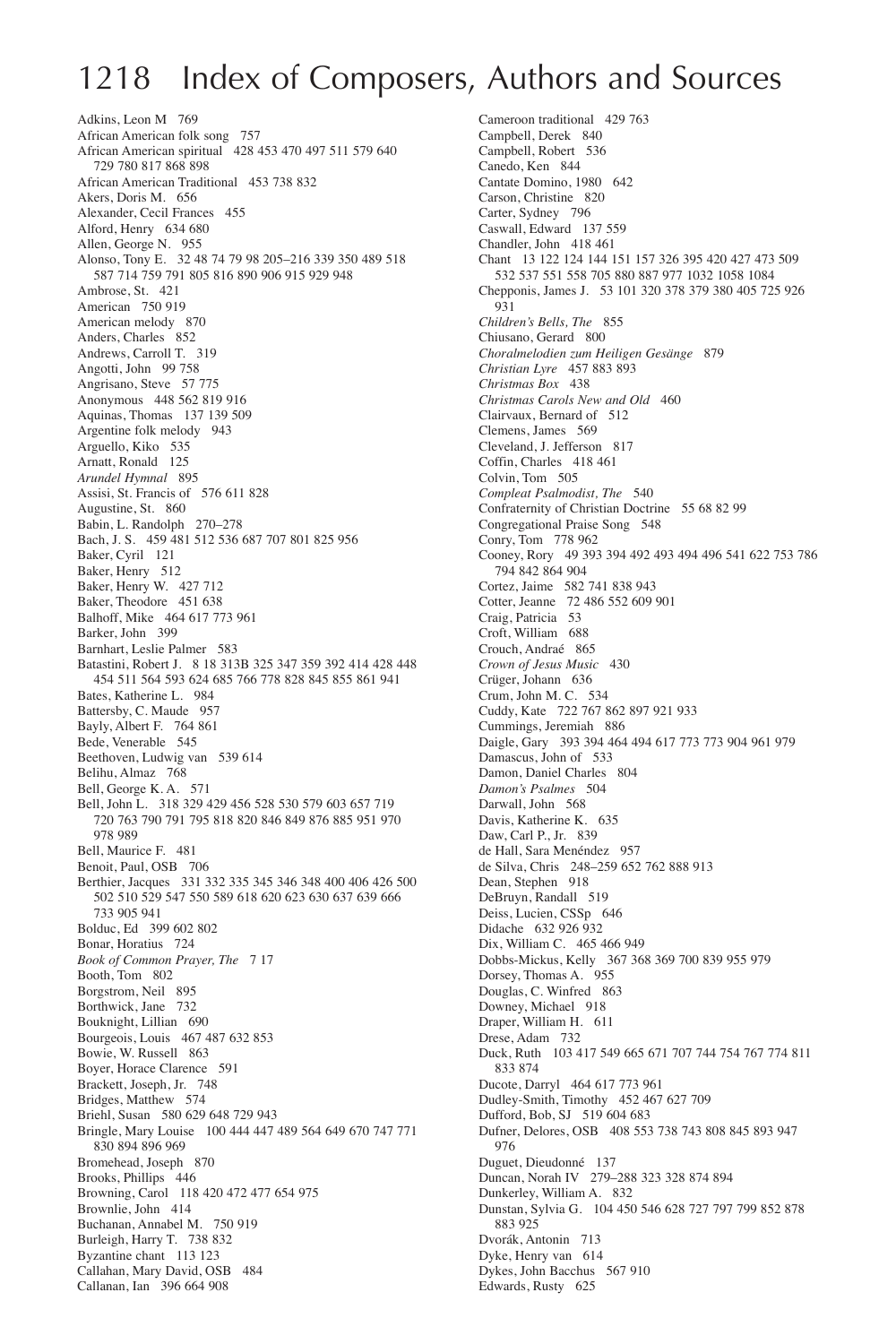### Index of Composers, Authors and Sources/*continued*

443 475 476 478 490 497 507 515 534 537 538 555 557 563 575 576 577 580 585 595 600 629 640 647 648 660 661 668 669 676 680 681 698 728 729 734 739 744 749 774 784 788 793 810 811 815 827 834 848 850 859 860 903 917 937 943 948 954 960 967 981 Havergal, William Henry 851 875 877 Hawaiian traditional 924 Hay, Michael 352 Heber, Reginald 567 Hellerman, Fred 643 Hellriegel, Martin B. 573 Helmore, Thomas 395 Hemy, Henry F. 677 Herbst, Martin 483 Herklots, Rosamond E. 965 Hernaman, Claudia F. 479 Hillert, Richard 315 520 703 Hine, Stuart K. 578 Hintze, Jakob 459 536 Hodges, Edward 539 614 Holst, Gustav 553 598 Hommerding, Alan J. 474 Honoré, Jeffrey 741 Hopkins, John H., Jr. 463 Horn, Johann 404 533 How, William Walsham 884 Howe, Julia W. 985 Huck, Gabe 929 Hughes, Howard, SM 14 23 24 68 127 336 973 980 Hurd, Bob 696 717 741 837 838 844 918 920 *Hymnal 1982, The* 420 *Hymnal Noted, The* 545 *Hymnal, 1940, The* 451 568 *Hymns for the Festivals and Saints' Days* 875 Hytrek, Sr. Theophane, OSF 403 606 683 686 695 Idle, Christopher 404 Ignatius of Loyola 650 International Consultation on English Texts 6 16 Inwood, Paul 42 610 667 679 746 958 Iona Community 318 329 429 456 528 530 579 603 657 719 720 763 790 791 795 818 820 846 849 876 885 951 970 978 989 Irish traditional 102 622 846 970 Irons, William J. 539 Isele, David Clark 9 19 27 28 391 Israeli 572 J. Wyeth's *Repository of Sacred Music, Pt. II* 625 743 Jabusch, Willard Francis 572 781 Jackson, Anthony E. 121 Jackson, Jill 829 Jacob, Dom Clément 916 Jacobson, Borghild 967 Jakob, Philip 755 Janco, Steven R. 163 165 375 376 377 388 501 935 Japanese folk melody 674 Jesus Prayer 491 John Paul II 959 John Rippon's *A Selection of Hymns* 694 *John's Day Psalter* 474 479 Joncas, Michael 4 53 55 60 82 83 84 93 100 103 344 408 411 416 458 508 588 643 691 692 701 709 731 735 792 938 950 962 971 974 Judge, Jeffrey 901 Julian of Norwich 693 Kaan, Fred 803 824 982 983 Kantor, Daniel 442 891 *Katholisches Gesangbuch* 615 Keil, Kevin 37 Ken, Thomas 853 *Kentucky Harmony* 863 Kethe, William 853 Kingsbury, Craig S. 582 696 717 837 844 920 939 Kirner, Karen Schneider 387 Kitchin, George W. 881 Klima, Vicki 971 Klug's *Geistliche Lieder* 440 481 801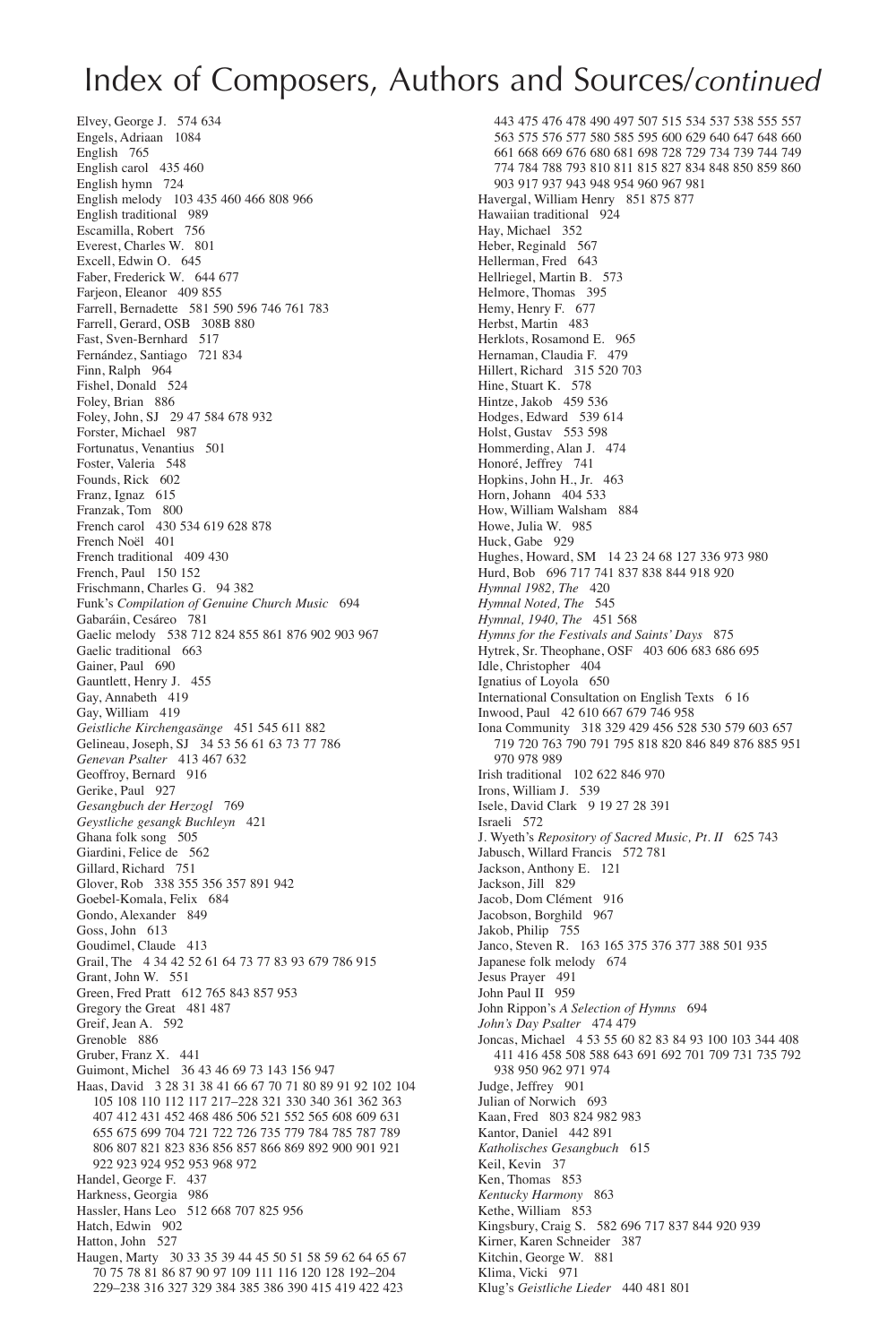# Index of Composers, Authors and Sources/*continued*

Knight, Gerald H. 635 965 Kocher, Conrad 465 633 Kodner, Diana 30 67 70 86 97 535 781 819 822 829 898 Kolar, Peter M. 353 718 Kraehenbuehl, David 382 Kremser, Edward 638 Kreutz, Robert E. 940 Krisman, Ronald F. 6 16 36 43 44 69 289–300 319 322 351 449 473 735 756 786 789 847 916 978 Kumar, Satish 827 Lafferty, Karen 658 Lambillotte, Louis, SJ 339 559 Landry, Carey 889 Lang, C. S. 616 Lapierre, Eugene 509 Latin 395 420 525 526 536 542 696 705 880 887 Lawton, Liam 260–269 664 710 730 867 872 907 979 LeBlanc, Robert 473 887 *Leccionario, Edición Hispanoamérica* 36 43 69 74 915 Lee, John 322 Lee, M. Owen, CSB 879 Leisentritt's *Gesangbuch* 526 Lesinski, Martha 889 Light, Deanna 841 909 *Limburg Gesangbuch* 566 Lisicky, Paul 76 Litany of Loretto 890 Littledale, Richard F. 556 Liturgy of St. James 619 Loes, Harry Dixon 591 Lowry, Robert 685 873 Luther, Martin 421 687 *Lyra Davidica* 540 Lyte, Henry F. 613 MacAller, Dominic 837 838 844 918 Mahler, Michael 662 671 772 791 826 854 *Mainz Gesangbuch* 488 573 964 Mallory, Charles 524 Manalo, Ricky 911 Manibusan, Jesse 651 Mann, Arthur H. 455 Marchal, Michael 974 Marriott, John 561 Marshall, Jane M. 505 Martin, Barbara Jackson 497 Mary of St. Philip, St. 401 Maurus, Rabanus 551 558 559 May, Janet W. 957 McCann, John 710 730 872 McFarland, John T. 448 Mealy, Margaret 748 Means, Alexander 642 Medley, Samuel 527 Melley, Paul 88 561 Mendelssohn, Felix 424 Merubia, Alberto 539 Miller, Sy 829 Mims, George 524 Minkoff, Fran 643 Modlin, Rick 57 491 775 Mohr, Joseph 441 Monk, William H. 465 525 633 914 Montgomery, James 438 910 Moore, Bob 450 605 727 899 925 Moore, James E., Jr. 554 930 Moore, William 839 852 Morash, Chris 604 Moriarty, Pia 838 920 Morris, Sally Ann 239–247 444 447 531 649 673 771 Moultrie, Gerard 619 Munro, Mairi 755 Murray, A. Gregor, OSB 34 61 337 636 712 824 902 Murray, James R. 448 Murray, Shirley Erena 425 449 587 805 812 *Musikalisches Handbuch* 418

Neale, John Mason 137 395 427 440 498 501 532 533 542 745 931 935 Neander, Joachim 616 *Neder-landtsch Gedenckclanck* 638 Nelson, Ronald A. 462 665 Netherlands folk hymn 638 *New Century Hymnal* 543 Newbolt, Michael R. 881 Newton, John 645 684 Nguyen, DaoKim 354 Nichols, Kevin 956 Nicholson, Sydney H. 881 Norbet, Gregory 484 *Nürnbergisches Gesangbuch* 483 Nyberg, Anders 517 O'Brien, Francis Patrick 324 410 432 434 436 462 480 482 503 586 702 723 928 O'Carroll, Fintan 334 O'Connor, Roc, SJ 491 624 O'Driscoll, Herbert 788 O'Kelly-Fischer, Niahm 95 Oakeley, Frederick 439 Olearius, Johann 413 Olson, Howard S. 768 Orozco, Kathleen 918 *Oude en Nieuwe Hollantse Boerenlieties* 644 764 *Oxford Book of Carols* 534 Palestrina, Giovanni da 525 Palmer, Roland F. 457 Parry, Charles H. H. 736 Patrick, St. 856 Pearsall, Robert L. 440 Pellegrin, Abbé Simon-Joseph 401 Peña, Donna 349 676 809 924 927 Pentecost Sequence 550 1084 Perronet, Edward 570 Perry, Michael 598 Petti, Anthony G. 488 *Phos Hilaron* 13 Pierpont, Folliot S. 633 Pishner, Stephen 40 52 333 343 398 715 Polish carol 445 Pope, Michael 689 777 782 Porter, Thomas J. 946 982 983 Pott, Francis 525 Powell, Kathy 397 Praetorius, Michael 451 461 542 *Praise God in Song* 7 17 23 Prichard, Rowland H. 641 949 969 *Primitive Baptist Hymn and Tune Book* 570 Proulx, Richard 13 25 26 34 56 73 77 122 144 151 157 301 302 305 308A 309A 313A 314 317 326 342 358 360 364–373 381 389 395 427 457 470 477 488 532 558 559 570 572 573 619 628 634 694 705 870 878 883 893 910 916 964 977 1032 1063 Prudentius, Aurelius 427 Pruner, Marcia 367 Psallite 526 *Psalmodia Sacra* 851 Pulkingham, Betty 524 751 Quigley, Anne 653 Quinn, James, SJ 139 509 856 858 950 Redner, Lewis H. 446 Reed, Edith M. G. 445 Rees, Bryn A. 736 Rees, John 645 Reid, William Watkins, Jr. 825 *Revelations of Divine Love, The* 693 *Revised Grail Psalms, The* 14 23 32 36 43 46 53 56 61 69 73 74 77 121 143 150 156 473 Reynolds, William 421 Ridge, M. D. 458 Riley, John Athelstan 882 Rinkart, Martin 636 Rippon, John 570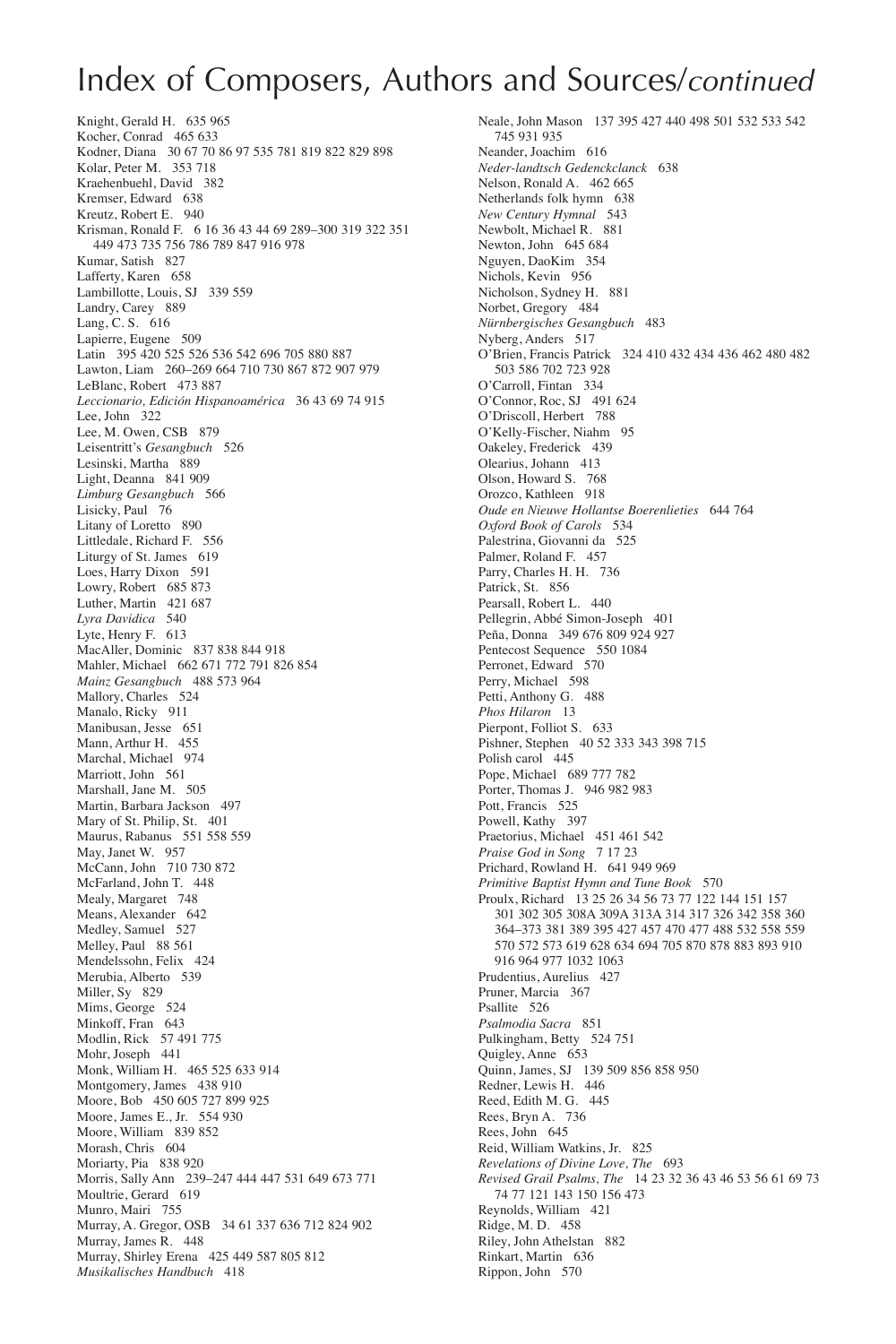### Index of Composers, Authors and Sources/*continued*

Roberts, Leon C. 85 934 Robinson, Joseph A. 877 *Roman Hymnal* 879 Routley, Erik 663 970 Rowan, William P. 495 896 Rowthorn, Jeffery 544 Rubalcava, Pedro 696 Rusbridge, A. E. 445 *Sacred Harp, The* 462 665 744 859 Sands, Ernest 610 Sarum Tone 25 26 Saward, Michael 903 Scagnelli, Peter J. 24 487 1063 1084 Schiavone, John 912 Schoen, Frank 53 122 144 151 157 341 Scholtes, Peter 835 Schubert, Franz 364 365 366 Schutte, Daniel 514 606 607 650 686 689 695 766 777 782 Scottish traditional 657 790 791 Sears, Edmund H. 433 Selner, John C. 880 Seltz, Martin L. 421 Shaw, Martin 409 Sibelius, Jean 986 Siena, Bianco da 556 Slovak hymn 703 Smallwood, Richard 656 Smart, Henry 438 Smith, Samuel F. 988 Smyttan, George H. 483 Snow, Robert 8 18 184 Soper, Scott 96 499 560 Sosa, Pablo 599 831 957 South African 517 594 626 776 814 *Southern Harmony* 403 563 642 864 Spannus, Olive W. 703 *Speier Gesangbuch* 451 Speiss, Johann M. 875 877 *St. Patrick's Breastplate* 793 Stainer, John 435 466 Stanford, Charles V. 612 Steffe, William 985 Stemerick, Martine 755 Stewart, Ralph 392 *Stimmen der Völker in Liedern* 895 Stone, Lloyd 986 Stone, Samuel J. 742 Storey, William G. 13 *Stralsund Gesangbuch* 616 Struther, Jan 663 Stuempfle, Herman G., Jr. 504 531 750 815 *Supplement to Kentucky Harmony* 965 Suscipe Prayer 650 Szews, George 971 T. Hawkes' *Collection of Tunes* 437 Taizé Community 331 332 335 345 346 348 400 406 426 500 502 510 513 516 529 547 550 589 597 618 620 621 623 630 637 639 666 682 697 733 740 752 905 941 959 Tallis, Thomas 833 Tarasai 818 Tate, Paul A. 54 99 469 471 659 672 711 754 758 799 841 867 907 909 944 Tattersall's *Improved Psalmody* 895 Taylor, Cyril V. 544 843 Temple, Sebastian 828 Teresa of Ávila, St. 760 Teresa of Jesus, St. 733 Teschner, Melchior 498 Thang, Nguyen Van 700 Theodulph of Orleans 498 *Thesaurus Musicus* 988 Thiên, Duy 700

Thomerson, Kathleen 593 Thompson, Will L. 963 Thring, Godfrey 574 Tice, Adam M. L. 836 Tisserand, Jean 532 Todi, Jacopone da 488 Tomaszek, Tom 775 Toolan, Suzanne, SM 63 798 847 945 Traditional 822 Traditional Caribbean 329 Traditional Celtic melody 458 Traditional Guatemalan<sup>5</sup>820 Traditional Shaker melody 796 Traditional South African 755 Traditional Spanish 756 Trapp, Lynn<sup>1</sup>115 Troeger, Thomas H. 495 667 673 True, Lori 417 425 485 522 549 659 670 674 713 726 747 754 770 812 830 936 Trueblood, David E. 813 Tucker, F. Bland 632 Turton, William H. 914 Tutu, Desmond 528 Udulutsch, Irvin 566 *Upanishads* 827 Valerius' *Neder-landtsche gedenck-klanck* 845 Vaughan Williams, Ralph 545 546 556 611 724 808 882 884 Vermulst, Jan Martin 94 381 *Virginia Harmony* 645 Vulpius, Melchior 571 Waddell, Chrysogonus 53 61 63 Wade, John F. 139 439 745 803 976 Walker, Christopher 334 601 Walton, James G. 677 Walworth, Clarence 615 Ward, Samuel A. 984 Warner, Steven C. 387 583 693 708 718 760 Warren, George W. 987 Watts, Isaac 437 688 Webb, Benjamin 545 Weisrock, John 777 Welsh melody 635 858 Wesley, Charles 403 424 523 540 543 568 641 Wesley, Samuel Sebastian 742 797 West Indian carol 454 West, Martin 765 966 Westendorf, Omer 94 706 940 Whalum, Wendell 780 Whitaker, Janèt Sullivan 716 White, B. F. 864 Whitney, Rae E. 851 Willan, Healey 401 566 879 Willett, Martin 939 William Walker's *Southern Harmony* 403 563 642 864 Williams, Robert 523 543 Williams, Thomas J. 813 Willis, Richard S. 433 Wilson, David G. 627 Winkworth, Catherine 413 616 636 Wipo of Burgundy 1063 Wojcik, Richard J. 551 Wordsworth, Christopher 459 Work, John W., Jr. 428 Wren, Brian 468 521 522 563 565 669 804 919 966 Wright, Timothy 548 Wyeth, John 414 Young, Jeremy 871 Young, John F. 441 Zaragosa, Rufino, OFM 354 700 Zimbabwean traditional 818 Zinzendorf, Nicholas L. von 732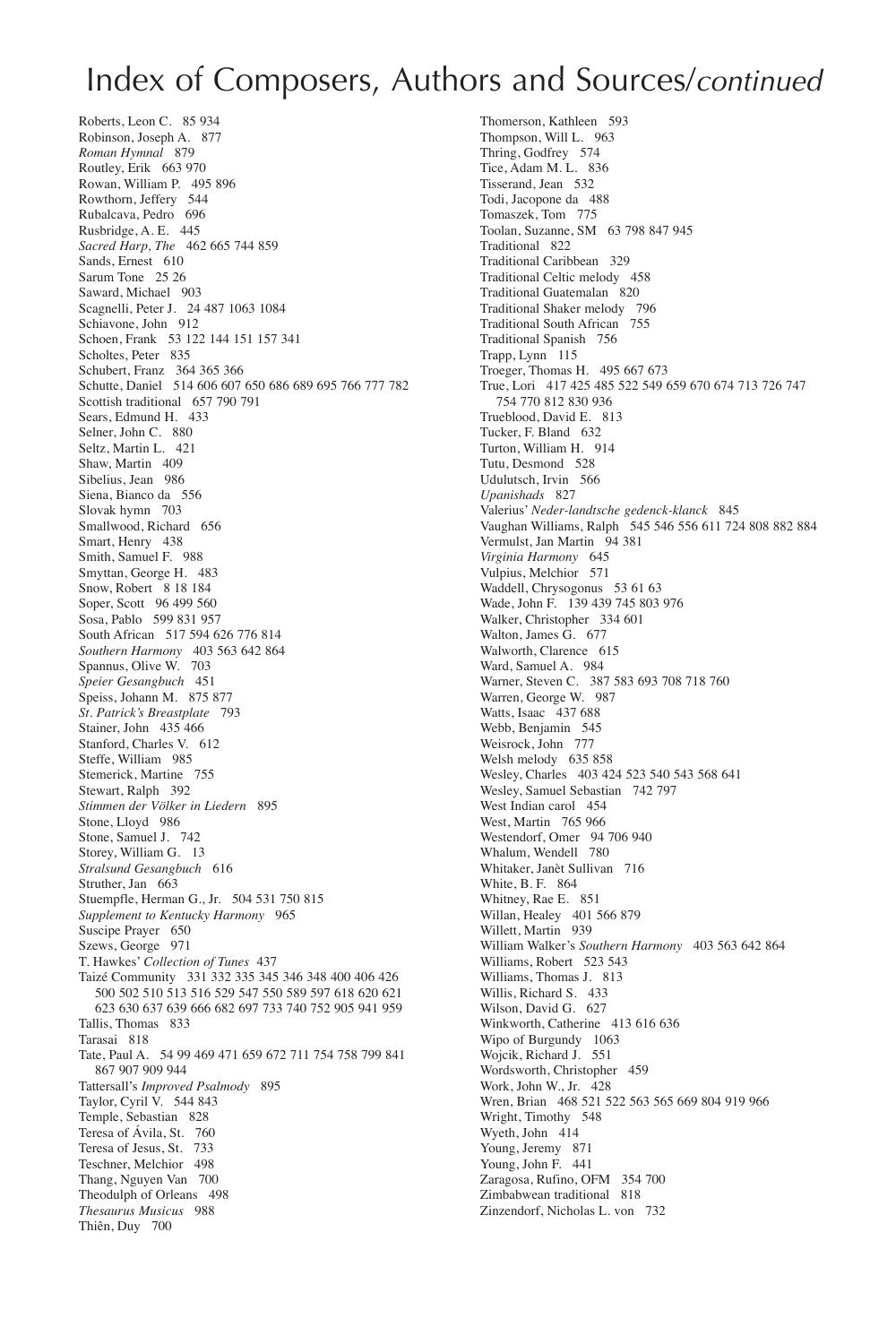**SM (Short Meter - 66 86)** 504 SOUTHWELL 875 877 SWABIA **CM (Common Meter - 86 86)** 437 ANTIOCH 706 CHRISTIAN LOVE 965 DETROIT 750 870 919 LAND OF REST 738 832 McKEE 414 MORNING SONG 645 NEW BRITAIN 680 815 SHANTI 910 ST. AGNES 688 ST. ANNE 902 ST. COLUMBA 474 479 ST. FLAVIAN **CMD (Common Meter Doubled)** 433 CAROL 102 808 FOREST GREEN 724 KINGSFOLD 984 MATERNA 673 MOSHIER 458 THE FLIGHT OF THE EARLS **LM (Long Meter - 88 88)** 953 ARLINGTON 703 BEATUS VIR 420 CONDITOR ALME SIDERUM 874 DICKSON 137 DUGUET 527 DUKE STREET 481 801 ERHALT UNS HERR 13 JESU DULCIS MEMORIA 765 885 966 989 O WALY WALY 487 853 OLD HUNDREDTH 563 PROSPECT 461 542 PUER NOBIS 833 TALLIS' CANON 22 TE LUCIS ANTE TERMINUM 551 558 VENI CREATOR SPIRITUS 418 WINCHESTER NEW **LM with alleluias** 545 610 882 LASST UNS ERFREUEN 531 STUEMPFLE **LM with refrain** 677 ST. CATHERINE 395 VENI EMMANUEL **LMD (LONG Meter Doubled)** 16 MAGNIFICAT 894 DUKTA **5 5 5 4 D** 856 ANDREA 855 861 BUNESSAN 857 EVENING HYMN **66 4 666 4** 988 AMERICA 562 ITALIAN HYMN **7 6 7 6 D**

512 668 707 PASSION CHORALE825 956 498 ST. THEODULPH **7 6 7 6 with refrain** 729 BALM IN GILEAD 428 GO TELL IT ON THE MOUNTAIN 566 GOTT VATER SEI GEPRIESEN **7 7 7 7 with refrain** 430 GLORIA 916 LIVING GOD 577 SING OUT **77 77 with alleluias**  540 EASTER HYMN 523 543 LLANFAIR **77 77 D** 459 536 SALZBURG 634 ST. GEORGE'S WINDSOR **8 7 8 7** 727 DUNSTAN 712 824 ST. COLUMBA 851 STUTTGART **8 7 8 7 with refrain** 788 COME AND JOURNEY 709 COMFORT 982 983 FARRELL 466 GREENSLEEVES 873 HANSON PLACE 685 HOW CAN I KEEP FROM SINGING 573 964 ICH GLAUB AN GOTT **8 7 8 7 8 7** 613 LAUDA ANIMA 104 PEACETIME 619 628 878 PICARDY 438 REGENT SQUARE 774 ROSEMARY 139 745 803 976 ST. THOMAS **8 7 8 7 D** 544 843 ABBOT'S LEIGH 462 665 744 859 BEACH SPRING 813 EBENEZER 839 852 HOLY MANNA 521 HOSANNA 641 949 969 HYFRYDOL 539 614 HYMN TO JOY 644 764 IN BABILONE 403 JEFFERSON 443 JOYOUS LIGHT 811 LA GRANGE 625 743 NETTLETON 457 883 893 PLEADING SAVIOR 530 TRANSFORMATION 631 WE GIVE YOU THANKS **888 with alleluias**  571 GELOBT SEI GOTT 532 O FILII ET FILIAE

525 VICTORY

769 ELLACOMBE 404 533 GAUDEAMUS PARITER

742 797 AURELIA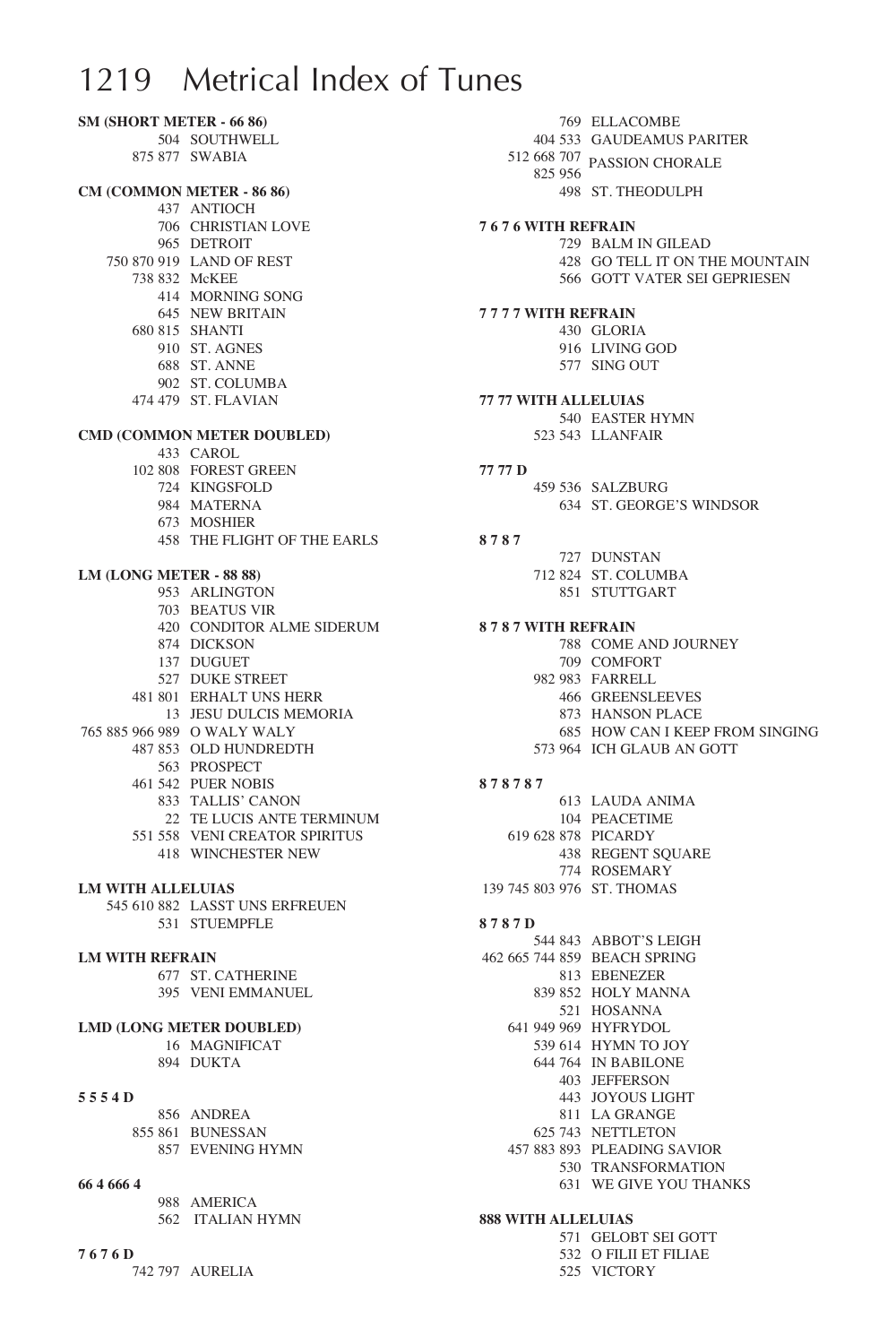# Metrical Index of Tunes/*continued*

| <b>10 10 WITH REFRAIN</b>      |                               |
|--------------------------------|-------------------------------|
|                                | 881 CRUCIFER                  |
|                                | 511 WERE YOU THERE            |
|                                |                               |
| 10 10 10 10                    |                               |
|                                | 836 BLACKHAWK LANE            |
|                                | 987 NATIONAL HYMN             |
|                                | 970 SLANE                     |
|                                |                               |
| <b>10 10 10 WITH ALLELUIAS</b> |                               |
|                                | 612 ENGELBERG                 |
|                                |                               |
|                                | 537 O FILII ET FILIAE         |
|                                | 546 884 SINE NOMINE           |
|                                |                               |
| 11 11 11 11                    |                               |
|                                | 896 APPALACHIAN FALL          |
|                                | 694 FOUNDATION                |
|                                | 448 MUELLER                   |
|                                |                               |
| <b>IRREGULAR</b>               |                               |
|                                | 887 AVE MARIA                 |
|                                | 627 CANTATE DOMINO (ONSLOW    |
|                                | SQUARE)                       |
|                                | 505 CHEREPONI                 |
|                                | 538 876 COLUMCILLE            |
|                                | 520 FESTIVAL CANTICLE         |
|                                | 848 GATHER US IN              |
|                                | 528 GOODNESS IS STRONGER      |
|                                | 796 LORD OF THE DANCE         |
|                                | 924 NO KE ANO' AHI AHI        |
|                                | 473 PARCE DOMINE              |
|                                | 880 SALVE REGINA              |
|                                | <b>658 SEEK YE FIRST</b>      |
|                                |                               |
|                                | 470 SOMEBODY'S KNOCKIN'       |
|                                | 756 SOMOS DEL SEÑOR           |
|                                | 3 SUMMIT HILL                 |
|                                | <b>460 THE FIRST NOWELL</b>   |
|                                | 103 WILD MOUNTAIN THYME       |
|                                |                               |
|                                | <b>IRREGULAR WITH REFRAIN</b> |
|                                | 439 ADESTE FIDELES            |
|                                | 640 BALM IN GILEAD            |
|                                | 945 BREAD OF LIFE             |
|                                | 684 PSALM OF HOPE             |
|                                | 871 RESURRECTION              |
|                                | 948 SIMPLE GIFTS              |
|                                |                               |
| <b>ONE OF A KIND</b>           |                               |
|                                |                               |
| <b>CM WITH REFRAIN</b>         |                               |
|                                | 940 BICENTENNIAL              |
|                                |                               |
| <b>CM WITH REPEATS</b>         |                               |
|                                | 570 DIADEM                    |
|                                |                               |
| <b>CMD WITH REFRAIN</b>        |                               |
|                                | 798 LEAVE ALL THINGS          |
|                                |                               |
| <b>LM WITH REPEAT</b>          |                               |
|                                | 559 LAMBILLOTTE               |
|                                |                               |
| <b>SMD</b>                     |                               |
|                                | 574 DIADEMATA                 |
|                                |                               |
|                                |                               |
| 3765D3                         |                               |
|                                | 804 STANISLAUS                |

| <b>4545 WITH REFRAIN</b>                    |  | 449 NOAH'S SONG                  |  |  |
|---------------------------------------------|--|----------------------------------|--|--|
| 44 7 44 7 4444 7                            |  | 445 W ŻŁOBIE LEŻY                |  |  |
| 5554                                        |  | <b>452 PRIOR LAKE</b>            |  |  |
| 55 7 55 7                                   |  | 895 O DU FRÖLICHE                |  |  |
| 5577773                                     |  | 447 TENTH NIGHT                  |  |  |
| 558D                                        |  | 903 967 BUNESSAN                 |  |  |
| 55 88 55                                    |  | 732 ROCHELLE                     |  |  |
| 56756658                                    |  | 669 GOD REMEMBERS                |  |  |
| 666688                                      |  | 568 DARWALL'S 148TH              |  |  |
| 66 77 78 55                                 |  | 440 IN DULCI JUBILO              |  |  |
| 66 89 66                                    |  | 441 STILLE NACHT                 |  |  |
| 66 9 D                                      |  | 955 PRECIOUS LORD                |  |  |
| 66 11 D                                     |  | 556 DOWN AMPNEY                  |  |  |
| 66 11 66 11 D                               |  | 635 ASH GROVE                    |  |  |
| 67676666                                    |  | <b>636 NUN DANKET</b>            |  |  |
| 7676676                                     |  | 451 ES IST EIN' ROS' ENTSPRUNGEN |  |  |
| 76767776                                    |  | <b>790 KELVINGROVE</b>           |  |  |
| 767686WITH REFRAIN                          |  | 835 ST. BRENDAN'S                |  |  |
| 7777                                        |  | 483 HEINLEIN                     |  |  |
| 77 77                                       |  | 421 NUN KOMM DER HEIDEN HEILAND  |  |  |
| <b>77 77 WITH REFRAIN</b><br>495 VIA CRUCIS |  |                                  |  |  |
| 777777                                      |  | 633 DIX                          |  |  |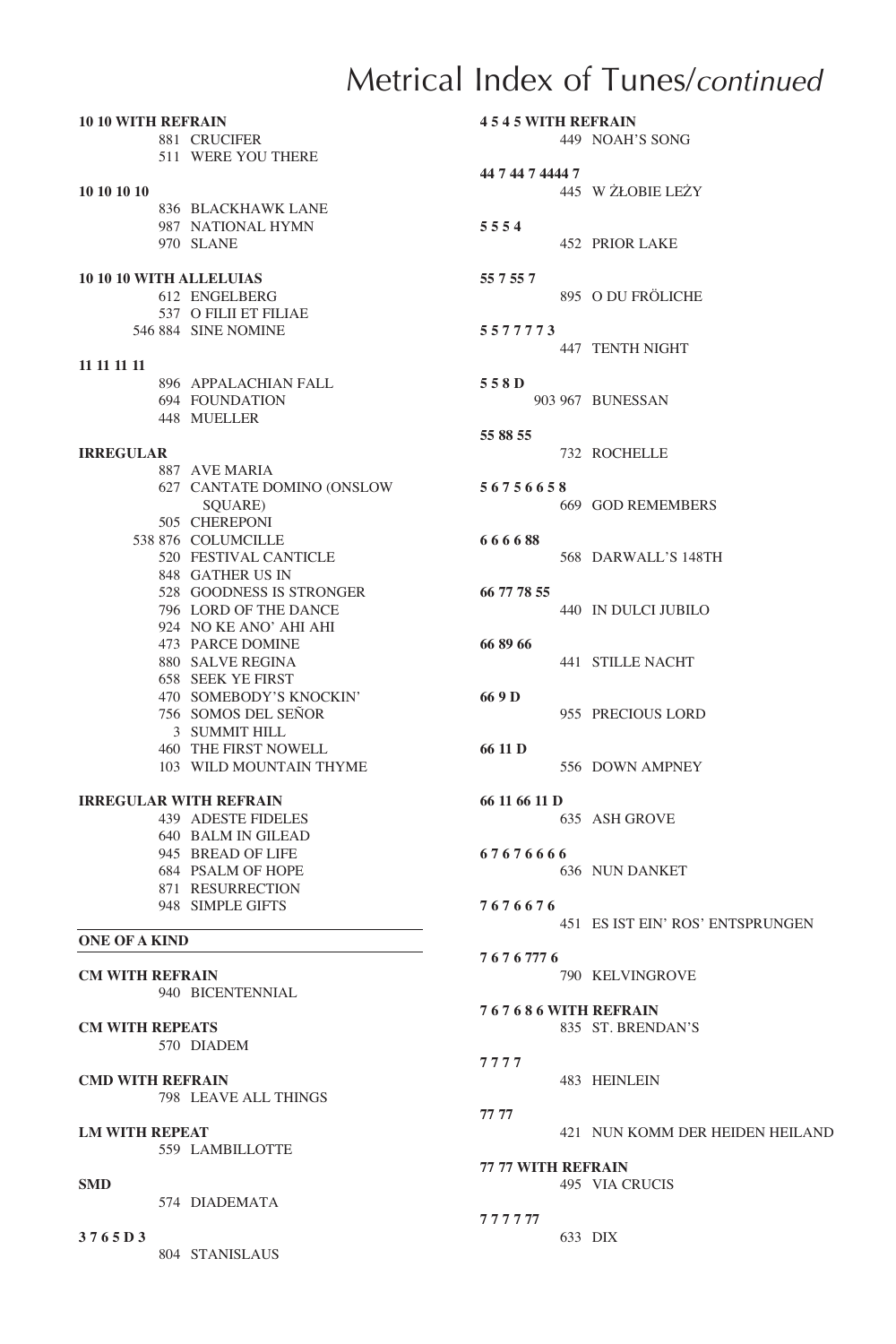# Metrical Index of Tunes/*continued*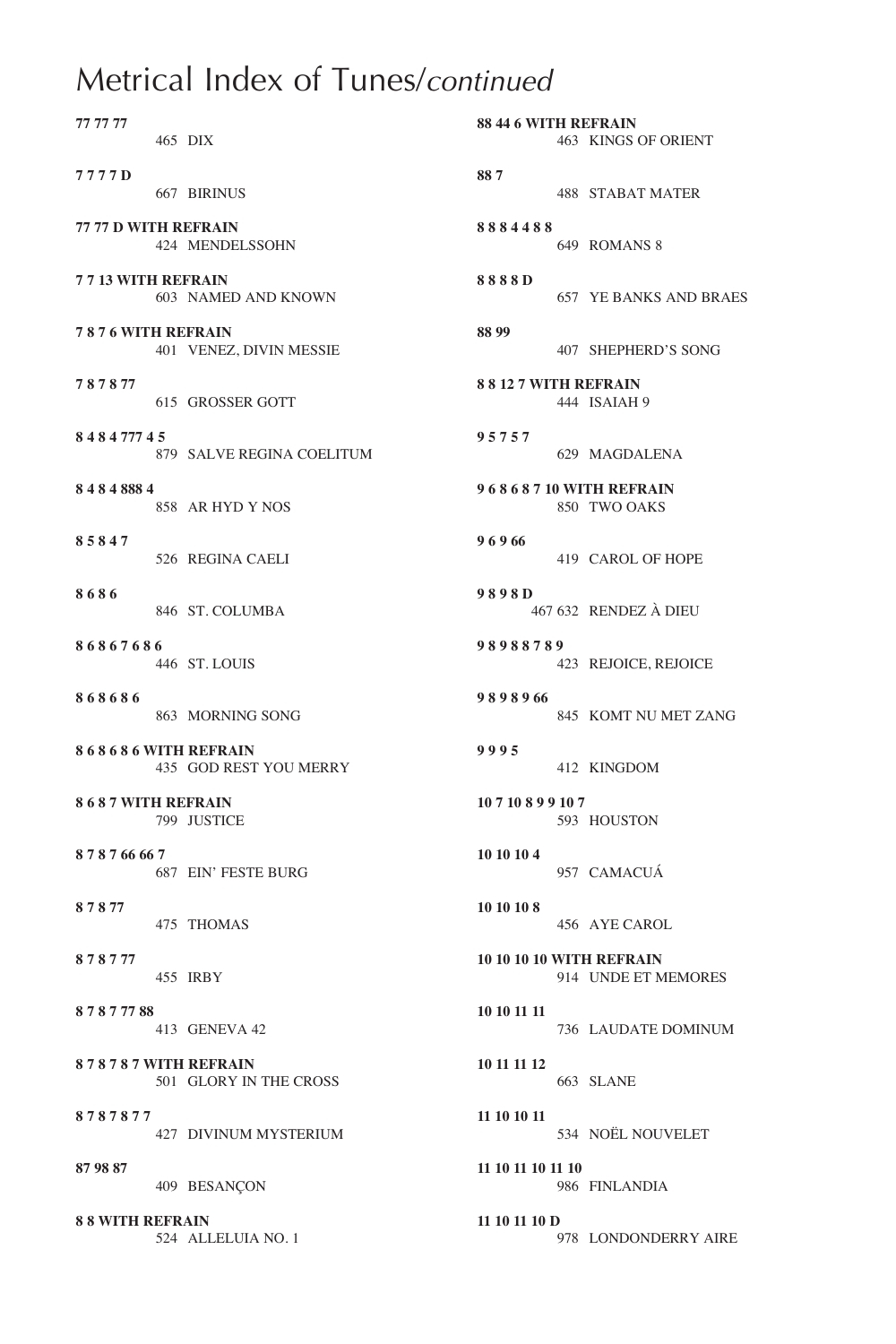# Metrical Index of Tunes/*continued*

**11 10 11 10 with refrain** 578 HOW GREAT THOU ART

**11 11 with refrain** 886 LOURDES HYMN

**11 11 11 11 11** 564 BEDFORD PARK

**11 11 12 9**

569 IN THE NAME

**11 12 12 10** 567 NICAEA

**12 9 12 12 9**

642 WONDROUS LOVE

**12 11 12 11**

638 KREMSER

**12 12 with refrain**

572 KING OF GLORY

**12 12 88 8**

648 MIRYAM'S SONG

**12 12 12 12**

942 ADORO TE DEVOTE

**12 12 12 12 with refrain** 705 UBI CARITAS

**12 12 12 14** 865 SOON AND VERY SOON

**13 13 77 with refrain** 408 WAKE US

**13 13 13 13 13 13** 553 598 THAXTED

**14 14 47 8** 616 LOBE DEN HERREN

**15 11 15 11 with refrain** 864 MORNING TRUMPET

**15 15 15 6 with refrain** 985 BATTLE HYMN OF THE REPUBLIC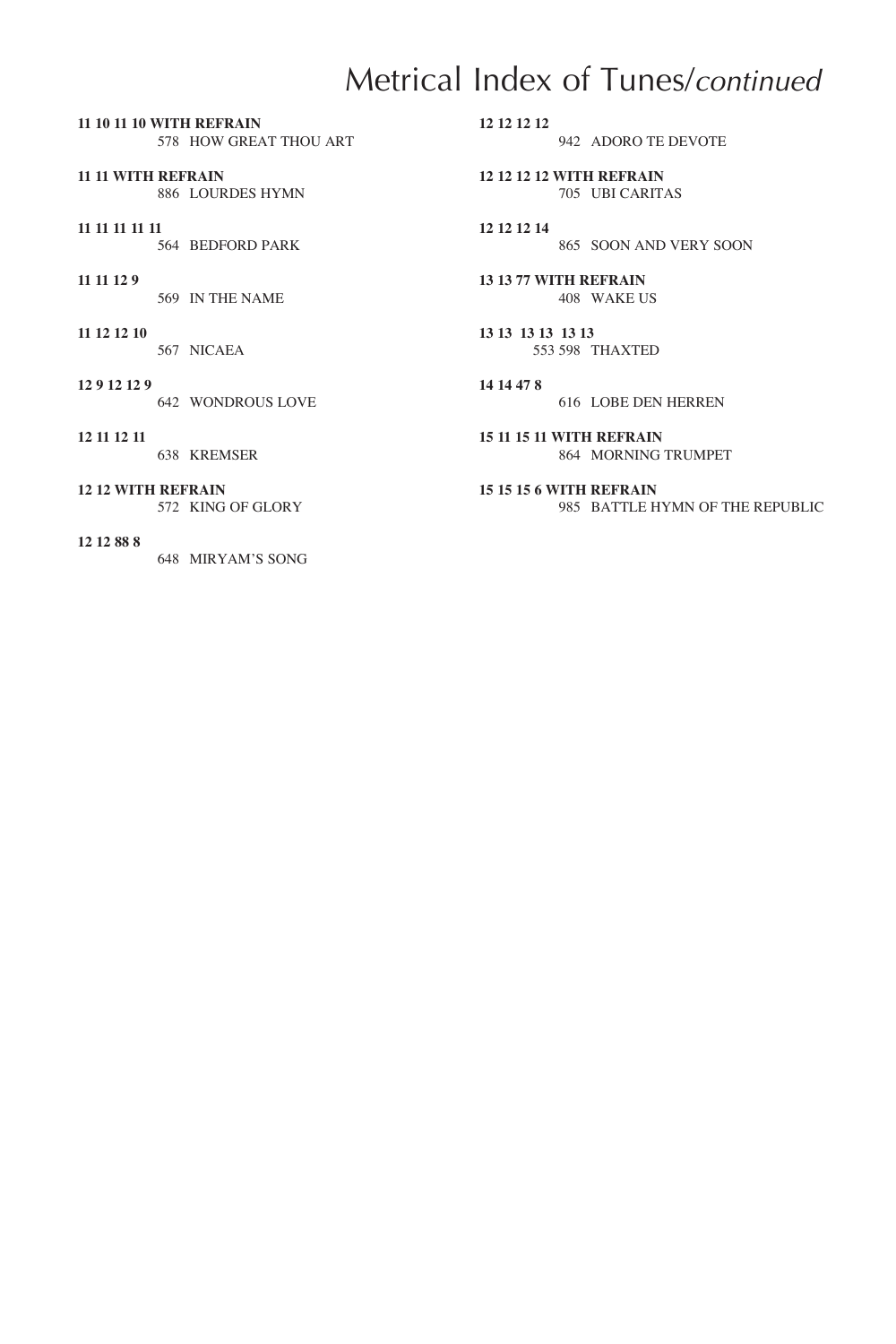# 1220 Index of Tunes

ABBOT'S LEIGH 544 843 ADESTE FIDELES 439 ADORO TE DEVOTE 675 942 ALLELUIA NO. 1 524 AMERICA 988 ANDREA 856 ANTIOCH 437 APPALACHIAN FALL 896 AR HYD Y NOS 858 ARLINGTON 953 ASH GROVE 635 AURELIA 742 797 AVE MARIA 887 AYE CAROL 456

BALM IN GILEAD 640 729 BATTLE HYMN OF THE REPUBLIC 985 BEACH SPRING 462 665 744 859 BEATUS VIR 703 BEDFORD PARK 564 BESANÇON 409 BICENTENNIAL 940 BIRINUS 667 BLACKHAWK LANE 836 BREAD OF LIFE 945 BUNESSAN 855 861 903 967

CAMACUÁ 957 CANTATE DOMINO 627 CAROL 433 CAROL OF HOPE 419 CHEREPONI 505 CHRISTIAN LOVE 706 COLUMCILLE 538 876 COME AND JOURNEY 788 COMFORT 709 CONDITOR ALME SIDERUM 420 CRUCIFER 881

DARWALL'S 148TH 568 DETROIT 965 DIADEM 570 DIADEMATA 574 DICKSON 874 DIVINUM MYSTERIUM 427 DIX 465 633 DOWN AMPNEY 556 DUGUET 137 DUKE STREET 527 DUKTA 894 DUNSTAN 727

EASTER HYMN 540 EBENEZER 813 EIN' FESTE BURG 687 ELLACOMBE 769 ENGELBERG 612 ERHALT UNS HERR 481 801 ES IST EIN' ROS' ENTSPRUNGEN 451 EVENING HYMN 857

FARRELL 982 983 FESTIVAL CANTICLE 520 FINLANDIA 986 FOREST GREEN 103 808 FOUNDATION 694 GATHER US IN 848 GAUDEAMUS PARITER 404 533 GELOBT SEI GOTT 571 GENEVA 42 413 GIPGIL 771 GLORIA 430 GLORY IN THE CROSS 501 GO TELL IT ON THE MOUNTAIN 428 GOD REMEMBERS 669 GOD REST YOU MERRY 435 GOODNESS IS STRONGER 528 GOTT VATER SEI GEPRIESEN 566 GREENSLEEVES 466 GROSSER GOTT 615 HANSON PLACE 873 HEINLEIN 483 HOLY MANNA 839 852 HOSANNA 521 HOUSTON 593 HOW CAN I KEEP FROM SINGING 685 HOW GREAT THOU ART 578 HYFRYDOL 641 949 969 HYMN TO JOY 539 614 ICH GLAUB AN GOTT 573 964 IN BABILONE 644 764 IN DULCI JUBILO 440 IN MANUS TUAS 25 IN THE NAME 569 IRBY 455 ISAIAH 9 444 ITALIAN HYMN 562 JEFFERSON 403 JESU DULCIS MEMORIA 13 JOYOUS LIGHT 443 JUSTICE 799 KELVINGROVE 790 KING OF GLORY 572 KINGDOM 412 KINGS OF ORIENT 463 KINGSFOLD 724 KOMT NU MET ZANG 845 KREMSER 638 LA GRANGE 811 LAMBILLOTTE 559 LAND OF REST 750 870 919 LASST UNS ERFREUEN 545 611 882 LAUDA ANIMA 613 LAUDATE DOMINUM 736

LEAVE ALL THINGS 798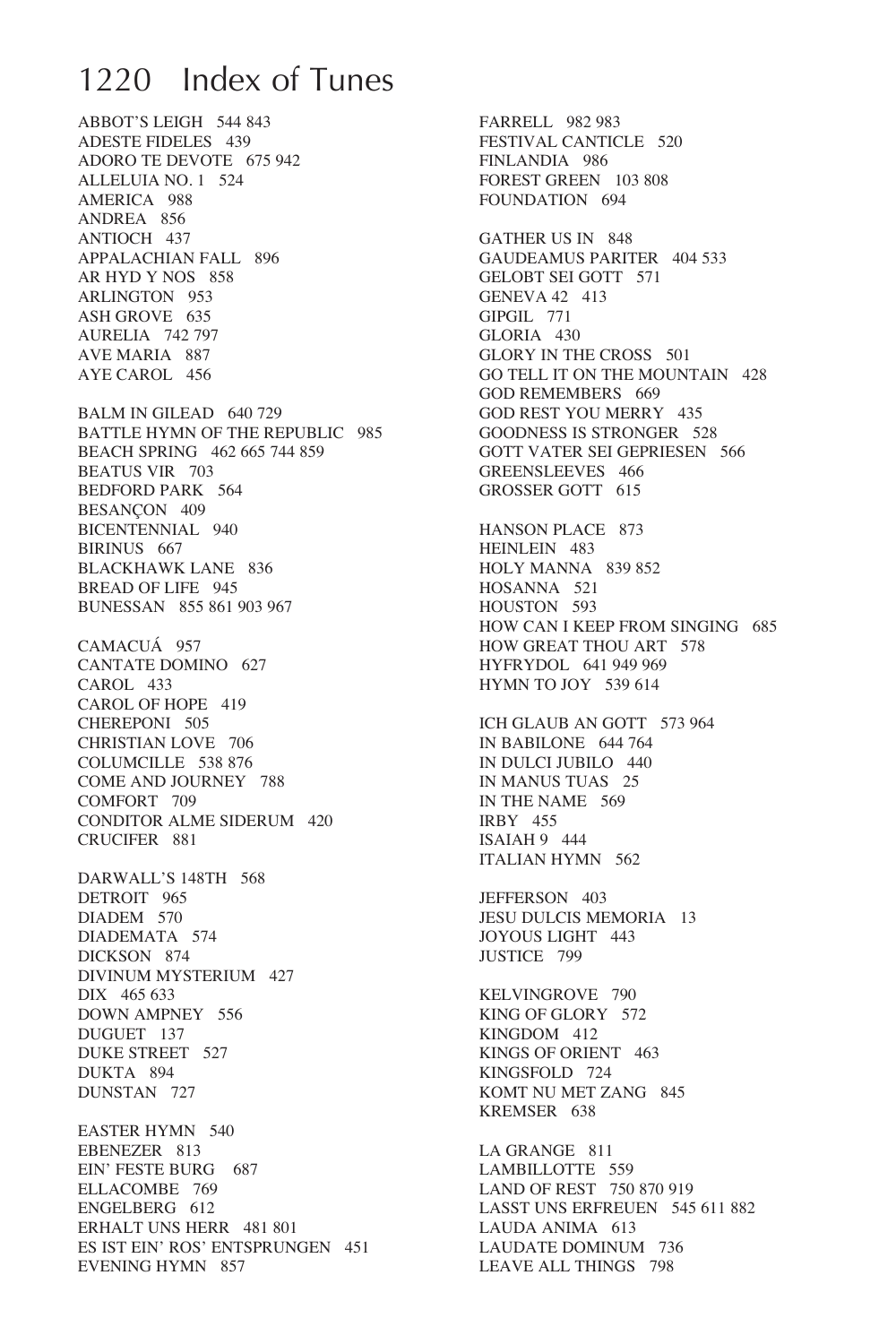LIVING GOD 916 LLANFAIR 523 543 LOBE DEN HERREN 616 LONDONDERRY AIRE 978 LORD OF THE DANCE 796 LOURDES HYMN 886

MAGDALENA 629 MAGNIFICAT 100 MATERNA 984 McKEE 738 832 MENDELSSOHN 424 MIRYAM'S SONG 648 MORNING SONG 414 863 MORNING TRUMPET 864 MOSHIER 673 MUELLER 448

NAMED AND KNOWN 603 NATIONAL HYMN 987 NETTLETON 625 743 NEW BRITAIN 645 NICAEA 567 NO KE ANO' AHI AHI 924 NOAH'S SONG 449 NOËL NOUVELET 534 NUN DANKET 636 NUN KOMM DER HEIDEN HEILAND 421 NUNC DIMITTIS 26

O DU FRÖLICHE 895 O FILII ET FILIAE 532 537 O WALY WALY 765 885 966 989 OLD HUNDREDTH 487 853

PARCE DOMINE 473 PASSION CHORALE 512 668 707 825 956 PEACETIME 104 PICARDY 619 628 878 PLEADING SAVIOR 457 883 893 PRECIOUS LORD 955 PRIOR LAKE 452 PROSPECT 563 PSALM OF HOPE 684 PUER NOBIS 461 542

REGENT SQUARE 438 REGINA CAELI 526 REJOICE, REJOICE 423 RENDEZ À DIEU 467 632 RESURRECTION 871 ROCHELLE 732 ROMANS 8 649 ROSEMARY 774

ST. AGNES 910 ST. ANNE 688 ST. BRENDAN'S 835 ST. CATHERINE 677

## Index of Tunes/*continued*

ST. COLUMBA 712 824 846 902 ST. FLAVIAN 474 479 ST. GEORGE'S WINDSOR 634 ST. LOUIS 446 ST. THEODULPH 498 ST. THOMAS 139 745 803 976

SALVE REGINA 880 SALVE REGINA COELITUM 879 SALZBURG 459 536 SEEK YE FIRST 658 SHANTI 680 815 SHEPHERD'S SONG 407 SIMPLE GIFTS 748 948 SINE NOMINE 546 884 SING OUT 577 SLANE 663 970 SOMEBODY'S KNOCKIN' 470 SOMOS DEL SEÑOR 756 SOON AND VERY SOON 865 SOUTHWELL 504 STABAT MATER 488 STANISLAUS 804 STAR OF THE COUNTY DOWN 622 STILLE NACHT 441 STUEMPFLE 531 STUTTGART 851 SUMMIT HILL 3 SWABIA 875 877

TALLIS' CANON 833 TE LUCIS ANTE TERMINUM 22 TENTH NIGHT 447 THAXTED 553 598 THE FIRST NOWELL 460 THE FLIGHT OF THE EARLS 458 THOMAS 475 THUMA MINA 776 TRANSFORMATION 530 TWO OAKS 850

UBI CARITAS 705 UNDE ET MEMORES 914

VENEZ, DIVIN MESSIE 401 VENI CREATOR SPIRITUS 551 558 VENI EMMANUEL 395 VIA CRUCIS 495 VICTORY 525

W ŻŁOBIE LEŻY 445 WAKE US 408 WE GIVE YOU THANKS 631 WERE YOU THERE 511 WILD MOUNTAIN THYME 102 WINCHESTER NEW 418 WONDROUS LOVE 642

YE BANKS AND BRAES 657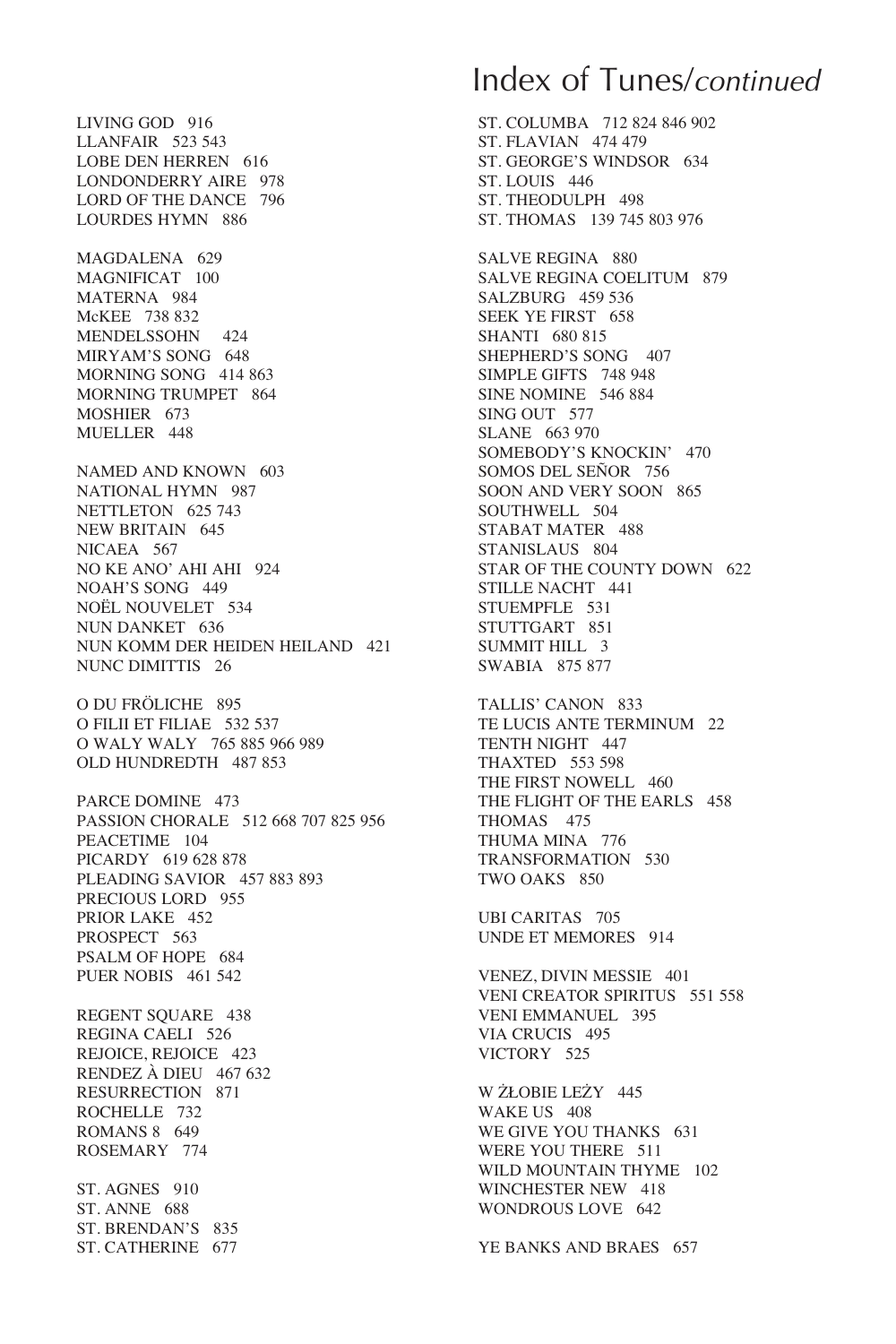# Psalm Refrains Set to Music 1221

A light will shine on us this day: the Lord is born for us. 1005

A sacrifice you accept, O God, is a humble spirit. 53

- All the ends of the earth have seen the power of God. 70
- All the ends of the earth have seen the saving power of God. 1006
- Alleluia, alleluia, alleluia! 81 94 1055
- As morning breaks I look to you, O Lord, to be my strength this day. 4
- As morning breaks I look to you; be my strength this day. 57
- Be merciful, O Lord, for we have sinned. 51 52 53 1016 1194
- Be with me, Lord, when I am in trouble, be with me, Lord, I pray. 65
- Be with me, Lord, when I am in trouble. 1018
- Blessed are they, blessed are they who hope in the Lord. 1109
- Blessed are they who dwell in your house, O Lord. 1009
- Blessed are they who follow the law of the Lord! 1107
- Blessed are those who fear the Lord. 1188
- Blessed are those who fear the Lord and walk in his ways. 1007
- Blessed be the Lord, for he has come to his people and set them free. 6
- Blessed the people the Lord has chosen to be his own. 1087 1148
- Blessed the poor in spirit; the kingdom of heaven is theirs! 1101
- Blest are those who love you, happy those who follow you, blest are those who seek you, O God. 86
- Create a clean heart, a clean heart in me, O God. 53
- Create a clean heart in me, O God. 52
- Create in me a clean heart, O God. 1029 1054
- Cry out with joy and gladness, for the Lord is in your midst, the holy one of Israel. 97
- Cry out with joy and gladness: for among you is the great and Holy One of Israel. 999
- Day and night I cry to you, my God. 63
- Dichoso el pueblo que el Señor se escogió como heredad. 44
- Do not forget the works of the Lord! 1208
- El cáliz que bendecimos es la comunión de la sangre de Cristo. 79
- El Señor es compasivo y misericordioso. 74
- El Señor es mi pastor, nada me falta. 36
- Emptied and humbled, obedient to death, Christ embraced the cross. Jesus Christ is Lord! 105
- Every nation on earth will adore you, Lord. 60
- Father, into your hands I commend my spirit. 43 1043
- Fill us with your love, O Lord, and we will sing for joy! 1174
- For ever I will sing the goodness of the Lord. 64 1001 1003 1128
- Give thanks to the Lord, for he is good, his love is everlasting. 1066
- Give thanks to the Lord, his love is everlasting. 1126 Give the Lord glory and honor. 67 1176
- Glory and praise for evermore. 1086
- Go out to all the world and tell the Good News. 1118 1154
- God is praised and exalted above all forever. 99
- God mounts his throne to shouts of joy: a blare of trumpets for the Lord. 1079
- God mounts his throne to shouts of joy, O sing your praises to the Lord! 50
- God, in your goodness, you have made a home for the poor. 1157
- Happy are the people the Lord has chosen, chosen to be his own. 44
- Have mercy, Lord, cleanse me from all my sins. 53
- He who does justice will live in the presence of the Lord. 1139
- Here I am, here I am, I come to do your will. 48
- Here I am, Lord, here I am. I come to do your will. 49
- Here am I, Lord; here am I, Lord; I come to do your will. 1095 1096 1198
- How lovely is your dwelling place, O Lord of hosts. 61
- Hoy nos ha nacido un Salvador: el mesías, el Señor. 69
- I believe that I shall see the good things of the Lord in the land of the living. 1080 1210
- I love you, Lord, my strength, my strength. 1179 1183
- I praise you, O Lord, for I am wonderfully made. 1200
- I shall live in the house of the Lord all the days of my life. 1173
- I turn to you, O Lord, in time of trouble, and you fill me with the joy of salvation. 1108
- I will bless the Lord at all times. 46
- I will praise the Lord all my days, make music to my God while I live. 93
- I will praise you, Lord, for you have rescued me. 1051 1069 1121 1129
- I will praise you, Lord, in the assembly of your people. 1074
- I will praise you, Lord, you have rescued me, I will praise you, Lord, for your mercy. 42
- I will praise your name for ever, my king and my God. 92 1075 1131 1184
- I will rise and go to my father. 53 1163
- I will sing, I will sing to the God who sets me free! Pharaoh's army and his chariots God cast into the sea! 96
- I will sing of your salvation. 1103
- I will take the cup of life, I will call God's name all my days. 80
- I will take the cup of salvation, and call on the name of the Lord. 1090
- I will walk before the Lord, in the land of the living. 1020 1162
- If today you hear his voice, harden not your hearts. 66 1022 1102 1145 1158 1172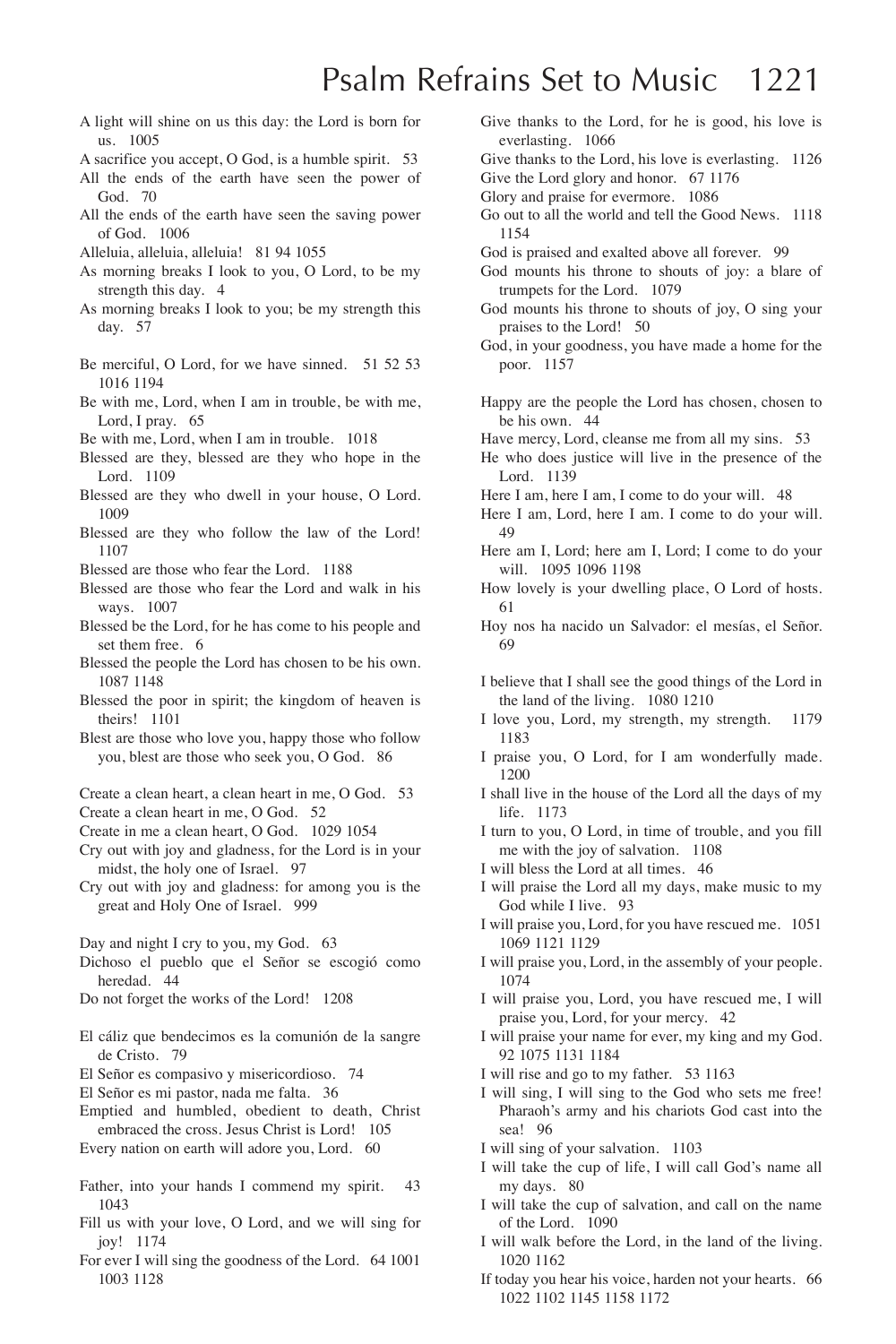# Psalm Refrains Set to Music/*continued*

- In every age, O Lord, you have been our refuge. 1160
- In his days justice will flourish; in his days fullness of peace forevermore. 60
- In the land of the living, I will walk with God all my days. 80
- In the morning I will sing, will sing glad songs of praise to you. 56
- In the presence of the angels, O Lord, may we praise your name. 91
- In the sight of the angels, I will sing your praises, O Lord. 1106
- In the silent hours of night, bless the Lord. 23
- In you, O Lord, I have found my peace. 89 1182
- Justice shall flourish in his time, and fullness of peace for ever. 994
- Keep me safe, O God, I take refuge in you. 30
- Keep me safe, O God: you are my hope; you are my hope, O God. 29
- La misericordia de nuestro Dios llena la tierra. 44
- Let all the earth cry out in joy to the Lord! 59
- Let all the earth cry out to God with joy. 1076 1133
- Let my tongue be silenced, if I ever forget you! 1026 Let the Lord enter; he is king of glory. 1000
- Let us go rejoicing to the house of the Lord. 84 85 991 1193
- Let us sing to the Lord who is covered in wondrous glory. 95
- Let us sing to the Lord; he has covered himself in glory. 1050
- Let your mercy be on us, O God, as we place our trust in you. 44
- Like a deer that longs for running streams, my soul longs for you, my God. 1054
- Lord, be my rock of safety. 1116
- Lord, come and save us. 997
- Lord, come to my aid, Lord, come to my aid! 1151
- Lord, every nation on earth will adore you. 1011
- Lord, forgive the wrong I have done. 1123
- Lord, give success to the work of our hands, to the work of our hands. 1207
- Lord, go up to the place of your rest, you and the ark of your holiness. 1205
- Lord, heal my soul for I have sinned against you. 1111
- Lord, I love your commands. 1140
- Lord, in your great love, answer me. 1125
- Lord, it is good to give thanks to you. 1115 1123
- Lord, let us see your kindness. 62
- Lord, let us see your kindness, and grant us your salvation. 995 1135 1146
- Lord, let your face shine on us. 1068
- Lord, let your mercy be on us, as we place our trust in you. 1019 1073 1177
- Lord, make us turn to you; let us see your face and we shall be saved. 992 1002
- Lord, may our prayer rise like incense in your sight, may this place be filled with the fragrance of Christ. 91
- Lord, on the day that I called for help, you answered me. 91 1142
- Lord, send out your Spirit, and renew the face of the earth. 76 77 1048 1083 1084
- Lord, this is the people that longs to see your face. 1209
- Lord, when your glory appears, my joy will be full. 1187
- Lord, you are good and forgiving. 1137
- Lord, you have the words of everlasting life. Tú tienes, Señor, palabras de vida eterna. 32
- Lord, you have the words of everlasting life. 31 1023 1053
- Lord, you will show us the path of life. 1067
- Lord, your love is eternal; do not forsake the work of your hands. 1152
- May God bless us in his mercy, may God bless us in his mercy. 1010
- May the Lord bless and protect us all the days of our lives. 1171
- May the Lord bless us, may the Lord protect us, all the days, all the days of our life. 86
- Misericordia, Señor, hemos pecado. Be merciful, O Lord, for we have sinned. 54
- My God, my God, come quickly to help me. 150
- My God, my God, why have you abandoned me? 33 1035
- My prayers rise like incense, my hands like an evening offering. 14
- My shepherd is the Lord, nothing indeed shall I want. 34
- My soul, give thanks to the Lord, and bless God's Holy Name. 73
- My soul is thirsting for you, O Lord, thirsting for you my God. 55 56 57 1127 1155 1185
- My soul rejoices in my God, my soul rejoices in my God. 998
- O bless the Lord, my soul, O bless the Lord. 1014
- O God, I seek you, my soul thirsts for you, your love is finer than life. 58
- O God, O God, let all the nations praise you! 1078 1149 1212
- O God, this is the people that longs to see your face. 37
- O Lord, our God, how wonderful your name in all the earth! 1088
- O praise the Lord, Jerusalem. 1089
- One who does justice will live in the presence of the Lord. 1156
- Open wide your gates; let the King of Glory in! 37
- Our blessing-cup is a communion with the Blood of Christ. 78 79 80 1040
- Our eyes are fixed on the Lord, pleading for his mercy. 1132
- Our help comes from the Lord, the maker of heaven and earth. 83
- Our help is from the Lord, who made heaven and earth. 1178
- Out of the depths I cry to you, O Lord. 88

Padre, a tus manos encomiendo mi espíritu. 43

Praise the Lord, my soul! Praise the Lord! 1159 1169 1186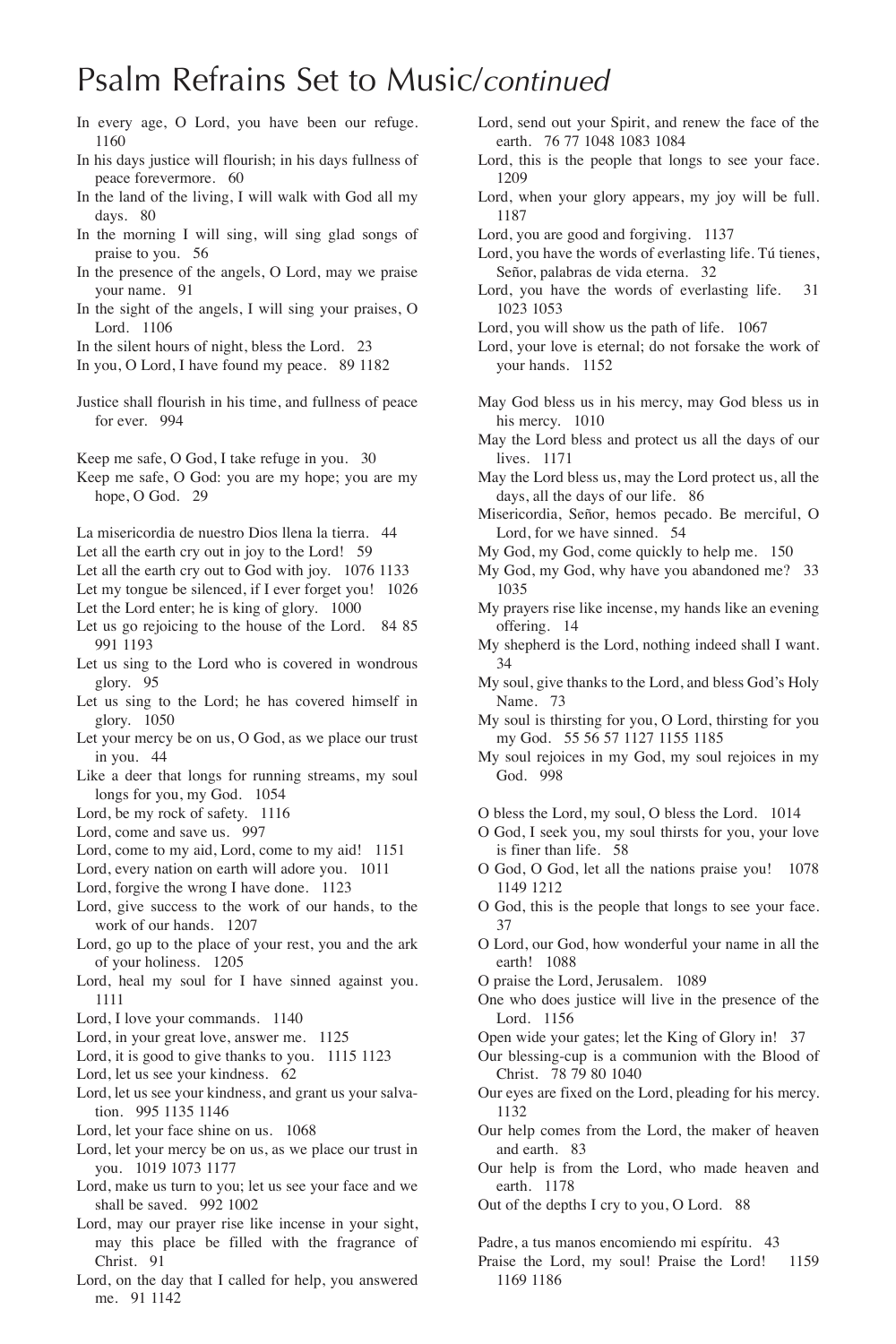# Psalm Refrains Set to Music/*continued*

- Praise the Lord, praise the Lord, who heals the brokenhearted. 1105
- Praise the Lord, praise the Lord, who lifts up the poor. 1166
- Proclaim his marvelous deeds to all the nations. 1097
- Proclaim the greatness of God; rejoice in God, my Savior! 101
- Proclaim to all the nations the marvelous deeds of the Lord! 67

Remember your mercies, O Lord. 38 1167

Rest in God alone, rest in God alone, my soul. 1113

Sacarán aguas con alegría de las fuentes de salvación. 98

Señor, que tu misericordia venga sobre nosotros. 44

- Shepherd me, O God, beyond my wants, beyond my fears, from death into life. 35
- Since my mother's womb, you have been my strength. 1199
- Sing to the Lord a new song, for God has done wonderful deeds. 70
- Sing to the Lord a new song, for he has done marvelous deeds. 1213

Sing with joy to God! Sing to God our help! 1117

- Taste and see the goodness of the Lord. 45 46 156 1027 1147 1150 1153
- Teach me your ways, O Lord, teach me your ways. 38 1099
- The Almighty has done great things for me, and holy is his Name. 16
- The angel of the Lord will rescue those who fear him. 1202
- The earth is full of the goodness of the Lord, the goodness of the Lord. 44 1048
- The hand of the Lord feeds us; he answers all our needs. 1141 1143
- The just man is a light in darkness to the upright. 1104
- The Lord comes to rule the earth with justice. 1190
- The Lord comes to the earth to rule the earth with justice. 70
- The Lord gave them bread from heaven. 1144
- The Lord has done great things for us; we are filled with joy. 996 1030 1180
- The Lord has revealed to the nations his saving power, his saving power. 1077 1175
- The Lord has set his throne in heaven. 1081
- The Lord hears the cry of the poor. 46 1181
- The Lord hears the cry of the poor. Blessed be the Lord. 47
- The Lord is kind and merciful, slow to anger and rich in compassion. 72 74 1161
- The Lord is kind and merciful, the Lord is kind and merciful. 75 1024 1110 1112 1114
- The Lord is king; he is robed in majesty. 1192
- The Lord is king, the Lord Most High over all the earth. 1082 1204
- The Lord Is My Light and my salvation. 121 1021 1098 1210
- The Lord Is My Light and my salvation, of whom should I be afraid, of whom should I be afraid? 41
- The Lord is my shepherd; nothing shall I fear. 36
- The Lord is my shepherd, nothing shall I want: he leads me by safe paths, nothing shall I fear. 34
- The Lord is my shepherd; there is nothing I shall want. 36 1025 1070 1094 1138 1191 1210
- The Lord is near to all who call on him. 1164
- The Lord remembers his covenant for ever. 1008
- The Lord speaks of peace, peace, peace to his people. 1203
- The Lord upholds my life. 1165
- The Lord will bless his people with his peace. 1012
- The Lord's kindness is everlasting to those who fear him. 1092
- The precepts of the Lord give joy to the heart. 1168
- The queen stands at your right hand, arrayed in gold. 1206
- The seed that falls on good ground will yield a fruitful harvest. 1134
- The son of David will live for ever. 1197
- The stone rejected by the builders has become the cornerstone. 1071
- The vineyard of the Lord is the house of Israel. 1170
- The waters of the river gladden the city of God, the holy dwelling of the Most High. 1211
- Their message goes out through all the earth. 1201
- They who do justice will live in the presence of God! 28
- This is the day the Lord has made; let us rejoice and be glad. 81 82 1065
- Though I walk in the valley of darkness, I fear no evil, for you are with me. 1210
- To the upright I will show the saving power of God. 1119
- To you, O Lord, I lift my soul, to you I lift my soul. 39 40 993
- Today is born our Savior, Christ the Lord. 68 69 1004
- Turn to the Lord in your need, and you will live. 1136

We are God's people, the flock of the Lord. 71

- We are his people, the sheep of his flock. 1072 1122 Who is this king of glory? It is the Lord! 1196
- With joy you shall draw water from the springs of endless life; With joy you shall draw water from the living well of God. 97
- With the Lord there is mercy and fullness of redemption. 87 143 1027 1120
- You are a priest for ever, in the line of Melchizedek. 1091
- You are my inheritance, O Lord. 30 1049 1130 1189
- You will draw water joyfully from the springs of salvation. 98 1013 1052 1054 1093
- You will show me the path of life, you, my hope and my shelter. 30
- Your ways, O Lord, are love and truth to those who keep your covenant. 1017
- Your words, O Lord, are Spirit and life. 1100 1136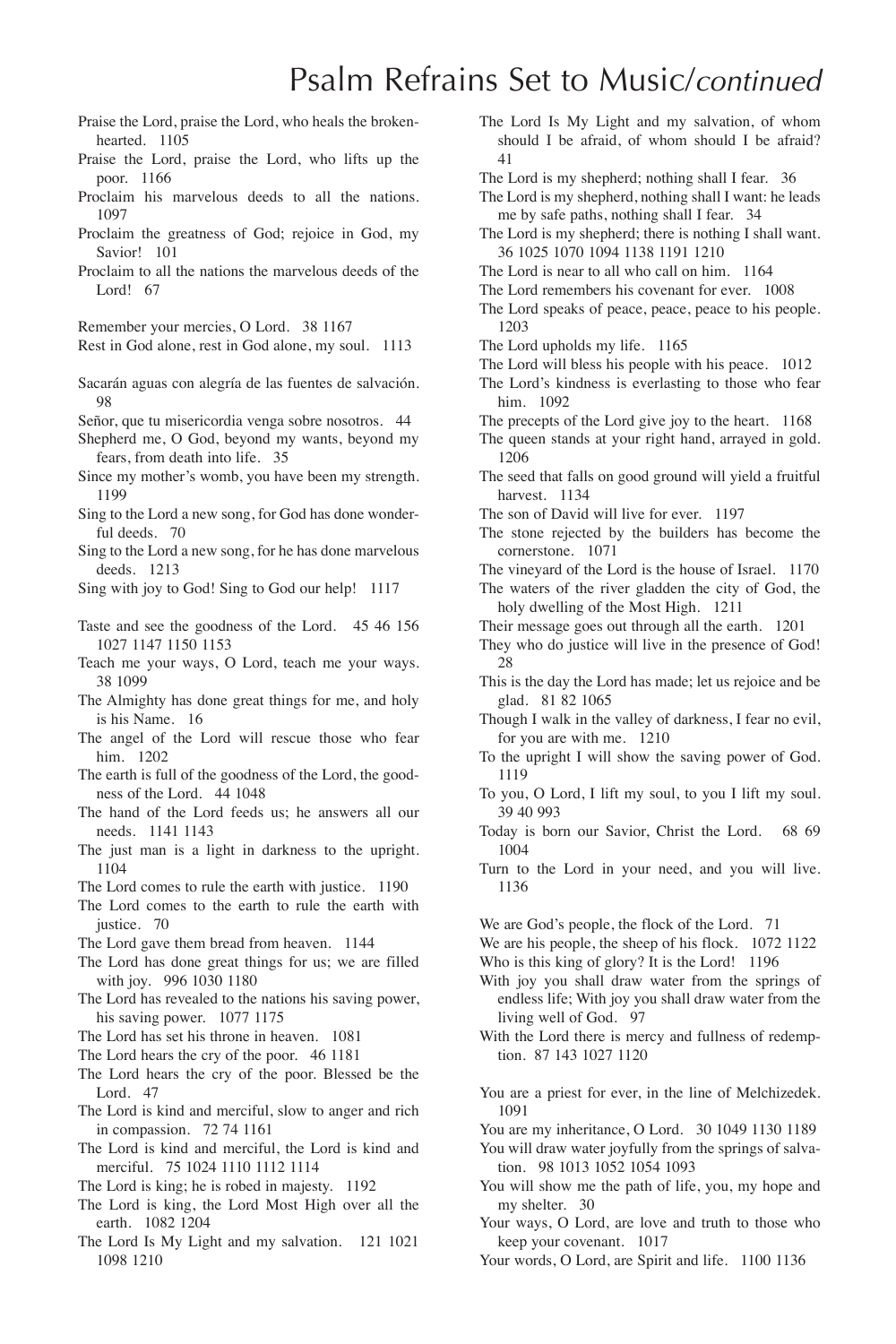# Index of Service Music 1222

- Amen *A Community Mass* (Proulx) 372
- Amen *Danish Amen* 374 383
- Amen *Deutsche Messe* (Schubert) 366
- Amen (ICEL) 183
- Amen *Jubilation Mass* (Chepponis) 380
- Amen *Land of Rest* (Proulx) 369
- Amen *Mass of Plenty* (Glover) 357
- Amen *Mass of Remembrance* 386 Amen *Mass of the Angels and Saints* (Janco) 377
- Amen *Missa Emmanuel* (Proulx) 360
- Amen *Mass of Light* (Haas) 363
- Black Mountain Liturgy 239–247
- Cantus Missae 301–314
- Credo 1 191
- Children's Dismissal for Liturgy of the Word (O'Brien) 324
- Childrens' Dismissal for Liturgy of the Word (Batastini) 325
- Gloria *A New Mass for Congregations* (Andrews) 319
- Gloria *Congregational Mass* (Lee) 322
- Gloria *Holy Name of Jesus Gloria* (Duncan) 323
- Gloria (ICEL) 170
- Gloria *Jubilation Mass* (Chepponis) 320
- Gloria *Mass of Light* (Haas) 321
- Gospel Acclamation *Alleluia 7* (Taizé) 331
- Gospel Acclamation *Alleluia 17* (Taizé) 332
- Gospel Acclamation *Alleluia 18* (Taizé) 335
- Gospel Acclamation *Alleluia in C* (Hughes) 336
- Gospel Acclamation (Alonso) 339
- Gospel Acclamation *Celtic Alleluia* (O'Carroll/Walker) 334
- Gospel Acclamation (Duncan) 328
- Gospel Acclamation (Haas) 330
- Gospel Acclamation *Halle, Halle, Halle* 329
- Gospel Acclamation *Honduras Alleluia* 338
- Gospel Acclamation *Mass of Light* (Haas) 340
- Gospel Acclamation *Mass of Remembrance* (Haugen) 327
- Gospel Acclamation (Murray) 337
- Gospel Acclamation (Pishner) 333
- Gospel Acclamation (Proulx) 173 326
- Greeting (ICEL) 166
- Greeting (Simple Chants) 188
- Greeting and Final Blessing (ICEL) 187
- Greeting and Final Blessing (Simple Chants) 190
- Holy, Holy, Holy *A Community Mass* (Proulx) 370
- Holy, Holy, Holy (ICEL) 179
- Holy, Holy, Holy *Deutsche Messe* (Schubert) 364
- Holy, Holy, Holy *Jubilation Mass* (Chepponis) 378
- Holy, Holy, Holy *Land of Rest* (Pruner/Proulx) 367
- Holy, Holy, Holy *Mass of Light* (Haas) 361
- Holy, Holy, Holy *Mass of Plenty* (Glover) 355
- Holy, Holy, Holy *Mass of Remembrance* (Haugen) 384
- Holy, Holy, Holy *Mass of the Angels and Saints* (Janco) 375
- Holy, Holy, Holy *Missa Emmanuel* (Proulx) 358
- Holy, Holy, Holy *People's Mass* (Vermulst) 381
- Kýrie (ICEL) 169
- Kýrie (Russian Orthodox) 318
- Kýrie (Proulx) 317
- Lamb of God *A Community Mass* (Proulx) 389
- Lamb of God *Holy Cross Mass* (Isele) 391
- Lamb of God (ICEL) 185
- Lamb of God *Mass of Remembrance* (Haugen) 390
- Lamb of God *Mass of the Angels and Saints* (Janco) 388
- Lamb of God (Stewart) 392
- Lenten Gospel Acclamation *Mass of Light* (Haas) 340
- Lenten Gospel Acclamation (Pishner) 343 Lenten Gospel Acclamation (Proulx) 342 Lenten Gospel Acclamation (Schoen) 341 Mass for a New World 217–228 Mass from Age to Age 248–259 Mass of Creation 192–204 Mass of Joy and Peace 205–216 Memorial Acclamation A *A Community Mass* (Proulx) 371 Memorial Acclamation A (ICEL) 180 Memorial Acclamation A *Mass of Plenty* (Glover) 356 Memorial Acclamation A *Missa Emmanuel* (Proulx/ Batastini) 359 Memorial Acclamation B *A Community Mass* (Proulx) 373 Memorial Acclamation B (ICEL) 181 Memorial Acclamation B *Jubilation Mass*  (Chepponis) 379 Memorial Acclamation B (Kraehenbuehl/Frischmann) 382 Memorial Acclamation B *Land of Rest* (Proulx) 368 Memorial Acclamation B *Mass of Light* (Haas) 362 Memorial Acclamation C *Deutsche Messe* (Schubert) 365 Memorial Acclamation C (ICEL) 182 Memorial Acclamation C *Mass Of Remembrance* (Haugen) 385 Memorial Acclamation C *Mass of the Angels and Saints*  (Janco) 376 Misa Una Santa Fe / One Holy Faith Mass 289–300 Missa Pacem 270–278 One Holy Faith Mass / Misa Una Santa Fe 289–300 Order of Mass / (ICEL) 166–187 Penitential Act (ICEL) 168 Penitential Act (Simple Chants) 189 Prayer of the Faithful (Alonso) 350 Prayer of the Faithful *Byzantine Chant* 347 Prayer of the Faithful (ICEL) 176 Prayer of the Faithful (Joncas) 344 Prayer of the Faithful (Kolar) 353 Prayer of the Faithful (Krisman) 351 Prayer of the Faithful *Mass of the Nations* (Peña) 349 Prayer of the Faithful *Misa San Quentin* (Nguyen/Zaragoza) 354 Prayer of the Faithful (Taizé) 345 Prayer of the Faithful (Taizé) 346 Prayer of the Faithful (Taizé) 348 Prayer of the Faithful *Trilingual Intercessions* (Hay) 352 Preface Dialogue (ICEL) 178 Setting Eight / Missa Pacem 270–278 Setting Eleven / Cantus Missae 301–314 Setting Five / Black Mountain Liturgy 239–247 Setting Four / Storrington Mass 229–238 Setting Nine / Unity Mass 279–288 Setting One / Mass of Creation 192–204 Setting Seven / The Glendalough Mass 260–269 Setting Six / Mass from Age to Age 248–259 Setting Ten / Misa Una Santa Fe / One Holy Faith Mass 289–300 Setting Three / Mass for a New World 217–228 Setting Two / Mass of Joy and Peace 205–216 Sprinkling Song (Haugen) 316 Sprinkling Song *Festival Liturgy* (Hillert) 315 Storrington Mass 229–238
- The Glendalough Mass 260–269
- The Lord's Prayer (Snow) 184
- The Lord's Prayer (Warner/Kirner) 387
- Unity Mass 279–288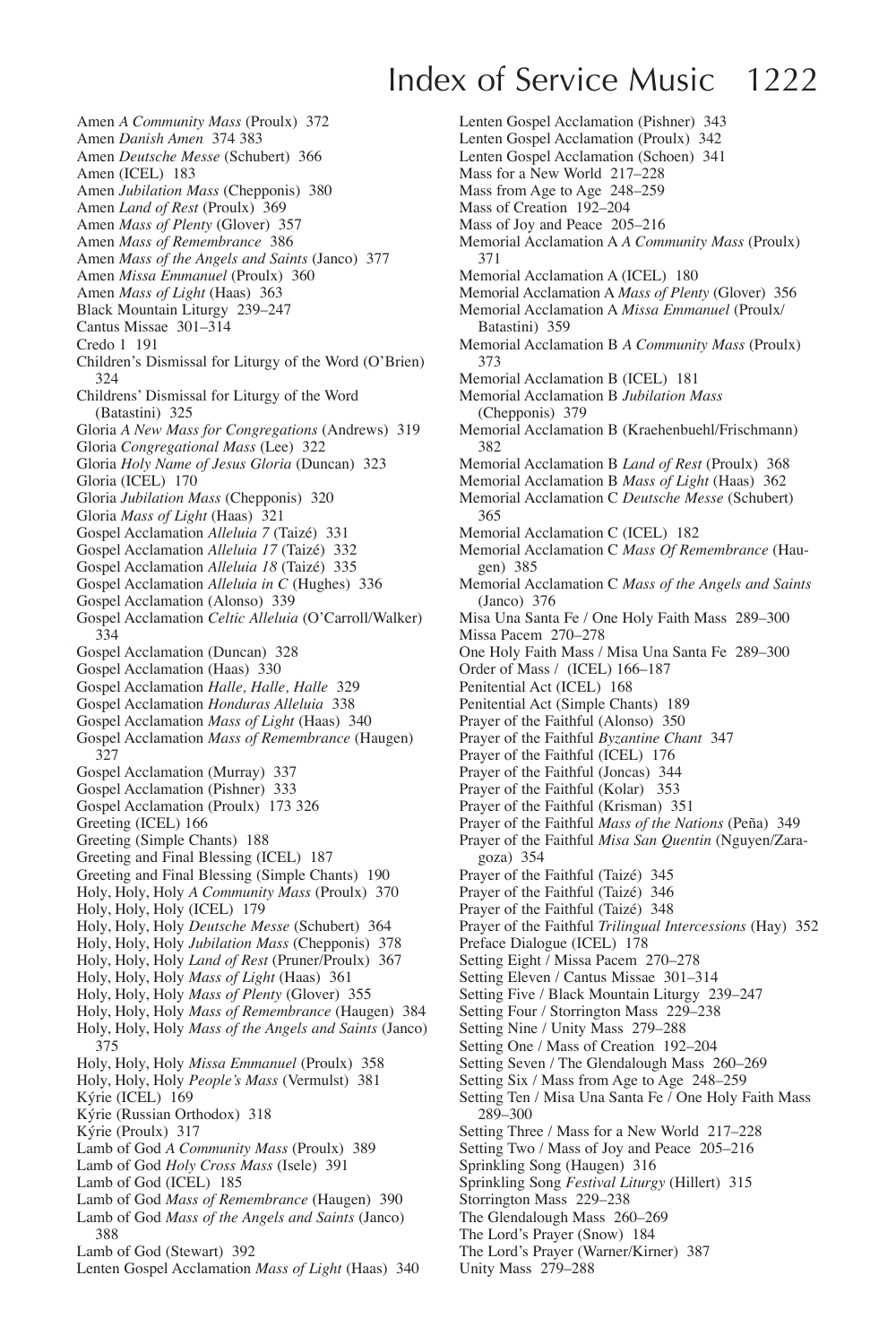### 1223 Index of Settings with Foreign Languages

- 621 Ad Te Jesu Christe (Latin, English, Spanish)
- 476 Adorámus Te Christe (Latin)
- 912 Amén. El Cuerpo de Cristo (Spanish, English)
- 887 Ave María (Latin)
- 891 Ave María (English, Latin)
- 755 Bambelela / Never Give Up (Xhosa, English)
- 526 Be Joyful, Mary (English, Latin)
- 516 Be Not Afraid (English, Czech, Polish, Croatian)
- 139 Benediction (Come Adore / Tantum Ergo) (English, Latin)
- 620 Bless the Lord (English, Spanish, Portuguese)
- 735 Blest Are They / Benditos los Pobres (English, Spanish)
- 789 Blest Are We / Bendecidos, Somos Santos (English, Spanish)
- 700 Boundless Love / Tình Chúa Cao Vòi (English, Vietnamese)
- 943 Bread of Life from Heaven / Pan de Vida Eterna (English, Spanish)
- 301 Cantus Missae (Latin)
- 838 Come to the Feast / Ven al Banquete (English, Spanish)
- 637 Confitémini Dómino / Come and Fill Our Hearts (Latin, English, Spanish, Lithuanian)
- 822 Dona Nobis Pacem (Latin)
- 425 Dream a Dream (English, Latin)
- 941 Eat This Bread (English, Spanish)
- 137 Exposition (O Saving Victim / O Salutáris) (English, Latin)
- 901 For the Life of the World (English, Spanish)
- 426 Glória, Glória (Latin)
- 959 God Is Forgiveness (English, Polish, Spanish)
- 338 Gospel Acclamation (Spanish, English)
- 915 Gusten y Vean / Taste and See (Spanish, English)
- 879 Hail, Holy Queen Enthroned Above (English, Latin)
- 509 Hail Our Savior's Glorious Body / Pange Lingua (English, Latin)
- 786 Heart of a Shepherd / El Corazón de un Buen Pastor (English, Spanish)
- 599 Heaven Is Singing for Joy / El Cielo Canta Alegría (English, Spanish)
- 547 Holy Spirit, Come to Us (English, Spanish, Latin)
- 682 I Am Sure I Shall See (English, Spanish)
- 945 I Am the Bread of Life / Yo Soy el Pan de Vida (English, Spanish)
- 676 I Say "Yes," Lord / Digo "Sí," Señor (English, Spanish)
- 957 If I Have Been the Source of Pain / Si Fui Motivo de Dolor (English, Spanish)
- 886 Immaculate Mary (English, Latin)
- 513 In Manus Tuas, Pater (Latin, English, Spanish)
- 977 In Paradísum / May Choirs of Angels (Latin, English)
- 918 In the Breaking of the Bread / Cuando Partimos el Pan del Señor (English, Spanish)
- 639 In the Lord I'll Be Ever Thankful (English, Spanish)
- 98 Isaiah 12: You Will Draw Water Joyfully / Sacarán Aguas con Alegría (English, Spanish)
- 847 Jesus Christ, Yesterday, Today, and for Ever / Jesucristo Ayer (English, Spanish)
- 510 Jesus, Remember Me (English, Spanish, Polish)
- 752 Jesus, Your Spirit in Us (English, Swedish, Spanish)
- 618 Jubiláte, Sérvite (Latin, English, Spanish)
- 472 Kýrie (Browning) (Greek)
- 490 Kýrie (Haugen) (Greek)

*See also the Kýrie entries in the Index of Service Music*

- 623 Laudáte Dóminum (Latin)
- 601 Laudáte, Laudáte Dóminum (Latin, English, Spanish)
- 881 Lift High the Cross / Alcen la Cruz (English, Spanish)
- 890 Litany of Mary / Letanía de la Santísima Virgen María (English, Spanish, Latin)
- 589 Lord Jesus Christ / Jésus le Christ (English, French, Spanish, Polish)
- 781 Lord, When You Came / Pescador de Hombres (English, Spanish)
- 100 Luke 1:46–53: My Soul Gives Glory (English, Latin)
- 630 Magníficat (Latin)
- 674 May the Peace of Christ Be with You / Ki Ri Su To No (English, Japanese)
- 289 Misa Una Santa Fe / One Holy Faith Mass (English, Spanish)
- 894 My Soul Gives Glory (English, Latin)
- 415 My Soul in Stillness Waits / En el Silencio Te Aguardo (English, Spanish)
- 733 Nada Te Turbe / Nothing Can Trouble (Spanish, English)
- 697 Nothing Can Ever (English, Spanish)
- 439 O Come, All Ye Faithful / Venid, Fieles Todos / Adéste Fidéles (English, Spanish, Latin)
- 666 O Lord, Hear My Prayer (English, Spanish)
- 512 O Sacred Head Surrounded / Oh Rostro Ensangrentado (English, Spanish)
- 895 O Sanctíssima / O Most Holy One (Latin, English)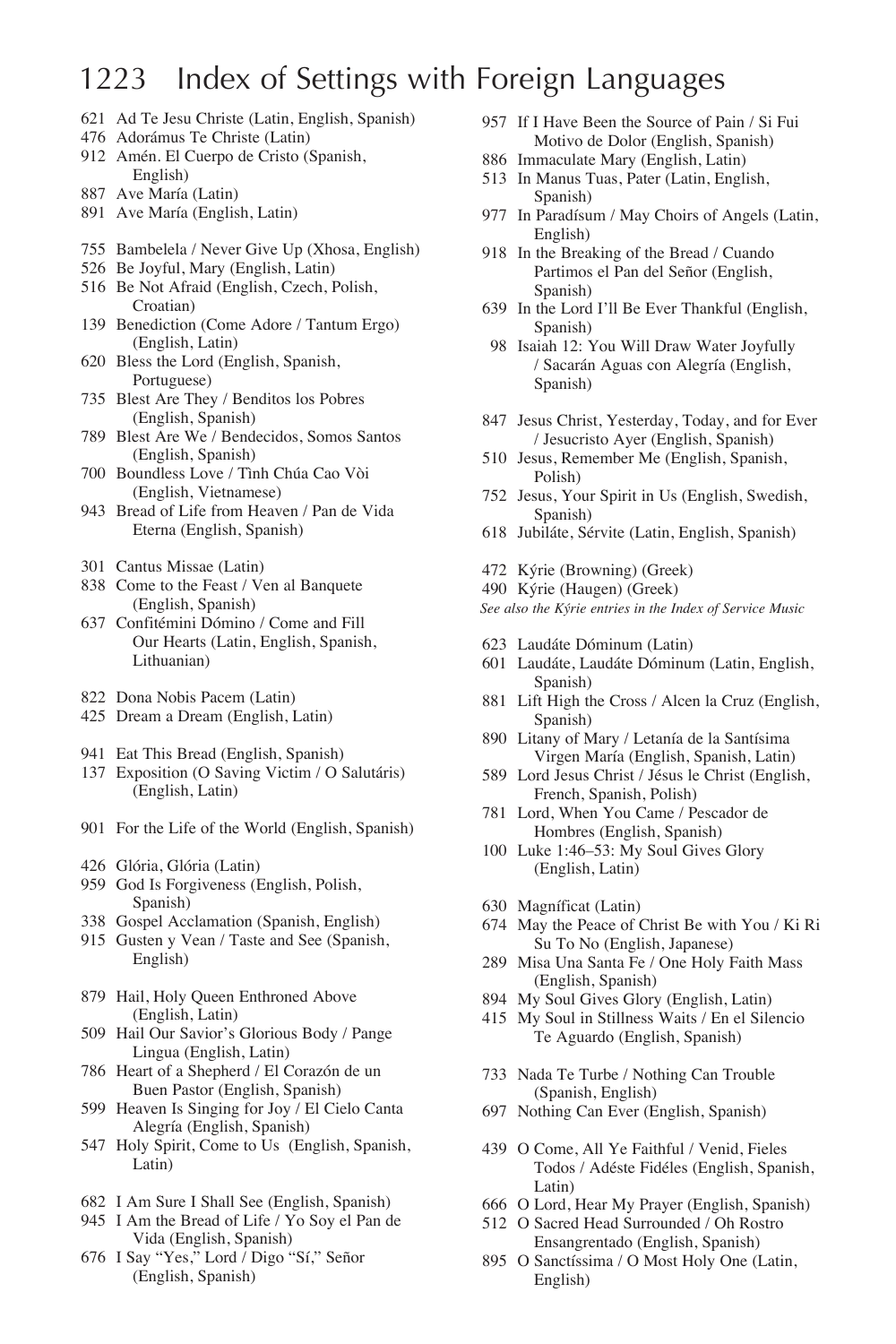# Index of Settings with Foreign Languages/*continued*

- 831 Oh, Look and Wonder / Miren Qué Bueno (English, Spanish)
- 809 On Holy Ground (English, Spanish)
- 920 Pan de Vida (Spanish, English)
- 473 Parce Dómine (Latin, English)
- 597 Praise Our God and Savior (English, Polish, Spanish)
- 350 Prayer of the Faithful (Alonso) (English, Spanish)
- 252 Prayer of the Faithful (de Silva) (English, Spanish, Tagalog, Latin)
- 352 Prayer of the Faithful (Hay) (English, Latin, Polish, Spanish)
- 353 Prayer of the Faithful (Kolar) (Spanish, English)
- 354 Prayer of the Faithful (Nguyen/Zaragoza) (Spanish, Tagalog, Vietnamese, English)
- 345 Prayer of the Faithful (Taizé) (Greek)
- 346 Prayer of the Faithful (Taizé) (Greek)
- 348 Prayer of the Faithful (Taizé) (Greek)
- 32 Psalm 19: Words of Everlasting Life / Palabras de Vida Eterna (English, Spanish)
- 36 Psalm 23: The Lord Is My Shepherd / El Señor Es Mi Pastor (English, Spanish)
- 43 Psalm 31: Father, into Your Hands / Padre, a Tus Manos (English, Spanish)
- 44 Psalm 33: Let Your Mercy Be on Us / Señor, Que Tu Misericordia (English, Spanish)
- 54 Psalm 51: Misericordia, Señor / Be Merciful, O Lord (Spanish, English)
- 69 Psalm 96: Today Is Born Our Savior / Hoy Nos Ha Nacido un Salvador (English, Spanish)
- 74 Psalm 103: The Lord Is Kind and Merciful / El Señor Es Compasivo (English, Spanish)
- 79 Psalm 116: Our Blessing-Cup / El Cáliz que Bendecimos (English, Spanish)
- 535 Resucitó (Spanish, English)
- 478 Return to God / Volvamos Hoy a Nuestro Dios (English, Spanish)
- 880 Salve, Regína / Hail, Queen of Heaven (Latin, English)

1065 Sequence for Easter (English, Latin)

- 441 Silent Night / Noche de Paz (English, Spanish)
- 539 Sing with All the Saints in Glory / Canten con Gloriosos Fieles (English, Spanish)
- 741 Somos el Cuerpo de Cristo / We Are the Body of Christ (Spanish, English)
- 924 Song of the Body of Christ / Canción del Cuerpo de Cristo (English, Spanish)
- 502 Stay Here and Keep Watch (English, Spanish)
- 529 Surréxit Christus (Latin, English, Lithuanian)
- 740 The Kingdom of God (English, Spanish)
- 820 The Peace of the Earth / La Paz de la Tierra (English, Spanish)
- 905 There Is One Lord (English, Spanish)
- 776 Thuma Mina / Send Me, Jesus (Zulu, English)
- 500 Ubi Cáritas (Taizé) (Latin, English, Spanish)
- 696 Ubi Cáritas (Hurd) (Latin, English, Spanish)
- 849 Uyai Mose / Come All You People (Shona, English)
- 558 Veni Creátor Spíritus (Latin)
- 550 Veni Sancte Spíritus (Latin, English, Spanish)
- 406 Wait for the Lord (English, Spanish, Polish, Italian)
- 834 We Are Many Parts / Muchos Miembros Hay (English, Spanish)
- 594 We Are Marching / Siyahamba (English, Zulu)
- 517 We Walk His Way / Ewe, Thina (English, Xhosa)
- 756 When We Are Living / Pues Si Vivimos (English, Spanish)
- 705 Where True Love and Charity Are Found / Ubi Cáritas (English, Latin)
- 721 You Are Mine / Contigo Estoy (English, Spanish)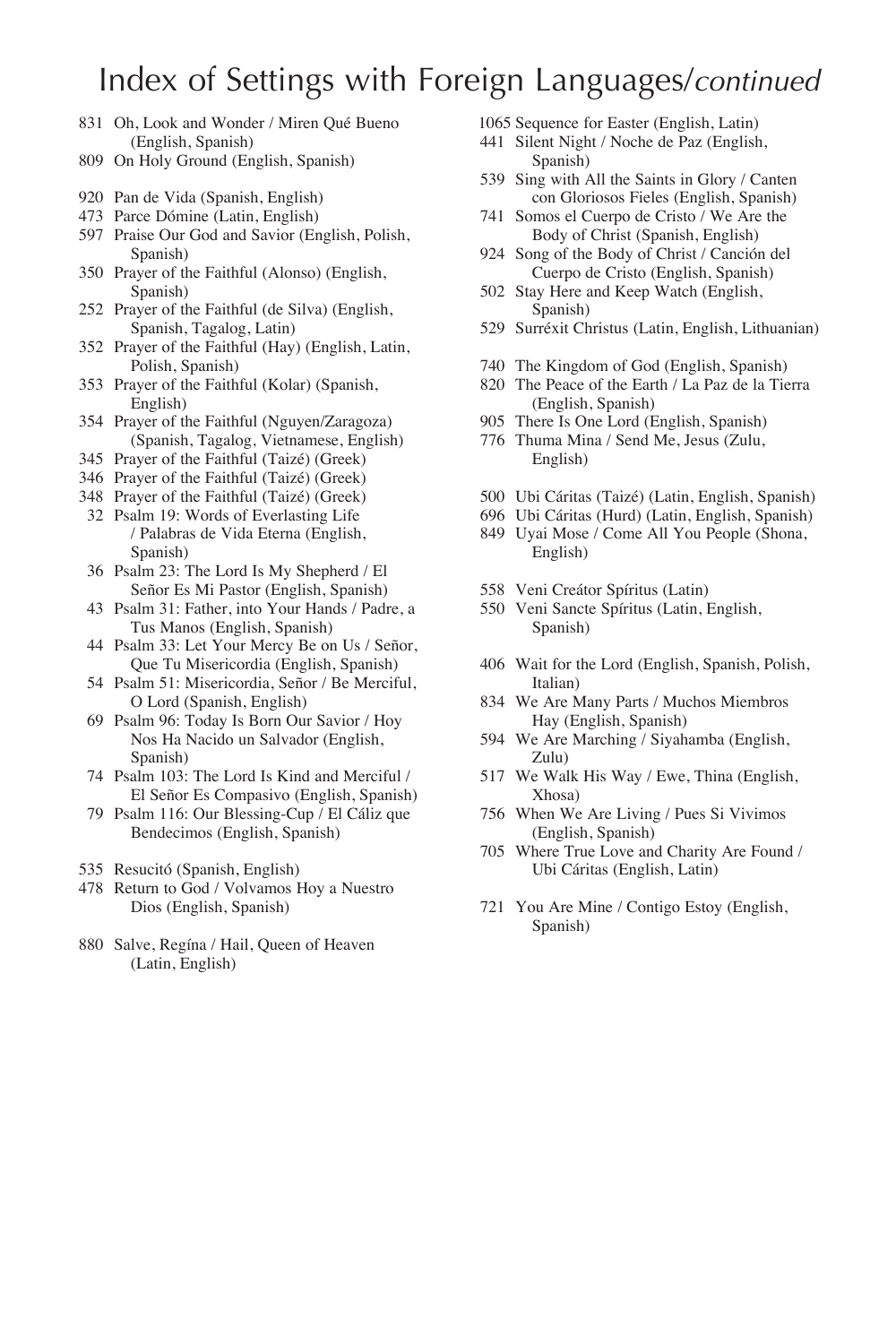# Index of First Lines and Common Titles 1224

- A Celtic Rune
- A Hymn of Glory Let Us Sing!
- A Living Faith
- A Mighty Fortress Is Our God
- A Nuptial Blessing
- A Place at the Table
- A Voice Cries Out
- Abundant Life
- Ad Te Jesu Christe
- Adéste Fidéles / O Come, All Ye Faithful / Venid, Fieles Todos
- Adorámus Te Christe
- Advent Alleluia
- Advent Gathering Song
- Again We Keep This Solemn Fast
- Alcen la Cruz / Lift High the Cross
- All Are Welcome
- All Creatures of Our God and King
- All Glory Is Yours
- All Glory, Laud, and Honor
- All Hail the Power of Jesus' Name!
- All People That on Earth Do Dwell
- All that I am sings
- All that I counted as gain
- All That Is Hidden
- All the Ends of the Earth
- All the Ends of the Earth Psalm 98
- All Things New
- All Who Hunger (Moore)
- All Who Hunger, Gather Gladly (HOLY MANNA)
- All Will Be Well
- All You Works of God
- Alleluia, Christ Is Risen
- Alleluia! Give the Glory
- Alleluia No. 1
- 949 Alleluia! Sing to Jesus!
- Amazing Grace
- Amazing grace (Goebel-Komala)
- Amén. El Cuerpo de Cristo
- America the Beautiful
- Among All
- And holy is your name
- Angels, from the Realms of Glory
- Angels We Have Heard on High
- Anthem
- As a Fire Is Meant for Burning
- As We Gather at Your Table
- As we journeyed on our way
- As with Gladness Men of Old
- Ashes
- At Evening
- At That First Eucharist (Lord, Who at Your First Eucharist)
- At the Cross Her Station Keeping
- At the Lamb's High Feast We Sing
- At the Name of Jesus
- At the Table of Jesus
- Ave María (Chant)
- Ave María (Kantor)
- Awake! Awake, and Greet the New Morn
- Awake from your slumber
- Awake to the Day
- Away in a Manger
- Bambelela / Never Give Up
- Baptized in Water
- Be Joyful, Mary
- Be Merciful, O Lord Psalm 51 (Haugen)
- Be Merciful, O Lord Psalm 51 (Pishner)
- Be Merciful, O Lord Psalm 51 (Tate)
- Be Not Afraid (Dufford)
- Be Not Afraid (Taizé)
- Be with Me Psalm 91
- Before the ending of the day
- Behold the Lamb
- Behold the Wood
- Bendecidos, Somos Santos / Blest Are We
- Benditos los Pobres / Blest Are They
- Bless the Lord
- Blessed are they who are poor in spirit
- Blessed be God!
- Blest Are They / Benditos los Pobres
- Blest Are Those Who Love You Psalm 128
- Blest Are We / Bendecidos, Somos Santos
- Blest Be the Lord
- Boundless Love / Tình Chúa Cao Vòi
- Bread of Life, Cup of Blessing
- Bread of Life from Heaven / Pan de Vida Eterna
- Bring Forth the Kingdom
- Build Us a Table
- By the Waters of Babylon
- Called by Christ
- Canción del Cuerpo de Cristo / Song of the Body of Christ
- Canten con Gloriosos Fieles / Sing with All the Saints in Glory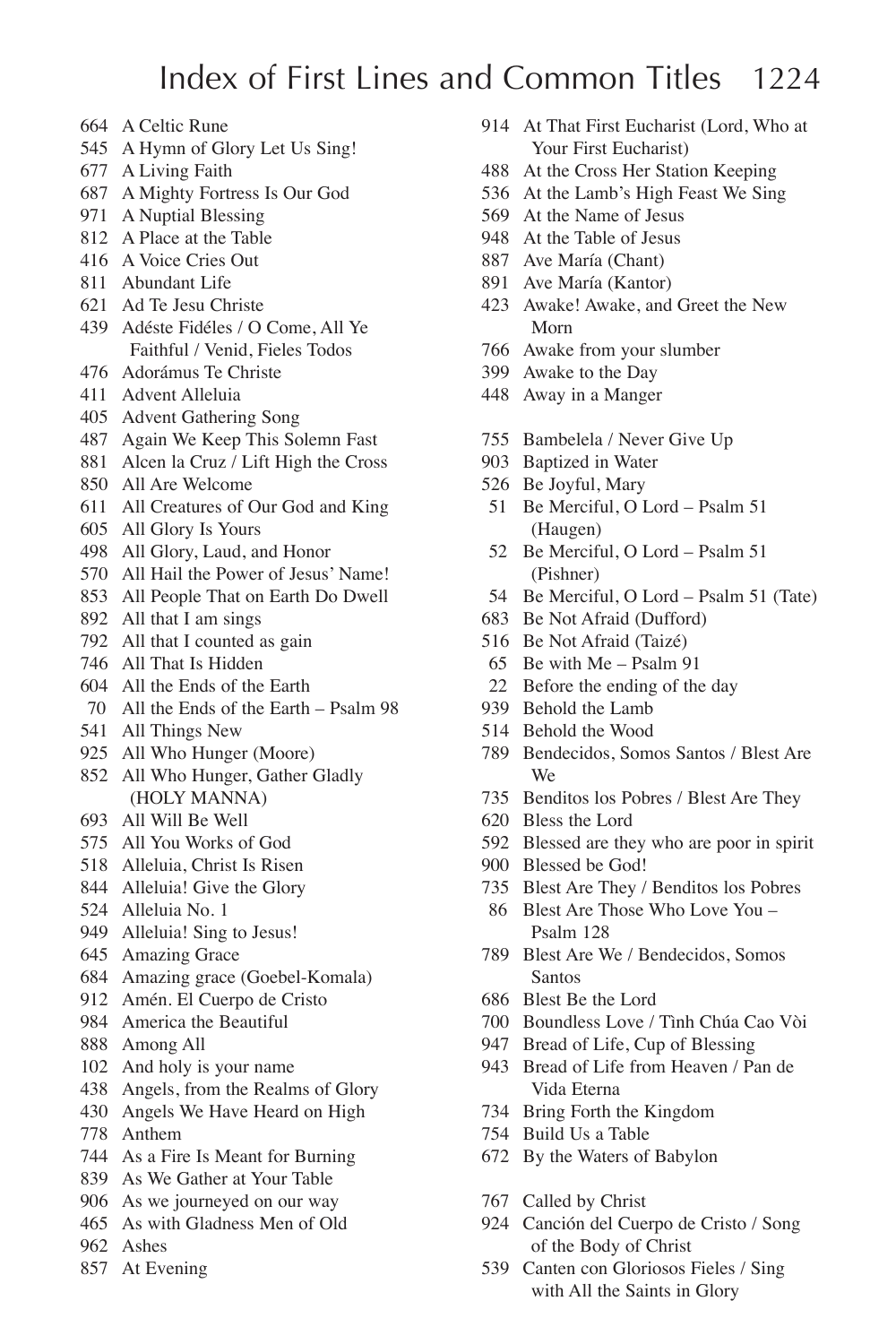- Canticle of Daniel Daniel 3:57–88
- Canticle of the Sun
- Canticle of the Turning
- Carol at the Manger
- Center of My Life
- Change Our Hearts
- Child of Mercy
- Chill of the nightfall
- Christ Be in Your Senses
- Christ, Be Our Light!
- Christ Has No Body Now But Yours
- Christ Has Promised to Be Present
- Christ Has Risen
- Christ is alive and goes before us
- Christ Is Made the Sure Foundation
- Christ Is Risen! Shout Hosanna!
- Christ Is the King!
- Christ the Lord Is Risen Today
- City of God
- Cold are the people
- Come All You People / Uyai Mose
- Come and Eat This Living Bread
- Come and Fill Our Hearts / Confitémini Dómino
- Come and Follow Me
- Come and Journey with a Savior
- Come and rest in the arms of God
- Come back to me
- Come, be my light
- Come, come Emmanuel
- Come, come to the banquet
- Come Down, O Love Divine
- Come, Holy Ghost
- Come, Host of Heaven's High Dwelling Place
- Come! Live in the light!
- Come, Lord Jesus
- Come, O God of all the earth
- Come, O God, renew your people
- Come, O Long-Expected Jesus
- Come Now, Almighty King
- Come now, the feast is spread
- Come to Me (Bell)
- Come to Me (Joncas)
- Come to me, all you weary
- Come to me, come to us
- Come to Me, O Weary Traveler
- Come to the Banquet
- Come to the Feast
- Come to the Feast / Ven al Banquete
- Come to the Water (Foley)
- Come to the water
- Come to Us
- Come, You Faithful, Raise the Strain
- Come, You Thankful People, Come
- Comfort, Comfort, O My People
- Comfort, My People
- Coming Together for Wine and for Bread
- Confitémini Dómino / Come and Fill Our Hearts
- Contigo Estoy / You Are Mine
- Covenant Hymn
- Creator of the Stars of Night
- Crown Him with Many Crowns
- Cuando Partimos el Pan del Señor / In the Breaking of the Bread
- Daniel 3:57–88: Canticle of Daniel
- Dark is the night
- Day Is Done
- Deep Within
- Deliver Us, O Lord of Truth
- Digo "Sí," Señor / I Say "Yes," Lord
- Diverse in Culture, Nation, Race
- Do Not Let Your Hearts Be Troubled
- Do you know what I have done
- Don't Be Afraid
- Don't be afraid, for I am with you
- Dona Nobis Pacem
- Draw Near
- Dream a Dream
- Dust and Ashes
- Dwellers in the Holy City
- Dwelling Place
- Dying you destroyed our death
- Each Winter As the Year Grows Older
- Eagle's Wings
- Earth, Earth, Awake!
- Easter Alleluia
- Eat This Bread
- El Cáliz que Bendecimos Psalm 116
- El Cielo Canta Alegría / Heaven Is Singing for Joy
- El Corazón de un Buen Pastor / Heart of a Shepherd
- El Señor Es Compasivo Psalm 103
- El Señor Es Mi Pastor Psalm 23
- Emmaus
- Emptied and humbled, obedient to death
- En el Silencio Te Aguardo / My Soul in Stillness Waits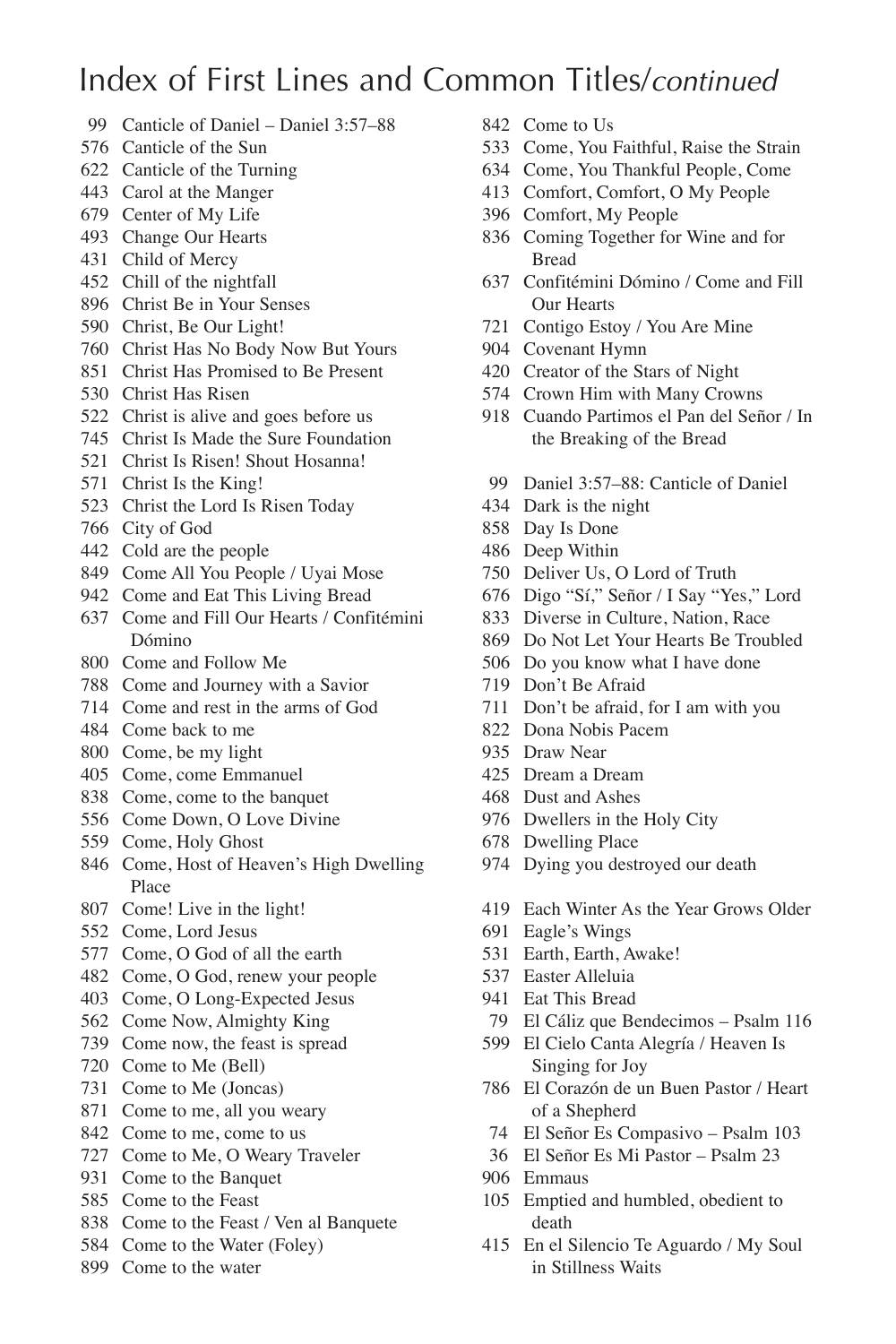- Epiphany Carol
- Even though the rain hides the stars
- Every Nation on Earth Psalm 72
- Every nation sees the glory
- Ewe, Thina / We Walk His Way
- Exodus 15: Song at the Sea
- Exodus 15: Song of Moses
- Eye Has Not Seen
- Faith of our fathers
- Faith, Hope and Love
- Far beyond the reach of endless sky
- Father, into Your Hands Psalm 31
- Father, We Thank You, Who Have Planted
- Feed us and guide us
- For All the Saints
- For All the Saints Who've Shown Your Love
- For Ever I Will Sing Psalm 89
- For everyone born, a place at the table
- For God So Loved the World
- For Living, for Dying
- For the Beauty of the Earth
- For the bread and wine
- For the Faithful Who Have Answered
- For the Healing of the Nations
- For the Life of the World
- For you, O Lord, my soul
- For your sun that brightens the day
- Forgive Our Sins
- Forty Days and Forty Nights
- Freedom Is Coming
- Fresh as the Morning
- From Ashes to the Living Font
- Gather in Your Name
- Gather Us In
- Gather your people (Alonso)
- Gather Your People (Hurd)
- Gathered as One
- Gift of Finest Wheat
- Gift of God
- Give Us Your Peace
- Glória, Glória
- Glory and Praise to Our God
- Glory in the Cross
- Go in Peace, Go in Love
- Go Make a Difference
- Go Make of All Disciples
- Go Out to the World
- Go Tell It on the Mountain
- Go to the World!
- God Has Chosen Me
- God Is Forgiveness
- God Is Here! As We His People
- God Is Love
- God is praised and exalted
- God Is Still Speaking
- God Mounts His Throne Psalm 47
- God of Adam, God of Joseph
- God of All People
- God of all places
- God of Day and God of Darkness
- God of Eve and God of Mary
- God of the Bible
- God Remembers
- God Rest You Merry, Gentlemen
- God Sends Us Forth
- God Weeps with Us Who Weep and Mourn
- God Will Wipe the Tears
- God, in the Planning
- God, Whose Purpose Is to Kindle
- God, you have moved upon the waters
- Good Christian Friends, Rejoice
- Good News
- Goodness Is Stronger than Evil
- Gracious God of wisdom
- Guide My Feet
- Gusten y Vean / Taste and See
- Hail, Holy Queen Enthroned Above
- Hail Mary, full of grace (Kantor)
- Hail Mary, full of grace (Landry)
- Hail Mary: Gentle Woman
- Hail Our Savior's Glorious Body / Pange Lingua
- Hail, Queen of Heaven / Salve, Regína
- Hail the Day That Sees Him Rise
- Halleluya! We Sing Your Praises
- Hands of Healing
- Hark! The Herald Angels Sing
- Have Mercy, Lord Psalm 51
- He Came Down
- He Healed the Darkness of My Mind
- Healer of Our Every Ill
- Healing River
- Healing River of the Spirit
- Heart of a Shepherd / El Corazón de un Buen Pastor
- Heaven Is Singing for Joy / El Cielo Canta Alegría
- Here Am I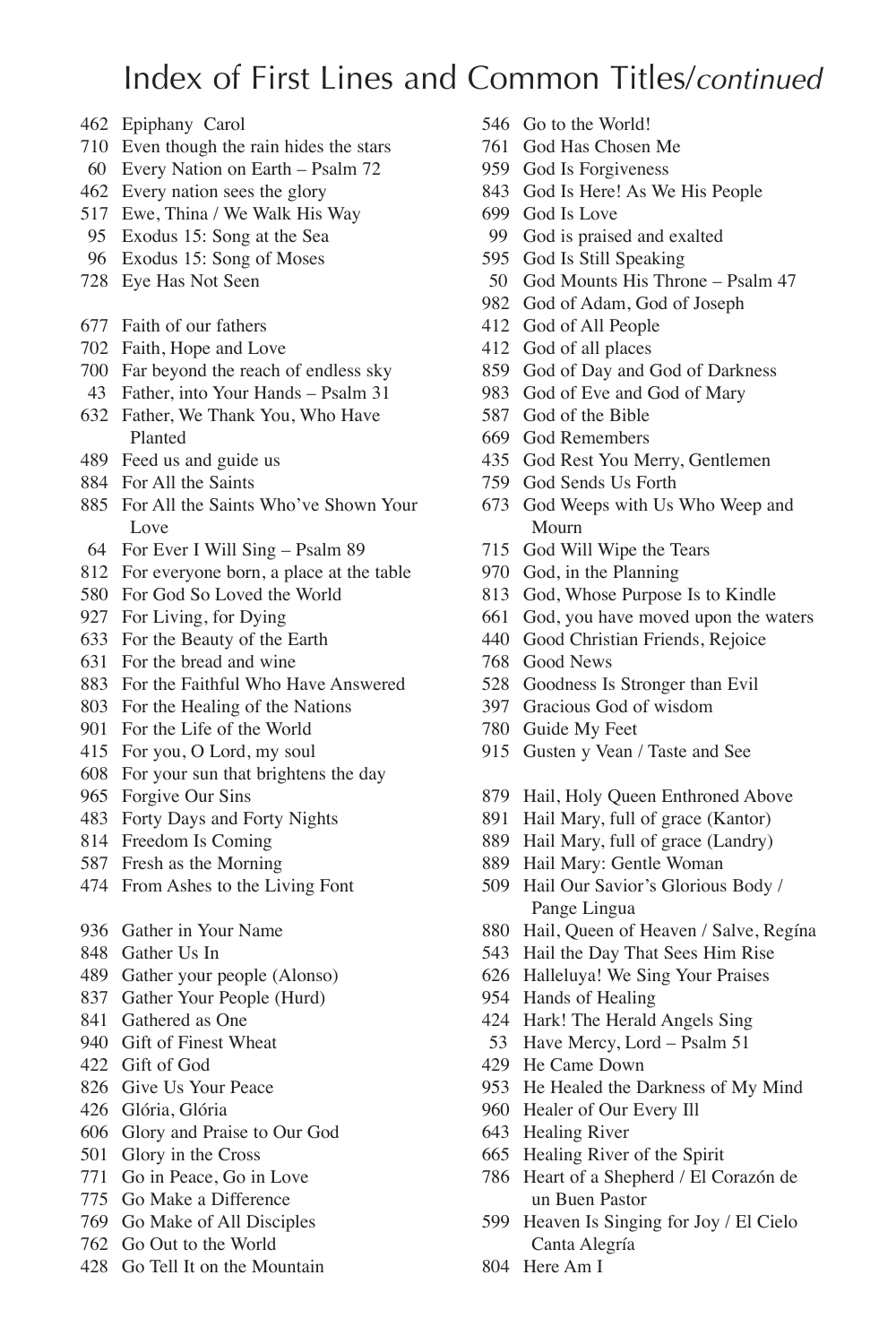- Here I Am Psalm 40 (Alonso)
- Here I Am Psalm 40 (Cooney)
- Here I Am, Lord
- Here in the Bread that is broken
- Here in this place
- Hold Us in Your Mercy: Penitential Litany
- Hold Us, Jesus
- Holy and blessed Three
- Holy child within the manger
- Holy God
- Holy God, We Praise Thy Name
- Holy, Holy, Holy! Lord God Almighty!
- Holy Is Your Name Luke 1:46-55
- Holy Spirit, Come to Us
- Hosanna
- Hosea
- How Can I Keep from Singing?
- How Can We Be Silent
- How Firm a Foundation
- How Good, Lord, to Be Here!
- How Great Thou Art
- How Shall We Name God?
- How Wonderful the Three-in-One Hoy Nos Ha Nacido un Salvador –
- Psalm 96
- Hoy venimos a contar
- I Am for You
- I Am Sure I Shall See
- I Am the Bread of Life / Yo Soy el Pan de Vida
- I am the hungry
- I baptize you in the name of the Father
- I Come with Joy
- I Danced in the Morning
- I fall on my knees
- I Have Been Anointed
- I have fixed my eyes
- I Have Loved You
- I Heard the Voice of Jesus Say
- I Know That My Redeemer Lives! (DUKE STREET)
- I Know That My Redeemer Lives (Haas)
- I Know That My Redeemer Lives (Hughes)
- I Lift My Soul to You
- I Receive the Living God
- I Say "Yes," Lord / Digo "Sí," Señor
- I Send You Out
- I Sing a Maid
- I, the Lord, of sea and sky
- I Want to Walk as a Child of the Light
- I Will Be the Vine
- I Will Choose Christ
- I will come to you in the silence
- I Will Praise the Lord Psalm 146
- I Will Praise You, Lord Psalm 30
- I Will Praise Your Name Psalm 145
- I Will Sing a Song of Love
- I will sing, I will sing to the God who sets me free
- If I Have Been the Source of Pain / Si Fui Motivo de Dolor
- If Today You Hear God's Voice Psalm 95
- If You Believe and I Believe
- If you lose your life
- If you love me, feed my lambs
- If you would follow me
- Immaculate Mary
- In a far-off place, Jesus comes to earth
- In Christ There Is No East or West
- In Every Age
- In Manus Tuas, Pater
- In Paradísum / May Choirs of Angels
- In Remembrance of You
- In the Arms of God
- In the Breaking of the Bread / Cuando Partimos el Pan del Señor
- In the Cross of Christ
- In the Lord I'll Be Ever Thankful
- Increase Our Faith
- Infant Holy, Infant Lowly
- Isaiah 12: With Joy You Shall Draw Water
- Isaiah 12: You Will Draw Water Joyfully / Sacarán Aguas con Alegría
- It Came upon the Midnight Clear
- Jerusalem, My Destiny
- Jerusalem, My Happy Home
- Jesu, Jesu
- Jesucristo Ayer / Jesus Christ, Yesterday, Today, and for Ever
- Jesus Christ Is Lord! Philippians  $2:6–11$
- Jesus Christ Is Risen Today
- Jesus Christ, Yesterday, Today, and for Ever / Jesucristo Ayer
- Jesus Comes
- Jesus, give us your peace
- Jesus, Heal Us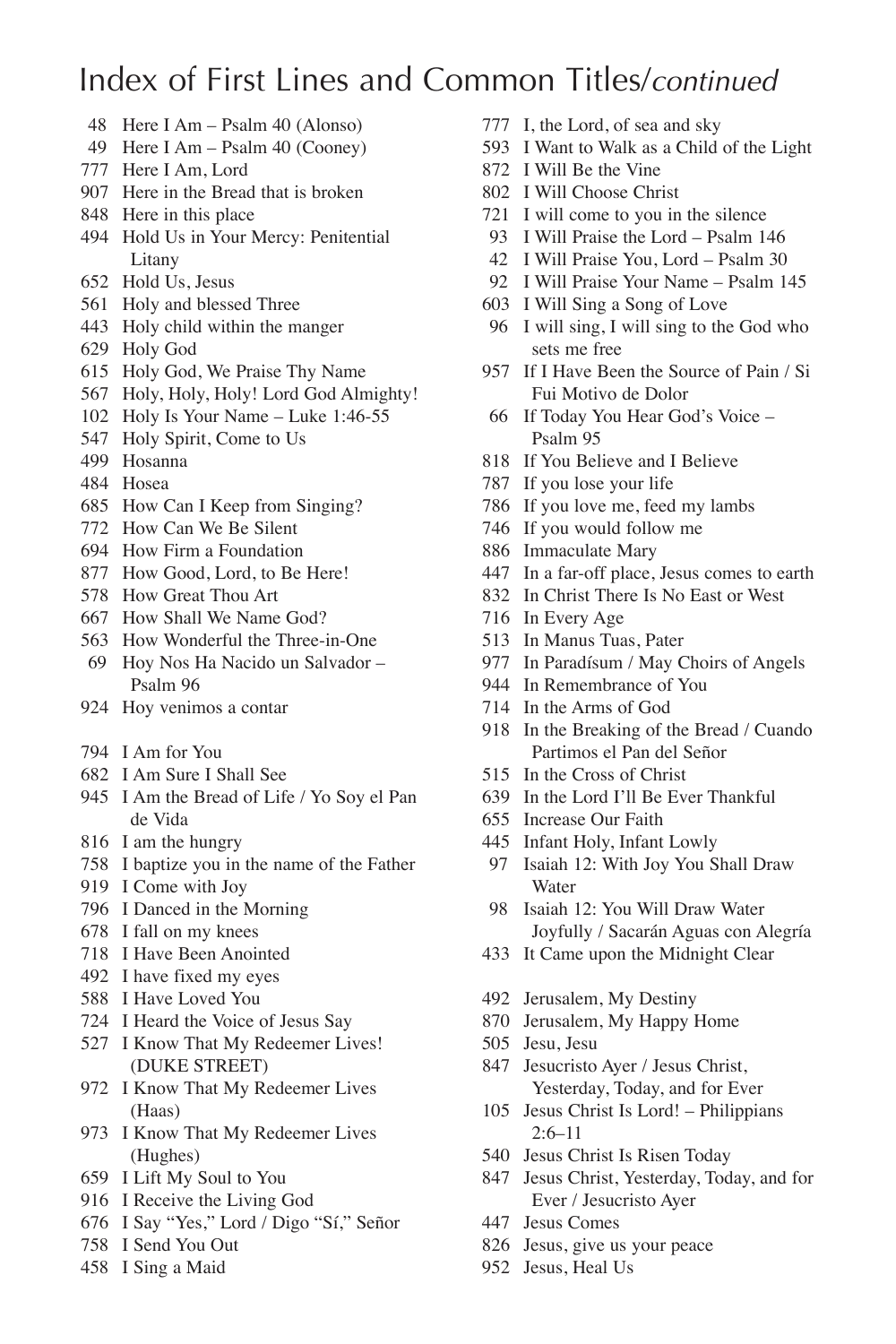- Jesus, hope for all
- Jesus, Hope of the World
- Jesus in the Morning
- Jesus Is Here Right Now
- Jesus Is the Resurrection
- Jésus le Christ / Lord Jesus Christ
- Jesus, Lead the Way
- Jesus, our teacher and our Lord
- Jesus, Remember Me
- Jesus, the living Bread of God
- Jesus, the Lord
- Jesus, Your Spirit in Us
- Joy to the World
- Joyful, Joyful, We Adore You
- Joyous Cup
- Jubiláte, Sérvite
- Keep in Mind
- Keep Me Safe, O God Psalm 16
- Ki Ri Su To No / May the Peace of Christ Be with You
- Kneeling in the garden grass
- Kýrie (Browning)
- Kýrie (Haugen)
- La Paz de la Tierra / The Peace of the Earth
- Laudáte Dóminum
- Laudáte, Laudáte Dóminum
- Lead Me, Guide Me
- Lead us from death to life
- Let All Mortal Flesh Keep Silence
- Let All the Earth Psalm 66
- Let All Things Now Living
- Let Justice Roll Like a River
- Let our hands be hands of healing
- Let There Be Light
- Let There Be Peace on Earth
- Let Us Be Bread
- Let us build a house
- Let Us Go Rejoicing Psalm 122
- Let Us Rejoice Psalm 118
- Let your gentleness be known
- Let Your Mercy Be on Us Psalm 33
- Letanía de la Santísima Virgen María / Litany of Mary
- Life-Giving Bread, Saving Cup
- Lift High the Cross / Alcen la Cruz
- Lift Up Your Hearts
- Like a Bird
- Like a Shepherd
- Litany of Mary / Letanía de la Santísima Virgen María
- Living Spirit, Holy Fire
- Lo, How a Rose E'er Blooming
- Long before my journey's start
- Long before the mountains came to be
- Longing for light
- Look to Christ
- Lord, hear our prayer
- Lord, I Lift Your Name on High
- Lord, increase our faith
- Lord Jesus Christ
- Lord Jesus Christ / Jésus le Christ
- Lord, Let Us See Your Kindness Psalm 85
- Lord, make us worthy
- Lord of All Hopefulness
- Lord of All Nations, Grant Me Grace
- Lord, Send Out Your Spirit Psalm 104 (Lisicky)
- Lord, Send Out Your Spirit Psalm 104 (Proulx)
- Lord, Today
- Lord, When You Came / Pescador de Hombres
- Lord, Who at Your First Eucharist
- Lord, Who throughout These Forty Days
- Lord, Whose Love in Humble Service
- Lord, You Give the Great Commission
- Lord, You Have the Words Psalm 19 (Alonso)
- Lord, You Have the Words Psalm 19 (Haas)
- Lord, you lead through sea and desert
- Love Divine, All Loves Excelling
- Love Endures All Things
- Love Has Brought Us Here Together
- Love Is Never Ending Psalm 136
- Love Is the Sunlight
- Luke 1:46–53: My Soul Gives Glory
- Luke 1:46–55: Holy Is Your Name
- Luke 1:46–55: Magníficat
- Luke 1:68–79: Now Bless the God of Israel
- Luke 2:29–34: Nunc Dimíttis
- Magníficat (Haas)
- Magníficat Luke 1:46–55 (Chepponis)
- Magníficat (Taizé)
- Make Me a Channel of Your Peace
- Make Us Turn to You
- Make Us Worthy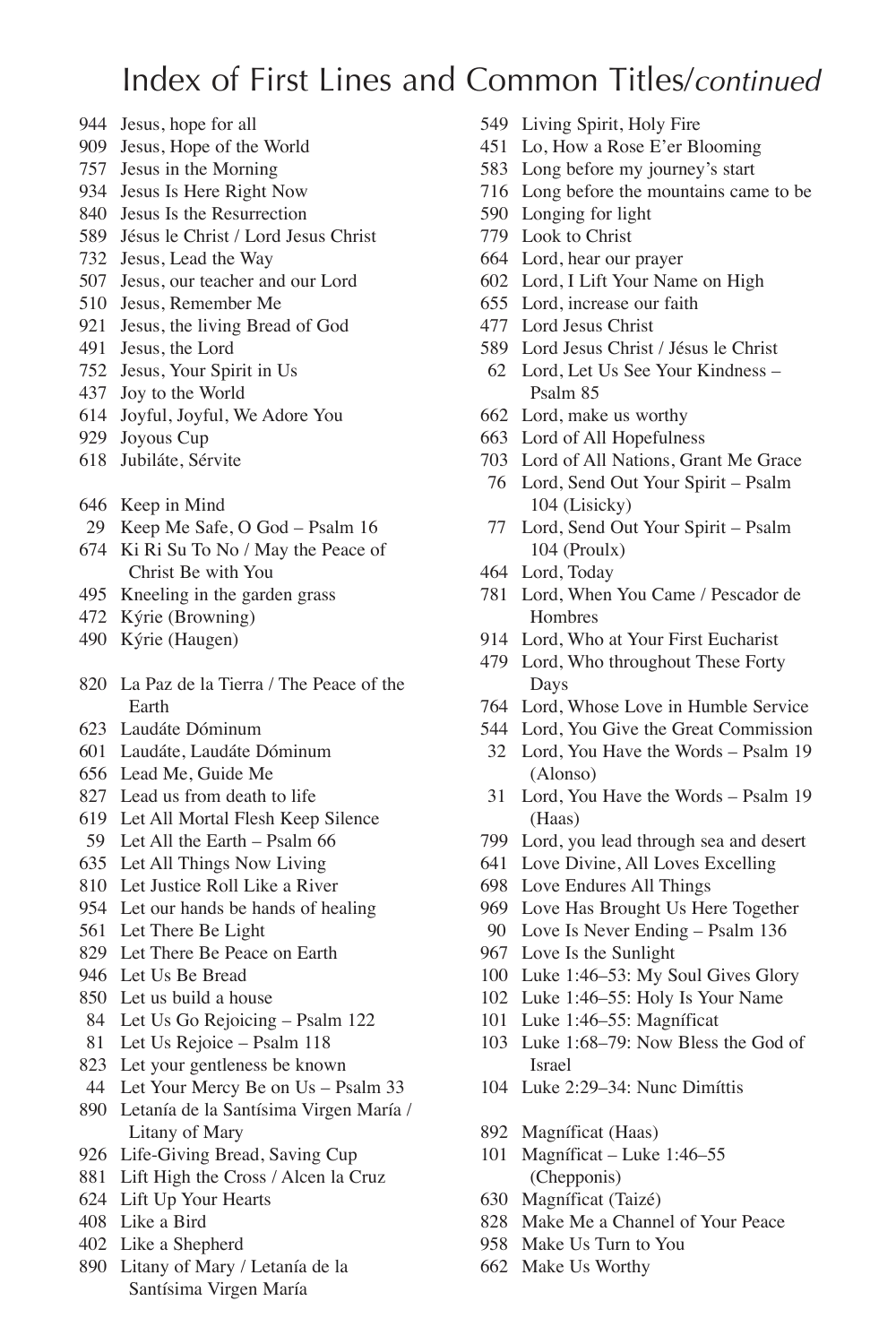- Making Their Way
- Many and Great
- Many faces, the young and the old
- Maranatha, Come
- Maranatha, Lord Messiah
- Mary, First among Believers
- May Choirs of Angels / In Paradísum
- May God Bless and Keep You
- May God bless you
- May Holy Angels Lead You
- May the Angels Lead You into Paradise
- May the Peace of Christ Be with You / Ki Ri Su To No
- May the Spirit of Christ
- May We Be One (Communion Hymn)
- May We Be One (Communion Litany)
- May we find richness
- Merciful God
- Mercy, O God
- Mine Eyes Have Seen the Glory
- Miren Qué Bueno / Oh, Look and Wonder
- Misericordia, Señor Psalm 51
- Morning Has Broken
- Muchos Miembros Hay / We Are Many Parts
- My Country, 'Tis of Thee
- My God, My God Psalm 22
- My life flows on in endless song
- My shepherd is the Lord (O'Brien)
- My Shepherd Is the Lord Psalm 23
- My Song Will Be for You Forever
- My soul cries out
- My Soul Gives Glory (Duncan)
- My Soul Gives Glory Luke 1:46–53 (Joncas)
- My Soul in Stillness Waits / En el Silencio Te Aguardo
- My Soul Is Still Psalm 131
- My Soul Is Thirsting Psalm 63 (Joncas)
- My Soul Is Thirsting Psalm 63 (Proulx)
- My Soul, Give Thanks to the Lord Psalm 103
- Nada Te Turbe / Nothing Can Trouble
- Nativity Carol
- Neither Death nor Life
- Never Give Up / Bambelela
- Night of Silence
- No Greater Love
- No Wind at the Window
- Noche de Paz / Silent Night
- Not for Tongues of Heaven's Angels
- Nothing Can Ever
- Nothing Can Trouble / Nada Te Turbe
- Nourish us well
- Now Bless the God of Israel Luke 1:68–79
- Now in This Banquet
- Now it is evening
- Now Let Your Servant Go in Peace
- Now, O Lord, dismiss your servants
- Now Thank We All Our God
- Now the Green Blade Rises
- Now We Remain
- Nunc Dimíttis Luke 2:29–34
- O beautiful for spacious skies
- O Breathe on Me, O Breath of God
- O Come, All Ye Faithful / Venid, Fieles Todos / Adéste Fidéles
- O Come, Divine Messiah!
- O Come, O Come, Emmanuel
- O Freedom
- O God, Almighty Father
- O God beyond All Praising
- O God of Every Nation
- O God of Exodus
- O God, Our Help in Ages Past
- O God, This Is the People Psalm 24
- O God, Why Are You Silent?
- O God, You Search Me
- O Holy City, Seen of John
- O Holy Spirit, by Whose Breath
- O let all who thirst
- O Little Town of Bethlehem
- O Lord, Hear My Prayer
- O Lord, I know you are near
- O Lord my God, when I in awesome wonder
- O Lord, the Guardian of My Heart
- O Lord, you are the center of my life
- O Most Holy One / O Sanctíssima
- O radiant light
- O Sacred Head Surrounded / Oh Rostro Ensangrentado
- O Sanctíssima / O Most Holy One
- O Sons and Daughters
- O Spirit All-Embracing
- O Taste and See
- O the weary world is trudging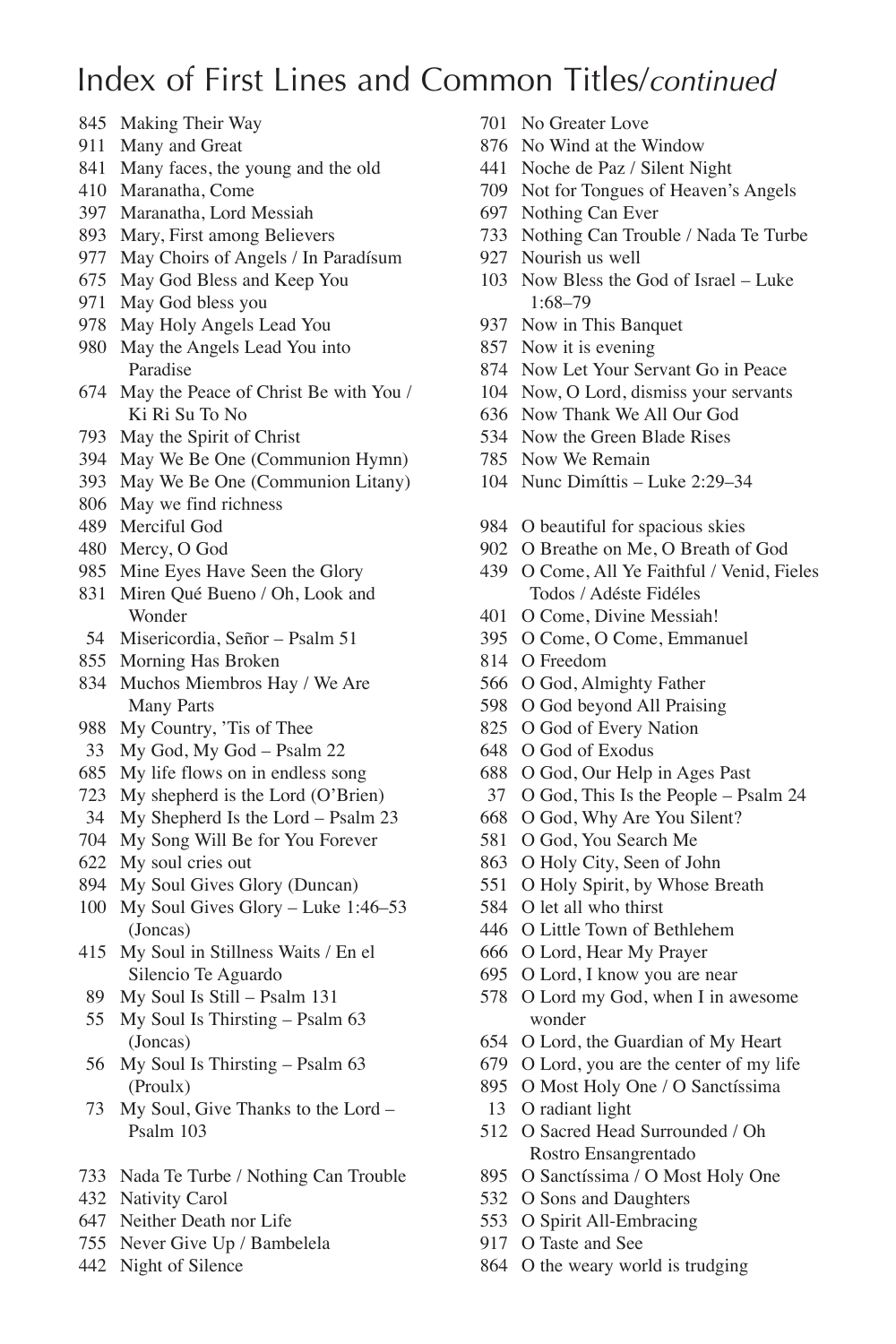- Of the Father's Love Begotten
- Oh Rostro Ensangrentado / O Sacred Head Surrounded
- Oh, everyone who thirsts
- Oh, Look and Wonder / Miren Qué Bueno
- On Eagle's Wings
- On Holy Ground
- On Jordan's Bank
- On That Day
- On the Journey to Emmaus
- Once in Royal David's City
- One Bread, One Body
- One Lord
- Only This I Want
- Only You, O God
- Open My Eyes
- Our Blessing-Cup Psalm 116 (Alonso)
- Our Blessing-Cup Psalm 116 (Haugen)
- Our Father, We Have Wandered
- Our Help Comes from the Lord Psalm 121
- Out of the Depths Psalm 130
- Over My Head
- Padre, a Tus Manos Psalm 31
- Palabras de Vida Eterna Psalm 19
- Palm Sunday Processional
- Pan de Vida
- Pan de Vida Eterna / Bread of Life from Heaven
- Pange Lingua / Hail Our Savior's Glorious Body
- Parce Dómine
- Peace, Be Not Anxious
- Peace Be with Those
- Peace before us, peace behind us
- Peace Is Flowing Like a River
- People, Look East
- People of the Night
- Pescador de Hombres / Lord, When You Came
- Philippians 2:6–11: Jesus Christ Is Lord!
- Praise and Thanksgiving
- Praise God in This Holy Dwelling Psalm 150
- Praise, My Soul, the King of Heaven
- Praise Our God and Savior
- Praise the God who changes places
- Praise the One Who Breaks the Darkness
- Praise to the Lord, the Almighty
- Praise to You, O Christ, Our Savior
- Praise We the Lord This Day
- Prayer of Peace
- Precious Lord, Take My Hand
- Prepare a Room for Me
- Prepare! Prepare!
- Prepare the Way of the Lord
- Proclaim the greatness of God
- Proclaim to All the Nations Psalm 96
- Psalm 15: They Who Do Justice
- Psalm 16: Keep Me Safe, O God
- Psalm 16: You Will Show Me the Path of Life
- Psalm 19: Lord, You Have the Words
- Psalm 19: Words of Everlasting Life / Palabras de Vida Eterna
- Psalm 22: My God, My God
- Psalm 23: My Shepherd Is the Lord
- Psalm 23: Shepherd Me, O God
- Psalm 23: The Lord Is My Shepherd / El Señor Es Mi Pastor
- Psalm 24: We Long to See Your Face
- Psalm 25: Remember Your Mercies
- Psalm 25: To You, O Lord (Haugen)
- Psalm 25: To You, O Lord (Pishner)
- Psalm 27: The Lord Is My Light
- Psalm 30: I Will Praise You, Lord
- Psalm 31: Father, into Your Hands / Padre, a Tus Manos
- Psalm 33: Let Your Mercy Be on Us / Señor, Que Tu Misericordia
- Psalm 34: Taste and See (Haugen)
- Psalm 34: Taste and See (Guimont)
- Psalm 34: The Cry of the Poor
- Psalm 40: Here I Am (Alonso)
- Psalm 40: Here I Am (Cooney)
- Psalm 47: God Mounts His Throne
- Psalm 51: Be Merciful, O Lord (Haugen)
- Psalm 51: Be Merciful, O Lord (Pishner)
- Psalm 51: Have Mercy, Lord
- Psalm 51: Misericordia, Señor / Be Merciful, O Lord
- Psalm 63: My Soul Is Thirsting (Joncas)
- Psalm 63: My Soul Is Thirsting (Proulx)
- Psalm 63: My Soul Is Thirsting (Angrisano)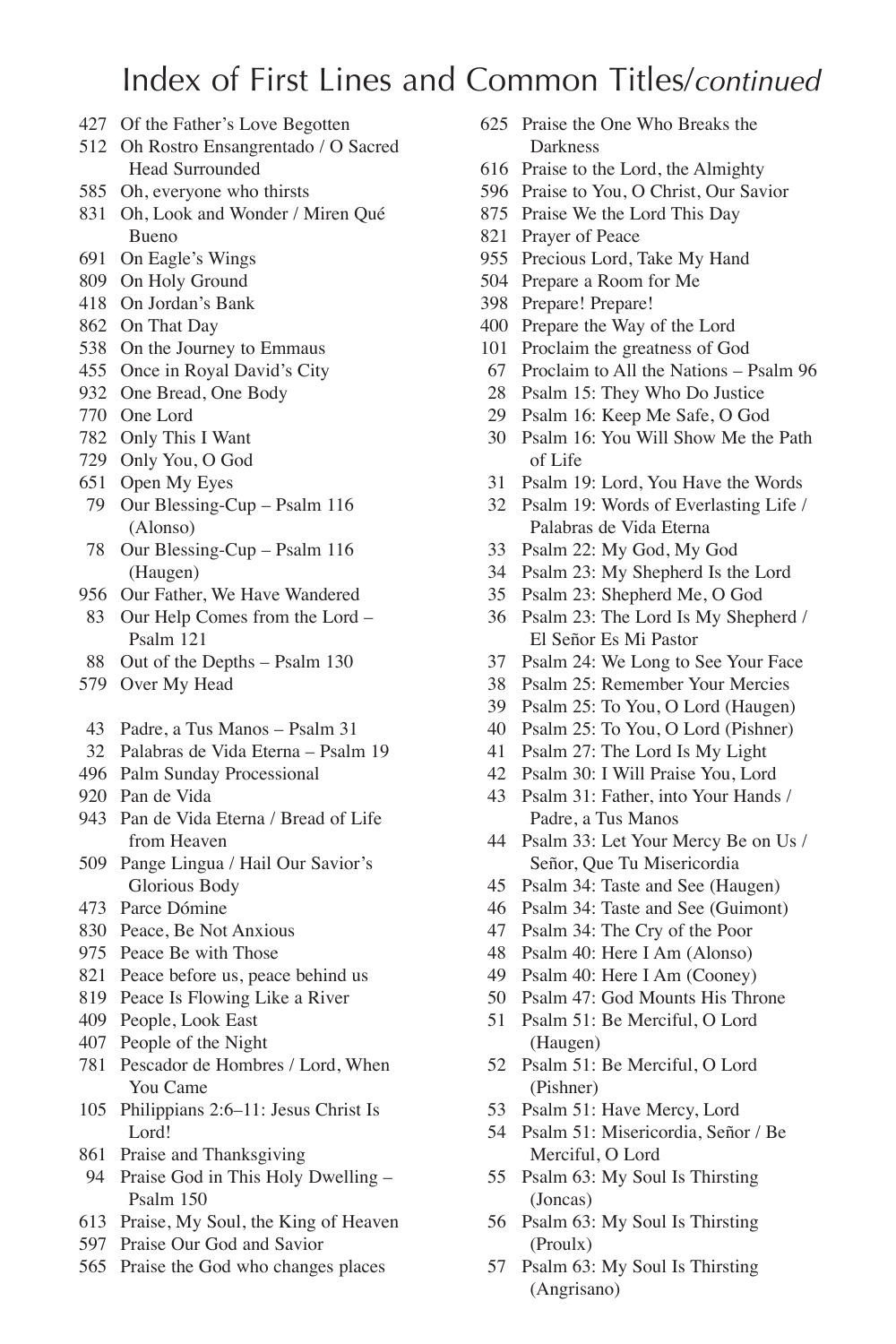- Psalm 63: Your Love Is Finer than Life
- Psalm 66: Let All the Earth
- Psalm 72: Every Nation on Earth
- Psalm 84: How Lovely Is Your Dwelling Place
- Psalm 85: Lord, Let Us See Your Kindness
- Psalm 88: Day and Night
- Psalm 89: For Ever I Will Sing
- Psalm 91: Be with Me
- Psalm 95: If Today You Hear God's Voice
- Psalm 96: Proclaim to All the Nations
- Psalm 96: Today Is Born Our Savior
- Psalm 96: Today Is Born Our Savior / Hoy Nos Ha Nacido un Salvador
- Psalm 98: All the Ends of the Earth
- Psalm 100: We Are God's People
- Psalm 103: My Soul, Give Thanks to the Lord
- Psalm 103: The Lord Is Kind and Merciful (Cotter)
- Psalm 103: The Lord Is Kind and Merciful (Haugen)
- Psalm 103: The Lord Is Kind and Merciful / El Señor Es Compasivo
- Psalm 104: Lord, Send Out Your Spirit (Lisicky)
- Psalm 104: Lord, Send Out Your Spirit (Proulx)
- Psalm 116: Our Blessing-Cup
- Psalm 116: Our Blessing-Cup / El Cáliz que Bendecimos
- Psalm 116: The Name of God
- Psalm 118: Let Us Rejoice
- Psalm 118: This Is the Day
- Psalm 121: Our Help Comes from the Lord
- Psalm 122: Let Us Go Rejoicing (Joncas)
- Psalm 122: Let Us Go Rejoicing (Roberts)
- Psalm 128: Blest Are Those Who Love You
- Psalm 130: Out of the Depths
- Psalm 130: With the Lord There Is Mercy
- Psalm 131: My Soul Is Still
- Psalm 136: Love Is Never Ending
- Psalm 138: The Fragrance of Christ
- Psalm 145: I Will Praise Your Name
- Psalm 146: I Will Praise the Lord
- Psalm 150: Praise God in This Holy Dwelling
- Psalm of Hope
- Pues Si Vivimos / When We Are Living
- Put Peace into Each Other's Hands
- Quietly, Peacefully
- Rain Down
- Rejoice, the Lord Is King!
- Remember You Are Dust
- Remember Your Love
- Remember Your Mercies Psalm 25
- Rest Now in Me
- Resucitó
- Return to God / Volvamos Hoy a Nuestro Dios
- Return to the Lord
- Ride On, Jesus, Ride
- Rise Up, Shepherd, and Follow
- Sacarán Aguas con Alegría / You Will Draw Water Joyfully – Isaiah 12
- Salve, Regína / Hail, Queen of Heaven
- Savior of the Nations, Come
- Seek Ye First
- Send Down the Fire
- Send Me, Jesus / Thuma Mina
- Send Us Your Spirit
- Señor, Que Tu Misericordia Psalm 33
- Sequence for Easter
- Sequence for Pentecost
- Set Your Heart on the Higher Gifts
- Shall Tribulation or Distress
- Shall We Gather at the River
- Shelter Me, O God
- Shepherd Me, O God Psalm 23
- Shepherd of My Heart
- Shepherd of Souls
- Si Fui Motivo de Dolor / If I Have Been the Source of Pain
- Si me amas
- Sign us with ashes
- Silent Night / Noche de Paz
- Silent, in the chill of midnight
- Sing a New Church
- Sing a new song (Cooney)
- Sing a New Song (Schutte)
- Sing a New Song to the Lord
- Sing Alleluia
- Sing of Mary, Pure and Lowly
- Sing of the Lord's Goodness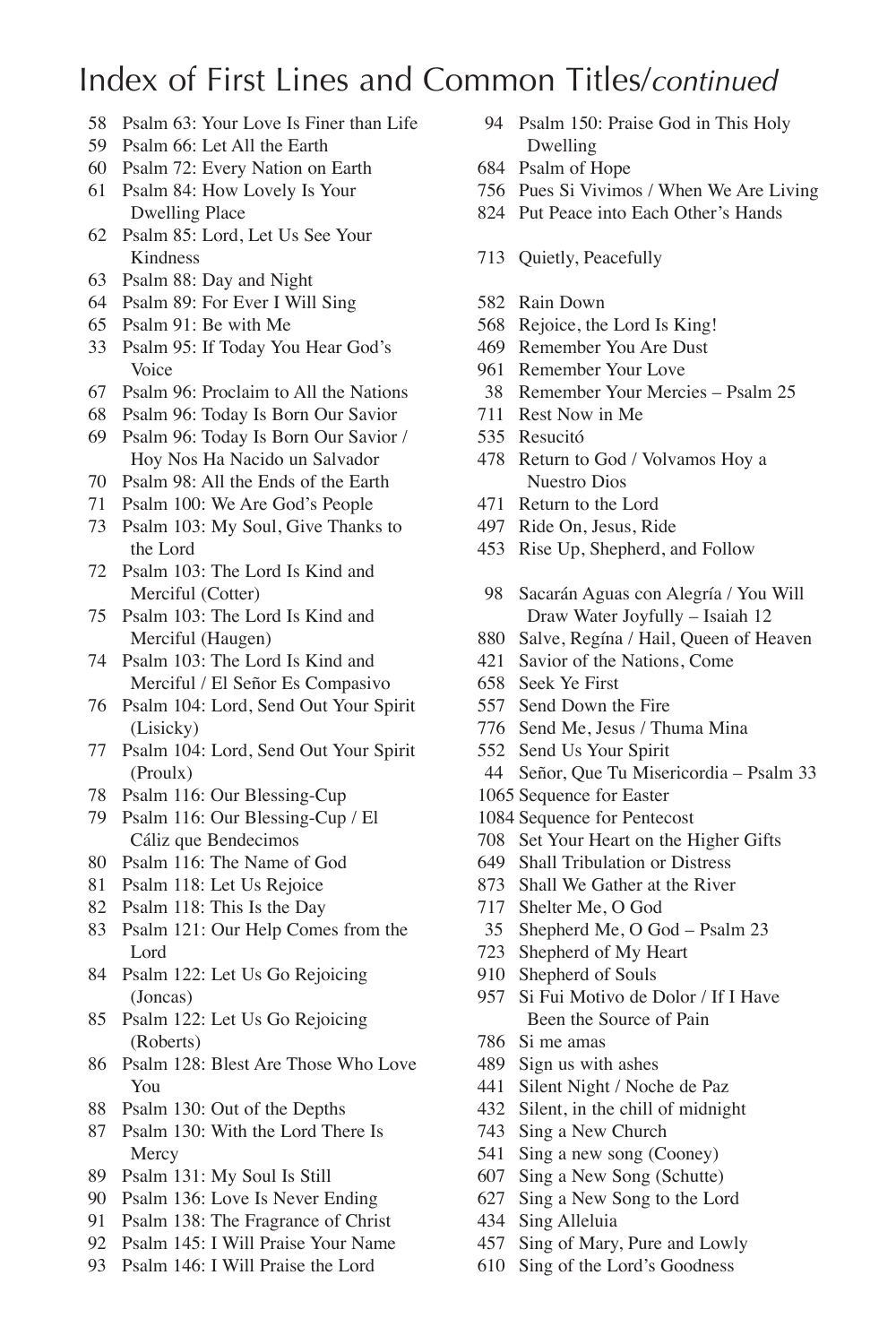- Sing Out, Earth and Skies!
- Sing Praise to God
- Sing to the Mountains
- Sing with All the Saints in Glory / Canten con Gloriosos Fieles
	- Sing your joy, proclaim God's glory!
- Sitting with a child in sickness
- Siyahamba / We Are Marching
- Slaves and children, take a stand
- So You Must Do
- Softly and Tenderly Jesus Is Calling
- Somebody's Knockin' at Your Door
- Somos el Cuerpo de Cristo / We Are the Body of Christ
- Song at the Sea Exodus 15
- Song of Farewell
- Song of Moses Exodus 15
- Song of St. Patrick
- Song of the Body of Christ / Canción del Cuerpo de Cristo
- Song of the Lord's Command
- Song of the Lord's Supper
- Song of the Stable
- Song over the Waters
- Songs of Thankfulness and Praise
- Soon and Very Soon
- Source and sovereign, rock and cloud
- Spare us, gracious Lord
- Spirit Blowing through Creation
- Spirit of God
- Spirit Wind
- Stand Firm
- Stand, O stand firm
- Stand Up, Friends!
- Star-Child
- Stations of the Cross
- Stay Here and Keep Watch
- Steal Away to Jesus
- Summoned by the God who made us
- Surréxit Christus
- Sweet Refreshment
- Table Song
- Take and Eat
- Take and Eat This Bread
- Take and Eat, This Is My Body
- Take Me Home
- Take my heart, O Lord
- Take Up Your Cross (ERHALT UNS HERR)
- Take Up Your Cross (Haas)
- Take, O Take Me As I Am
- Taste and See
- Taste and See Psalm 34
- Taste and See / Gusten y Vean
- That Easter Day with Joy Was Bright
- The Aye Carol
- The Call Is Clear and Simple
- The Church of Christ
- The Church's One Foundation
- The Clouds' Veil
- The Cross of Jesus
- The Cry of the Poor Psalm 34
- The First Nowell
- The Fragrance of Christ Psalm 138
- The Glory of These Forty Days
- The God of All Eternity
- The Hand of God Shall Hold You
- The Harvest of Justice
- The heavens are telling the glory of God
- The heavens embrace the earth
- The King of Glory
- The King of Love My Shepherd Is
- The King Shall Come When Morning Dawns
- The Kingdom of God (LAUDATE DOMINUM)
- The Kingdom of God (Taizé)
- The Living Bread of God
- The Lord Is Kind and Merciful Psalm 103 (Cotter)
- The Lord Is Kind and Merciful Psalm 103 (Alonso)
- The Lord Is Kind and Merciful Psalm 103 (Haugen)
- The Lord Is My Light (Bouknight)
- The Lord Is My Light Psalm 27 (Haas)
- The Lord Is My Shepherd Psalm 23
- The Lord Is Near
- The Lord Will Heal the Broken Heart
- The Love of the Lord
- The Master Came to Bring Good News
- The Name of God Psalm 116
- The Peace of God
- The Peace of the Earth / La Paz de la Tierra
- The People Who Walked in Darkness
- The Play of the Godhead
- The Reign of God
- The Servant Song
- The Strife Is O'er
- The Summons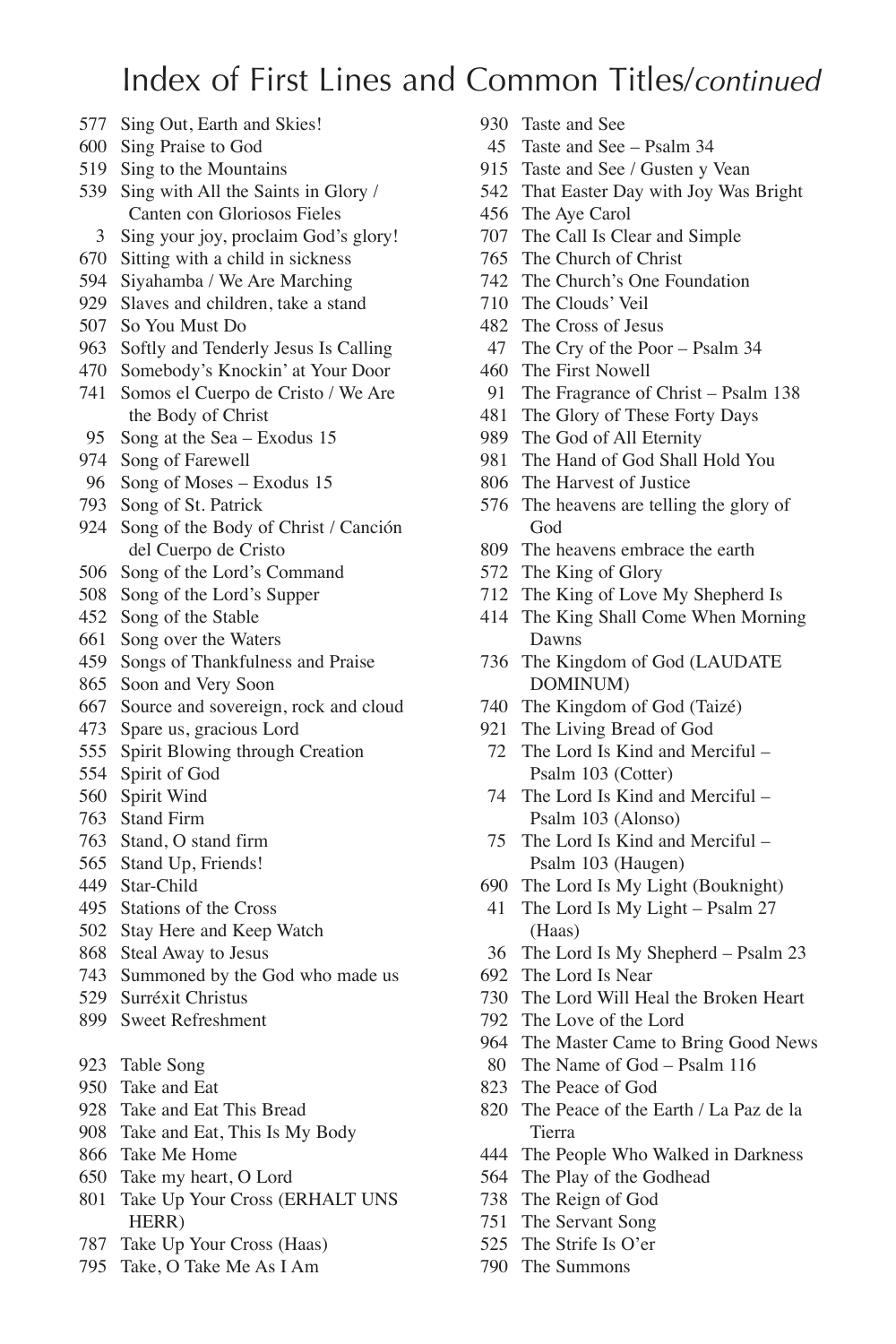- The Thirsty Cry for Water, Lord
- The Trumpet in the Morning
- The Virgin Mary Had a Baby Boy
- There Are Many Rooms
- There Is a Balm in Gilead
- There Is a Longing
- There is a mountain
- There Is a Place
- There is no greater love
- There Is One Lord
- There's a star in the east
- There's a time for remembering
- There's a Wideness in God's Mercy
- These Alone Are Enough
- They Who Do Justice Psalm 15
- They'll Know We Are Christians
- This Day God Gives Me
- This Is a Day of New Beginnings
- This Is My Example
- This Is My Song
- This Is the Body of Christ
- This Is the Day Psalm 118
- This Is the Feast of Victory
- This Little Light of Mine
- Those who were in the dark
- Though the Mountains May Fall
- Thuma Mina / Send Me, Jesus
- Tình Chúa Cao Vòi / Boundless Love
- 'Tis the Gift to Be Simple
- To bring glad tidings to the lowly
- To Jesus Christ, Our Sovereign King
- To you, O God
- To You, O Lord Psalm 25 (Haugen)
- To You, O Lord Psalm 25 (Pishner)
- Today Is Born Our Savior Psalm 96 (Hughes)
- Today Is Born Our Savior Psalm 96 (Krisman)
- Touch the Earth Lightly
- Transform Us
- Tree of Life
- Tú tienes, Señor
- Turn away from sin
- Turn My Heart, O God
- Turn to the Living God
- Two Fishermen
- Ubi Cáritas (Hurd)
- Ubi Cáritas (Taizé)
- Ubi Cáritas / Where True Love and Charity Are Found (Chant)
- Unless a Grain of Wheat
- Uyai Mose / Come All You People
- Ven al Banquete / Come to the Feast
- Veni Creátor Spíritus
- Veni Sancte Spíritus
- Venid, Fieles Todos / O Come, All Ye Faithful / Adéste Fidéles
- Volvamos Hoy a Nuestro Dios / Return to God
- Wade in the Water
- Wait for the Lord
- Warm the Time of Winter
- Watch, O Lord
- We Are Called
- We are called, we are chosen
- We Are God's People Psalm 100
- We Are Many Parts / Muchos Miembros Hay
- We Are Marching / Siyahamba
- We Are One (de Silva)
- We Are One (Wright)
- We are one in the Spirit
- We are the body of Christ (Haas)
- We Are the Body of Christ / Somos el Cuerpo de Cristo (Cortez)
- We Are the Light of the World
- We are your people of the night
- We Arise
- We Await with Wakeful Care
- We Cannot Measure How You Heal
- We cannot own the sunlit sky
- We come to share our story
- We Come to Your Feast
- We Come with Joy
- We Gather Together
- We Give You Thanks
- We Have a Dream
- We Have Been Told
- We hold the death of the Lord
- We Long to See Your Face Psalm 24
- We place upon your table
- We Praise You (Dameans)
- We Praise You (Haas)
- We Remember
- We remember one who loved us well
- We rise again from ashes
- We Shall Overcome
- We Shall Rise Again
- We should glory in the cross
- We Three Kings of Orient Are
- We Walk by Faith
- We Walk His Way / Ewe, Thina
- We Will Serve the Lord